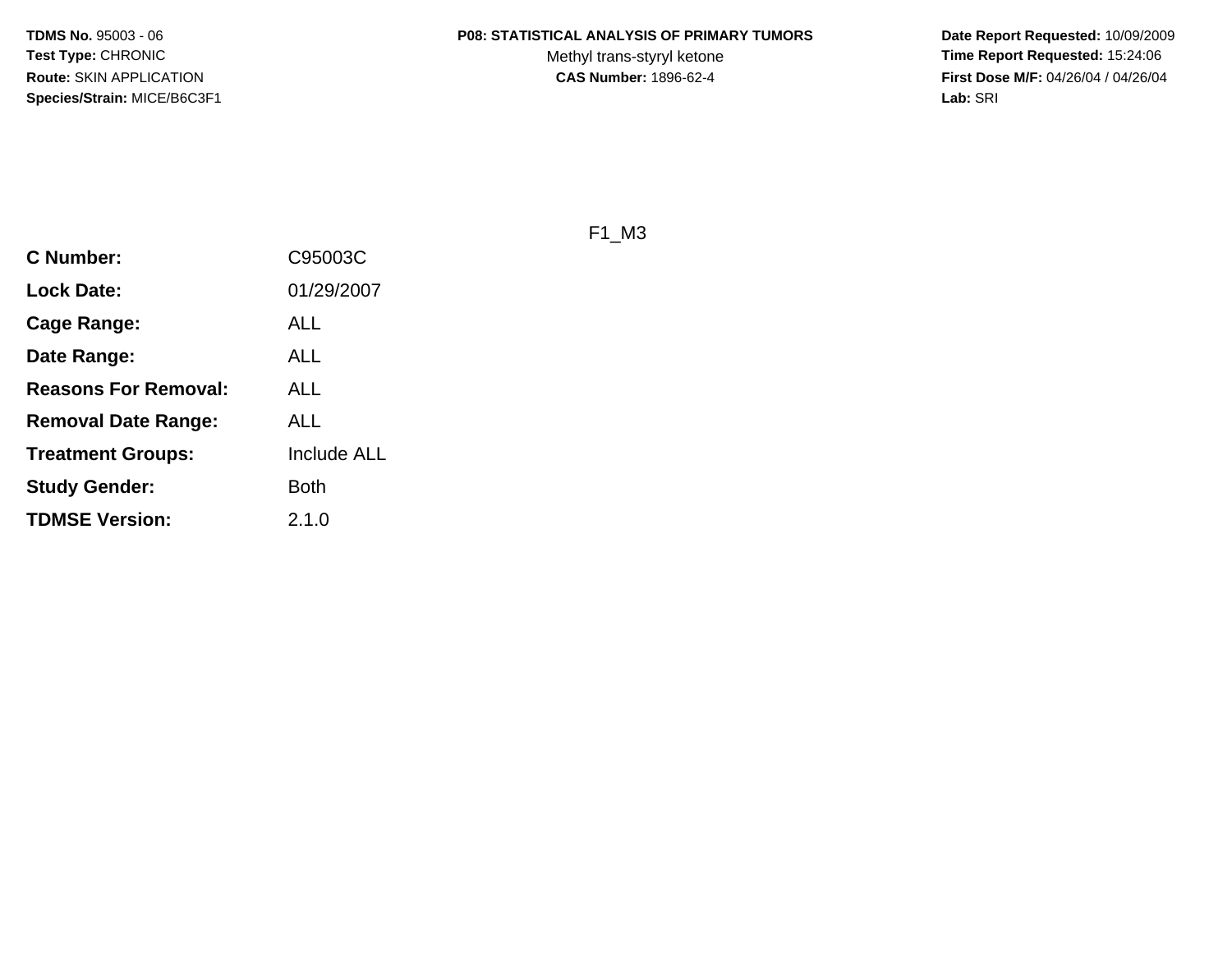#### **P08: STATISTICAL ANALYSIS OF PRIMARY TUMORS**

Methyl trans-styryl ketone<br>CAS Number: 1896-62-4

 **Date Report Requested:** 10/09/2009 **Time Report Requested:** 15:24:06 **First Dose M/F:** 04/26/04 / 04/26/04 Lab: SRI **Lab:** SRI

#### **HISTORICAL CONTROL STUDIESFrom May 2009 report**

#### **SAME ROUTE**

 99028-06 -- bis(2-Chloroethoxy)methane (SKIN ETHANOL) 97003-08 -- 1,2-Dibromo-2,4-dicyanobutane (SKIN ETHANOL)93020-08 -- Diisopropylcarbodiimide (SKIN ETHANOL)

#### **ALL ROUTES**

 99024-08 -- Androstenedione (GAVAGE METHYLCELLULOSE) 99037-06 -- alpha/beta Thujone mixture (GAVAGE METHYLCELLULOSE)99028-06 -- bis(2-Chloroethoxy)methane (SKIN ETHANOL)20011-06 -- 1-Bromopropane (INHALATION AIR) 99027-04 -- Chromium picolinate monohydrate (ORAL FEED)05174-06 -- Cresols (ORAL FEED) 96011-06 -- Cumene (INHALATION AIR) 97003-08 -- 1,2-Dibromo-2,4-dicyanobutane (SKIN ETHANOL)99017-06 -- Diethylamine (INHALATION AIR) 93020-08 -- Diisopropylcarbodiimide (SKIN ETHANOL)88123-07 -- Formamide (GAVAGE WATER)20005-06 -- Ginseng (GAVAGE WATER) 99007-06 -- Goldenseal root powder (ORAL FEED) 95011-06 -- 5-(Hydroxymethyl)-2-furfural (GAVAGE WATER)88105-04 -- Isoeugenol (GAVAGE CORN OIL) 20007-06 -- Kava kava extract (GAVAGE CORN OIL) 97006-02 -- Methyl isobutyl ketone (INHALATION AIR) 91005-08 -- Methylene blue trihydrate (GAVAGE METHYLCELLULOSE)92013-06 -- 4-Methylimidazole (ORAL FEED) 88006-04 -- alpha-Methylstyrene (INHALATION AIR)20008-04 -- Milk thistle extract (ORAL FEED) 99023-04 -- beta-Myrcene (GAVAGE CORN OIL) 97008-06 -- Propargyl alcohol (INHALATION AIR)99020-06 -- Pulegone (GAVAGE CORN OIL)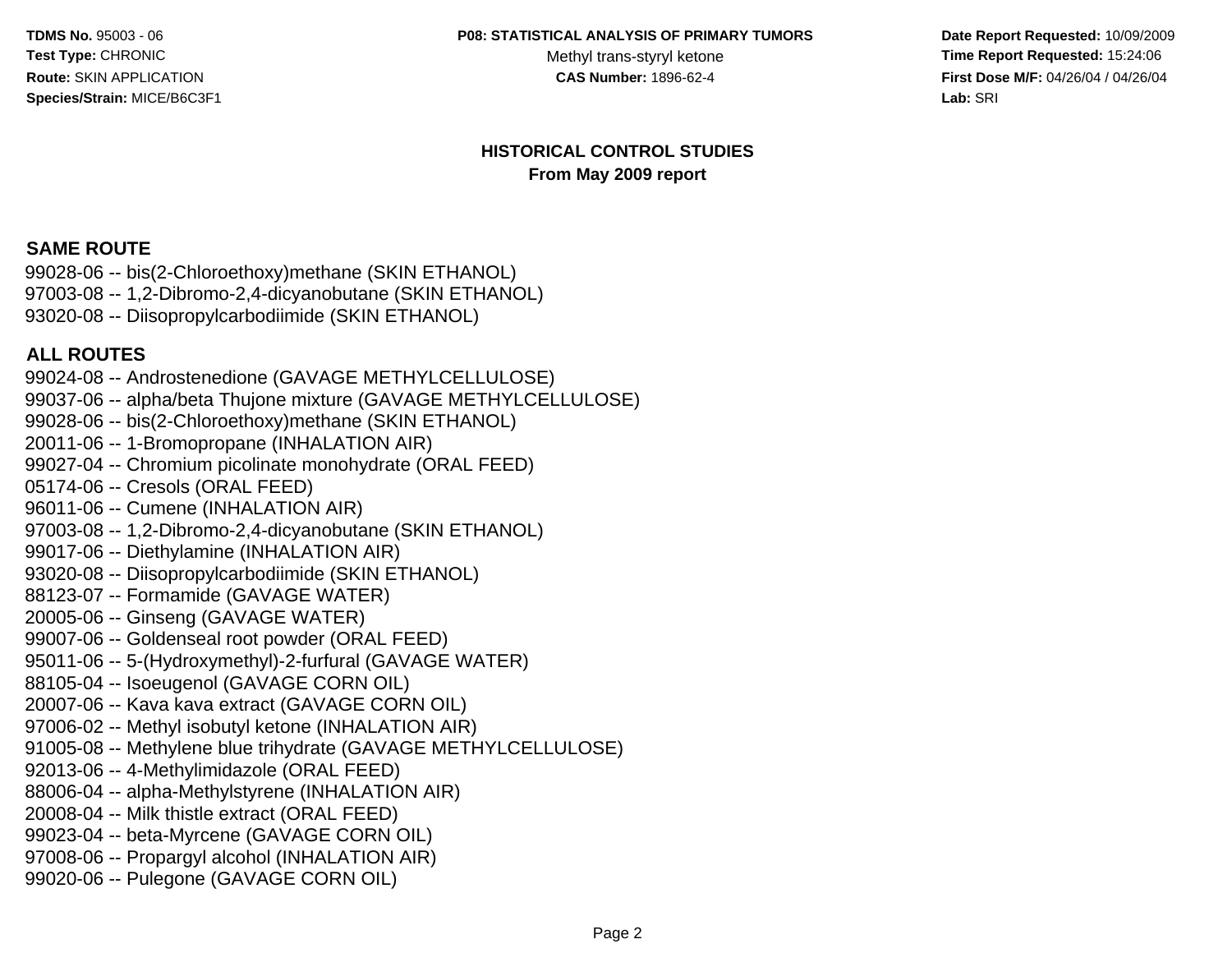#### **P08: STATISTICAL ANALYSIS OF PRIMARY TUMORS**

Methyl trans-styryl ketone<br>CAS Number: 1896-62-4

 **Date Report Requested:** 10/09/2009 **Time Report Requested:** 15:24:06 **First Dose M/F:** 04/26/04 / 04/26/04 Lab: SRI **Lab:** SRI

#### **HISTORICAL CONTROL STUDIESFrom May 2009 report**

20114-06 -- Sodium dichromate dihydrate (VI) (ORAL WATER) 88148-07 -- 3,3',4,4'-Tetrachloroazobenzene (GAVAGE CORN OIL)93025-06 -- Tetralin (INHALATION AIR) 96019-06 -- Water disinfection byproducts (Bromochloroacetic acid) (ORAL WATER)96017-06 -- Water disinfection byproducts (Dibromoacetic acid) (ORAL WATER)

96015-06 -- Water disinfection byproducts (Dibromoacetonitrile) (ORAL WATER)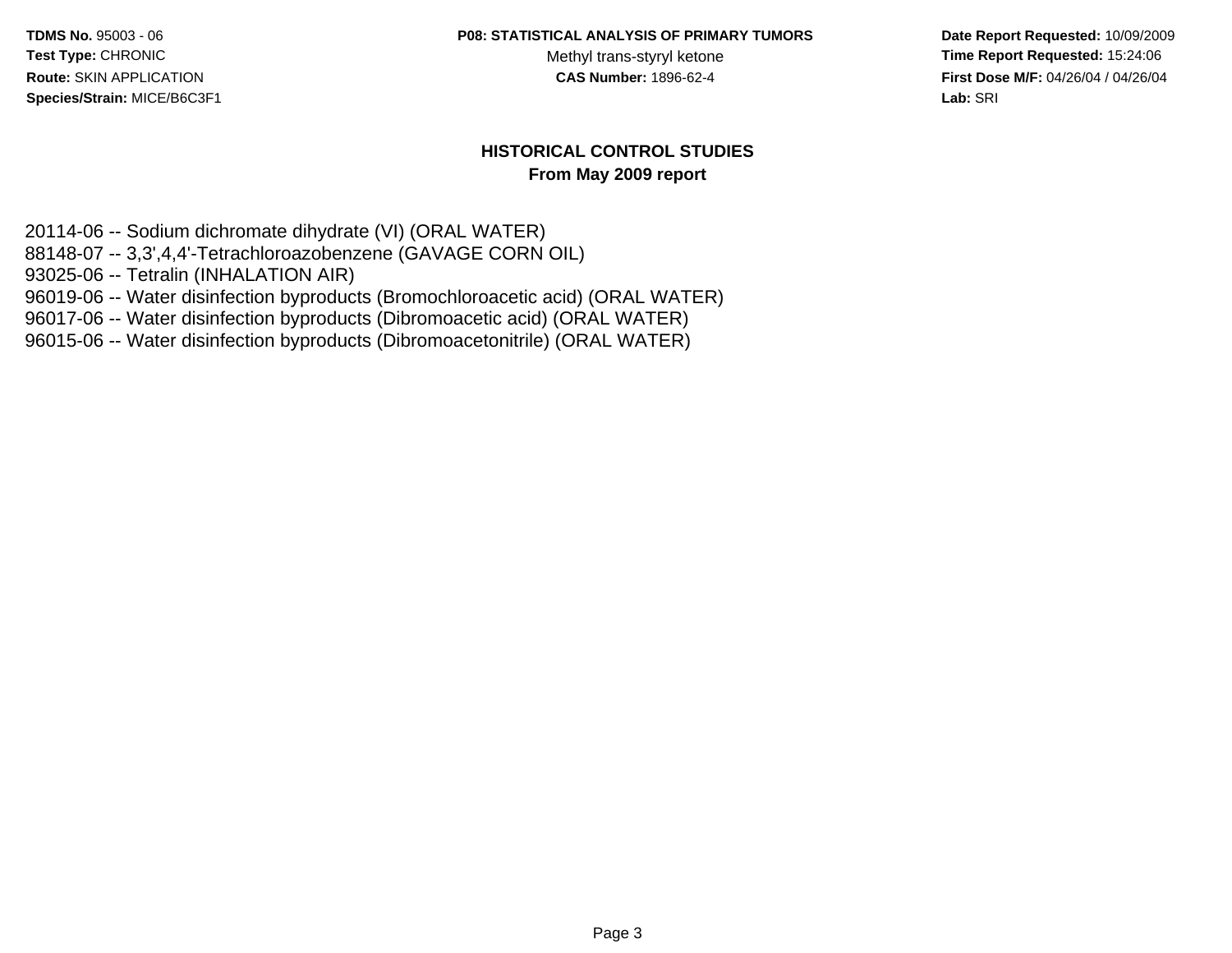**Date Report Requested:** 10/09/2009 **Time Report Requested:** 15:24:06 **First Dose M/F:** 04/26/04 / 04/26/04 **Lab:** SRI **Lab:** SRI

#### **FOR ALL DOSES THE TUMOR RATES IN THE FOLLOWING TISSUES/ORGANS ARE BASED ON NUMBER OF TISSUES EXAMINED.IN OTHER TISSUES/ORGANS RATES ARE BASED ON THE NUMBER OF ANIMALS NECROPSIED.**

Adrenal Cortex Adrenal MedullaBone MarrowBrainHeartIslets, PancreaticKidneyLiverLung OvaryPancreasPituitary GlandSpleenTestes Thyroid GlandUrinary Bladder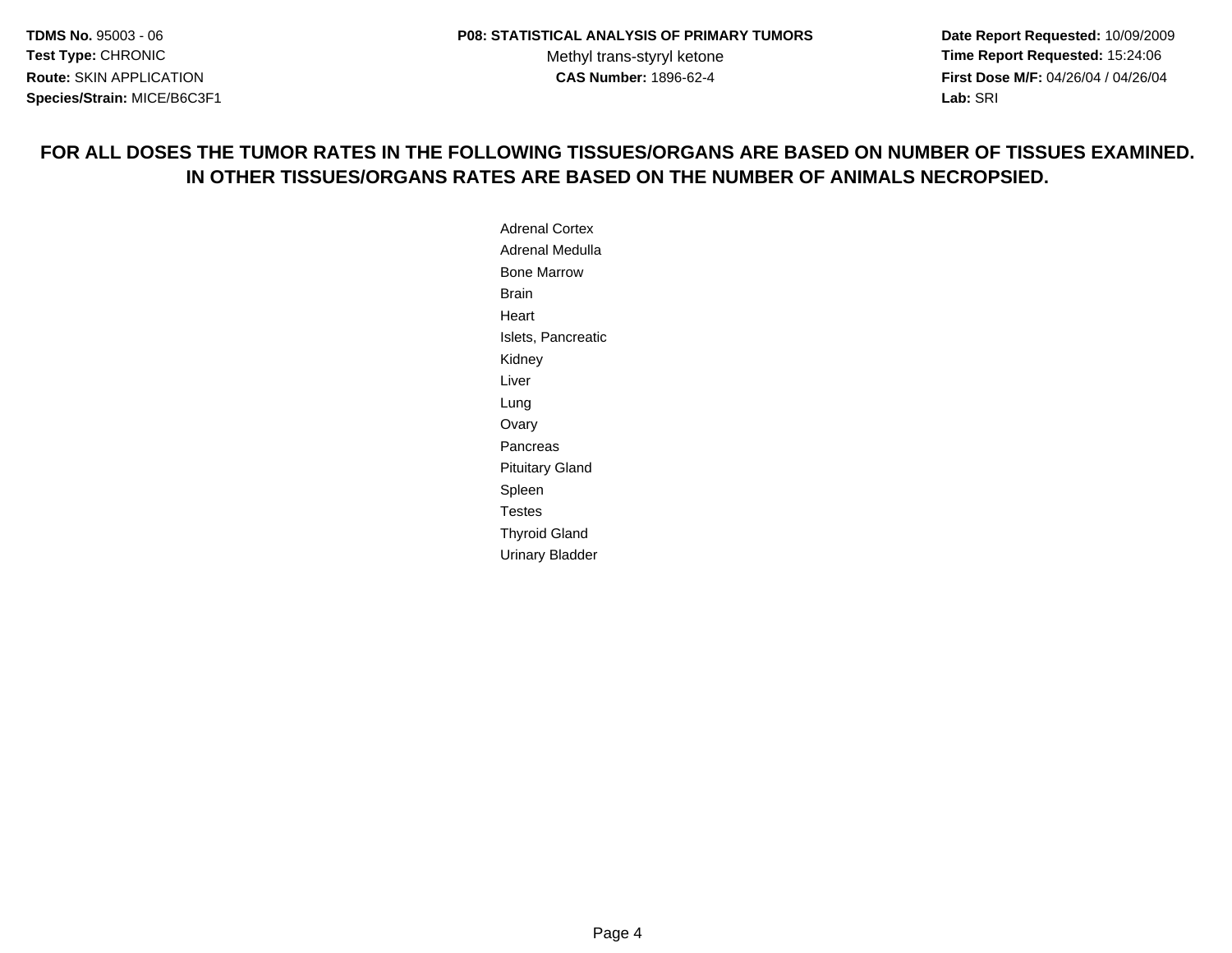Methyl trans-styryl ketone<br>CAS Number: 1896-62-4

 **Date Report Requested:** 10/09/2009 **Time Report Requested:** 15:24:06 **First Dose M/F:** 04/26/04 / 04/26/04 Lab: SRI **Lab:** SRI

#### **SUMMARY OF STATISTICALLY SIGNIFICANT (P<=.05) RESULTS IN THE ANALYSIS OF METHYL TRANS-STYRYL KETONE**

#### **MALE MICE**

| Organ           |  |
|-----------------|--|
| Harderian Gland |  |

Islets, PancreaticLiver

SpleenStomach, Forestomach

All Organs

#### **FEMALE MICE**

**Organ**

Liver

All Organs

#### **Morphology**

d Adenoma<br>Adenoma Carcinoma or Adenoma Adenomar **Exercía e Estado Estado e Estado Estado Estado Entre o Estado Estado Entre o Estado Estado Estado Entre o Est**  Hepatocellular Adenoma Hemangiosarcoma Squamous Cell Carcinoma or Papilloma Squamous Squamous Cell Papilloma HemangiosarcomaHemangiosarcoma or Hemangioma

#### **Morphology**

 Hepatocellular Adenoma Hepatocellular Carcinoma Hepatocellular Carcinoma or Hepatoblastoma Hepatocellular Carcinoma or Hepatocellular Adenoma Hepatocellular Carcinoma, Hepatocellular Adenoma, or Hepatoblastoma Hemangiosarcoma Hemangiosarcoma or HemangiomaHistiocytic SarcomaBenign TumorsMalignant Tumors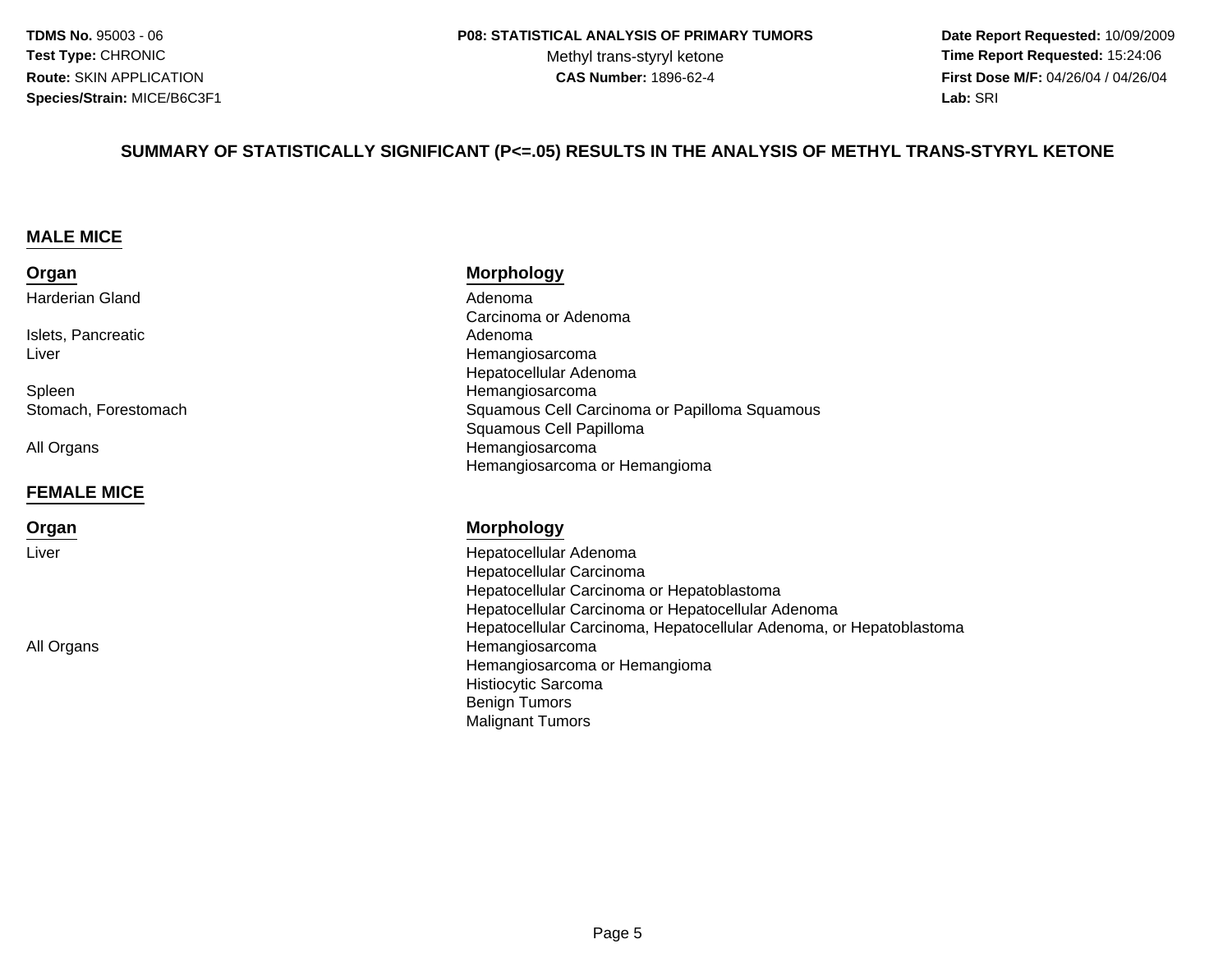**Date Report Requested:** 10/09/2009 **Time Report Requested:** 15:24:06 **First Dose M/F:** 04/26/04 / 04/26/04 Lab: SRI **Lab:** SRI

|                                  |              |              | <b>Males</b> |             |  |
|----------------------------------|--------------|--------------|--------------|-------------|--|
| <b>DOSE</b>                      | 0 MG/KG      | 10 MG/KG     | 30 MG/KG     | 90 MG/KG    |  |
|                                  |              |              |              |             |  |
| <b>Adrenal Cortex</b><br>Adenoma |              |              |              |             |  |
| <b>TUMOR RATES</b>               |              |              |              |             |  |
| <b>OVERALL</b> (a)               | 6/50 (12%)   | 6/50 (12%)   | 7/50 (14%)   | 8/49 (16%)  |  |
| POLY-3 RATE (b)                  | 6/44.50      | 6/44.28      | 7/44.72      | 8/46.49     |  |
| POLY-3 PERCENT (g)               | 13.5%        | 13.6%        | 15.7%        | 17.2%       |  |
| <b>TERMINAL (d)</b>              | 5/34(15%)    | 6/35 (17%)   | 5/35 (14%)   | 6/38(16%)   |  |
| <b>FIRST INCIDENCE</b>           | 712          | 729 (T)      | 675          | 718         |  |
| <b>HC TUMORS SAME ROUTE</b>      | 17/149 (11%) |              |              |             |  |
| <b>HC TUMORS ALL ROUTES</b>      | 90/1441 (6%) |              |              |             |  |
| <b>STATISTICAL TESTS</b>         |              |              |              |             |  |
| POLY <sub>3</sub>                | $P = 0.352$  | $P = 0.618$  | $P = 0.504$  | $P = 0.421$ |  |
| <b>POLY 1.5</b>                  | $P = 0.329$  | $P = 0.620$  | $P = 0.503$  | $P = 0.401$ |  |
| POLY <sub>6</sub>                | $P = 0.379$  | $P = 0.613$  | $P = 0.505$  | $P=0.442$   |  |
| <b>COCH-ARM / FISHERS</b>        | $P=0.295$    | $P = 0.620N$ | $P = 0.500$  | $P = 0.371$ |  |
| <b>MAX-ISO-POLY-3</b>            | $P = 0.500$  | $P=0.495$    | $P = 0.385$  | $P = 0.317$ |  |
| <b>HISTCONT SAME RTE</b>         | $P = 0.107$  | $P=0.427$    | $P = 0.161$  | $P = 0.103$ |  |
| <b>HISTCONT ALL RTES</b>         | $P=0.028*$   | $P = 0.231$  | $P = 0.149$  | $P = 0.094$ |  |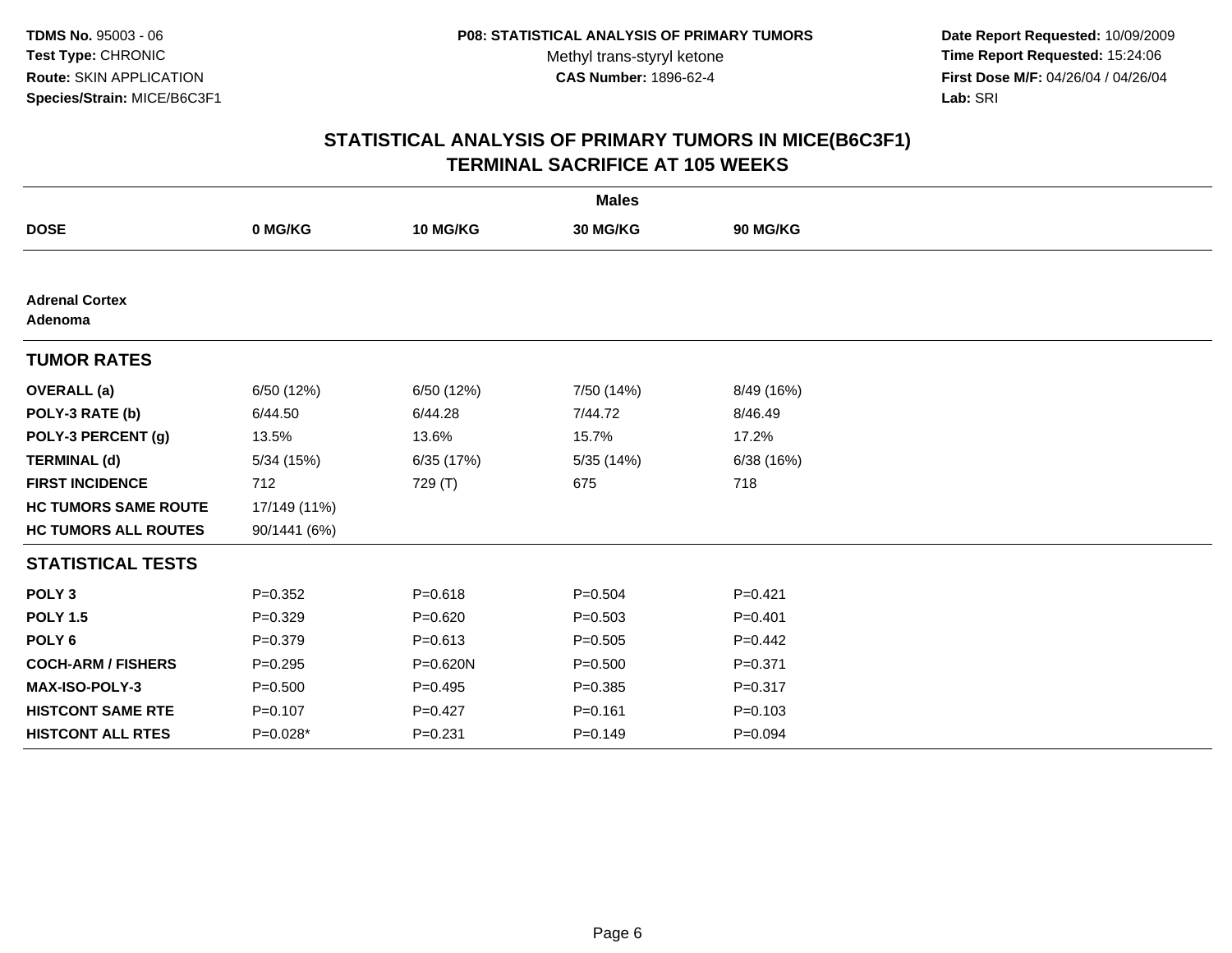**Date Report Requested:** 10/09/2009 **Time Report Requested:** 15:24:06 **First Dose M/F:** 04/26/04 / 04/26/04 Lab: SRI **Lab:** SRI

|                                                   |             |             | <b>Males</b> |             |  |
|---------------------------------------------------|-------------|-------------|--------------|-------------|--|
| <b>DOSE</b>                                       | 0 MG/KG     | 10 MG/KG    | 30 MG/KG     | 90 MG/KG    |  |
|                                                   |             |             |              |             |  |
| <b>Adrenal Medulla</b><br>Pheochromocytoma Benign |             |             |              |             |  |
| <b>TUMOR RATES</b>                                |             |             |              |             |  |
| <b>OVERALL</b> (a)                                | 0/49(0%)    | 1/50(2%)    | 1/50(2%)     | 1/49(2%)    |  |
| POLY-3 RATE (b)                                   | 0/43.88     | 1/44.28     | 1/44.41      | 1/46.72     |  |
| POLY-3 PERCENT (g)                                | 0%          | 2.3%        | 2.3%         | 2.1%        |  |
| <b>TERMINAL (d)</b>                               | 0/34(0%)    | 1/35(3%)    | 1/35(3%)     | 0/38(0%)    |  |
| <b>FIRST INCIDENCE</b>                            | ---         | 729 (T)     | 729 (T)      | 645         |  |
| <b>HC TUMORS SAME ROUTE</b>                       | 0/148(0%)   |             |              |             |  |
| <b>HC TUMORS ALL ROUTES</b>                       | 5/1432 (0%) |             |              |             |  |
| <b>STATISTICAL TESTS</b>                          |             |             |              |             |  |
| POLY <sub>3</sub>                                 | $P = 0.506$ | $P=0.502$   | $P=0.502$    | $P = 0.512$ |  |
| <b>POLY 1.5</b>                                   | $P=0.496$   | $P = 0.503$ | $P = 0.503$  | $P = 0.508$ |  |
| POLY <sub>6</sub>                                 | $P = 0.517$ | $P=0.499$   | $P = 0.501$  | $P = 0.518$ |  |
| <b>COCH-ARM / FISHERS</b>                         | $P = 0.481$ | $P = 0.505$ | $P = 0.505$  | $P = 0.500$ |  |
| MAX-ISO-POLY-3                                    | $P = 0.345$ | $P = 0.160$ | $P = 0.160$  | $P = 0.174$ |  |
| <b>HISTCONT SAME RTE</b>                          | $P = 0.173$ | $P = 0.075$ | $P = 0.074$  | $P = 0.067$ |  |
| <b>HISTCONT ALL RTES</b>                          | $P = 0.100$ | $P = 0.081$ | $P = 0.081$  | $P = 0.081$ |  |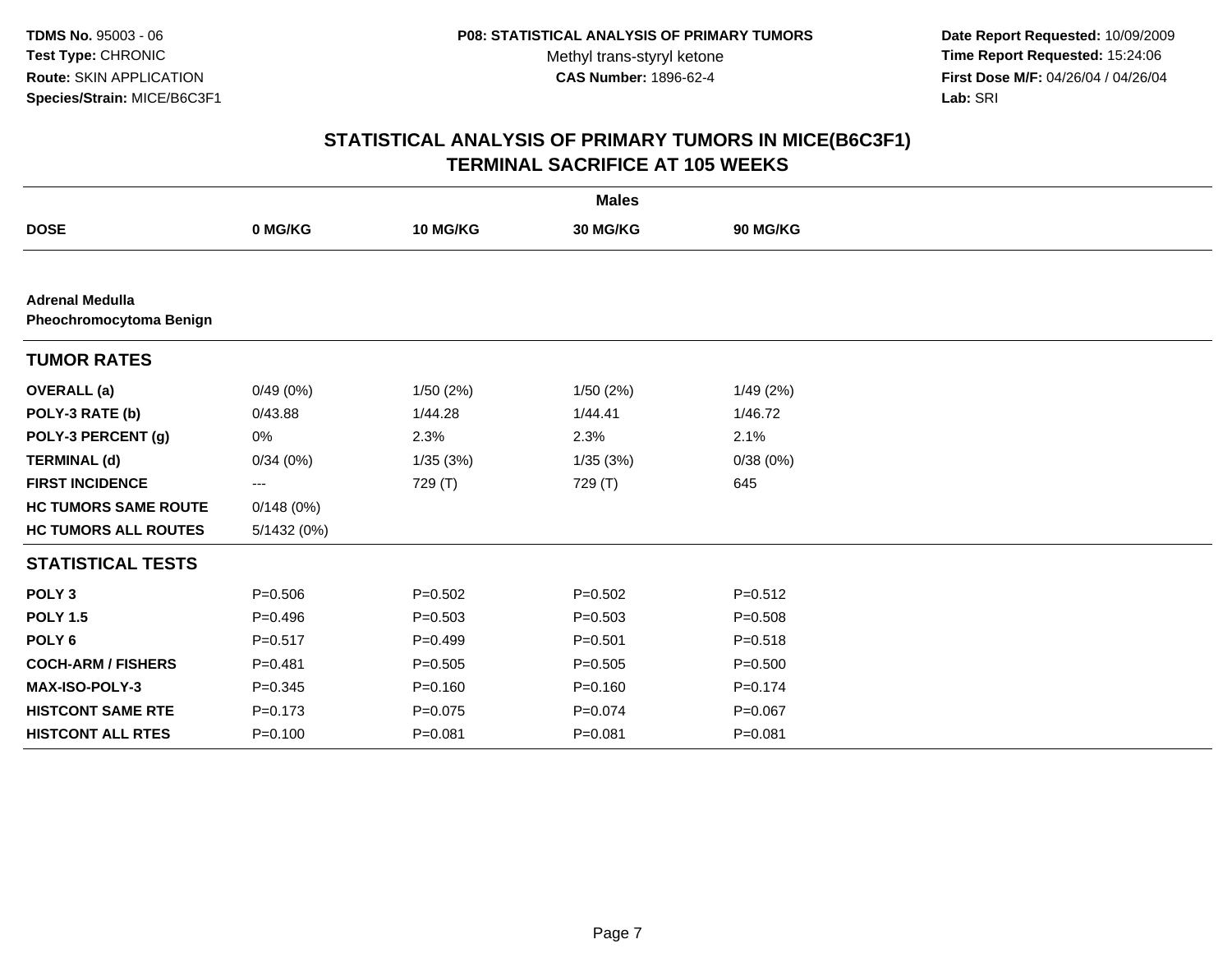**Date Report Requested:** 10/09/2009 **Time Report Requested:** 15:24:06 **First Dose M/F:** 04/26/04 / 04/26/04 Lab: SRI **Lab:** SRI

|                                                      |             |          | <b>Males</b> |          |  |
|------------------------------------------------------|-------------|----------|--------------|----------|--|
| <b>DOSE</b>                                          | 0 MG/KG     | 10 MG/KG | 30 MG/KG     | 90 MG/KG |  |
|                                                      |             |          |              |          |  |
| <b>Adrenal Medulla</b><br>Pheochromocytoma Malignant |             |          |              |          |  |
| <b>TUMOR RATES</b>                                   |             |          |              |          |  |
| <b>OVERALL</b> (a)                                   | 0/49(0%)    | 0/50(0%) | 0/50(0%)     | 0/49(0%) |  |
| POLY-3 RATE (b)                                      | 0/43.88     | 0/44.28  | 0/44.41      | 0/46.41  |  |
| POLY-3 PERCENT (g)                                   | 0%          | 0%       | 0%           | 0%       |  |
| <b>TERMINAL (d)</b>                                  | 0/34(0%)    | 0/35(0%) | 0/35(0%)     | 0/38(0%) |  |
| <b>FIRST INCIDENCE</b>                               | $\cdots$    | ---      | $---$        | $\cdots$ |  |
| <b>HC TUMORS SAME ROUTE</b>                          | 1/148(1%)   |          |              |          |  |
| <b>HC TUMORS ALL ROUTES</b>                          | 5/1432 (0%) |          |              |          |  |
| <b>STATISTICAL TESTS</b>                             |             |          |              |          |  |
| POLY <sub>3</sub>                                    | (e)         | (e)      | (e)          | (e)      |  |
| <b>POLY 1.5</b>                                      | (e)         | (e)      | (e)          | (e)      |  |
| POLY <sub>6</sub>                                    | (e)         | (e)      | (e)          | (e)      |  |
| <b>COCH-ARM / FISHERS</b>                            | (e)         | (e)      | (e)          | (e)      |  |
| MAX-ISO-POLY-3                                       | (e)         | (e)      | (e)          | (e)      |  |
| <b>HISTCONT SAME RTE</b>                             | (e)         | (e)      | (e)          | (e)      |  |
| <b>HISTCONT ALL RTES</b>                             | (e)         | (e)      | (e)          | (e)      |  |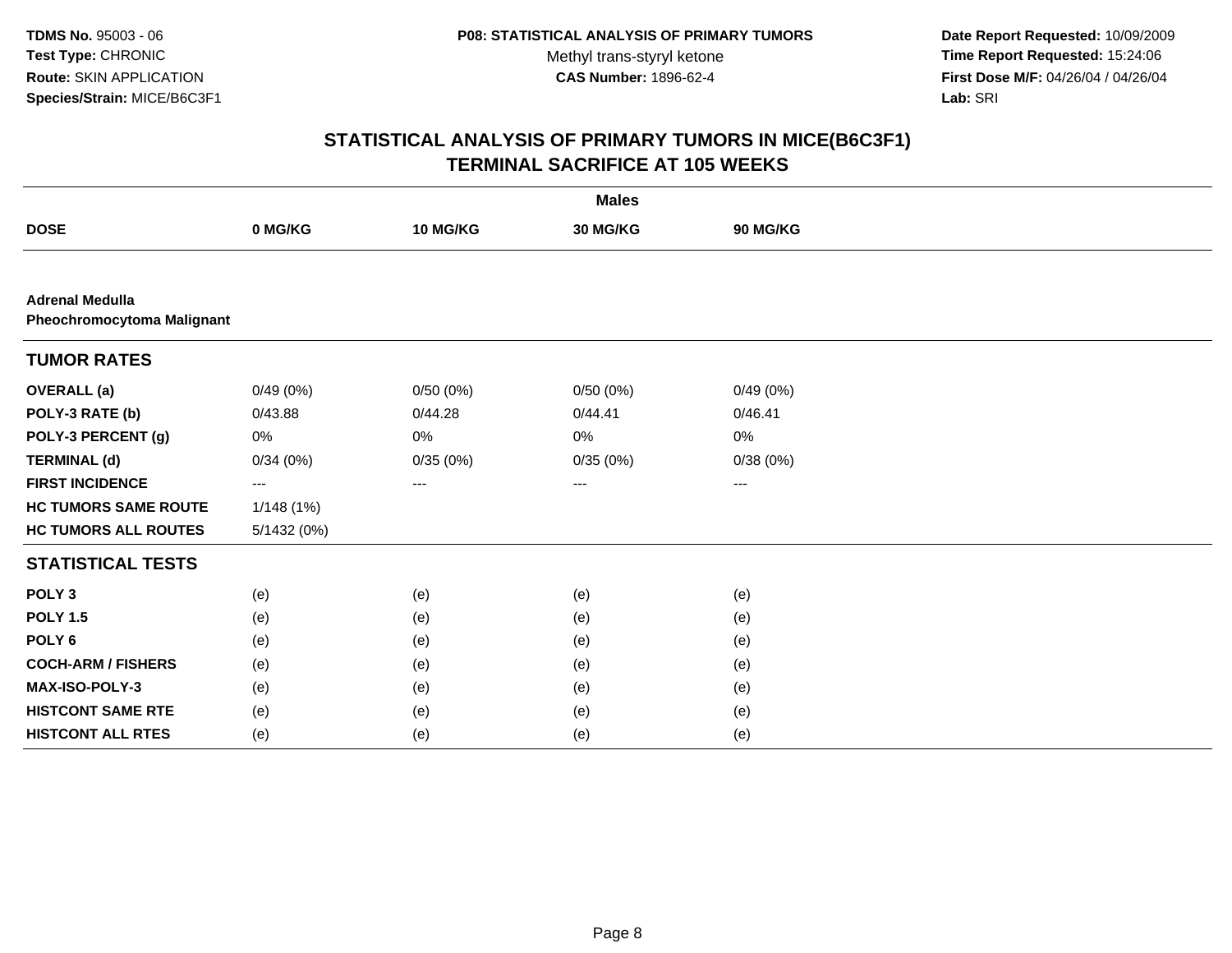**Date Report Requested:** 10/09/2009 **Time Report Requested:** 15:24:06 **First Dose M/F:** 04/26/04 / 04/26/04 Lab: SRI **Lab:** SRI

|                                                                             |              |             | <b>Males</b> |             |  |
|-----------------------------------------------------------------------------|--------------|-------------|--------------|-------------|--|
| <b>DOSE</b>                                                                 | 0 MG/KG      | 10 MG/KG    | 30 MG/KG     | 90 MG/KG    |  |
|                                                                             |              |             |              |             |  |
| <b>Adrenal Medulla</b><br>Pheochromocytoma: Benign, Complex, Malignant, NOS |              |             |              |             |  |
| <b>TUMOR RATES</b>                                                          |              |             |              |             |  |
| <b>OVERALL</b> (a)                                                          | 0/49(0%)     | 1/50(2%)    | 1/50(2%)     | 1/49 (2%)   |  |
| POLY-3 RATE (b)                                                             | 0/43.88      | 1/44.28     | 1/44.41      | 1/46.72     |  |
| POLY-3 PERCENT (g)                                                          | 0%           | 2.3%        | 2.3%         | 2.1%        |  |
| <b>TERMINAL (d)</b>                                                         | 0/34(0%)     | 1/35(3%)    | 1/35(3%)     | 0/38(0%)    |  |
| <b>FIRST INCIDENCE</b>                                                      | ---          | 729 (T)     | 729 (T)      | 645         |  |
| <b>HC TUMORS SAME ROUTE</b>                                                 | 1/148 (1%)   |             |              |             |  |
| <b>HC TUMORS ALL ROUTES</b>                                                 | 10/1432 (1%) |             |              |             |  |
| <b>STATISTICAL TESTS</b>                                                    |              |             |              |             |  |
| POLY <sub>3</sub>                                                           | $P = 0.506$  | $P = 0.502$ | $P=0.502$    | $P = 0.512$ |  |
| <b>POLY 1.5</b>                                                             | $P=0.496$    | $P = 0.503$ | $P = 0.503$  | $P = 0.508$ |  |
| POLY <sub>6</sub>                                                           | $P = 0.517$  | $P=0.499$   | $P = 0.501$  | $P = 0.518$ |  |
| <b>COCH-ARM / FISHERS</b>                                                   | $P = 0.481$  | $P = 0.505$ | $P = 0.505$  | $P = 0.500$ |  |
| <b>MAX-ISO-POLY-3</b>                                                       | $P = 0.345$  | $P = 0.160$ | $P = 0.160$  | $P=0.174$   |  |
| <b>HISTCONT SAME RTE</b>                                                    | $P = 0.377$  | $P = 0.213$ | $P = 0.214$  | $P = 0.232$ |  |
| <b>HISTCONT ALL RTES</b>                                                    | $P = 0.313$  | $P = 0.189$ | $P = 0.190$  | $P = 0.208$ |  |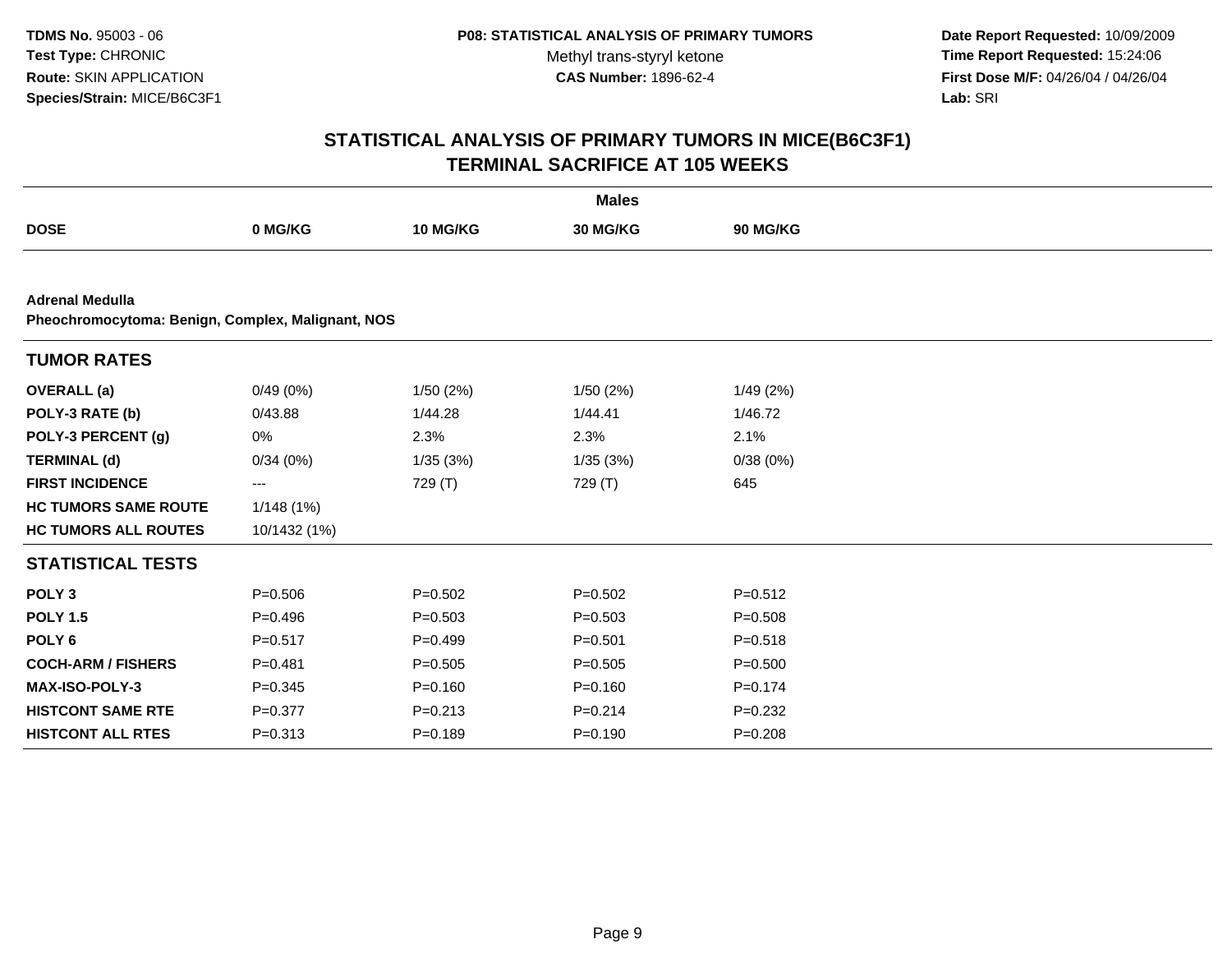**Date Report Requested:** 10/09/2009 **Time Report Requested:** 15:24:06 **First Dose M/F:** 04/26/04 / 04/26/04 Lab: SRI **Lab:** SRI

|                                       |              |          | <b>Males</b> |          |  |
|---------------------------------------|--------------|----------|--------------|----------|--|
| <b>DOSE</b>                           | 0 MG/KG      | 10 MG/KG | 30 MG/KG     | 90 MG/KG |  |
|                                       |              |          |              |          |  |
| <b>Bone Marrow</b><br>Hemangiosarcoma |              |          |              |          |  |
| <b>TUMOR RATES</b>                    |              |          |              |          |  |
| <b>OVERALL</b> (a)                    | 0/50(0%)     | 0/50(0%) | 0/50(0%)     | 0/50(0%) |  |
| POLY-3 RATE (b)                       | 0/44.43      | 0/44.28  | 0/44.41      | 0/47.41  |  |
| POLY-3 PERCENT (g)                    | $0\%$        | 0%       | 0%           | 0%       |  |
| <b>TERMINAL (d)</b>                   | 0/34(0%)     | 0/35(0%) | 0/35(0%)     | 0/38(0%) |  |
| <b>FIRST INCIDENCE</b>                | $---$        | ---      | ---          | ---      |  |
| <b>HC TUMORS SAME ROUTE</b>           | 2/149(1%)    |          |              |          |  |
| <b>HC TUMORS ALL ROUTES</b>           | 11/1442 (1%) |          |              |          |  |
| <b>STATISTICAL TESTS</b>              |              |          |              |          |  |
| POLY <sub>3</sub>                     | (e)          | (e)      | (e)          | (e)      |  |
| <b>POLY 1.5</b>                       | (e)          | (e)      | (e)          | (e)      |  |
| POLY <sub>6</sub>                     | (e)          | (e)      | (e)          | (e)      |  |
| <b>COCH-ARM / FISHERS</b>             | (e)          | (e)      | (e)          | (e)      |  |
| <b>MAX-ISO-POLY-3</b>                 | (e)          | (e)      | (e)          | (e)      |  |
| <b>HISTCONT SAME RTE</b>              | (e)          | (e)      | (e)          | (e)      |  |
| <b>HISTCONT ALL RTES</b>              | (e)          | (e)      | (e)          | (e)      |  |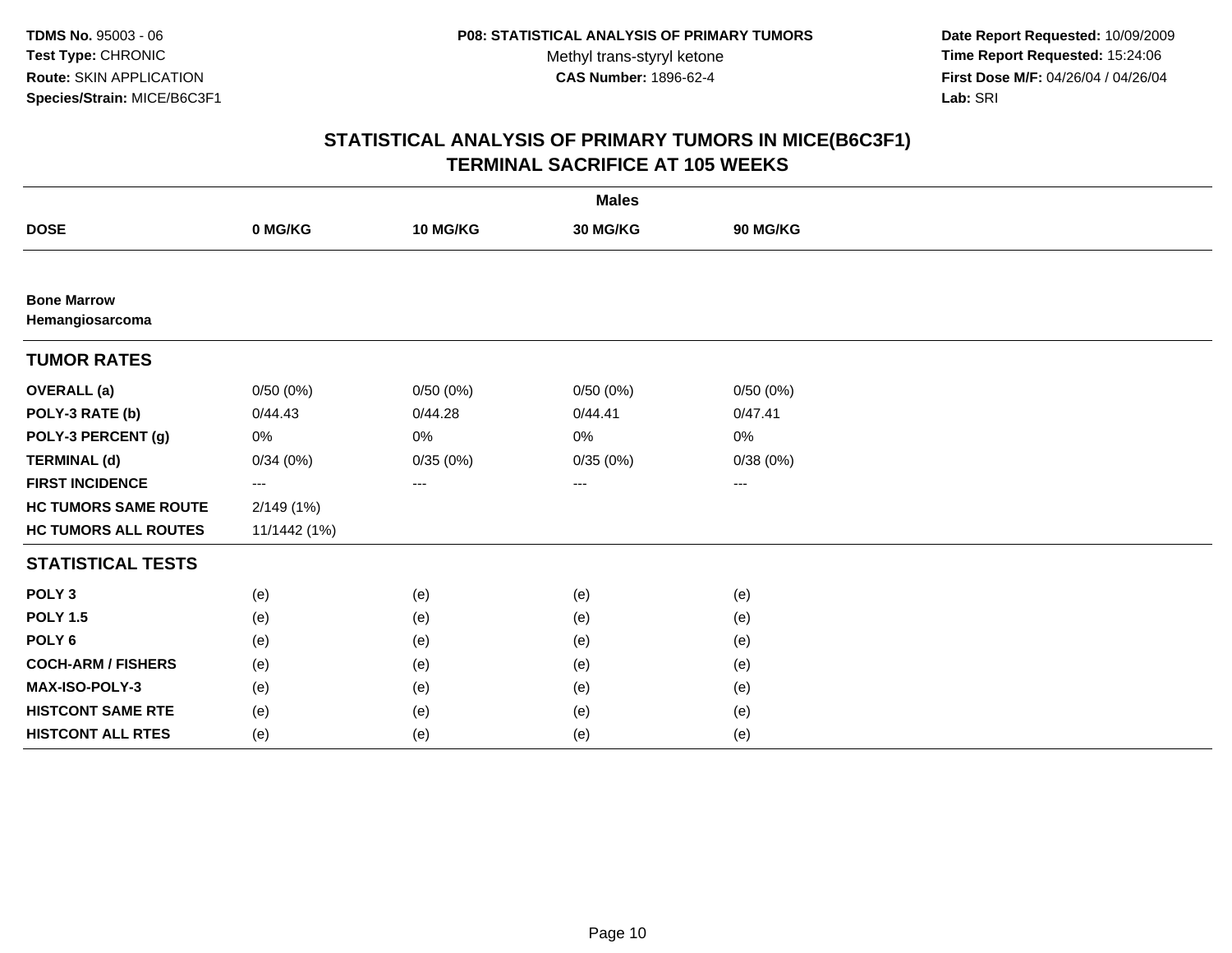**Date Report Requested:** 10/09/2009 **Time Report Requested:** 15:24:06 **First Dose M/F:** 04/26/04 / 04/26/04 Lab: SRI **Lab:** SRI

| <b>Males</b>                      |                |            |             |             |  |
|-----------------------------------|----------------|------------|-------------|-------------|--|
| <b>DOSE</b>                       | 0 MG/KG        | 10 MG/KG   | 30 MG/KG    | 90 MG/KG    |  |
|                                   |                |            |             |             |  |
| <b>Harderian Gland</b><br>Adenoma |                |            |             |             |  |
| <b>TUMOR RATES</b>                | $\#$           | $\#$       | #           | #           |  |
| <b>OVERALL</b> (a)                | 2/50(4%)       | 8/50 (16%) | 4/50 (8%)   | 5/50 (10%)  |  |
| POLY-3 RATE (b)                   | 2/45.07        | 8/44.93    | 4/44.93     | 5/47.41     |  |
| POLY-3 PERCENT (g)                | 4.4%           | 17.8%      | 8.9%        | 10.6%       |  |
| <b>TERMINAL (d)</b>               | 1/34(3%)       | 7/35 (20%) | 3/35 (9%)   | 5/38 (13%)  |  |
| <b>FIRST INCIDENCE</b>            | 521            | 515        | 571         | 729 (T)     |  |
| <b>HC TUMORS SAME ROUTE</b>       | 26/150 (17%)   |            |             |             |  |
| <b>HC TUMORS ALL ROUTES</b>       | 190/1449 (13%) |            |             |             |  |
| <b>STATISTICAL TESTS</b>          |                |            |             |             |  |
| POLY <sub>3</sub>                 | $P = 0.535$    | $P=0.044*$ | $P = 0.336$ | $P=0.237$   |  |
| <b>POLY 1.5</b>                   | $P = 0.518$    | $P=0.045*$ | $P = 0.337$ | $P = 0.230$ |  |
| POLY <sub>6</sub>                 | $P = 0.553$    | $P=0.042*$ | $P = 0.334$ | $P = 0.246$ |  |
| <b>COCH-ARM / FISHERS</b>         | $P=0.493$      | $P=0.046*$ | $P = 0.339$ | $P = 0.218$ |  |
| <b>MAX-ISO-POLY-3</b>             | $P = 0.176$    | $P=0.021*$ | $P = 0.200$ | $P = 0.140$ |  |
| <b>HISTCONT SAME RTE</b>          | $P=0.223$      | $P=0.024*$ | $P = 0.268$ | $P = 0.186$ |  |
| <b>HISTCONT ALL RTES</b>          | $P = 0.203$    | $P=0.021*$ | $P = 0.241$ | $P=0.165$   |  |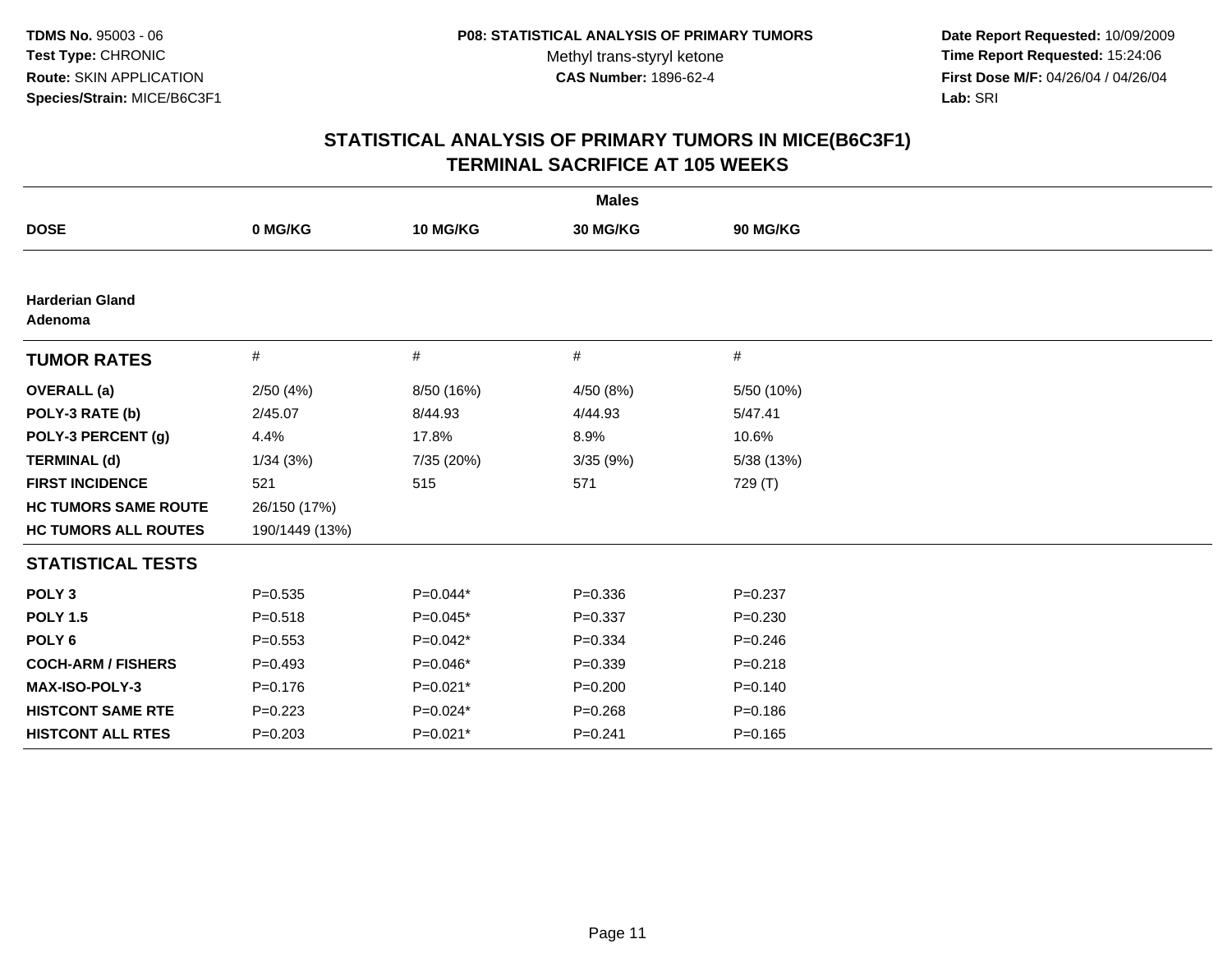**Date Report Requested:** 10/09/2009 **Time Report Requested:** 15:24:06 **First Dose M/F:** 04/26/04 / 04/26/04 Lab: SRI **Lab:** SRI

|                                     |              |             | <b>Males</b> |             |  |
|-------------------------------------|--------------|-------------|--------------|-------------|--|
| <b>DOSE</b>                         | 0 MG/KG      | 10 MG/KG    | 30 MG/KG     | 90 MG/KG    |  |
|                                     |              |             |              |             |  |
| <b>Harderian Gland</b><br>Carcinoma |              |             |              |             |  |
| <b>TUMOR RATES</b>                  | #            | #           | #            | #           |  |
| <b>OVERALL</b> (a)                  | 1/50(2%)     | 1/50(2%)    | 2/50(4%)     | 2/50(4%)    |  |
| POLY-3 RATE (b)                     | 1/44.43      | 1/44.28     | 2/44.41      | 2/47.41     |  |
| POLY-3 PERCENT (g)                  | 2.3%         | 2.3%        | 4.5%         | 4.2%        |  |
| <b>TERMINAL (d)</b>                 | 1/34(3%)     | 1/35(3%)    | 2/35(6%)     | 2/38(5%)    |  |
| <b>FIRST INCIDENCE</b>              | 729 (T)      | 729 (T)     | 729 (T)      | 729 (T)     |  |
| <b>HC TUMORS SAME ROUTE</b>         | 4/150 (3%)   |             |              |             |  |
| <b>HC TUMORS ALL ROUTES</b>         | 47/1449 (3%) |             |              |             |  |
| <b>STATISTICAL TESTS</b>            |              |             |              |             |  |
| POLY <sub>3</sub>                   | $P=0.415$    | $P=0.760$   | $P = 0.500$  | $P=0.523$   |  |
| <b>POLY 1.5</b>                     | $P=0.403$    | $P=0.760$   | $P = 0.500$  | $P = 0.514$ |  |
| POLY <sub>6</sub>                   | $P=0.430$    | $P=0.759$   | $P=0.499$    | $P=0.532$   |  |
| <b>COCH-ARM / FISHERS</b>           | $P = 0.383$  | P=0.753N    | $P = 0.500$  | $P = 0.500$ |  |
| <b>MAX-ISO-POLY-3</b>               | $P = 0.470$  | $P = 0.498$ | $P = 0.280$  | $P = 0.305$ |  |
| <b>HISTCONT SAME RTE</b>            | $P = 0.506$  | $P = 0.646$ | $P = 0.377$  | $P=0.411$   |  |
| <b>HISTCONT ALL RTES</b>            | $P = 0.550$  | $P = 0.628$ | $P=0.349$    | $P=0.382$   |  |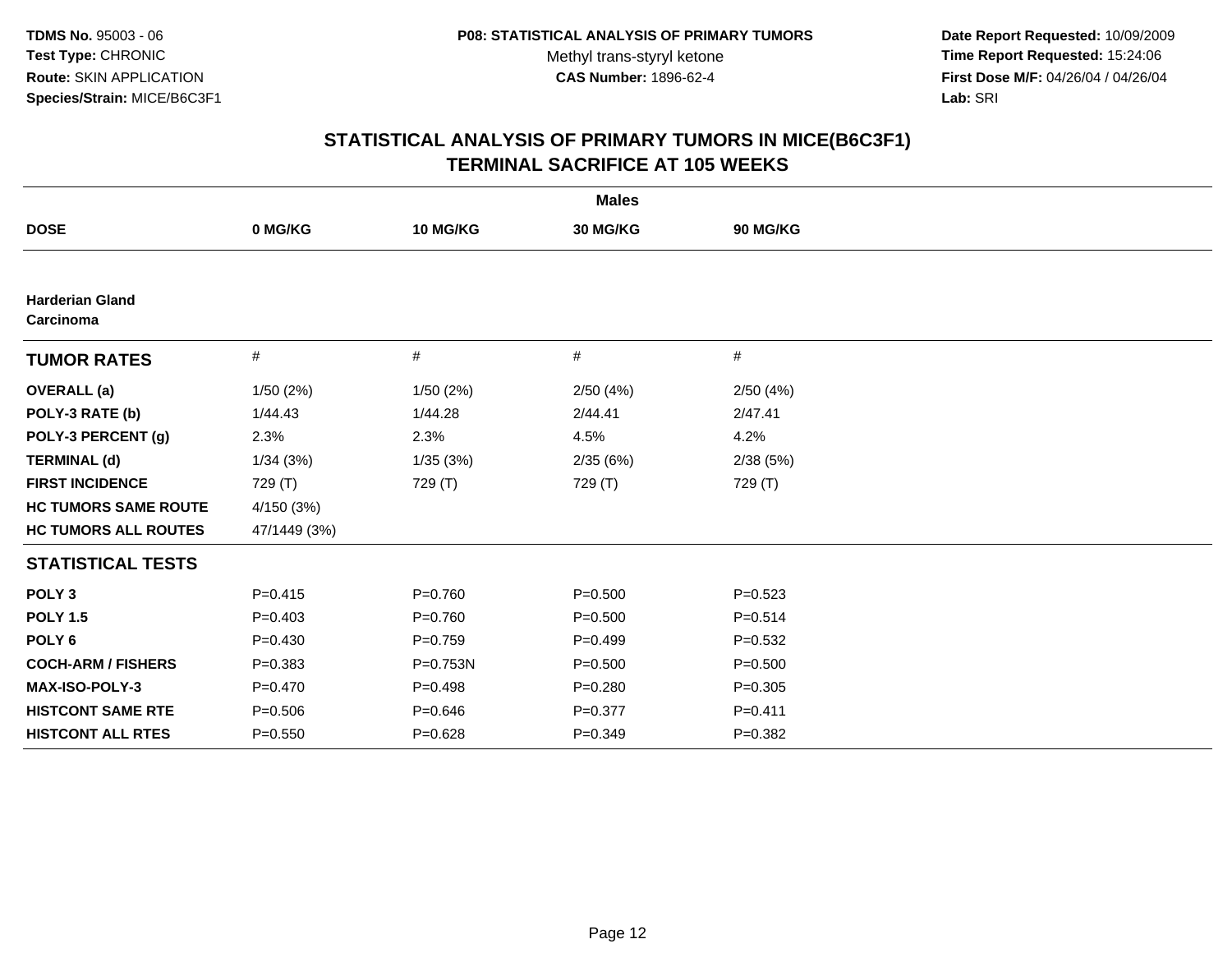**Date Report Requested:** 10/09/2009 **Time Report Requested:** 15:24:06 **First Dose M/F:** 04/26/04 / 04/26/04 Lab: SRI **Lab:** SRI

|                                                       |                |             | <b>Males</b> |             |  |
|-------------------------------------------------------|----------------|-------------|--------------|-------------|--|
| <b>DOSE</b>                                           | 0 MG/KG        | 10 MG/KG    | 30 MG/KG     | 90 MG/KG    |  |
|                                                       |                |             |              |             |  |
| <b>Harderian Gland</b><br><b>Carcinoma or Adenoma</b> |                |             |              |             |  |
| <b>TUMOR RATES</b>                                    | #              | #           | #            | #           |  |
| <b>OVERALL</b> (a)                                    | 3/50(6%)       | 9/50 (18%)  | 6/50 (12%)   | 7/50 (14%)  |  |
| POLY-3 RATE (b)                                       | 3/45.07        | 9/44.93     | 6/44.93      | 7/47.41     |  |
| POLY-3 PERCENT (g)                                    | 6.7%           | 20%         | 13.4%        | 14.8%       |  |
| <b>TERMINAL (d)</b>                                   | 2/34(6%)       | 8/35 (23%)  | 5/35 (14%)   | 7/38 (18%)  |  |
| <b>FIRST INCIDENCE</b>                                | 521            | 515         | 571          | 729 (T)     |  |
| <b>HC TUMORS SAME ROUTE</b>                           | 29/150 (19%)   |             |              |             |  |
| <b>HC TUMORS ALL ROUTES</b>                           | 231/1449 (16%) |             |              |             |  |
| <b>STATISTICAL TESTS</b>                              |                |             |              |             |  |
| POLY <sub>3</sub>                                     | $P = 0.408$    | $P = 0.058$ | $P = 0.240$  | $P = 0.179$ |  |
| <b>POLY 1.5</b>                                       | $P=0.390$      | $P=0.059$   | $P=0.242$    | $P = 0.171$ |  |
| POLY <sub>6</sub>                                     | $P=0.430$      | $P=0.055$   | $P = 0.238$  | $P = 0.188$ |  |
| <b>COCH-ARM / FISHERS</b>                             | $P = 0.362$    | $P = 0.061$ | $P = 0.243$  | $P = 0.159$ |  |
| MAX-ISO-POLY-3                                        | $P = 0.159$    | P=0.029*    | $P = 0.145$  | $P = 0.110$ |  |
| <b>HISTCONT SAME RTE</b>                              | $P=0.202$      | $P=0.035*$  | $P = 0.194$  | $P = 0.145$ |  |
| <b>HISTCONT ALL RTES</b>                              | $P = 0.183$    | $P=0.030*$  | $P=0.172$    | $P=0.127$   |  |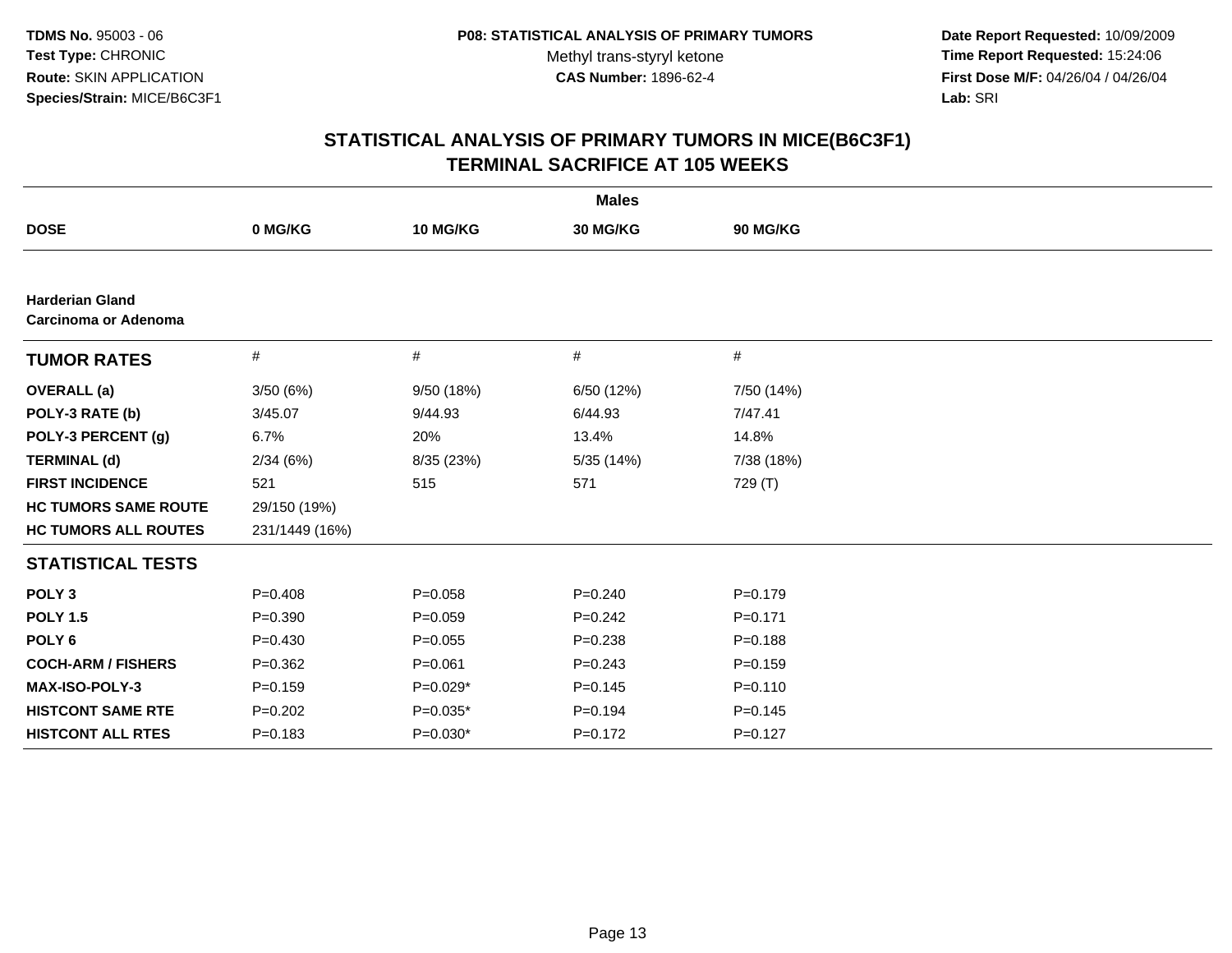**Date Report Requested:** 10/09/2009 **Time Report Requested:** 15:24:06 **First Dose M/F:** 04/26/04 / 04/26/04 Lab: SRI **Lab:** SRI

|                                            |              |             | <b>Males</b> |          |
|--------------------------------------------|--------------|-------------|--------------|----------|
| <b>DOSE</b>                                | 0 MG/KG      | 10 MG/KG    | 30 MG/KG     | 90 MG/KG |
|                                            |              |             |              |          |
| <b>Intestine Small: Jejunum</b><br>Adenoma |              |             |              |          |
| <b>TUMOR RATES</b>                         | $\#$         | #           | #            | #        |
| <b>OVERALL</b> (a)                         | 1/50(2%)     | 2/50(4%)    | 0/50(0%)     | 0/50(0%) |
| POLY-3 RATE (b)                            | 1/45.07      | 2/44.28     | 0/44.41      | 0/47.41  |
| POLY-3 PERCENT (g)                         | 2.2%         | 4.5%        | 0%           | 0%       |
| <b>TERMINAL (d)</b>                        | 0/34(0%)     | 2/35(6%)    | 0/35(0%)     | 0/38(0%) |
| <b>FIRST INCIDENCE</b>                     | 521          | 729 (T)     | $--$         | ---      |
| <b>HC TUMORS SAME ROUTE</b>                | 0/150(0%)    |             |              |          |
| <b>HC TUMORS ALL ROUTES</b>                | 2/1449 (0%)  |             |              |          |
| <b>STATISTICAL TESTS</b>                   |              |             |              |          |
| POLY <sub>3</sub>                          | P=0.208N     | $P=0.494$   | P=0.503N     | P=0.490N |
| <b>POLY 1.5</b>                            | $P = 0.210N$ | $P=0.497$   | $P = 0.501N$ | P=0.494N |
| POLY <sub>6</sub>                          | $P = 0.205N$ | $P=0.489$   | $P = 0.505N$ | P=0.486N |
| <b>COCH-ARM / FISHERS</b>                  | $P = 0.214N$ | $P = 0.500$ | $P = 0.500N$ | P=0.500N |
| <b>MAX-ISO-POLY-3</b>                      | $P = 0.172N$ | $P=0.277$   | $P = 0.162N$ | P=0.158N |
| <b>HISTCONT SAME RTE</b>                   | (h)          | (h)         | (h)          | (h)      |
| <b>HISTCONT ALL RTES</b>                   | (h)          | (h)         | (h)          | (h)      |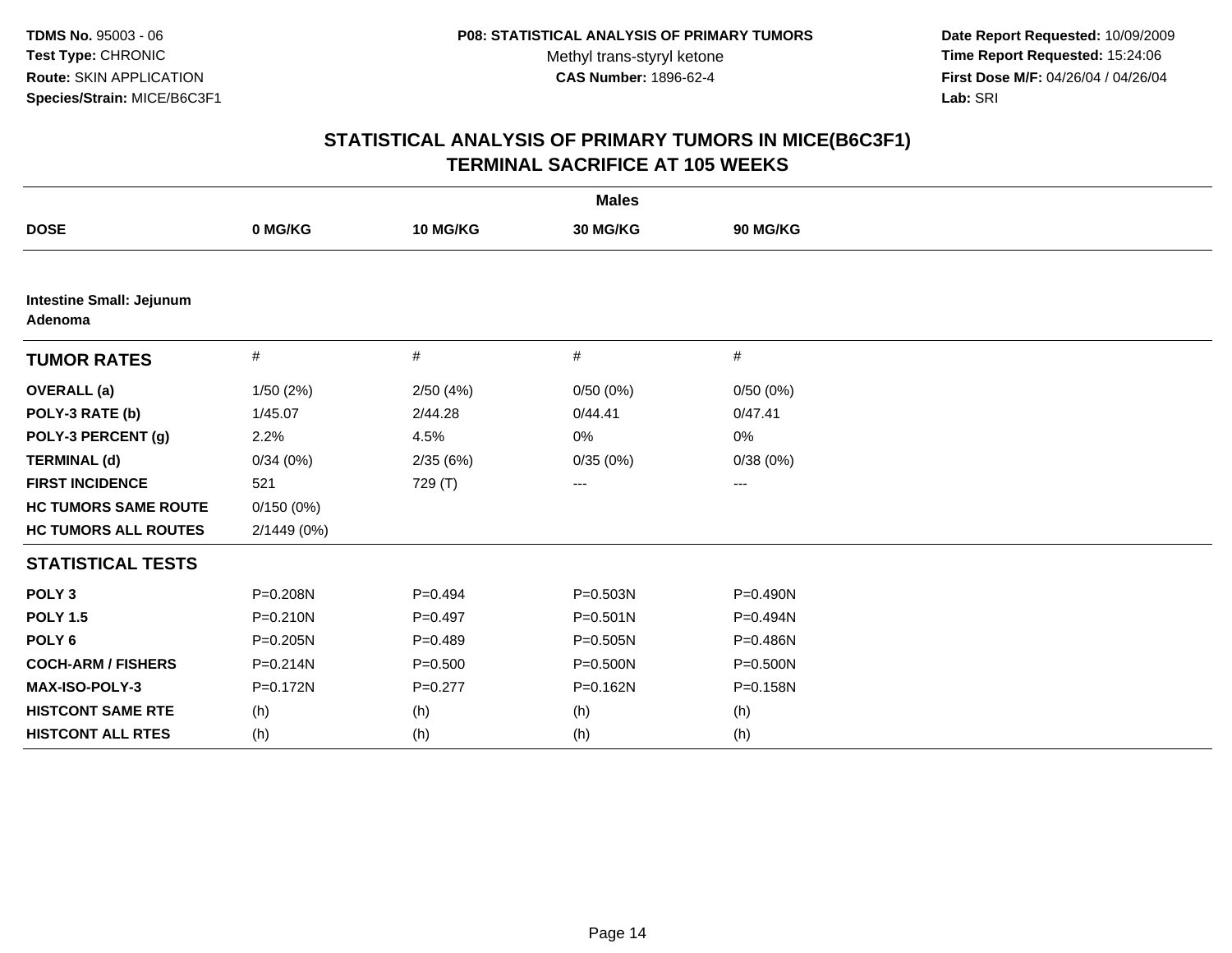**Date Report Requested:** 10/09/2009 **Time Report Requested:** 15:24:06 **First Dose M/F:** 04/26/04 / 04/26/04 Lab: SRI **Lab:** SRI

| <b>Males</b>                                 |              |             |              |                   |  |
|----------------------------------------------|--------------|-------------|--------------|-------------------|--|
| <b>DOSE</b>                                  | 0 MG/KG      | 10 MG/KG    | 30 MG/KG     | 90 MG/KG          |  |
|                                              |              |             |              |                   |  |
| <b>Intestine Small: Jejunum</b><br>Carcinoma |              |             |              |                   |  |
| <b>TUMOR RATES</b>                           | $\#$         | #           | #            | #                 |  |
| <b>OVERALL</b> (a)                           | 1/50(2%)     | 1/50(2%)    | 0/50(0%)     | 0/50(0%)          |  |
| POLY-3 RATE (b)                              | 1/44.43      | 1/44.28     | 0/44.41      | 0/47.41           |  |
| POLY-3 PERCENT (g)                           | 2.3%         | 2.3%        | 0%           | 0%                |  |
| <b>TERMINAL (d)</b>                          | 1/34(3%)     | 1/35(3%)    | 0/35(0%)     | 0/38(0%)          |  |
| <b>FIRST INCIDENCE</b>                       | 729 (T)      | 729 (T)     | ---          | $\qquad \qquad -$ |  |
| <b>HC TUMORS SAME ROUTE</b>                  | 0/150(0%)    |             |              |                   |  |
| <b>HC TUMORS ALL ROUTES</b>                  | 17/1449 (1%) |             |              |                   |  |
| <b>STATISTICAL TESTS</b>                     |              |             |              |                   |  |
| POLY <sub>3</sub>                            | P=0.300N     | $P = 0.760$ | $P = 0.500N$ | P=0.487N          |  |
| <b>POLY 1.5</b>                              | $P = 0.303N$ | $P = 0.760$ | $P = 0.500N$ | $P = 0.492N$      |  |
| POLY <sub>6</sub>                            | P=0.297N     | $P=0.759$   | $P = 0.501N$ | P=0.482N          |  |
| <b>COCH-ARM / FISHERS</b>                    | $P = 0.305N$ | P=0.753N    | $P = 0.500N$ | P=0.500N          |  |
| <b>MAX-ISO-POLY-3</b>                        | P=0.257N     | $P = 0.498$ | $P = 0.159N$ | P=0.158N          |  |
| <b>HISTCONT SAME RTE</b>                     | (h)          | (h)         | (h)          | (h)               |  |
| <b>HISTCONT ALL RTES</b>                     | (h)          | (h)         | (h)          | (h)               |  |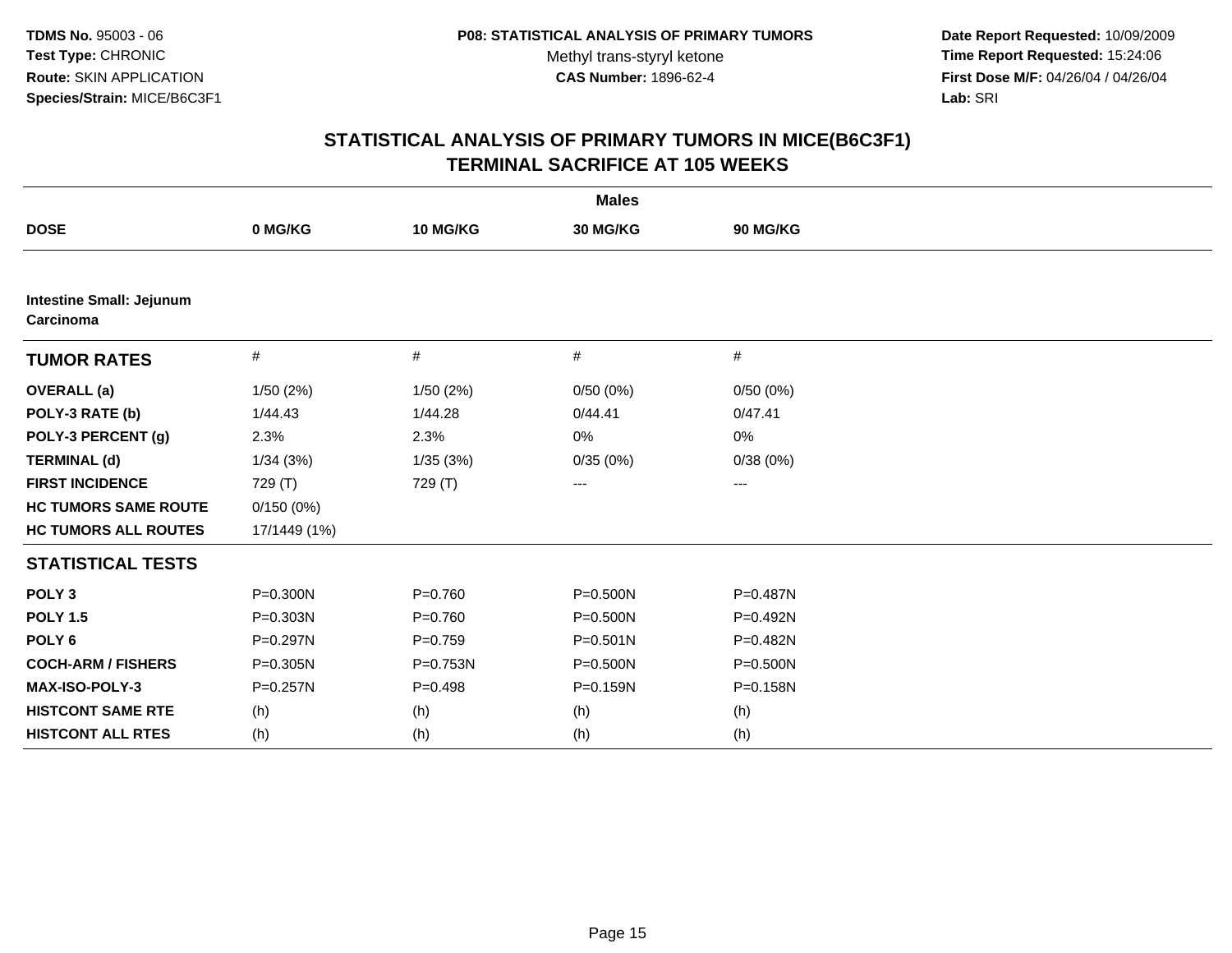**Date Report Requested:** 10/09/2009 **Time Report Requested:** 15:24:06 **First Dose M/F:** 04/26/04 / 04/26/04 Lab: SRI **Lab:** SRI

|                                                     |              |             | <b>Males</b> |          |  |  |  |
|-----------------------------------------------------|--------------|-------------|--------------|----------|--|--|--|
| <b>DOSE</b>                                         | 0 MG/KG      | 10 MG/KG    | 30 MG/KG     | 90 MG/KG |  |  |  |
|                                                     |              |             |              |          |  |  |  |
| <b>Intestine Small: Site Unspecified</b><br>Adenoma |              |             |              |          |  |  |  |
| <b>TUMOR RATES</b>                                  | #            | #           | #            | #        |  |  |  |
| <b>OVERALL</b> (a)                                  | 1/50(2%)     | 2/50(4%)    | 0/50(0%)     | 0/50(0%) |  |  |  |
| POLY-3 RATE (b)                                     | 1/45.07      | 2/44.28     | 0/44.41      | 0/47.41  |  |  |  |
| POLY-3 PERCENT (g)                                  | 2.2%         | 4.5%        | 0%           | 0%       |  |  |  |
| <b>TERMINAL (d)</b>                                 | 0/34(0%)     | 2/35(6%)    | 0/35(0%)     | 0/38(0%) |  |  |  |
| <b>FIRST INCIDENCE</b>                              | 521          | 729 (T)     | ---          | ---      |  |  |  |
| <b>HC TUMORS SAME ROUTE</b>                         | 1/150(1%)    |             |              |          |  |  |  |
| <b>HC TUMORS ALL ROUTES</b>                         | 11/1449 (1%) |             |              |          |  |  |  |
| <b>STATISTICAL TESTS</b>                            |              |             |              |          |  |  |  |
| POLY <sub>3</sub>                                   | P=0.208N     | $P=0.494$   | P=0.503N     | P=0.490N |  |  |  |
| <b>POLY 1.5</b>                                     | $P = 0.210N$ | $P=0.497$   | $P = 0.501N$ | P=0.494N |  |  |  |
| POLY <sub>6</sub>                                   | $P = 0.205N$ | $P=0.489$   | $P = 0.505N$ | P=0.486N |  |  |  |
| <b>COCH-ARM / FISHERS</b>                           | P=0.214N     | $P = 0.500$ | P=0.500N     | P=0.500N |  |  |  |
| MAX-ISO-POLY-3                                      | $P = 0.172N$ | $P=0.277$   | $P = 0.162N$ | P=0.158N |  |  |  |
| <b>HISTCONT SAME RTE</b>                            | (h)          | (h)         | (h)          | (h)      |  |  |  |
| <b>HISTCONT ALL RTES</b>                            | (h)          | (h)         | (h)          | (h)      |  |  |  |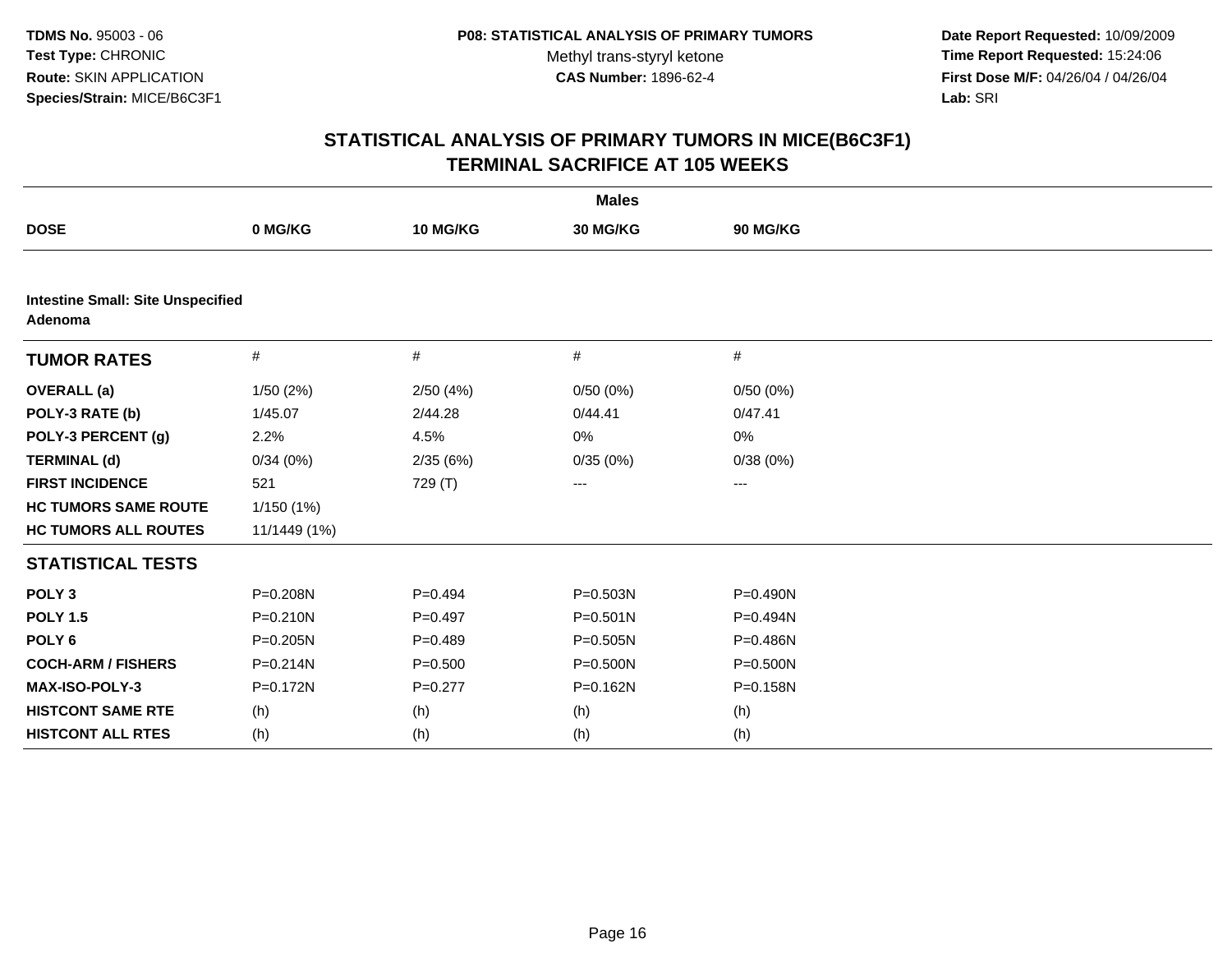**Date Report Requested:** 10/09/2009 **Time Report Requested:** 15:24:06 **First Dose M/F:** 04/26/04 / 04/26/04 Lab: SRI **Lab:** SRI

|                                                       |              |             | <b>Males</b> |          |  |
|-------------------------------------------------------|--------------|-------------|--------------|----------|--|
| <b>DOSE</b>                                           | 0 MG/KG      | 10 MG/KG    | 30 MG/KG     | 90 MG/KG |  |
|                                                       |              |             |              |          |  |
| <b>Intestine Small: Site Unspecified</b><br>Carcinoma |              |             |              |          |  |
| <b>TUMOR RATES</b>                                    | #            | #           | #            | #        |  |
| <b>OVERALL</b> (a)                                    | 1/50(2%)     | 1/50(2%)    | 1/50(2%)     | 0/50(0%) |  |
| POLY-3 RATE (b)                                       | 1/44.43      | 1/44.28     | 1/44.54      | 0/47.41  |  |
| POLY-3 PERCENT (g)                                    | 2.3%         | 2.3%        | 2.3%         | 0%       |  |
| <b>TERMINAL (d)</b>                                   | 1/34(3%)     | 1/35(3%)    | 0/35(0%)     | 0/38(0%) |  |
| <b>FIRST INCIDENCE</b>                                | 729 (T)      | 729 (T)     | 698          | ---      |  |
| <b>HC TUMORS SAME ROUTE</b>                           | 0/150(0%)    |             |              |          |  |
| <b>HC TUMORS ALL ROUTES</b>                           | 23/1449 (2%) |             |              |          |  |
| <b>STATISTICAL TESTS</b>                              |              |             |              |          |  |
| POLY <sub>3</sub>                                     | P=0.309N     | $P = 0.760$ | P=0.760N     | P=0.487N |  |
| <b>POLY 1.5</b>                                       | $P = 0.315N$ | $P = 0.760$ | P=0.760N     | P=0.492N |  |
| POLY <sub>6</sub>                                     | P=0.302N     | $P=0.759$   | $P = 0.760N$ | P=0.482N |  |
| <b>COCH-ARM / FISHERS</b>                             | P=0.323N     | P=0.753N    | $P = 0.753N$ | P=0.500N |  |
| MAX-ISO-POLY-3                                        | P=0.336N     | $P = 0.498$ | P=0.499N     | P=0.158N |  |
| <b>HISTCONT SAME RTE</b>                              | (h)          | (h)         | (h)          | (h)      |  |
| <b>HISTCONT ALL RTES</b>                              | (h)          | (h)         | (h)          | (h)      |  |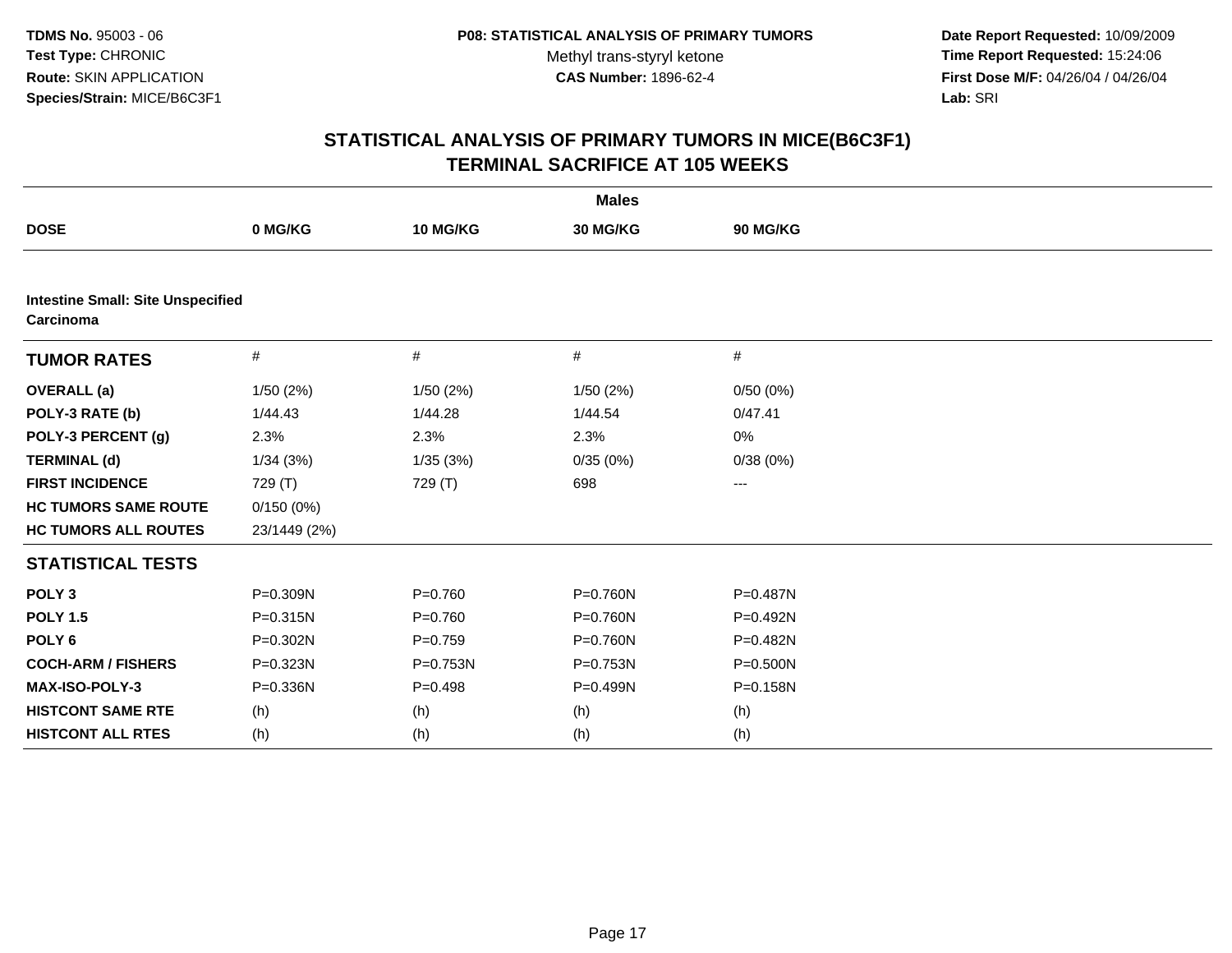**Date Report Requested:** 10/09/2009 **Time Report Requested:** 15:24:06 **First Dose M/F:** 04/26/04 / 04/26/04 Lab: SRI **Lab:** SRI

|                                                                  |              |             | <b>Males</b> |              |  |  |  |
|------------------------------------------------------------------|--------------|-------------|--------------|--------------|--|--|--|
| <b>DOSE</b>                                                      | 0 MG/KG      | 10 MG/KG    | 30 MG/KG     | 90 MG/KG     |  |  |  |
|                                                                  |              |             |              |              |  |  |  |
| <b>Intestine Small: Site Unspecified</b><br>Carcinoma or Adenoma |              |             |              |              |  |  |  |
| <b>TUMOR RATES</b>                                               | #            | #           | $\#$         | #            |  |  |  |
| <b>OVERALL</b> (a)                                               | 2/50(4%)     | 3/50 (6%)   | 1/50(2%)     | 0/50(0%)     |  |  |  |
| POLY-3 RATE (b)                                                  | 2/45.07      | 3/44.28     | 1/44.54      | 0/47.41      |  |  |  |
| POLY-3 PERCENT (g)                                               | 4.4%         | 6.8%        | 2.3%         | 0%           |  |  |  |
| <b>TERMINAL (d)</b>                                              | 1/34(3%)     | 3/35(9%)    | 0/35(0%)     | 0/38(0%)     |  |  |  |
| <b>FIRST INCIDENCE</b>                                           | 521          | 729 (T)     | 698          | ---          |  |  |  |
| <b>HC TUMORS SAME ROUTE</b>                                      | 1/150(1%)    |             |              |              |  |  |  |
| <b>HC TUMORS ALL ROUTES</b>                                      | 33/1449 (2%) |             |              |              |  |  |  |
| <b>STATISTICAL TESTS</b>                                         |              |             |              |              |  |  |  |
| POLY <sub>3</sub>                                                | P=0.097N     | $P=0.492$   | P=0.504N     | P=0.226N     |  |  |  |
| <b>POLY 1.5</b>                                                  | $P = 0.101N$ | $P = 0.496$ | P=0.502N     | P=0.230N     |  |  |  |
| POLY <sub>6</sub>                                                | P=0.093N     | $P=0.486$   | P=0.506N     | $P = 0.221N$ |  |  |  |
| <b>COCH-ARM / FISHERS</b>                                        | P=0.106N     | $P = 0.500$ | $P = 0.500N$ | $P = 0.247N$ |  |  |  |
| MAX-ISO-POLY-3                                                   | $P = 0.111N$ | $P = 0.318$ | P=0.285N     | P=0.076N     |  |  |  |
| <b>HISTCONT SAME RTE</b>                                         | (h)          | (h)         | (h)          | (h)          |  |  |  |
| <b>HISTCONT ALL RTES</b>                                         | (h)          | (h)         | (h)          | (h)          |  |  |  |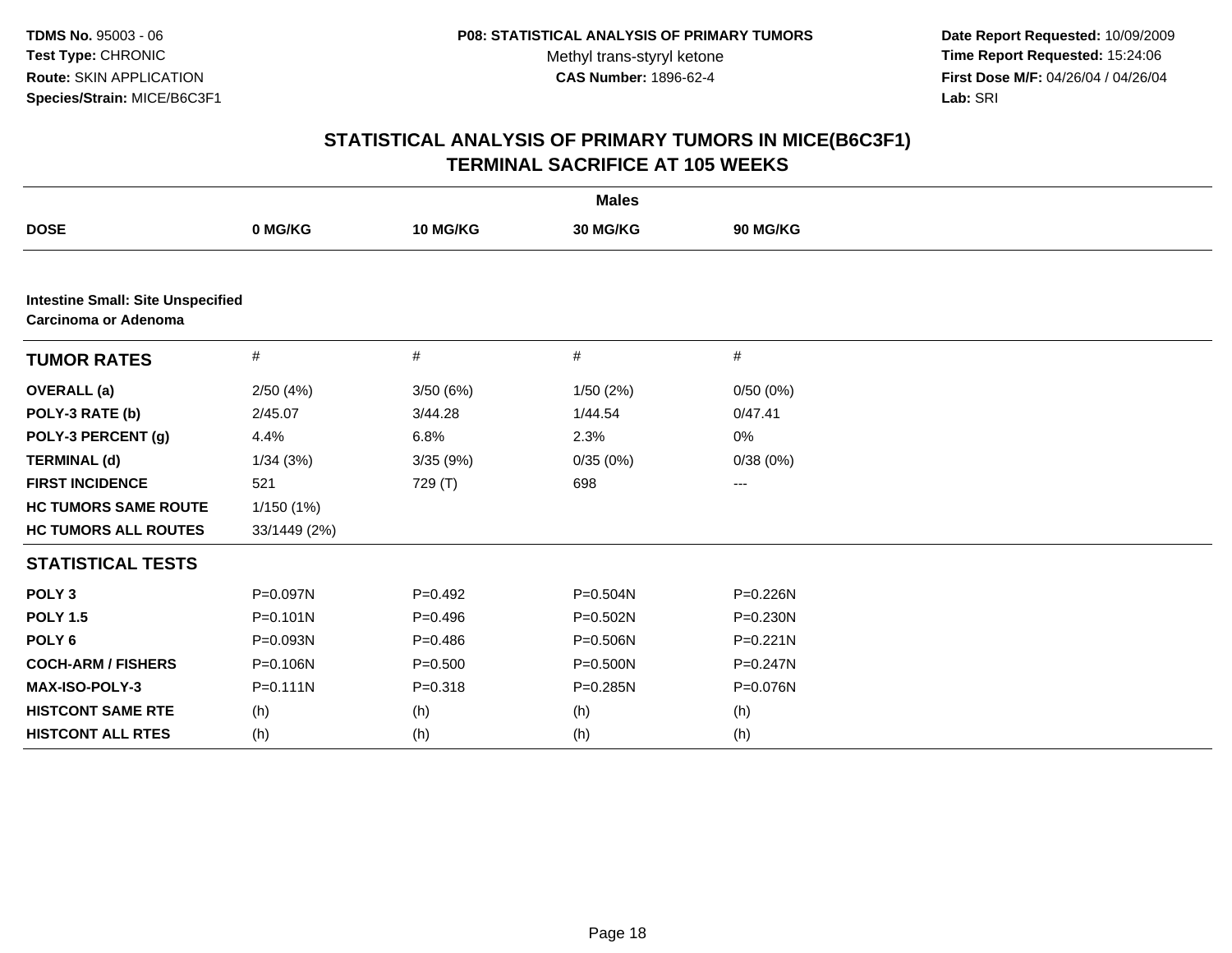**Date Report Requested:** 10/09/2009 **Time Report Requested:** 15:24:06 **First Dose M/F:** 04/26/04 / 04/26/04 Lab: SRI **Lab:** SRI

|                                      |              |              | <b>Males</b> |             |
|--------------------------------------|--------------|--------------|--------------|-------------|
| <b>DOSE</b>                          | 0 MG/KG      | 10 MG/KG     | 30 MG/KG     | 90 MG/KG    |
|                                      |              |              |              |             |
| <b>Islets, Pancreatic</b><br>Adenoma |              |              |              |             |
| <b>TUMOR RATES</b>                   |              |              |              |             |
| <b>OVERALL</b> (a)                   | 2/50(4%)     | 1/50(2%)     | 1/50(2%)     | 5/49 (10%)  |
| POLY-3 RATE (b)                      | 2/44.50      | 1/44.69      | 1/44.41      | 5/46.76     |
| POLY-3 PERCENT (g)                   | 4.5%         | 2.2%         | 2.3%         | 10.7%       |
| <b>TERMINAL (d)</b>                  | 1/34(3%)     | 0/35(0%)     | 1/35(3%)     | 4/38 (11%)  |
| <b>FIRST INCIDENCE</b>               | 714          | 613          | 729 (T)      | 630         |
| <b>HC TUMORS SAME ROUTE</b>          | 1/149(1%)    |              |              |             |
| <b>HC TUMORS ALL ROUTES</b>          | 20/1436 (1%) |              |              |             |
| <b>STATISTICAL TESTS</b>             |              |              |              |             |
| POLY <sub>3</sub>                    | $P=0.055$    | P=0.499N     | $P = 0.501N$ | $P = 0.237$ |
| <b>POLY 1.5</b>                      | $P = 0.051$  | $P = 0.499N$ | P=0.500N     | $P = 0.226$ |
| POLY <sub>6</sub>                    | $P = 0.059$  | P=0.499N     | P=0.502N     | $P = 0.250$ |
| <b>COCH-ARM / FISHERS</b>            | P=0.048*     | $P = 0.500N$ | $P = 0.500N$ | $P = 0.210$ |
| MAX-ISO-POLY-3                       | $P = 0.078$  | $P = 0.280N$ | P=0.281N     | $P = 0.141$ |
| <b>HISTCONT SAME RTE</b>             | $P=0.029*$   | $P=0.404$    | $P=0.404$    | $P = 0.059$ |
| <b>HISTCONT ALL RTES</b>             | P=0.002**    | $P = 0.523$  | $P=0.522$    | P=0.007**   |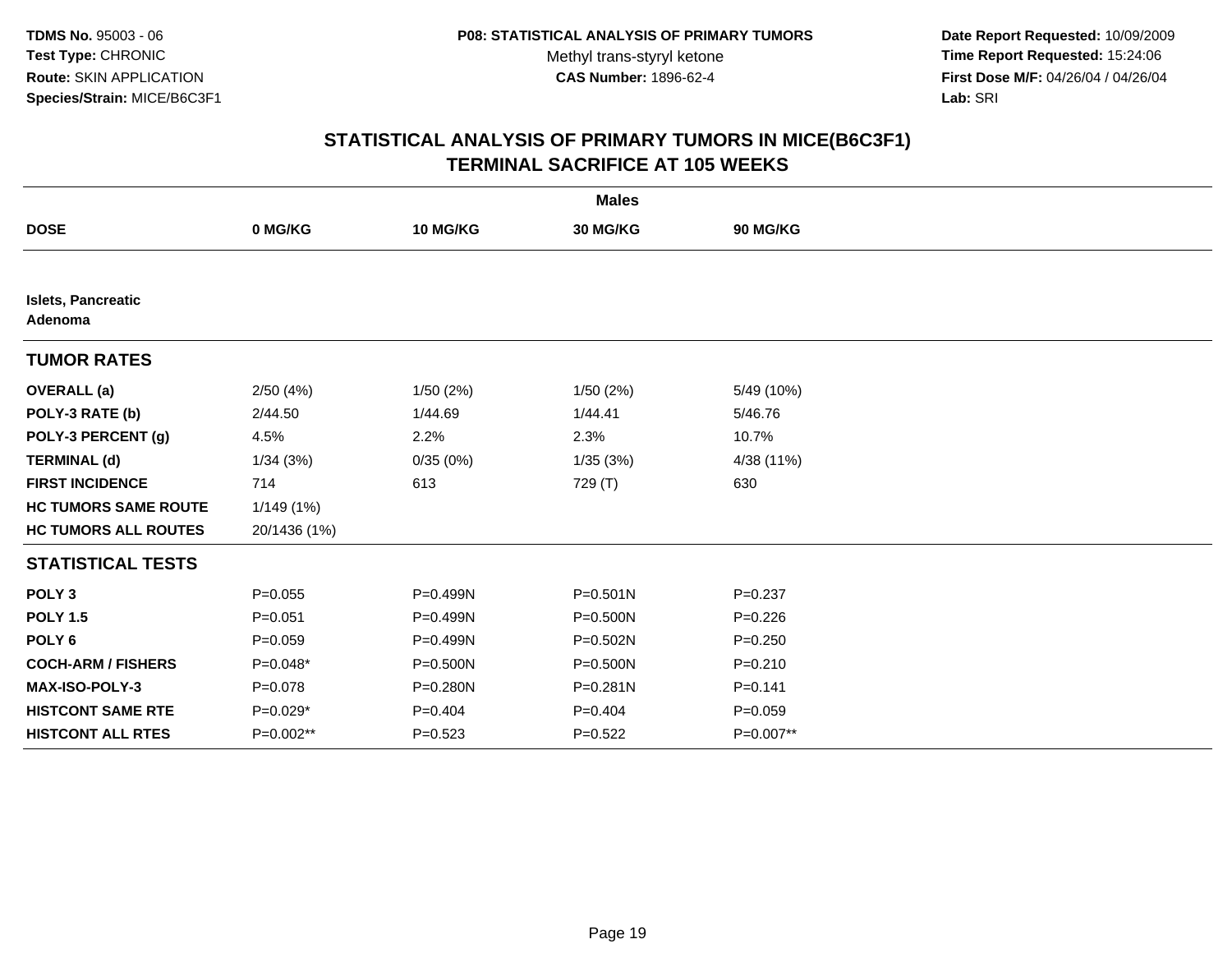**Date Report Requested:** 10/09/2009 **Time Report Requested:** 15:24:06 **First Dose M/F:** 04/26/04 / 04/26/04 Lab: SRI **Lab:** SRI

|                                                            |              |              | <b>Males</b> |             |  |
|------------------------------------------------------------|--------------|--------------|--------------|-------------|--|
| <b>DOSE</b>                                                | 0 MG/KG      | 10 MG/KG     | 30 MG/KG     | 90 MG/KG    |  |
|                                                            |              |              |              |             |  |
| <b>Kidney: Renal Tubule</b><br><b>Carcinoma or Adenoma</b> |              |              |              |             |  |
| <b>TUMOR RATES</b>                                         |              |              |              |             |  |
| <b>OVERALL</b> (a)                                         | 1/48 (2%)    | 0/49(0%)     | 0/49(0%)     | 2/47(4%)    |  |
| POLY-3 RATE (b)                                            | 1/43.27      | 0/43.63      | 0/43.62      | 2/44.48     |  |
| POLY-3 PERCENT (g)                                         | 2.3%         | 0%           | 0%           | 4.5%        |  |
| <b>TERMINAL (d)</b>                                        | 1/34(3%)     | 0/35(0%)     | 0/35(0%)     | 2/38(5%)    |  |
| <b>FIRST INCIDENCE</b>                                     | 729 (T)      | ---          | ---          | 729 (T)     |  |
| <b>HC TUMORS SAME ROUTE</b>                                | 0/148(0%)    |              |              |             |  |
| <b>HC TUMORS ALL ROUTES</b>                                | 14/1443 (1%) |              |              |             |  |
| <b>STATISTICAL TESTS</b>                                   |              |              |              |             |  |
| POLY <sub>3</sub>                                          | $P=0.192$    | P=0.498N     | P=0.498N     | $P = 0.510$ |  |
| <b>POLY 1.5</b>                                            | $P = 0.189$  | P=0.497N     | P=0.497N     | $P = 0.503$ |  |
| POLY <sub>6</sub>                                          | $P=0.197$    | $P = 0.501N$ | $P = 0.500N$ | $P = 0.515$ |  |
| <b>COCH-ARM / FISHERS</b>                                  | $P = 0.183$  | P=0.495N     | P=0.495N     | $P=0.492$   |  |
| MAX-ISO-POLY-3                                             | $P=0.148$    | P=0.158N     | P=0.158N     | $P=0.292$   |  |
| <b>HISTCONT SAME RTE</b>                                   | $P = 0.066$  | (e)          | (e)          | $P = 0.068$ |  |
| <b>HISTCONT ALL RTES</b>                                   | $P=0.169$    | (e)          | (e)          | $P=0.139$   |  |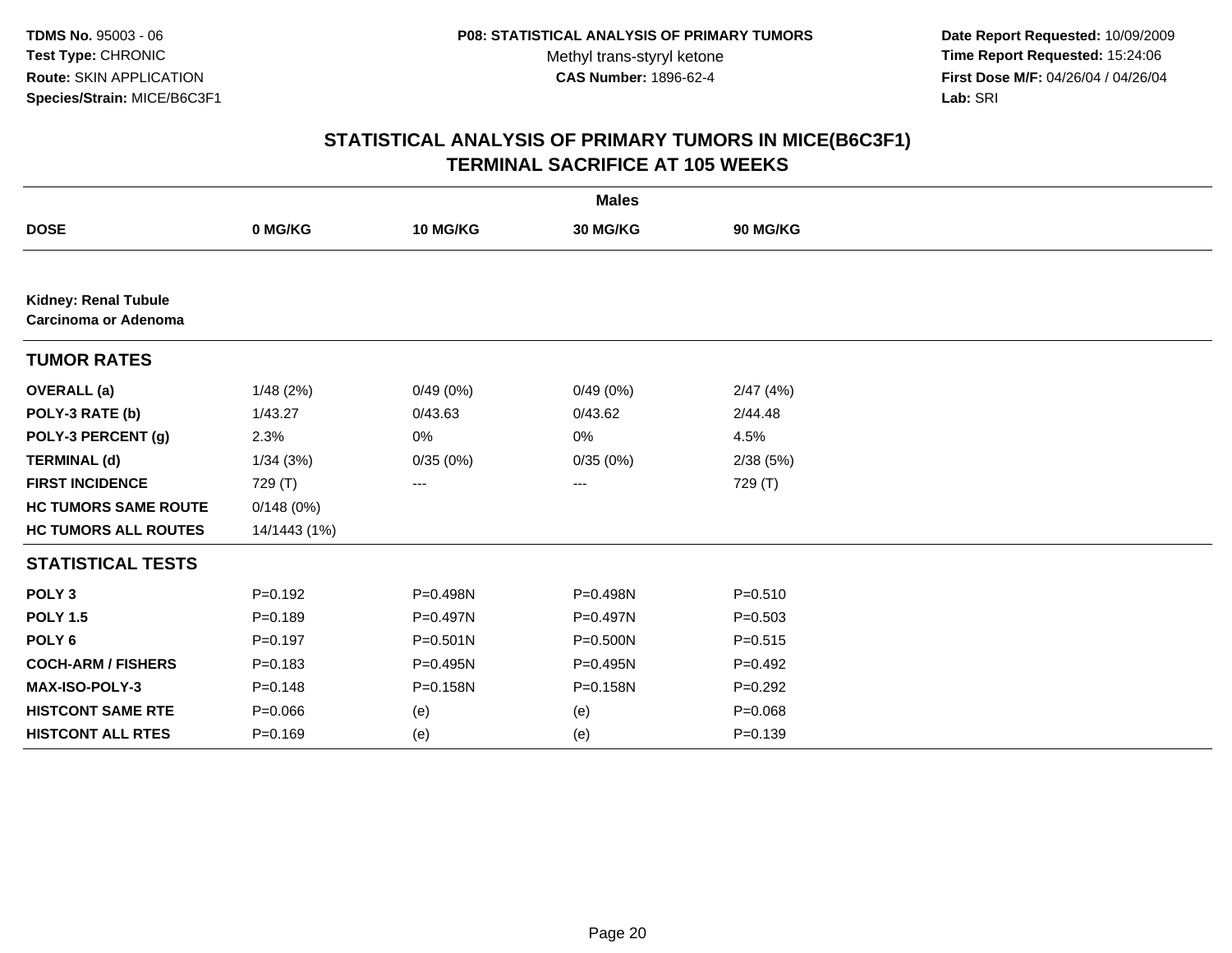**Date Report Requested:** 10/09/2009 **Time Report Requested:** 15:24:06 **First Dose M/F:** 04/26/04 / 04/26/04 Lab: SRI **Lab:** SRI

|                             |              |              | <b>Males</b> |              |
|-----------------------------|--------------|--------------|--------------|--------------|
| <b>DOSE</b>                 | 0 MG/KG      | 10 MG/KG     | 30 MG/KG     | 90 MG/KG     |
|                             |              |              |              |              |
| Liver<br>Hemangiosarcoma    |              |              |              |              |
| <b>TUMOR RATES</b>          |              |              |              |              |
| <b>OVERALL</b> (a)          | 4/50 (8%)    | 2/50(4%)     | 1/50(2%)     | 0/49(0%)     |
| POLY-3 RATE (b)             | 4/44.81      | 2/44.46      | 1/44.41      | 0/46.41      |
| POLY-3 PERCENT (g)          | 8.9%         | 4.5%         | 2.3%         | 0%           |
| <b>TERMINAL (d)</b>         | 3/34(9%)     | 1/35(3%)     | 1/35(3%)     | 0/38(0%)     |
| <b>FIRST INCIDENCE</b>      | 622          | 683          | 729 (T)      | $--$         |
| <b>HC TUMORS SAME ROUTE</b> | 2/150(1%)    |              |              |              |
| <b>HC TUMORS ALL ROUTES</b> | 42/1447 (3%) |              |              |              |
| <b>STATISTICAL TESTS</b>    |              |              |              |              |
| POLY <sub>3</sub>           | P=0.047N*    | $P = 0.341N$ | $P = 0.181N$ | P=0.056N     |
| <b>POLY 1.5</b>             | P=0.050N*    | P=0.339N     | $P = 0.180N$ | P=0.059N     |
| POLY <sub>6</sub>           | P=0.045N*    | P=0.344N     | P=0.183N     | $P = 0.053N$ |
| <b>COCH-ARM / FISHERS</b>   | P=0.054N     | P=0.339N     | $P = 0.181N$ | $P = 0.061N$ |
| MAX-ISO-POLY-3              | P=0.023N*    | P=0.204N     | P=0.086N     | P=0.020N*    |
| <b>HISTCONT SAME RTE</b>    | (h)          | (h)          | (h)          | (h)          |
| <b>HISTCONT ALL RTES</b>    | (h)          | (h)          | (h)          | (h)          |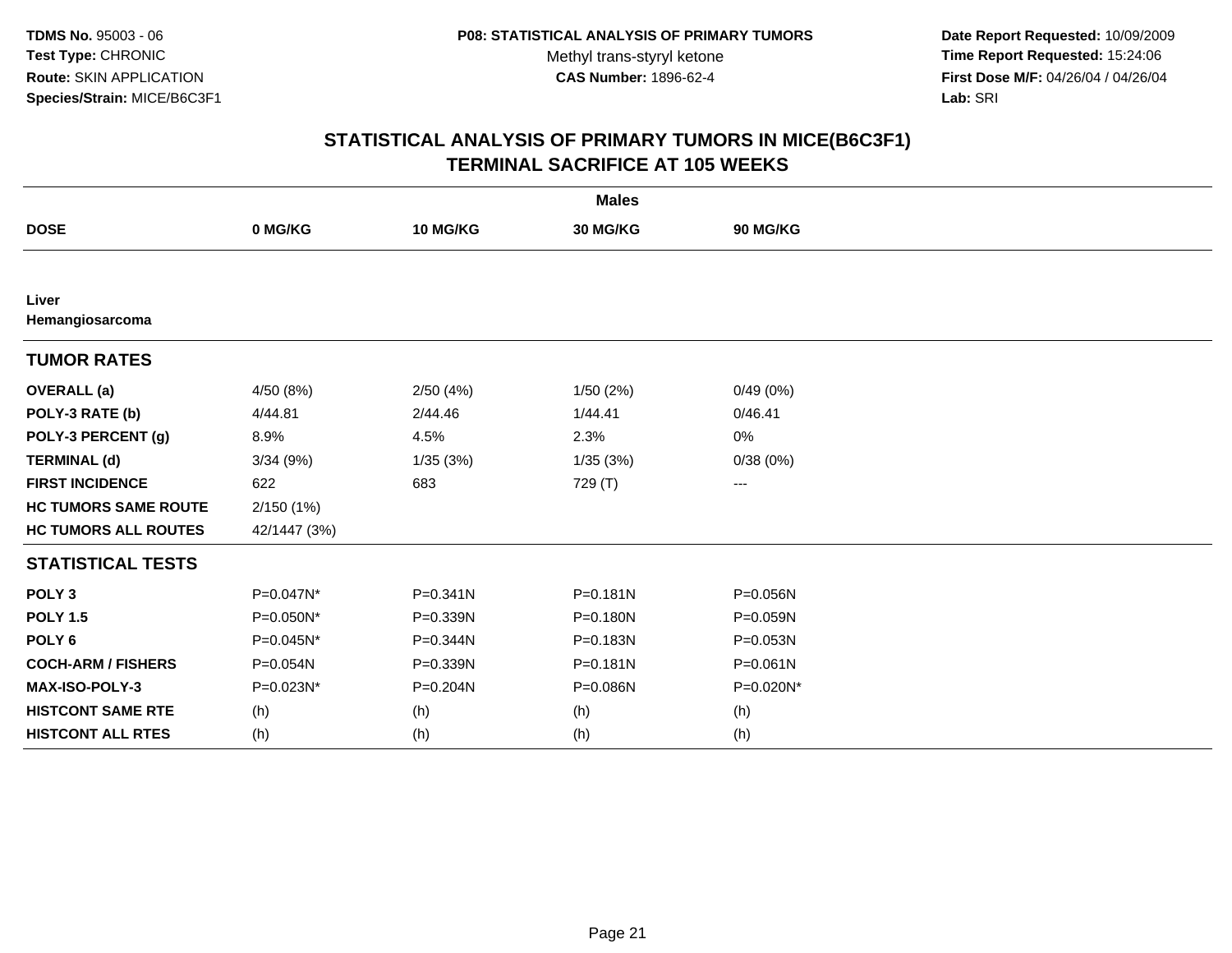**Date Report Requested:** 10/09/2009 **Time Report Requested:** 15:24:06 **First Dose M/F:** 04/26/04 / 04/26/04 Lab: SRI **Lab:** SRI

|                             |              |             | <b>Males</b> |              |
|-----------------------------|--------------|-------------|--------------|--------------|
| <b>DOSE</b>                 | 0 MG/KG      | 10 MG/KG    | 30 MG/KG     | 90 MG/KG     |
|                             |              |             |              |              |
| Liver<br>Hepatoblastoma     |              |             |              |              |
| <b>TUMOR RATES</b>          |              |             |              |              |
| <b>OVERALL</b> (a)          | 1/50(2%)     | 3/50(6%)    | 2/50(4%)     | 1/49(2%)     |
| POLY-3 RATE (b)             | 1/44.43      | 3/45.35     | 2/44.52      | 1/46.41      |
| POLY-3 PERCENT (g)          | 2.3%         | 6.6%        | 4.5%         | 2.2%         |
| <b>TERMINAL (d)</b>         | 1/34(3%)     | 1/35(3%)    | 1/35(3%)     | 1/38(3%)     |
| <b>FIRST INCIDENCE</b>      | 729 (T)      | 509         | 703          | 729 (T)      |
| <b>HC TUMORS SAME ROUTE</b> | 4/150(3%)    |             |              |              |
| <b>HC TUMORS ALL ROUTES</b> | 51/1447 (4%) |             |              |              |
| <b>STATISTICAL TESTS</b>    |              |             |              |              |
| POLY <sub>3</sub>           | P=0.405N     | $P = 0.313$ | $P = 0.501$  | $P = 0.751N$ |
| <b>POLY 1.5</b>             | P=0.416N     | $P = 0.310$ | $P = 0.501$  | P=0.756N     |
| POLY <sub>6</sub>           | P=0.393N     | $P = 0.314$ | $P = 0.500$  | $P = 0.745N$ |
| <b>COCH-ARM / FISHERS</b>   | P=0.432N     | $P = 0.309$ | $P = 0.500$  | $P=0.747$    |
| <b>MAX-ISO-POLY-3</b>       | P=0.464N     | $P=0.162$   | $P = 0.281$  | P=0.487N     |
| <b>HISTCONT SAME RTE</b>    | (h)          | (h)         | (h)          | (h)          |
| <b>HISTCONT ALL RTES</b>    | (h)          | (h)         | (h)          | (h)          |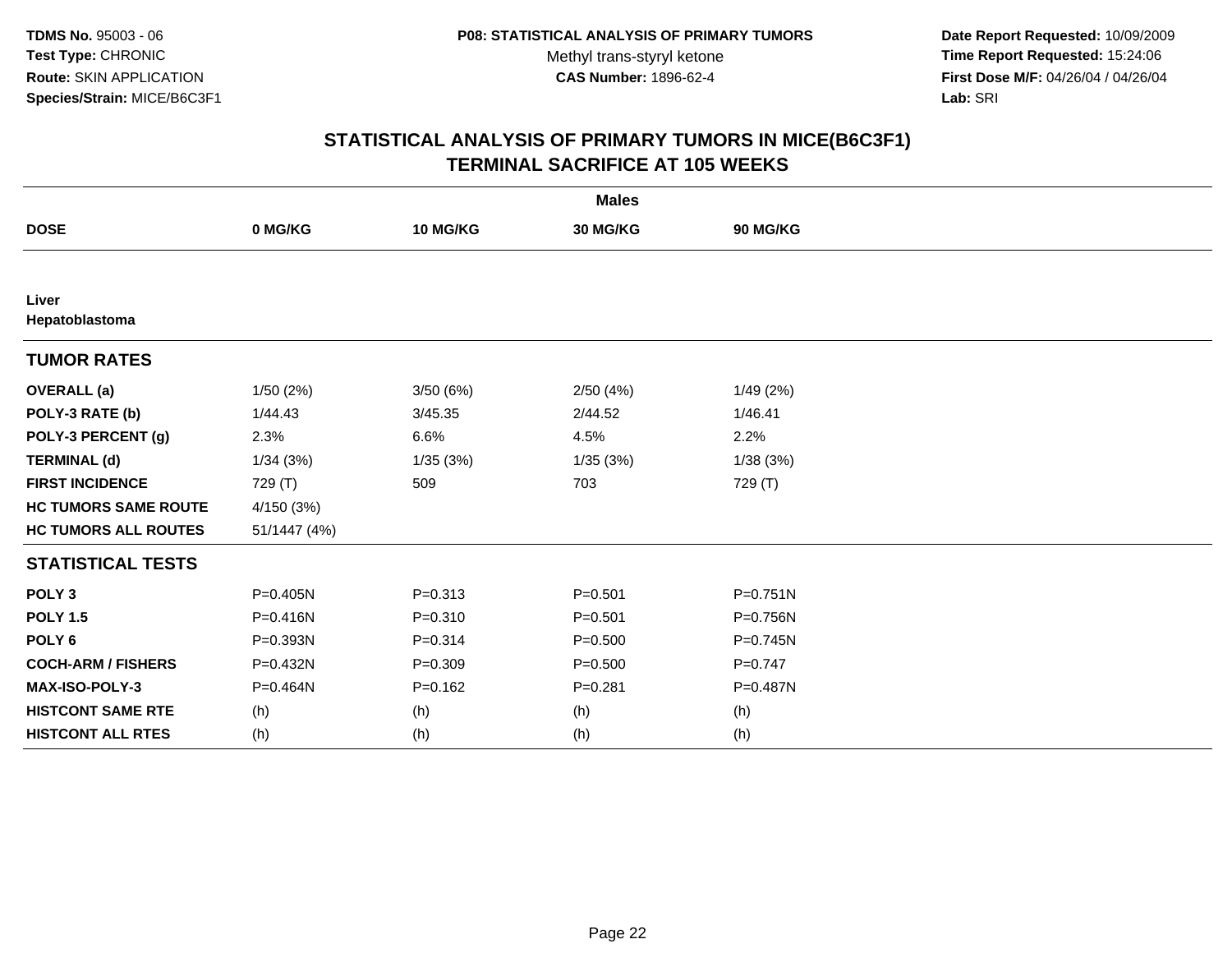**Date Report Requested:** 10/09/2009 **Time Report Requested:** 15:24:06 **First Dose M/F:** 04/26/04 / 04/26/04 Lab: SRI **Lab:** SRI

| <b>Males</b>                    |                |              |              |              |  |  |
|---------------------------------|----------------|--------------|--------------|--------------|--|--|
| <b>DOSE</b>                     | 0 MG/KG        | 10 MG/KG     | 30 MG/KG     | 90 MG/KG     |  |  |
|                                 |                |              |              |              |  |  |
| Liver<br>Hepatocellular Adenoma |                |              |              |              |  |  |
| <b>TUMOR RATES</b>              |                |              |              |              |  |  |
| <b>OVERALL</b> (a)              | 31/50 (62%)    | 29/50 (58%)  | 23/50 (46%)  | 29/49 (59%)  |  |  |
| POLY-3 RATE (b)                 | 31/46.06       | 29/46.27     | 23/45.89     | 29/48.10     |  |  |
| POLY-3 PERCENT (g)              | 67.3%          | 62.7%        | 50.1%        | 60.3%        |  |  |
| <b>TERMINAL (d)</b>             | 24/34 (71%)    | 23/35 (66%)  | 18/35 (51%)  | 23/38 (61%)  |  |  |
| <b>FIRST INCIDENCE</b>          | 503            | 590          | 521          | 521          |  |  |
| <b>HC TUMORS SAME ROUTE</b>     | 86/150 (57%)   |              |              |              |  |  |
| <b>HC TUMORS ALL ROUTES</b>     | 751/1447 (52%) |              |              |              |  |  |
| <b>STATISTICAL TESTS</b>        |                |              |              |              |  |  |
| POLY <sub>3</sub>               | P=0.358N       | $P = 0.400N$ | P=0.065N     | P=0.308N     |  |  |
| <b>POLY 1.5</b>                 | P=0.424N       | P=0.407N     | P=0.069N     | P=0.370N     |  |  |
| POLY <sub>6</sub>               | $P = 0.285N$   | P=0.390N     | P=0.064N     | $P = 0.243N$ |  |  |
| <b>COCH-ARM / FISHERS</b>       | P=0.520N       | $P = 0.419N$ | $P = 0.080N$ | P=0.468N     |  |  |
| MAX-ISO-POLY-3                  | P=0.188N       | $P = 0.316N$ | P=0.041N*    | P=0.243N     |  |  |
| <b>HISTCONT SAME RTE</b>        | (h)            | (h)          | (h)          | (h)          |  |  |
| <b>HISTCONT ALL RTES</b>        | (h)            | (h)          | (h)          | (h)          |  |  |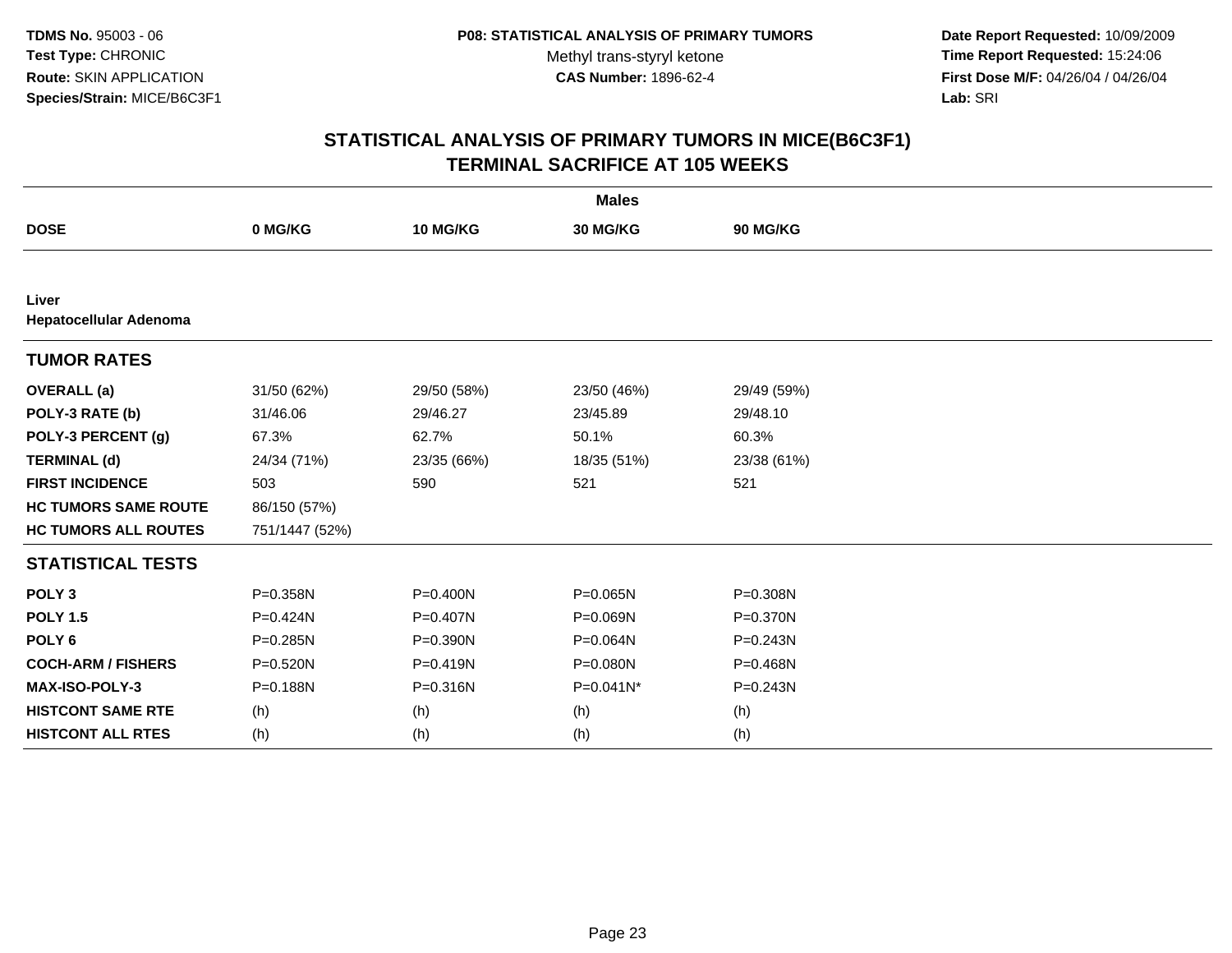**Date Report Requested:** 10/09/2009 **Time Report Requested:** 15:24:06 **First Dose M/F:** 04/26/04 / 04/26/04 Lab: SRI **Lab:** SRI

| <b>Males</b>                             |                |             |             |              |  |  |
|------------------------------------------|----------------|-------------|-------------|--------------|--|--|
| <b>DOSE</b>                              | 0 MG/KG        | 10 MG/KG    | 30 MG/KG    | 90 MG/KG     |  |  |
|                                          |                |             |             |              |  |  |
| Liver<br><b>Hepatocellular Carcinoma</b> |                |             |             |              |  |  |
| <b>TUMOR RATES</b>                       |                |             |             |              |  |  |
| <b>OVERALL</b> (a)                       | 28/50 (56%)    | 28/50 (56%) | 30/50 (60%) | 31/49 (63%)  |  |  |
| POLY-3 RATE (b)                          | 28/48.60       | 28/47.03    | 30/48.23    | 31/47.99     |  |  |
| POLY-3 PERCENT (g)                       | 57.6%          | 59.5%       | 62.2%       | 64.6%        |  |  |
| <b>TERMINAL (d)</b>                      | 18/34 (53%)    | 20/35 (57%) | 21/35 (60%) | 24/38 (63%)  |  |  |
| <b>FIRST INCIDENCE</b>                   | 402            | 509         | 471         | 590          |  |  |
| <b>HC TUMORS SAME ROUTE</b>              | 51/150 (34%)   |             |             |              |  |  |
| <b>HC TUMORS ALL ROUTES</b>              | 430/1447 (30%) |             |             |              |  |  |
| <b>STATISTICAL TESTS</b>                 |                |             |             |              |  |  |
| POLY <sub>3</sub>                        | $P = 0.279$    | $P = 0.507$ | $P=0.400$   | $P = 0.310$  |  |  |
| <b>POLY 1.5</b>                          | $P=0.262$      | $P = 0.538$ | $P=0.408$   | $P=0.304$    |  |  |
| POLY <sub>6</sub>                        | $P = 0.306$    | $P = 0.468$ | $P=0.392$   | $P = 0.320$  |  |  |
| <b>COCH-ARM / FISHERS</b>                | $P = 0.239$    | P=0.580N    | $P=0.420$   | $P = 0.298$  |  |  |
| MAX-ISO-POLY-3                           | $P = 0.387$    | $P=0.423$   | $P=0.322$   | $P = 0.241$  |  |  |
| <b>HISTCONT SAME RTE</b>                 | $P = 0.081$    | $P = 0.134$ | $P = 0.112$ | $P = 0.098$  |  |  |
| <b>HISTCONT ALL RTES</b>                 | P<0.001**      | $P=0.034*$  | $P=0.022*$  | $P = 0.016*$ |  |  |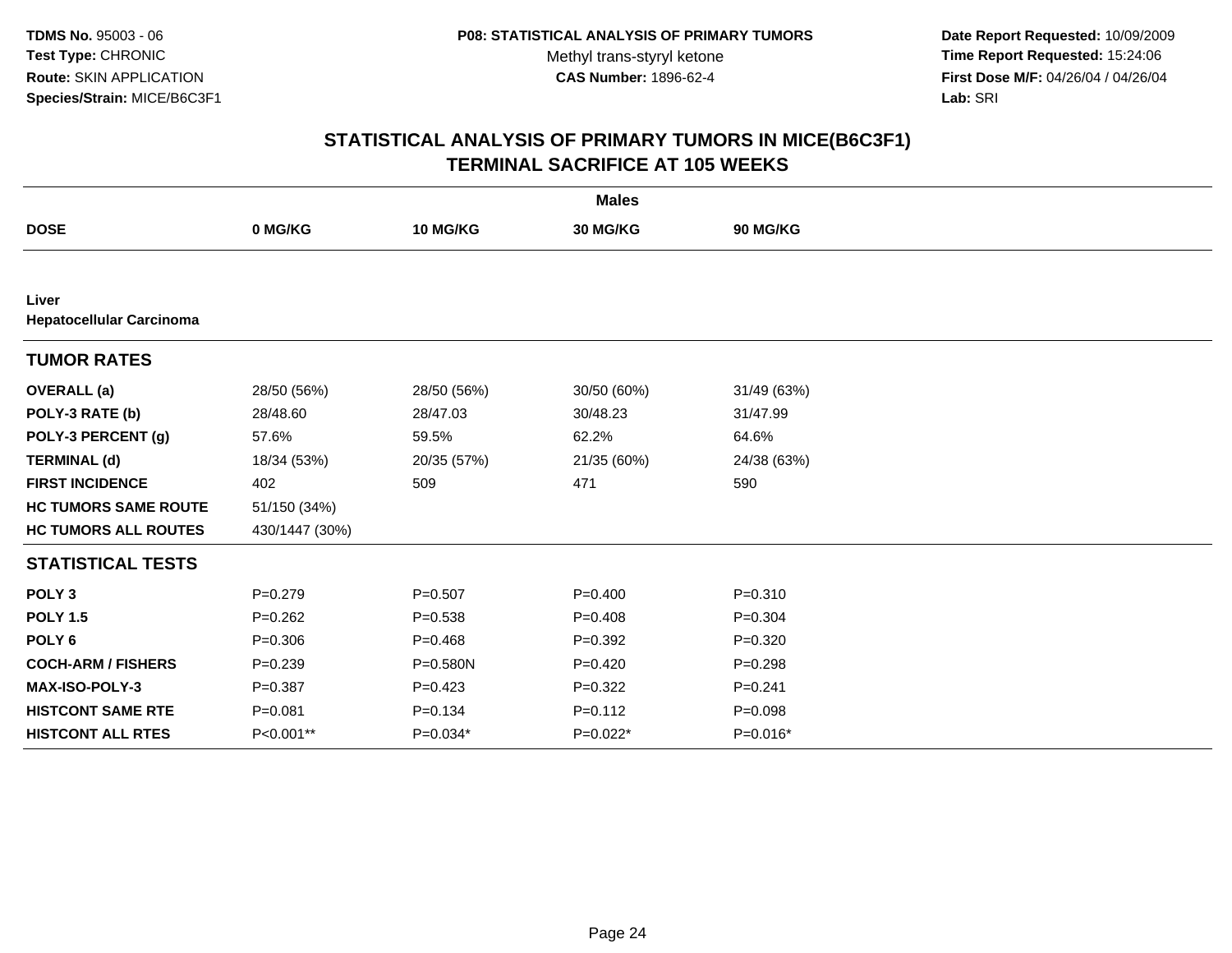**Date Report Requested:** 10/09/2009 **Time Report Requested:** 15:24:06 **First Dose M/F:** 04/26/04 / 04/26/04 Lab: SRI **Lab:** SRI

|                             |                                            |              | <b>Males</b> |                 |  |  |  |  |
|-----------------------------|--------------------------------------------|--------------|--------------|-----------------|--|--|--|--|
| <b>DOSE</b>                 | 0 MG/KG                                    | 10 MG/KG     | 30 MG/KG     | <b>90 MG/KG</b> |  |  |  |  |
|                             |                                            |              |              |                 |  |  |  |  |
| Liver                       | Hepatocellular Carcinoma or Hepatoblastoma |              |              |                 |  |  |  |  |
| <b>TUMOR RATES</b>          |                                            |              |              |                 |  |  |  |  |
| <b>OVERALL</b> (a)          | 29/50 (58%)                                | 29/50 (58%)  | 31/50 (62%)  | 31/49 (63%)     |  |  |  |  |
| POLY-3 RATE (b)             | 29/48.60                                   | 29/47.44     | 31/48.33     | 31/47.99        |  |  |  |  |
| POLY-3 PERCENT (g)          | 59.7%                                      | 61.1%        | 64.1%        | 64.6%           |  |  |  |  |
| <b>TERMINAL (d)</b>         | 19/34 (56%)                                | 20/35 (57%)  | 21/35 (60%)  | 24/38 (63%)     |  |  |  |  |
| <b>FIRST INCIDENCE</b>      | 402                                        | 509          | 471          | 590             |  |  |  |  |
| <b>HC TUMORS SAME ROUTE</b> | 54/150 (36%)                               |              |              |                 |  |  |  |  |
| <b>HC TUMORS ALL ROUTES</b> | 463/1447 (32%)                             |              |              |                 |  |  |  |  |
| <b>STATISTICAL TESTS</b>    |                                            |              |              |                 |  |  |  |  |
| POLY <sub>3</sub>           | $P = 0.358$                                | $P=0.525$    | $P=0.403$    | $P = 0.386$     |  |  |  |  |
| <b>POLY 1.5</b>             | $P = 0.340$                                | $P = 0.548$  | $P = 0.409$  | $P = 0.379$     |  |  |  |  |
| POLY <sub>6</sub>           | $P = 0.383$                                | $P=0.499$    | $P=0.400$    | $P = 0.398$     |  |  |  |  |
| <b>COCH-ARM / FISHERS</b>   | $P = 0.316$                                | $P = 0.580N$ | $P=0.419$    | $P = 0.371$     |  |  |  |  |
| <b>MAX-ISO-POLY-3</b>       | $P = 0.491$                                | $P=0.441$    | $P=0.325$    | $P = 0.309$     |  |  |  |  |
| <b>HISTCONT SAME RTE</b>    | $P = 0.096$                                | $P = 0.133$  | $P = 0.110$  | $P = 0.106$     |  |  |  |  |
| <b>HISTCONT ALL RTES</b>    | P=0.002**                                  | P=0.044*     | P=0.028*     | $P=0.026*$      |  |  |  |  |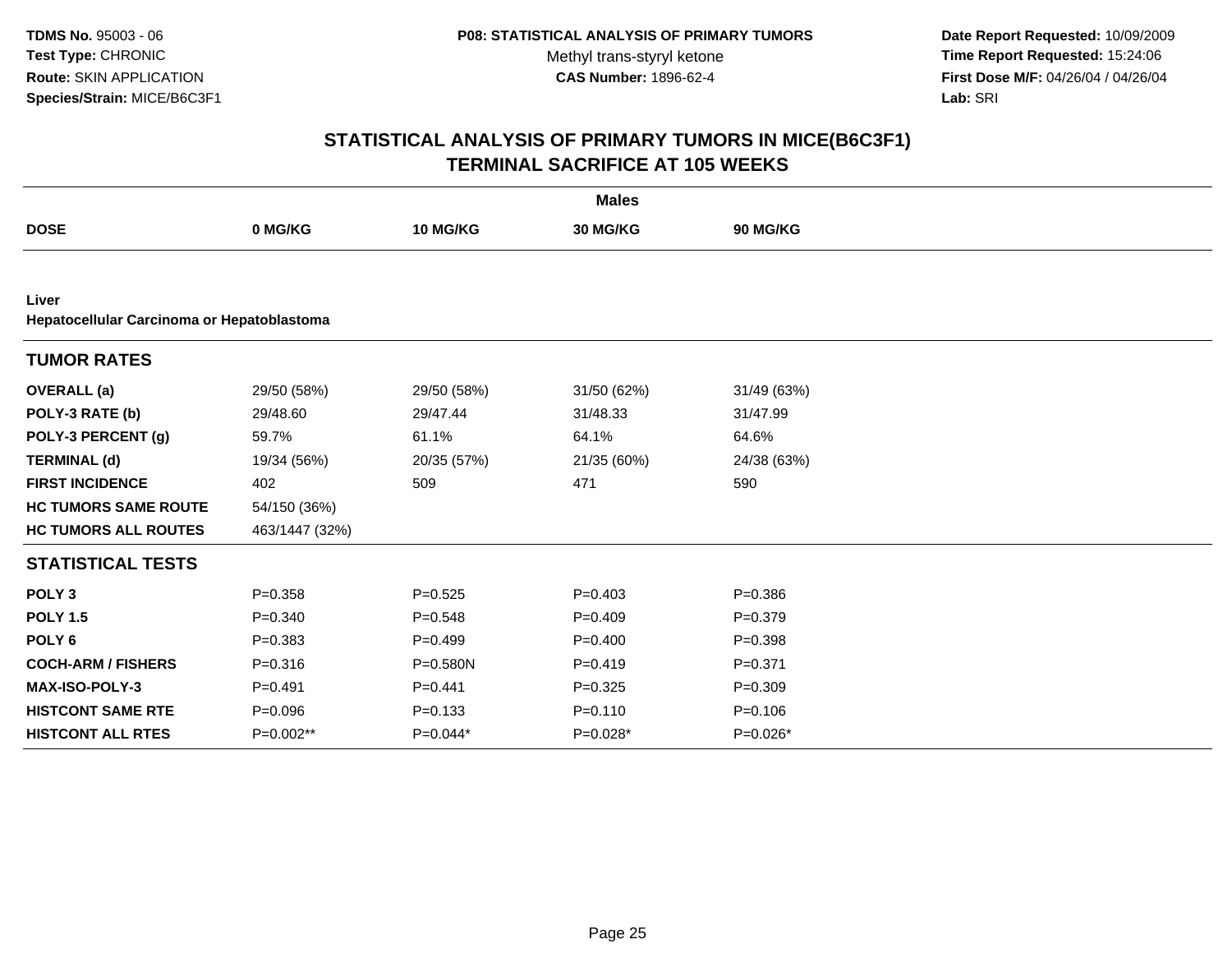**Date Report Requested:** 10/09/2009 **Time Report Requested:** 15:24:06 **First Dose M/F:** 04/26/04 / 04/26/04 Lab: SRI **Lab:** SRI

| <b>Males</b>                                                |                |              |             |              |  |  |
|-------------------------------------------------------------|----------------|--------------|-------------|--------------|--|--|
| <b>DOSE</b>                                                 | 0 MG/KG        | 10 MG/KG     | 30 MG/KG    | 90 MG/KG     |  |  |
|                                                             |                |              |             |              |  |  |
| Liver<br>Hepatocellular Carcinoma or Hepatocellular Adenoma |                |              |             |              |  |  |
| <b>TUMOR RATES</b>                                          |                |              |             |              |  |  |
| <b>OVERALL</b> (a)                                          | 45/50 (90%)    | 42/50 (84%)  | 41/50 (82%) | 41/49 (84%)  |  |  |
| POLY-3 RATE (b)                                             | 45/48.77       | 42/48.17     | 41/49.10    | 41/48.65     |  |  |
| POLY-3 PERCENT (g)                                          | 92.3%          | 87.2%        | 83.5%       | 84.3%        |  |  |
| <b>TERMINAL (d)</b>                                         | 32/34 (94%)    | 31/35 (89%)  | 28/35 (80%) | 32/38 (84%)  |  |  |
| <b>FIRST INCIDENCE</b>                                      | 402            | 509          | 471         | 521          |  |  |
| <b>HC TUMORS SAME ROUTE</b>                                 | 116/150 (77%)  |              |             |              |  |  |
| <b>HC TUMORS ALL ROUTES</b>                                 | 984/1447 (68%) |              |             |              |  |  |
| <b>STATISTICAL TESTS</b>                                    |                |              |             |              |  |  |
| POLY <sub>3</sub>                                           | $P = 0.212N$   | $P = 0.301N$ | P=0.144N    | $P = 0.173N$ |  |  |
| <b>POLY 1.5</b>                                             | P=0.260N       | P=0.290N     | P=0.163N    | P=0.207N     |  |  |
| POLY <sub>6</sub>                                           | P=0.166N       | P=0.315N     | P=0.124N    | P=0.139N     |  |  |
| <b>COCH-ARM / FISHERS</b>                                   | P=0.337N       | $P = 0.277N$ | P=0.194N    | P=0.264N     |  |  |
| MAX-ISO-POLY-3                                              | P=0.167N       | P=0.192N     | P=0.084N    | P=0.103N     |  |  |
| <b>HISTCONT SAME RTE</b>                                    | (h)            | (h)          | (h)         | (h)          |  |  |
| <b>HISTCONT ALL RTES</b>                                    | (h)            | (h)          | (h)         | (h)          |  |  |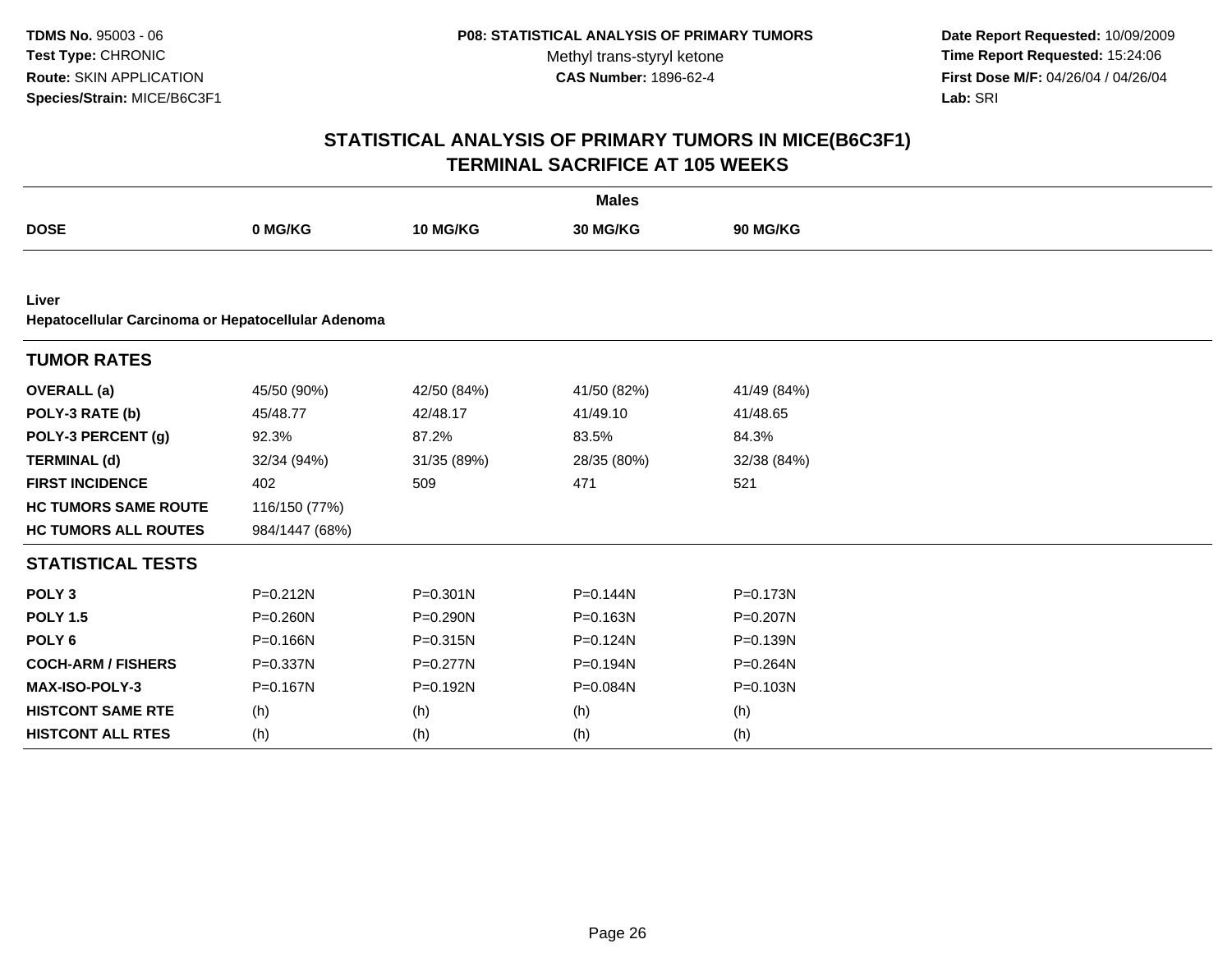**Date Report Requested:** 10/09/2009 **Time Report Requested:** 15:24:06 **First Dose M/F:** 04/26/04 / 04/26/04 Lab: SRI **Lab:** SRI

| <b>Males</b>                                                                 |                |              |             |              |  |  |
|------------------------------------------------------------------------------|----------------|--------------|-------------|--------------|--|--|
| <b>DOSE</b>                                                                  | 0 MG/KG        | 10 MG/KG     | 30 MG/KG    | 90 MG/KG     |  |  |
|                                                                              |                |              |             |              |  |  |
| Liver<br>Hepatocellular Carcinoma, Hepatocellular Adenoma, or Hepatoblastoma |                |              |             |              |  |  |
| <b>TUMOR RATES</b>                                                           |                |              |             |              |  |  |
| <b>OVERALL</b> (a)                                                           | 45/50 (90%)    | 42/50 (84%)  | 41/50 (82%) | 41/49 (84%)  |  |  |
| POLY-3 RATE (b)                                                              | 45/48.77       | 42/48.17     | 41/49.10    | 41/48.65     |  |  |
| POLY-3 PERCENT (g)                                                           | 92.3%          | 87.2%        | 83.5%       | 84.3%        |  |  |
| <b>TERMINAL (d)</b>                                                          | 32/34 (94%)    | 31/35 (89%)  | 28/35 (80%) | 32/38 (84%)  |  |  |
| <b>FIRST INCIDENCE</b>                                                       | 402            | 509          | 471         | 521          |  |  |
| <b>HC TUMORS SAME ROUTE</b>                                                  | 116/150 (77%)  |              |             |              |  |  |
| <b>HC TUMORS ALL ROUTES</b>                                                  | 995/1447 (69%) |              |             |              |  |  |
| <b>STATISTICAL TESTS</b>                                                     |                |              |             |              |  |  |
| POLY <sub>3</sub>                                                            | $P = 0.212N$   | $P = 0.301N$ | P=0.144N    | $P = 0.173N$ |  |  |
| <b>POLY 1.5</b>                                                              | P=0.260N       | P=0.290N     | P=0.163N    | P=0.207N     |  |  |
| POLY <sub>6</sub>                                                            | $P = 0.166N$   | P=0.315N     | P=0.124N    | P=0.139N     |  |  |
| <b>COCH-ARM / FISHERS</b>                                                    | P=0.337N       | P=0.277N     | P=0.194N    | P=0.264N     |  |  |
| MAX-ISO-POLY-3                                                               | P=0.167N       | P=0.192N     | P=0.084N    | P=0.103N     |  |  |
| <b>HISTCONT SAME RTE</b>                                                     | (h)            | (h)          | (h)         | (h)          |  |  |
| <b>HISTCONT ALL RTES</b>                                                     | (h)            | (h)          | (h)         | (h)          |  |  |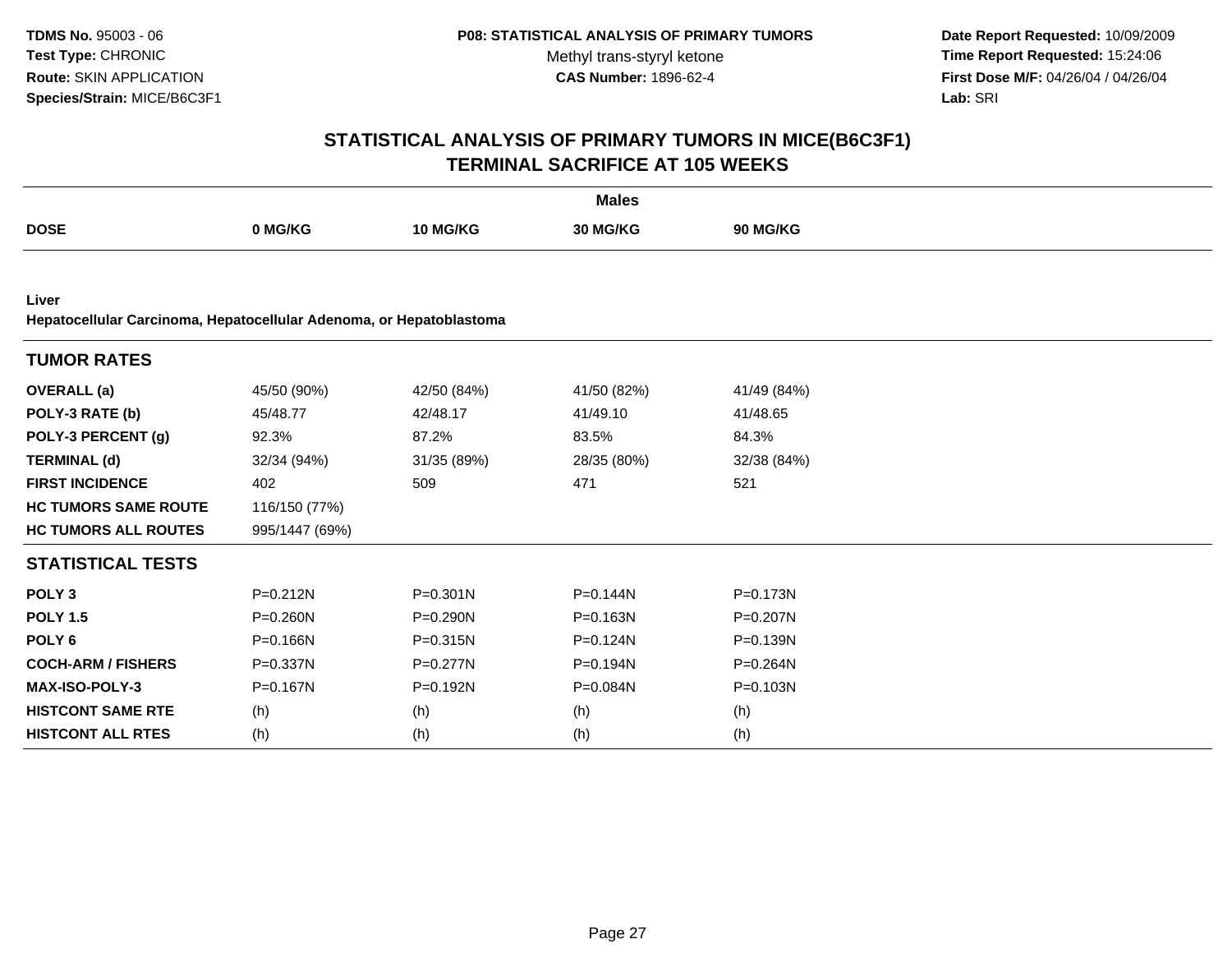**Date Report Requested:** 10/09/2009 **Time Report Requested:** 15:24:06 **First Dose M/F:** 04/26/04 / 04/26/04 Lab: SRI **Lab:** SRI

|                                      |                |              | <b>Males</b> |              |  |
|--------------------------------------|----------------|--------------|--------------|--------------|--|
| <b>DOSE</b>                          | 0 MG/KG        | 10 MG/KG     | 30 MG/KG     | 90 MG/KG     |  |
|                                      |                |              |              |              |  |
| Lung<br>Alveolar/Bronchiolar Adenoma |                |              |              |              |  |
| <b>TUMOR RATES</b>                   |                |              |              |              |  |
| <b>OVERALL</b> (a)                   | 8/50 (16%)     | 7/50 (14%)   | 4/50 (8%)    | 8/50 (16%)   |  |
| POLY-3 RATE (b)                      | 8/45.10        | 7/44.54      | 4/44.93      | 8/47.45      |  |
| POLY-3 PERCENT (g)                   | 17.7%          | 15.7%        | 8.9%         | 16.9%        |  |
| <b>TERMINAL (d)</b>                  | 6/34(18%)      | 6/35 (17%)   | 3/35 (9%)    | 7/38 (18%)   |  |
| <b>FIRST INCIDENCE</b>               | 521            | 659          | 571          | 718          |  |
| <b>HC TUMORS SAME ROUTE</b>          | 22/150 (15%)   |              |              |              |  |
| <b>HC TUMORS ALL ROUTES</b>          | 228/1449 (16%) |              |              |              |  |
| <b>STATISTICAL TESTS</b>             |                |              |              |              |  |
| POLY <sub>3</sub>                    | $P = 0.541$    | $P = 0.511N$ | P=0.178N     | $P = 0.564N$ |  |
| <b>POLY 1.5</b>                      | $P=0.522$      | $P = 0.505N$ | P=0.177N     | $P = 0.581N$ |  |
| POLY <sub>6</sub>                    | $P = 0.564$    | $P = 0.518N$ | $P = 0.178N$ | $P = 0.546N$ |  |
| <b>COCH-ARM / FISHERS</b>            | $P=0.494$      | $P = 0.500N$ | P=0.178N     | P=0.607N     |  |
| <b>MAX-ISO-POLY-3</b>                | $P = 0.426N$   | P=0.398N     | P=0.108N     | $P = 0.456N$ |  |
| <b>HISTCONT SAME RTE</b>             | $P = 0.673$    | $P = 1.000$  | $P = 1.000$  | $P = 0.587$  |  |
| <b>HISTCONT ALL RTES</b>             | $P=0.664$      | $P = 1.000$  | $P = 1.000$  | $P = 1.000$  |  |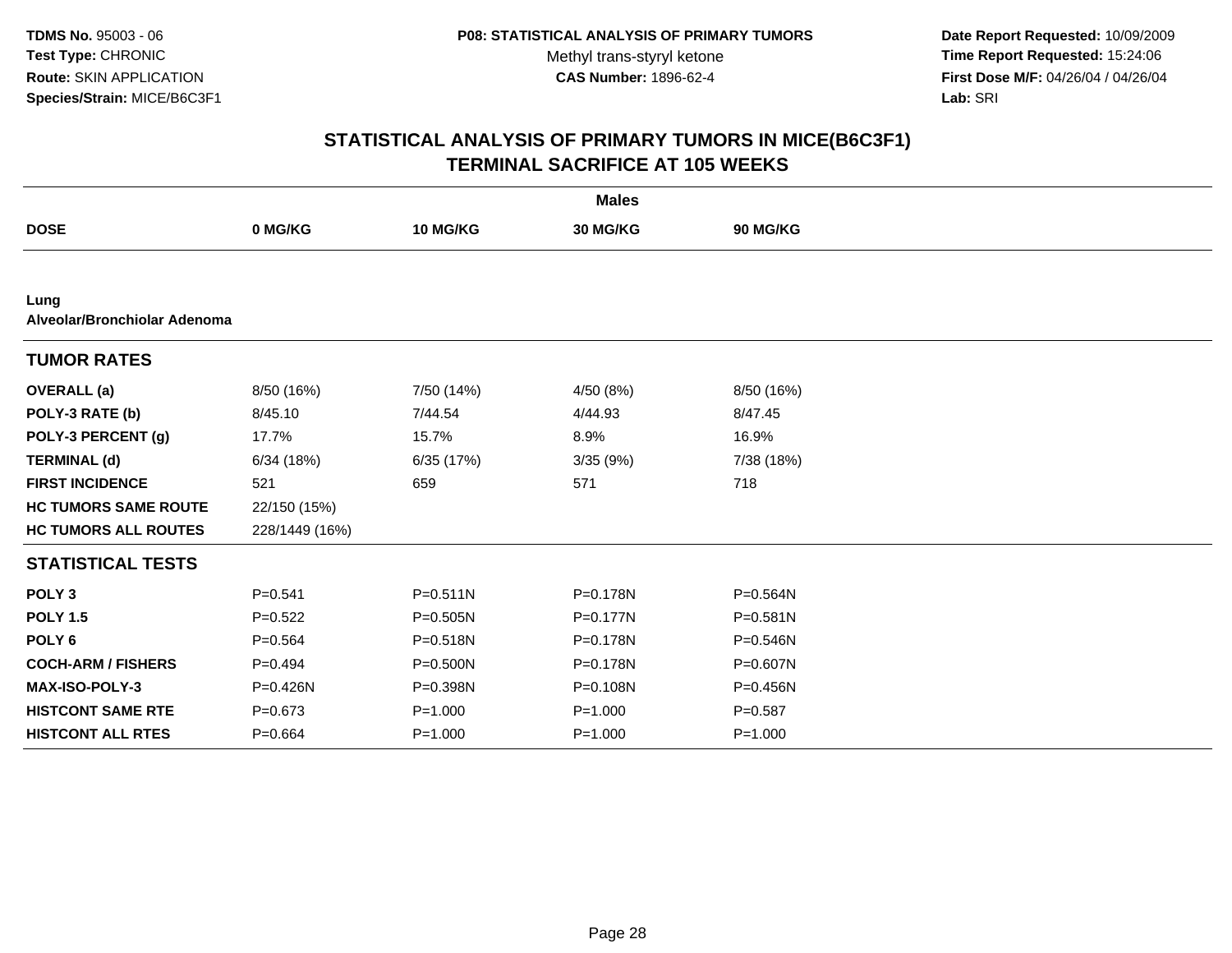**Date Report Requested:** 10/09/2009 **Time Report Requested:** 15:24:06 **First Dose M/F:** 04/26/04 / 04/26/04 Lab: SRI **Lab:** SRI

| <b>Males</b>                           |                |              |              |              |  |  |
|----------------------------------------|----------------|--------------|--------------|--------------|--|--|
| <b>DOSE</b>                            | 0 MG/KG        | 10 MG/KG     | 30 MG/KG     | 90 MG/KG     |  |  |
|                                        |                |              |              |              |  |  |
| Lung<br>Alveolar/Bronchiolar Carcinoma |                |              |              |              |  |  |
| <b>TUMOR RATES</b>                     |                |              |              |              |  |  |
| <b>OVERALL</b> (a)                     | 7/50 (14%)     | 3/50(6%)     | 4/50 (8%)    | 5/50 (10%)   |  |  |
| POLY-3 RATE (b)                        | 7/44.93        | 3/45.25      | 4/45.34      | 5/47.45      |  |  |
| POLY-3 PERCENT (g)                     | 15.6%          | 6.6%         | 8.8%         | 10.5%        |  |  |
| <b>TERMINAL (d)</b>                    | 3/34(9%)       | 1/35(3%)     | 2/35(6%)     | 4/38 (11%)   |  |  |
| <b>FIRST INCIDENCE</b>                 | 668            | 513          | 521          | 719          |  |  |
| <b>HC TUMORS SAME ROUTE</b>            | 13/150 (9%)    |              |              |              |  |  |
| <b>HC TUMORS ALL ROUTES</b>            | 164/1449 (11%) |              |              |              |  |  |
| <b>STATISTICAL TESTS</b>               |                |              |              |              |  |  |
| POLY <sub>3</sub>                      | $P = 0.501N$   | $P = 0.154N$ | $P = 0.255N$ | $P = 0.341N$ |  |  |
| <b>POLY 1.5</b>                        | $P = 0.514N$   | $P = 0.155N$ | $P = 0.257N$ | $P = 0.355N$ |  |  |
| POLY <sub>6</sub>                      | P=0.487N       | $P = 0.155N$ | $P = 0.255N$ | P=0.329N     |  |  |
| <b>COCH-ARM / FISHERS</b>              | P=0.534N       | P=0.159N     | P=0.262N     | P=0.380N     |  |  |
| <b>MAX-ISO-POLY-3</b>                  | $P = 0.235N$   | P=0.088N     | $P = 0.165N$ | $P = 0.243N$ |  |  |
| <b>HISTCONT SAME RTE</b>               | (h)            | (h)          | (h)          | (h)          |  |  |
| <b>HISTCONT ALL RTES</b>               | (h)            | (h)          | (h)          | (h)          |  |  |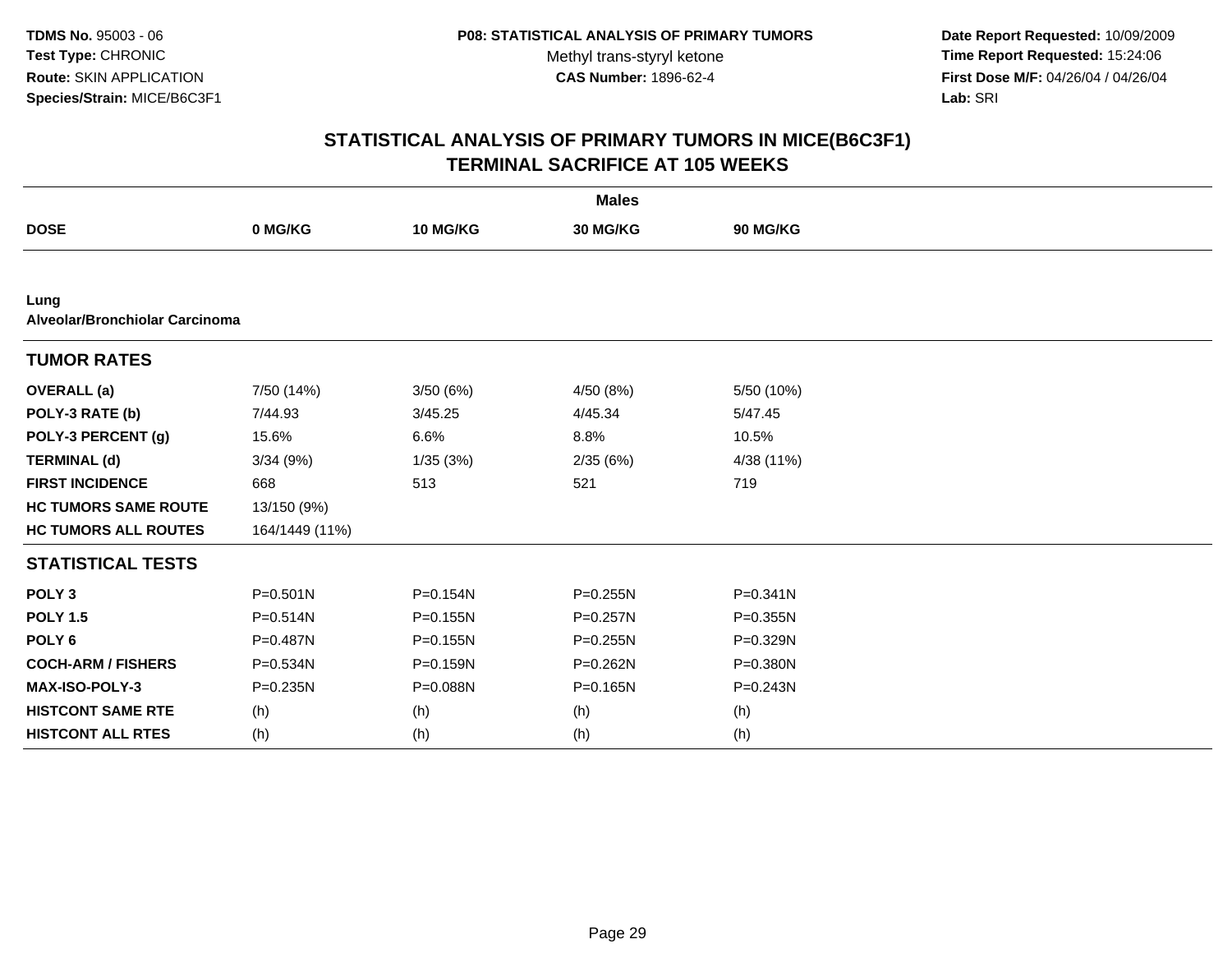**Date Report Requested:** 10/09/2009 **Time Report Requested:** 15:24:06 **First Dose M/F:** 04/26/04 / 04/26/04 Lab: SRI **Lab:** SRI

| <b>Males</b>                                                           |                |                 |              |                 |  |  |
|------------------------------------------------------------------------|----------------|-----------------|--------------|-----------------|--|--|
| <b>DOSE</b>                                                            | 0 MG/KG        | <b>10 MG/KG</b> | 30 MG/KG     | <b>90 MG/KG</b> |  |  |
|                                                                        |                |                 |              |                 |  |  |
| Lung<br>Alveolar/Bronchiolar Carcinoma or Alveolar/Bronchiolar Adenoma |                |                 |              |                 |  |  |
| <b>TUMOR RATES</b>                                                     |                |                 |              |                 |  |  |
| <b>OVERALL</b> (a)                                                     | 14/50 (28%)    | 10/50 (20%)     | 8/50 (16%)   | 12/50 (24%)     |  |  |
| POLY-3 RATE (b)                                                        | 14/45.60       | 10/45.51        | 8/45.86      | 12/47.49        |  |  |
| POLY-3 PERCENT (g)                                                     | 30.7%          | 22%             | 17.4%        | 25.3%           |  |  |
| <b>TERMINAL (d)</b>                                                    | 8/34 (24%)     | 7/35 (20%)      | 5/35 (14%)   | 10/38 (26%)     |  |  |
| <b>FIRST INCIDENCE</b>                                                 | 521            | 513             | 521          | 718             |  |  |
| <b>HC TUMORS SAME ROUTE</b>                                            | 34/150 (23%)   |                 |              |                 |  |  |
| <b>HC TUMORS ALL ROUTES</b>                                            | 376/1449 (26%) |                 |              |                 |  |  |
| <b>STATISTICAL TESTS</b>                                               |                |                 |              |                 |  |  |
| POLY <sub>3</sub>                                                      | $P = 0.493N$   | P=0.239N        | P=0.106N     | P=0.362N        |  |  |
| <b>POLY 1.5</b>                                                        | $P = 0.511N$   | P=0.238N        | P=0.108N     | P=0.379N        |  |  |
| POLY <sub>6</sub>                                                      | $P=0.475N$     | $P = 0.243N$    | P=0.105N     | $P = 0.347N$    |  |  |
| <b>COCH-ARM / FISHERS</b>                                              | $P = 0.539N$   | $P = 0.241N$    | $P = 0.114N$ | $P = 0.410N$    |  |  |
| <b>MAX-ISO-POLY-3</b>                                                  | $P = 0.244N$   | P=0.172N        | P=0.068N     | P=0.284N        |  |  |
| <b>HISTCONT SAME RTE</b>                                               | (h)            | (h)             | (h)          | (h)             |  |  |
| <b>HISTCONT ALL RTES</b>                                               | (h)            | (h)             | (h)          | (h)             |  |  |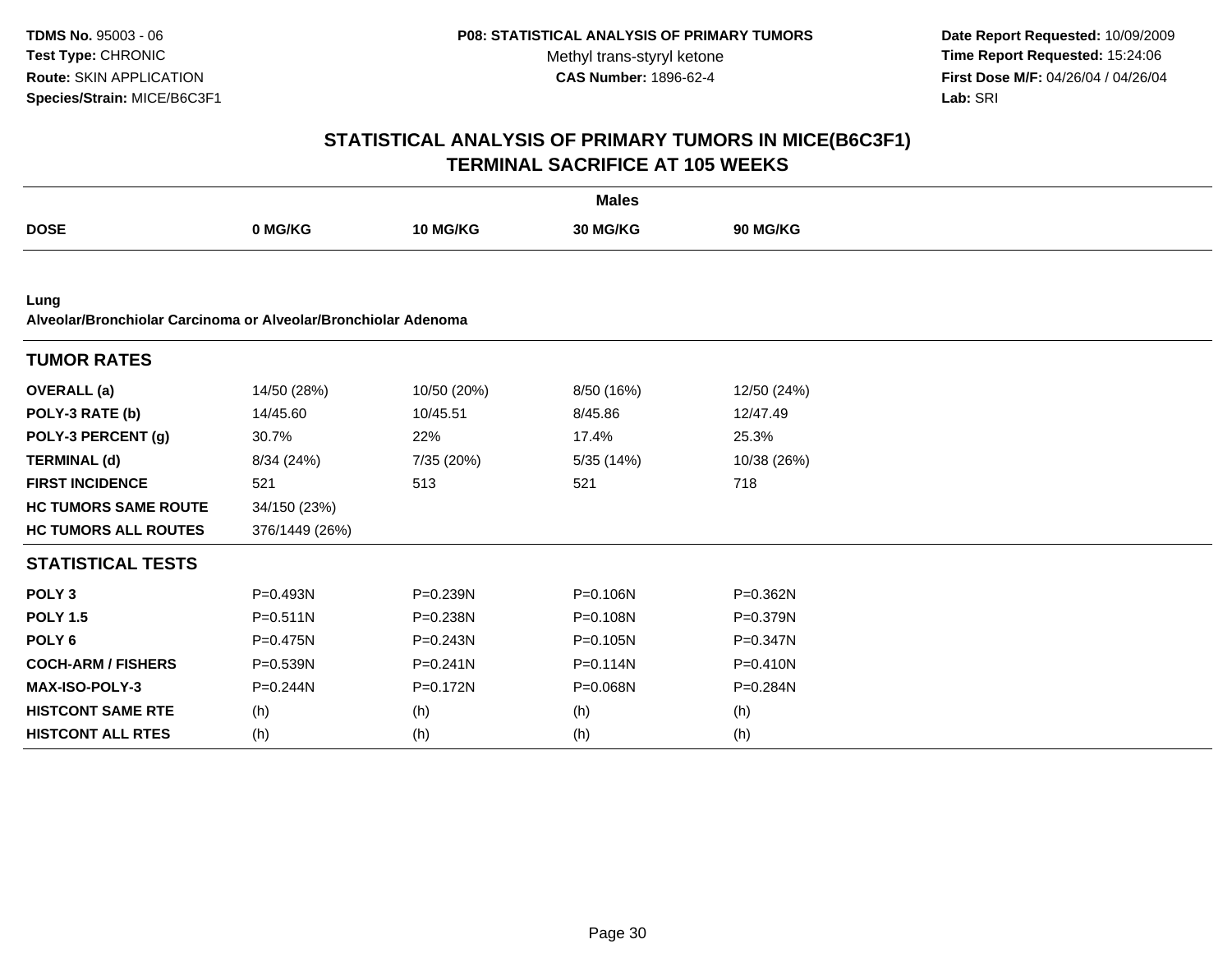**Date Report Requested:** 10/09/2009 **Time Report Requested:** 15:24:06 **First Dose M/F:** 04/26/04 / 04/26/04 Lab: SRI **Lab:** SRI

|                                   |             |          | <b>Males</b> |          |  |
|-----------------------------------|-------------|----------|--------------|----------|--|
| <b>DOSE</b>                       | 0 MG/KG     | 10 MG/KG | 30 MG/KG     | 90 MG/KG |  |
|                                   |             |          |              |          |  |
| <b>Mammary Gland</b><br>Carcinoma |             |          |              |          |  |
| <b>TUMOR RATES</b>                | #           | #        | #            | #        |  |
| <b>OVERALL</b> (a)                | 0/50(0%)    | 0/50(0%) | 0/50(0%)     | 0/50(0%) |  |
| POLY-3 RATE (b)                   | 0/44.43     | 0/44.28  | 0/44.41      | 0/47.41  |  |
| POLY-3 PERCENT (g)                | 0%          | 0%       | 0%           | 0%       |  |
| <b>TERMINAL (d)</b>               | 0/34(0%)    | 0/35(0%) | 0/35(0%)     | 0/38(0%) |  |
| <b>FIRST INCIDENCE</b>            | ---         | ---      | ---          | ---      |  |
| <b>HC TUMORS SAME ROUTE</b>       | 2/150(1%)   |          |              |          |  |
| <b>HC TUMORS ALL ROUTES</b>       | 2/1449 (0%) |          |              |          |  |
| <b>STATISTICAL TESTS</b>          |             |          |              |          |  |
| POLY <sub>3</sub>                 | (e)         | (e)      | (e)          | (e)      |  |
| <b>POLY 1.5</b>                   | (e)         | (e)      | (e)          | (e)      |  |
| POLY <sub>6</sub>                 | (e)         | (e)      | (e)          | (e)      |  |
| <b>COCH-ARM / FISHERS</b>         | (e)         | (e)      | (e)          | (e)      |  |
| MAX-ISO-POLY-3                    | (e)         | (e)      | (e)          | (e)      |  |
| <b>HISTCONT SAME RTE</b>          | (e)         | (e)      | (e)          | (e)      |  |
| <b>HISTCONT ALL RTES</b>          | (e)         | (e)      | (e)          | (e)      |  |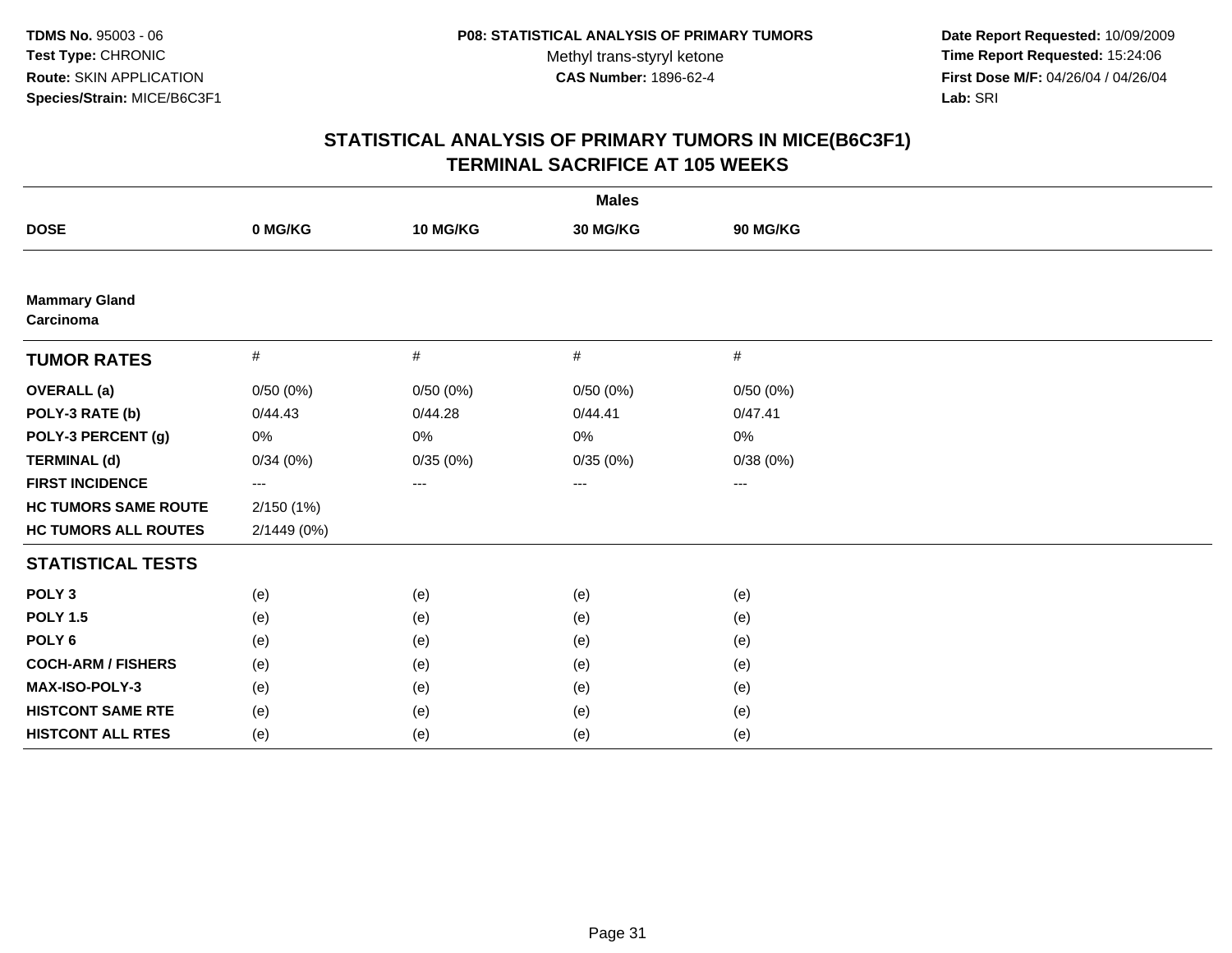**Date Report Requested:** 10/09/2009 **Time Report Requested:** 15:24:06 **First Dose M/F:** 04/26/04 / 04/26/04 Lab: SRI **Lab:** SRI

|                                                                      |            |          | <b>Males</b> |                 |  |
|----------------------------------------------------------------------|------------|----------|--------------|-----------------|--|
| <b>DOSE</b>                                                          | 0 MG/KG    | 10 MG/KG | 30 MG/KG     | <b>90 MG/KG</b> |  |
|                                                                      |            |          |              |                 |  |
| <b>Pituitary Gland: Pars Distalis or Unspecified Site</b><br>Adenoma |            |          |              |                 |  |
| <b>TUMOR RATES</b>                                                   |            |          |              |                 |  |
| <b>OVERALL</b> (a)                                                   | 0/49(0%)   | 0/49(0%) | 0/50(0%)     | 0/49(0%)        |  |
| POLY-3 RATE (b)                                                      | 0/43.67    | 0/43.28  | 0/44.41      | 0/46.41         |  |
| POLY-3 PERCENT (g)                                                   | 0%         | 0%       | 0%           | 0%              |  |
| <b>TERMINAL (d)</b>                                                  | 0/34(0%)   | 0/34(0%) | 0/35(0%)     | 0/38(0%)        |  |
| <b>FIRST INCIDENCE</b>                                               | ---        | ---      | ---          | ---             |  |
| <b>HC TUMORS SAME ROUTE</b>                                          | 1/148 (1%) |          |              |                 |  |
| <b>HC TUMORS ALL ROUTES</b>                                          | 6/1418(0%) |          |              |                 |  |
| <b>STATISTICAL TESTS</b>                                             |            |          |              |                 |  |
| POLY <sub>3</sub>                                                    | (e)        | (e)      | (e)          | (e)             |  |
| <b>POLY 1.5</b>                                                      | (e)        | (e)      | (e)          | (e)             |  |
| POLY <sub>6</sub>                                                    | (e)        | (e)      | (e)          | (e)             |  |
| <b>COCH-ARM / FISHERS</b>                                            | (e)        | (e)      | (e)          | (e)             |  |
| MAX-ISO-POLY-3                                                       | (e)        | (e)      | (e)          | (e)             |  |
| <b>HISTCONT SAME RTE</b>                                             | (e)        | (e)      | (e)          | (e)             |  |
| <b>HISTCONT ALL RTES</b>                                             | (e)        | (e)      | (e)          | (e)             |  |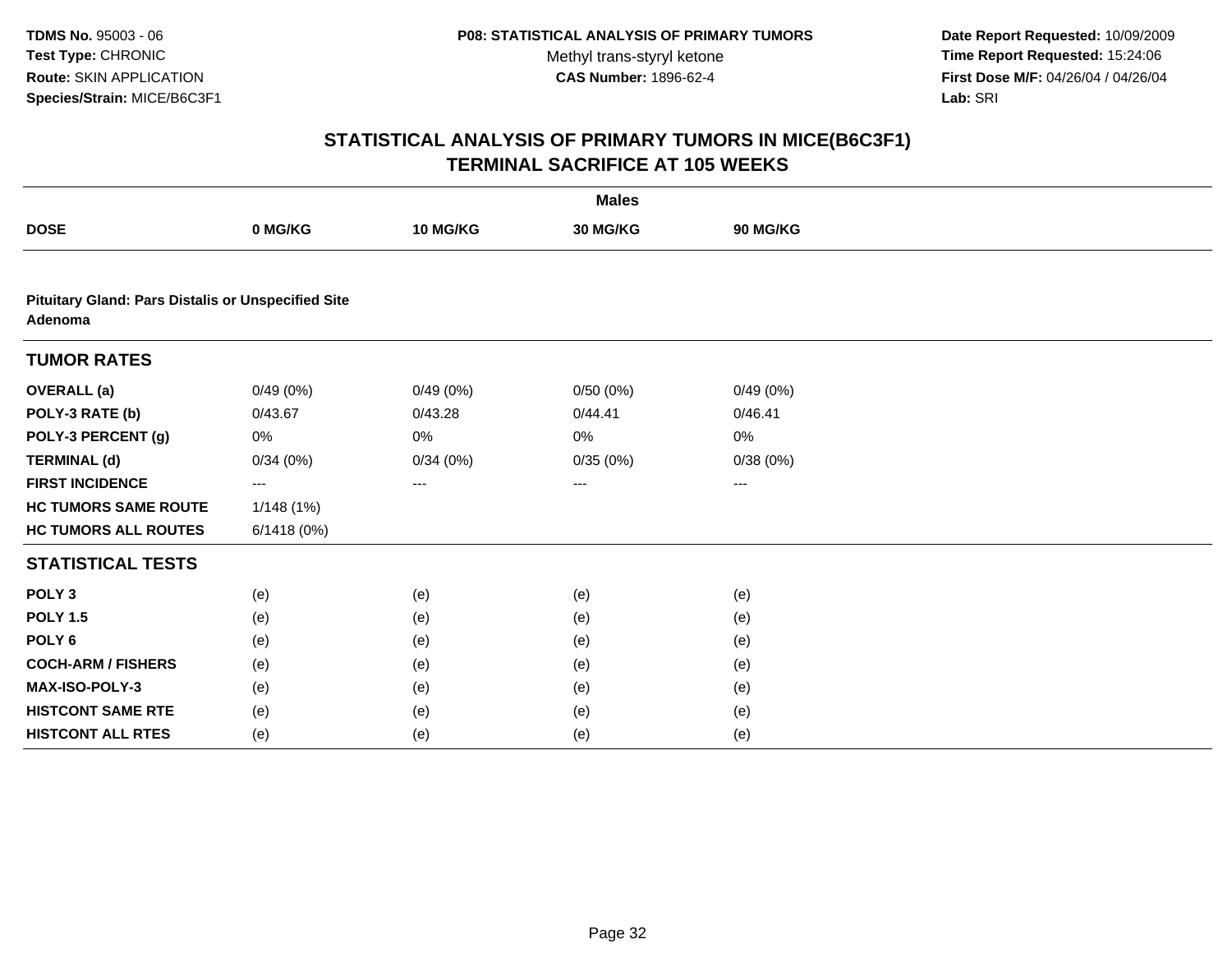**Date Report Requested:** 10/09/2009 **Time Report Requested:** 15:24:06 **First Dose M/F:** 04/26/04 / 04/26/04 Lab: SRI **Lab:** SRI

|                                                                        |             |          | <b>Males</b>      |             |  |
|------------------------------------------------------------------------|-------------|----------|-------------------|-------------|--|
| <b>DOSE</b>                                                            | 0 MG/KG     | 10 MG/KG | 30 MG/KG          | 90 MG/KG    |  |
|                                                                        |             |          |                   |             |  |
| <b>Pituitary Gland: Pars Distalis or Unspecified Site</b><br>Carcinoma |             |          |                   |             |  |
| <b>TUMOR RATES</b>                                                     |             |          |                   |             |  |
| <b>OVERALL</b> (a)                                                     | 0/49(0%)    | 0/49(0%) | 0/50(0%)          | 1/49 (2%)   |  |
| POLY-3 RATE (b)                                                        | 0/43.67     | 0/43.28  | 0/44.41           | 1/46.43     |  |
| POLY-3 PERCENT (g)                                                     | 0%          | 0%       | 0%                | 2.2%        |  |
| <b>TERMINAL (d)</b>                                                    | 0/34(0%)    | 0/34(0%) | 0/35(0%)          | 0/38(0%)    |  |
| <b>FIRST INCIDENCE</b>                                                 | ---         | ---      | $\qquad \qquad -$ | 723         |  |
| <b>HC TUMORS SAME ROUTE</b>                                            | 0/148(0%)   |          |                   |             |  |
| <b>HC TUMORS ALL ROUTES</b>                                            | 1/1418 (0%) |          |                   |             |  |
| <b>STATISTICAL TESTS</b>                                               |             |          |                   |             |  |
| POLY <sub>3</sub>                                                      | $P=0.225$   | (e)      | (e)               | $P = 0.512$ |  |
| <b>POLY 1.5</b>                                                        | $P=0.221$   | (e)      | (e)               | $P = 0.508$ |  |
| POLY <sub>6</sub>                                                      | $P = 0.230$ | (e)      | (e)               | $P = 0.517$ |  |
| <b>COCH-ARM / FISHERS</b>                                              | $P = 0.214$ | (e)      | (e)               | $P = 0.500$ |  |
| MAX-ISO-POLY-3                                                         | $P=0.147$   | (e)      | (e)               | $P = 0.174$ |  |
| <b>HISTCONT SAME RTE</b>                                               | (e)         | (e)      | (e)               | (e)         |  |
| <b>HISTCONT ALL RTES</b>                                               | (e)         | (e)      | (e)               | (e)         |  |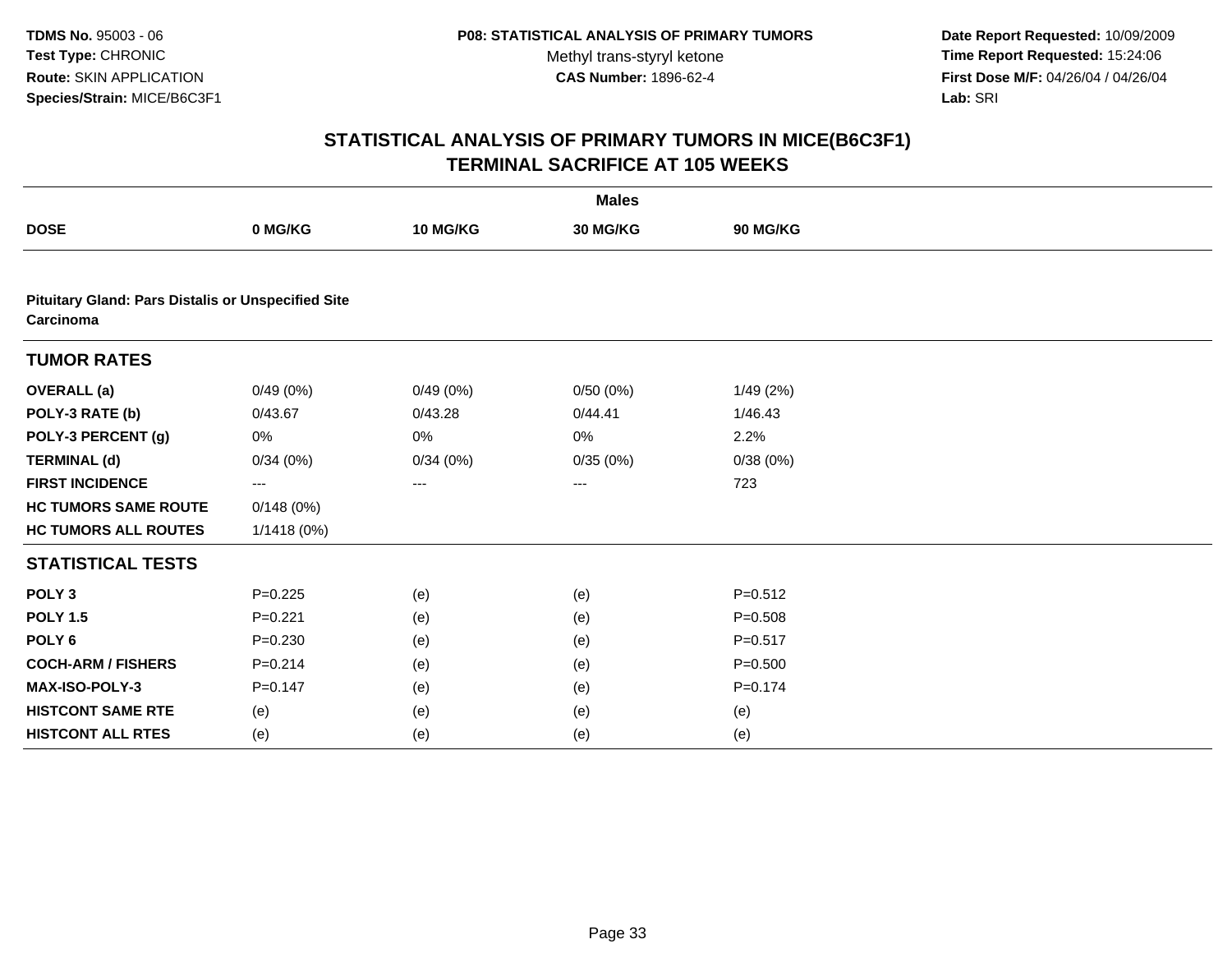**Date Report Requested:** 10/09/2009 **Time Report Requested:** 15:24:06 **First Dose M/F:** 04/26/04 / 04/26/04 Lab: SRI **Lab:** SRI

|                                                                                   |             |          | <b>Males</b> |             |  |
|-----------------------------------------------------------------------------------|-------------|----------|--------------|-------------|--|
| <b>DOSE</b>                                                                       | 0 MG/KG     | 10 MG/KG | 30 MG/KG     | 90 MG/KG    |  |
|                                                                                   |             |          |              |             |  |
| <b>Pituitary Gland: Pars Distalis or Unspecified Site</b><br>Carcinoma or Adenoma |             |          |              |             |  |
| <b>TUMOR RATES</b>                                                                |             |          |              |             |  |
| <b>OVERALL</b> (a)                                                                | 0/49(0%)    | 0/49(0%) | 0/50(0%)     | 1/49(2%)    |  |
| POLY-3 RATE (b)                                                                   | 0/43.67     | 0/43.28  | 0/44.41      | 1/46.43     |  |
| POLY-3 PERCENT (g)                                                                | 0%          | 0%       | 0%           | 2.2%        |  |
| <b>TERMINAL (d)</b>                                                               | 0/34(0%)    | 0/34(0%) | 0/35(0%)     | 0/38(0%)    |  |
| <b>FIRST INCIDENCE</b>                                                            | ---         | ---      | ---          | 723         |  |
| <b>HC TUMORS SAME ROUTE</b>                                                       | 1/148(1%)   |          |              |             |  |
| <b>HC TUMORS ALL ROUTES</b>                                                       | 7/1418 (1%) |          |              |             |  |
| <b>STATISTICAL TESTS</b>                                                          |             |          |              |             |  |
| POLY <sub>3</sub>                                                                 | $P=0.225$   | (e)      | (e)          | $P = 0.512$ |  |
| <b>POLY 1.5</b>                                                                   | $P = 0.221$ | (e)      | (e)          | $P = 0.508$ |  |
| POLY <sub>6</sub>                                                                 | $P = 0.230$ | (e)      | (e)          | $P = 0.517$ |  |
| <b>COCH-ARM / FISHERS</b>                                                         | $P = 0.214$ | (e)      | (e)          | $P = 0.500$ |  |
| <b>MAX-ISO-POLY-3</b>                                                             | $P = 0.147$ | (e)      | (e)          | $P = 0.174$ |  |
| <b>HISTCONT SAME RTE</b>                                                          | (e)         | (e)      | (e)          | (e)         |  |
| <b>HISTCONT ALL RTES</b>                                                          | (e)         | (e)      | (e)          | (e)         |  |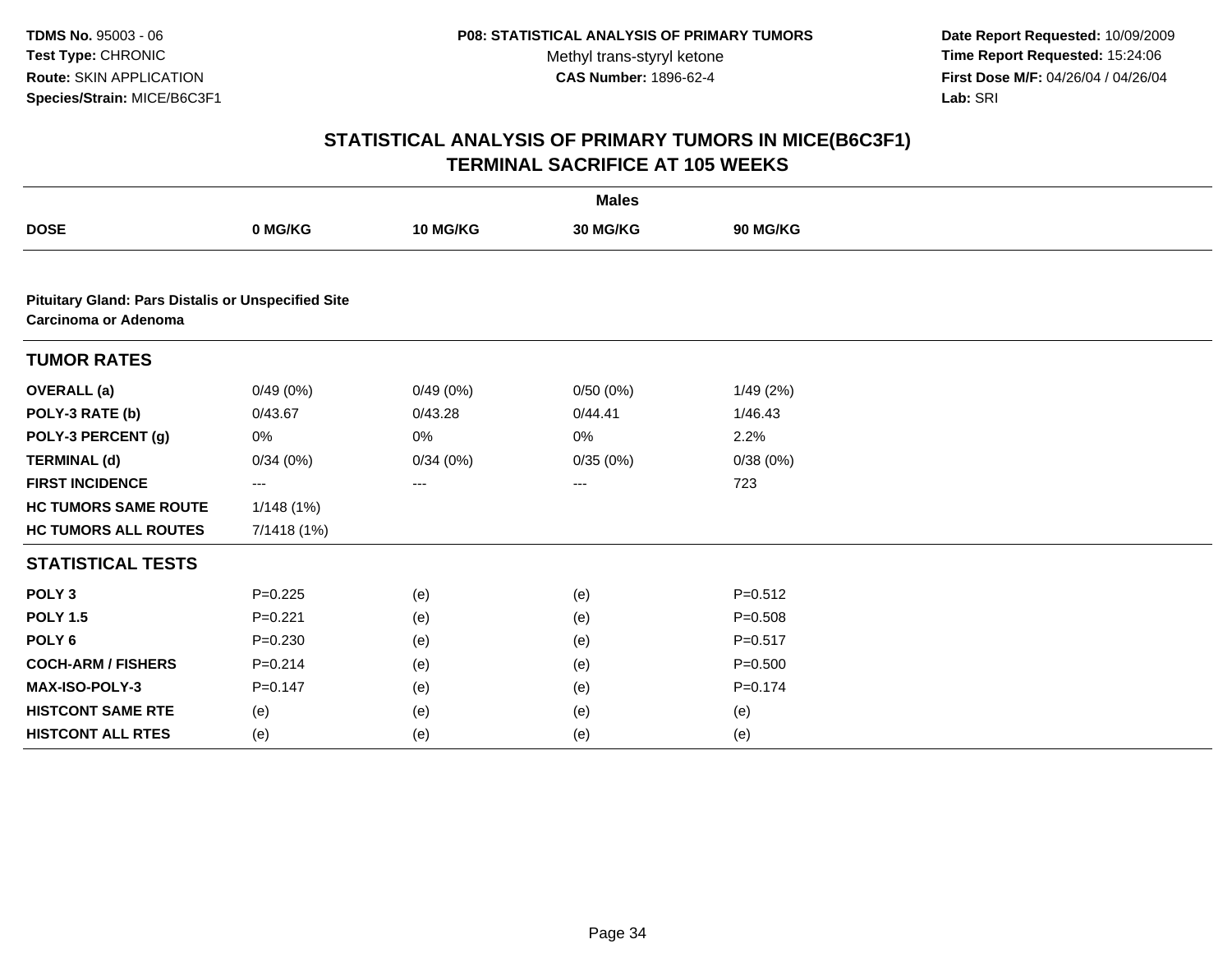**Date Report Requested:** 10/09/2009 **Time Report Requested:** 15:24:06 **First Dose M/F:** 04/26/04 / 04/26/04 Lab: SRI **Lab:** SRI

| <b>Males</b>                       |              |          |              |              |  |  |
|------------------------------------|--------------|----------|--------------|--------------|--|--|
| <b>DOSE</b>                        | 0 MG/KG      | 10 MG/KG | 30 MG/KG     | 90 MG/KG     |  |  |
|                                    |              |          |              |              |  |  |
| <b>Skin</b><br><b>Fibrosarcoma</b> |              |          |              |              |  |  |
| <b>TUMOR RATES</b>                 | $\#$         | $\#$     | #            | #            |  |  |
| <b>OVERALL</b> (a)                 | 1/50(2%)     | 0/50(0%) | 0/50(0%)     | 0/50(0%)     |  |  |
| POLY-3 RATE (b)                    | 1/45.07      | 0/44.28  | 0/44.41      | 0/47.41      |  |  |
| POLY-3 PERCENT (g)                 | 2.2%         | 0%       | 0%           | 0%           |  |  |
| <b>TERMINAL (d)</b>                | 0/34(0%)     | 0/35(0%) | 0/35(0%)     | 0/38(0%)     |  |  |
| <b>FIRST INCIDENCE</b>             | 521          | ---      | ---          | ---          |  |  |
| <b>HC TUMORS SAME ROUTE</b>        | 0/150(0%)    |          |              |              |  |  |
| <b>HC TUMORS ALL ROUTES</b>        | 2/1449 (0%)  |          |              |              |  |  |
| <b>STATISTICAL TESTS</b>           |              |          |              |              |  |  |
| POLY <sub>3</sub>                  | P=0.469N     | P=0.504N | P=0.503N     | P=0.490N     |  |  |
| <b>POLY 1.5</b>                    | $P = 0.470N$ | P=0.502N | $P = 0.501N$ | P=0.494N     |  |  |
| POLY <sub>6</sub>                  | $P = 0.466N$ | P=0.506N | $P = 0.505N$ | P=0.486N     |  |  |
| <b>COCH-ARM / FISHERS</b>          | $P = 0.471N$ | P=0.500N | $P = 0.500N$ | $P = 0.500N$ |  |  |
| <b>MAX-ISO-POLY-3</b>              | $P = 0.126N$ | P=0.163N | $P = 0.162N$ | P=0.158N     |  |  |
| <b>HISTCONT SAME RTE</b>           | (h)          | (h)      | (h)          | (h)          |  |  |
| <b>HISTCONT ALL RTES</b>           | (h)          | (h)      | (h)          | (h)          |  |  |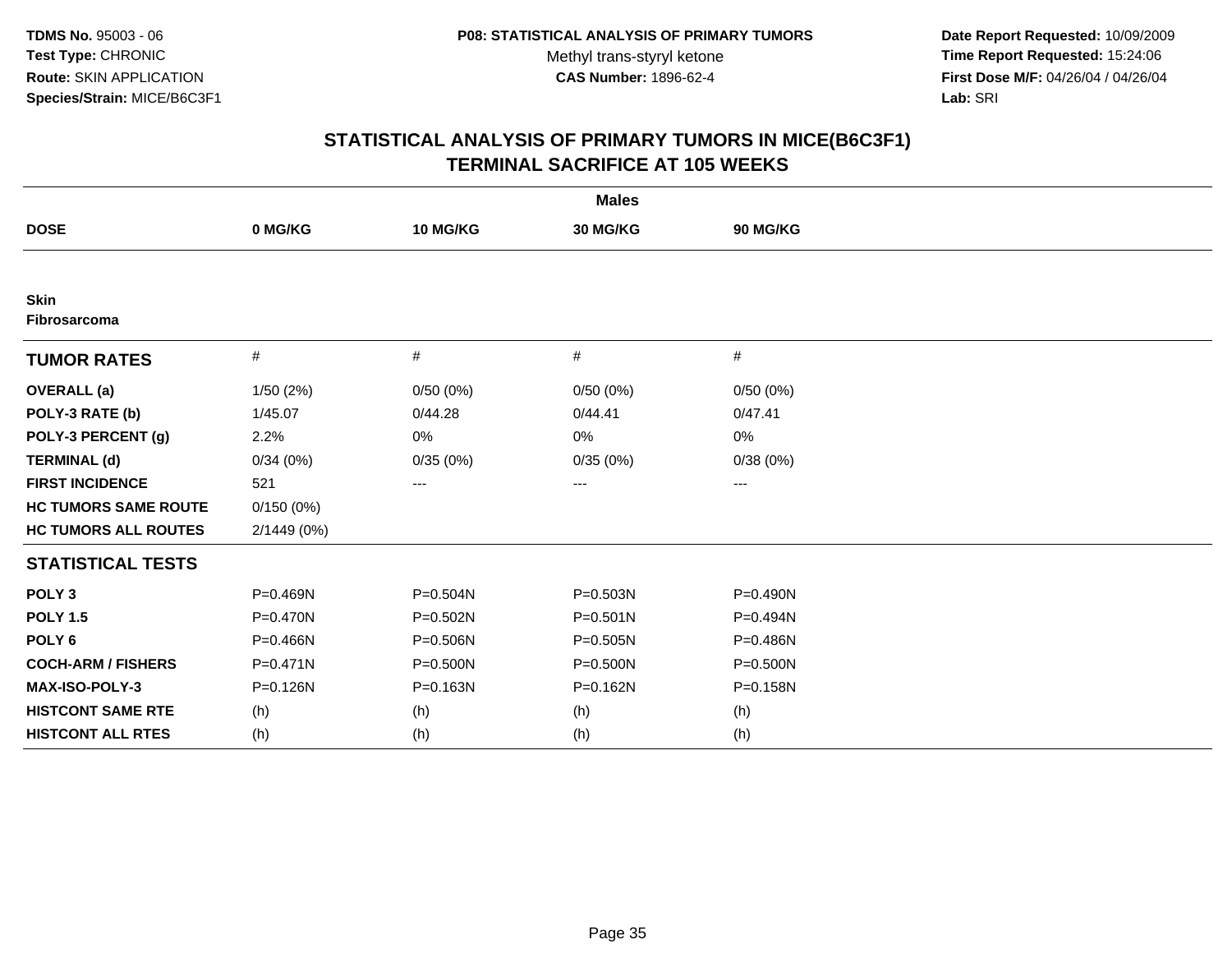**Date Report Requested:** 10/09/2009 **Time Report Requested:** 15:24:06 **First Dose M/F:** 04/26/04 / 04/26/04 Lab: SRI **Lab:** SRI

|                                |              |             | <b>Males</b> |              |  |
|--------------------------------|--------------|-------------|--------------|--------------|--|
| <b>DOSE</b>                    | 0 MG/KG      | 10 MG/KG    | 30 MG/KG     | 90 MG/KG     |  |
|                                |              |             |              |              |  |
| <b>Skin</b><br>Hemangiosarcoma |              |             |              |              |  |
| <b>TUMOR RATES</b>             | #            | #           | #            | #            |  |
| <b>OVERALL</b> (a)             | 1/50(2%)     | 3/50(6%)    | 1/50(2%)     | 0/50(0%)     |  |
| POLY-3 RATE (b)                | 1/44.81      | 3/44.28     | 1/44.41      | 0/47.41      |  |
| POLY-3 PERCENT (g)             | 2.2%         | 6.8%        | 2.3%         | 0%           |  |
| <b>TERMINAL (d)</b>            | 0/34(0%)     | 3/35(9%)    | 1/35(3%)     | 0/38(0%)     |  |
| <b>FIRST INCIDENCE</b>         | 622          | 729 (T)     | 729 (T)      | ---          |  |
| <b>HC TUMORS SAME ROUTE</b>    | 3/150(2%)    |             |              |              |  |
| <b>HC TUMORS ALL ROUTES</b>    | 16/1449 (1%) |             |              |              |  |
| <b>STATISTICAL TESTS</b>       |              |             |              |              |  |
| POLY <sub>3</sub>              | $P = 0.161N$ | $P = 0.301$ | $P = 0.759$  | P=0.489N     |  |
| <b>POLY 1.5</b>                | $P = 0.165N$ | $P = 0.304$ | $P = 0.760$  | P=0.493N     |  |
| POLY <sub>6</sub>              | P=0.156N     | $P = 0.296$ | $P=0.757$    | P=0.485N     |  |
| <b>COCH-ARM / FISHERS</b>      | $P = 0.173N$ | $P = 0.309$ | P=0.753N     | $P = 0.500N$ |  |
| <b>MAX-ISO-POLY-3</b>          | $P = 0.159N$ | $P=0.152$   | $P = 0.497$  | P=0.158N     |  |
| <b>HISTCONT SAME RTE</b>       | (h)          | (h)         | (h)          | (h)          |  |
| <b>HISTCONT ALL RTES</b>       | (h)          | (h)         | (h)          | (h)          |  |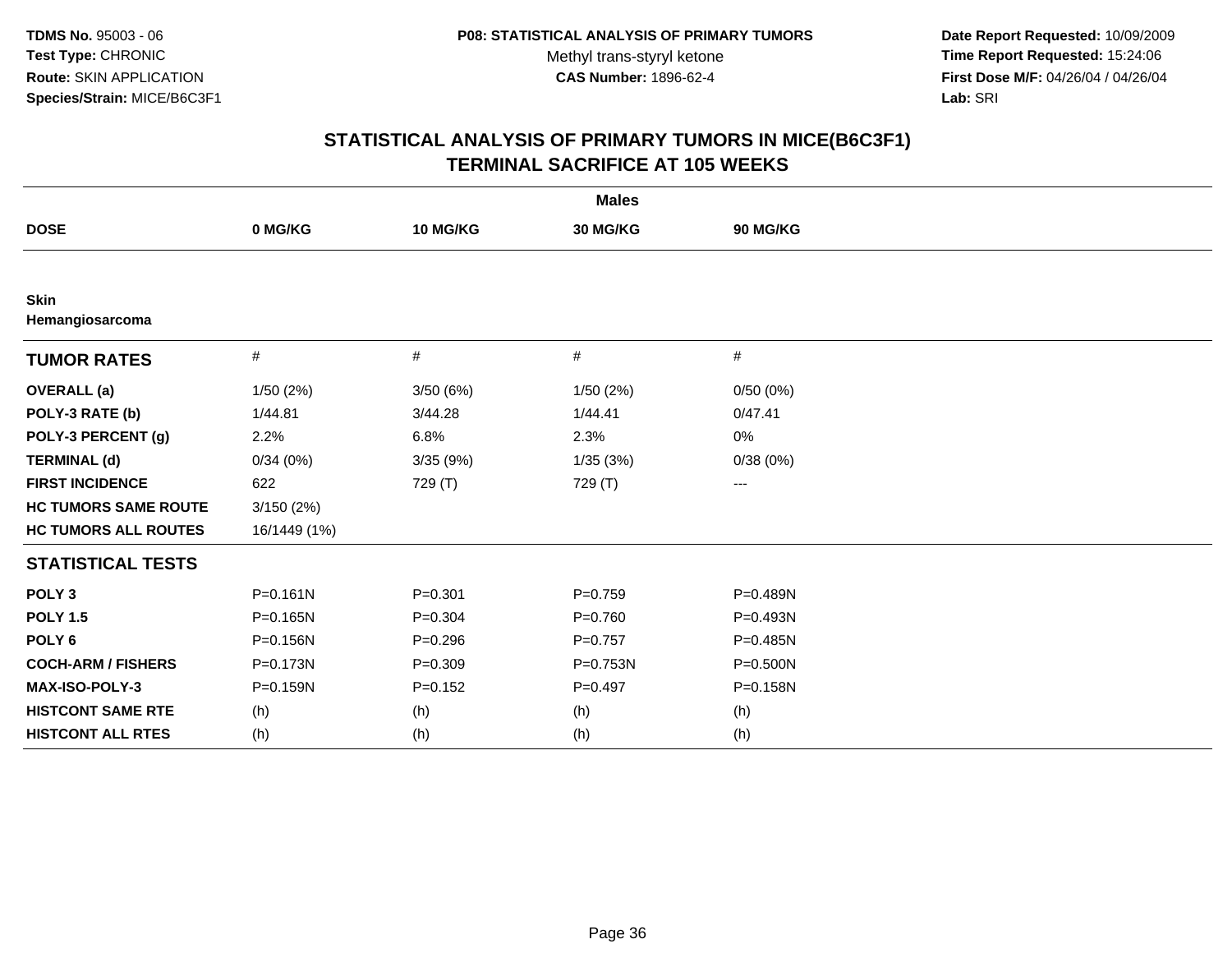**Date Report Requested:** 10/09/2009 **Time Report Requested:** 15:24:06 **First Dose M/F:** 04/26/04 / 04/26/04 Lab: SRI **Lab:** SRI

|                                  |              |              | <b>Males</b> |              |
|----------------------------------|--------------|--------------|--------------|--------------|
| <b>DOSE</b>                      | 0 MG/KG      | 10 MG/KG     | 30 MG/KG     | 90 MG/KG     |
|                                  |              |              |              |              |
| <b>Spleen</b><br>Hemangiosarcoma |              |              |              |              |
| <b>TUMOR RATES</b>               |              |              |              |              |
| <b>OVERALL</b> (a)               | 3/48(6%)     | 0/47(0%)     | 0/49(0%)     | 1/49 (2%)    |
| POLY-3 RATE (b)                  | 3/43.87      | 0/42.36      | 0/43.93      | 1/46.41      |
| POLY-3 PERCENT (g)               | 6.8%         | 0%           | 0%           | 2.2%         |
| <b>TERMINAL (d)</b>              | 1/34(3%)     | 0/35(0%)     | 0/35(0%)     | 1/38 (3%)    |
| <b>FIRST INCIDENCE</b>           | 622          | ---          | ---          | 729 (T)      |
| <b>HC TUMORS SAME ROUTE</b>      | 4/149 (3%)   |              |              |              |
| <b>HC TUMORS ALL ROUTES</b>      | 37/1438 (3%) |              |              |              |
| <b>STATISTICAL TESTS</b>         |              |              |              |              |
| POLY <sub>3</sub>                | P=0.423N     | P=0.125N     | P=0.118N     | P=0.285N     |
| <b>POLY 1.5</b>                  | P=0.428N     | $P = 0.123N$ | $P = 0.117N$ | $P = 0.290N$ |
| POLY <sub>6</sub>                | P=0.417N     | P=0.128N     | $P = 0.121N$ | P=0.283N     |
| <b>COCH-ARM / FISHERS</b>        | P=0.434N     | $P = 0.125N$ | $P = 0.117N$ | P=0.301N     |
| MAX-ISO-POLY-3                   | P=0.043N*    | P=0.042N*    | P=0.038N*    | P=0.146N     |
| <b>HISTCONT SAME RTE</b>         | (h)          | (h)          | (h)          | (h)          |
| <b>HISTCONT ALL RTES</b>         | (h)          | (h)          | (h)          | (h)          |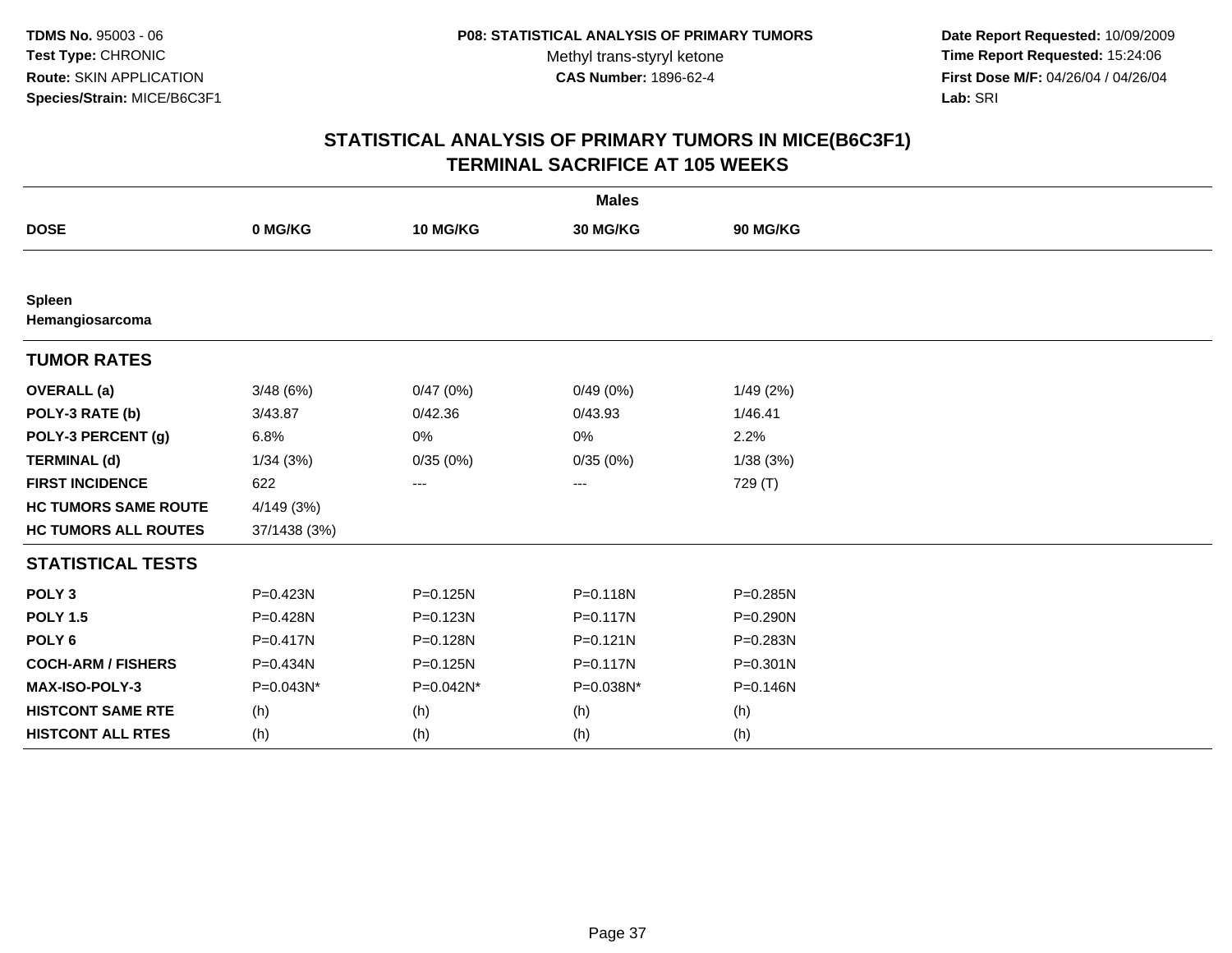**Date Report Requested:** 10/09/2009 **Time Report Requested:** 15:24:06 **First Dose M/F:** 04/26/04 / 04/26/04 Lab: SRI **Lab:** SRI

|                                                                       |              |              | <b>Males</b> |              |  |
|-----------------------------------------------------------------------|--------------|--------------|--------------|--------------|--|
| <b>DOSE</b>                                                           | 0 MG/KG      | 10 MG/KG     | 30 MG/KG     | 90 MG/KG     |  |
|                                                                       |              |              |              |              |  |
| Stomach, Forestomach<br>Squamous Cell Carcinoma or Papilloma Squamous |              |              |              |              |  |
| <b>TUMOR RATES</b>                                                    | #            | #            | #            | $\#$         |  |
| <b>OVERALL</b> (a)                                                    | 4/50 (8%)    | 2/50(4%)     | 2/50(4%)     | 0/50(0%)     |  |
| POLY-3 RATE (b)                                                       | 4/44.50      | 2/44.28      | 2/44.45      | 0/47.41      |  |
| POLY-3 PERCENT (g)                                                    | 9%           | 4.5%         | 4.5%         | 0%           |  |
| <b>TERMINAL (d)</b>                                                   | 3/34(9%)     | 2/35(6%)     | 1/35(3%)     | 0/38(0%)     |  |
| <b>FIRST INCIDENCE</b>                                                | 712          | 729 (T)      | 719          | ---          |  |
| <b>HC TUMORS SAME ROUTE</b>                                           | 1/150 (1%)   |              |              |              |  |
| <b>HC TUMORS ALL ROUTES</b>                                           | 26/1449 (2%) |              |              |              |  |
| <b>STATISTICAL TESTS</b>                                              |              |              |              |              |  |
| POLY <sub>3</sub>                                                     | P=0.052N     | P=0.339N     | P=0.337N     | P=0.053N     |  |
| <b>POLY 1.5</b>                                                       | $P = 0.055N$ | P=0.338N     | P=0.337N     | $P = 0.056N$ |  |
| POLY <sub>6</sub>                                                     | P=0.048N*    | $P = 0.343N$ | P=0.339N     | P=0.050N*    |  |
| <b>COCH-ARM / FISHERS</b>                                             | $P = 0.061N$ | P=0.339N     | P=0.339N     | P=0.059N     |  |
| MAX-ISO-POLY-3                                                        | P=0.032N*    | $P = 0.203N$ | $P = 0.201N$ | P=0.019N*    |  |
| <b>HISTCONT SAME RTE</b>                                              | (h)          | (h)          | (h)          | (h)          |  |
| <b>HISTCONT ALL RTES</b>                                              | (h)          | (h)          | (h)          | (h)          |  |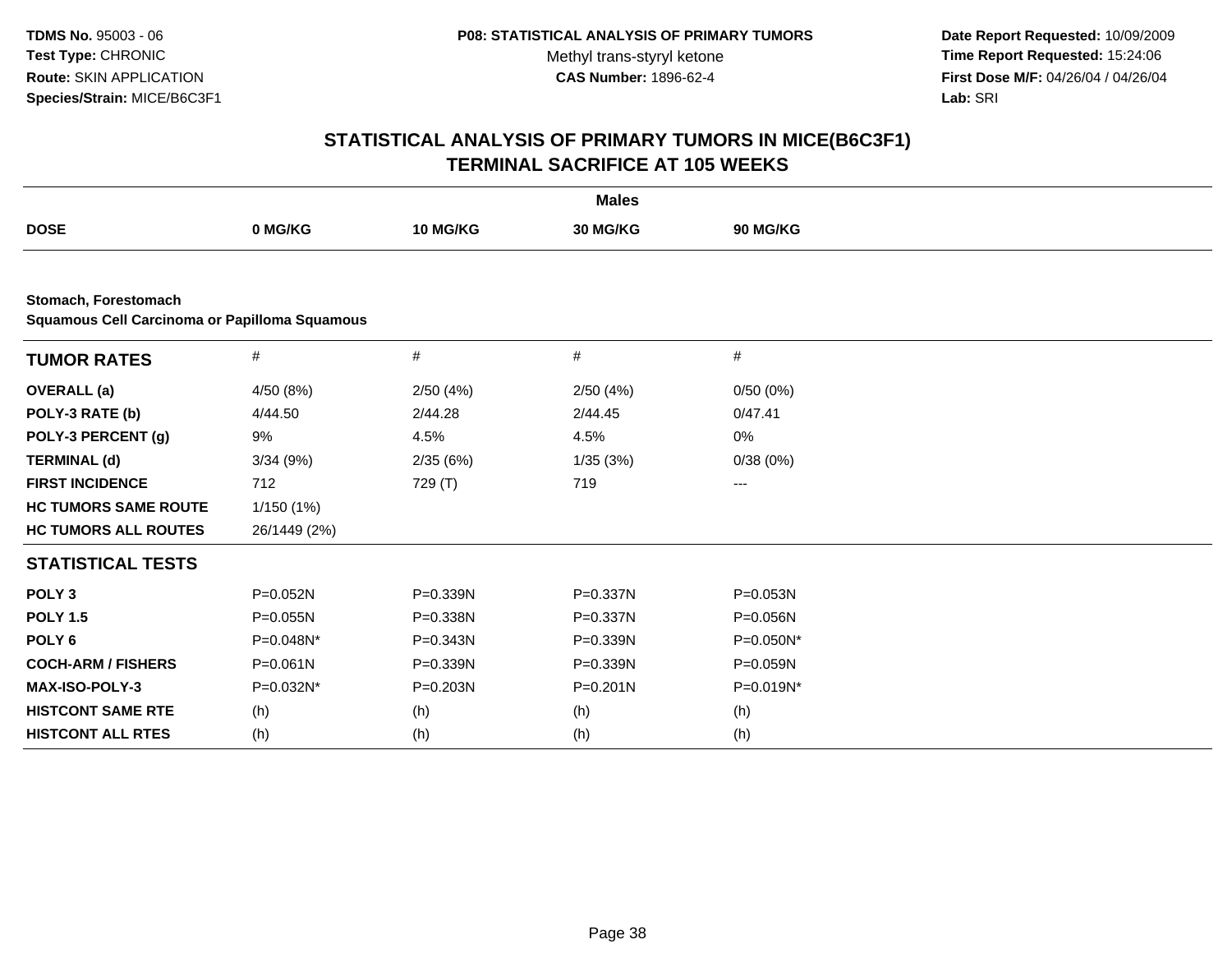**Date Report Requested:** 10/09/2009 **Time Report Requested:** 15:24:06 **First Dose M/F:** 04/26/04 / 04/26/04 Lab: SRI **Lab:** SRI

|                                                        |              |              | <b>Males</b> |              |  |
|--------------------------------------------------------|--------------|--------------|--------------|--------------|--|
| <b>DOSE</b>                                            | 0 MG/KG      | 10 MG/KG     | 30 MG/KG     | 90 MG/KG     |  |
|                                                        |              |              |              |              |  |
| Stomach, Forestomach<br><b>Squamous Cell Papilloma</b> |              |              |              |              |  |
| <b>TUMOR RATES</b>                                     | $\#$         | #            | #            | #            |  |
| <b>OVERALL</b> (a)                                     | 3/50(6%)     | 2/50(4%)     | 2/50(4%)     | 0/50(0%)     |  |
| POLY-3 RATE (b)                                        | 3/44.50      | 2/44.28      | 2/44.45      | 0/47.41      |  |
| POLY-3 PERCENT (g)                                     | 6.7%         | 4.5%         | 4.5%         | 0%           |  |
| <b>TERMINAL (d)</b>                                    | 2/34(6%)     | 2/35(6%)     | 1/35(3%)     | 0/38(0%)     |  |
| <b>FIRST INCIDENCE</b>                                 | 712          | 729 (T)      | 719          | ---          |  |
| <b>HC TUMORS SAME ROUTE</b>                            | 1/150(1%)    |              |              |              |  |
| <b>HC TUMORS ALL ROUTES</b>                            | 20/1449 (1%) |              |              |              |  |
| <b>STATISTICAL TESTS</b>                               |              |              |              |              |  |
| POLY <sub>3</sub>                                      | P=0.086N     | P=0.502N     | $P = 0.501N$ | P=0.108N     |  |
| <b>POLY 1.5</b>                                        | $P = 0.091N$ | $P = 0.500N$ | $P = 0.500N$ | $P = 0.112N$ |  |
| POLY <sub>6</sub>                                      | $P = 0.081N$ | P=0.506N     | $P = 0.502N$ | P=0.103N     |  |
| <b>COCH-ARM / FISHERS</b>                              | P=0.098N     | P=0.500N     | P=0.500N     | $P = 0.121N$ |  |
| <b>MAX-ISO-POLY-3</b>                                  | P=0.082N     | P=0.326N     | P=0.324N     | P=0.038N*    |  |
| <b>HISTCONT SAME RTE</b>                               | (h)          | (h)          | (h)          | (h)          |  |
| <b>HISTCONT ALL RTES</b>                               | (h)          | (h)          | (h)          | (h)          |  |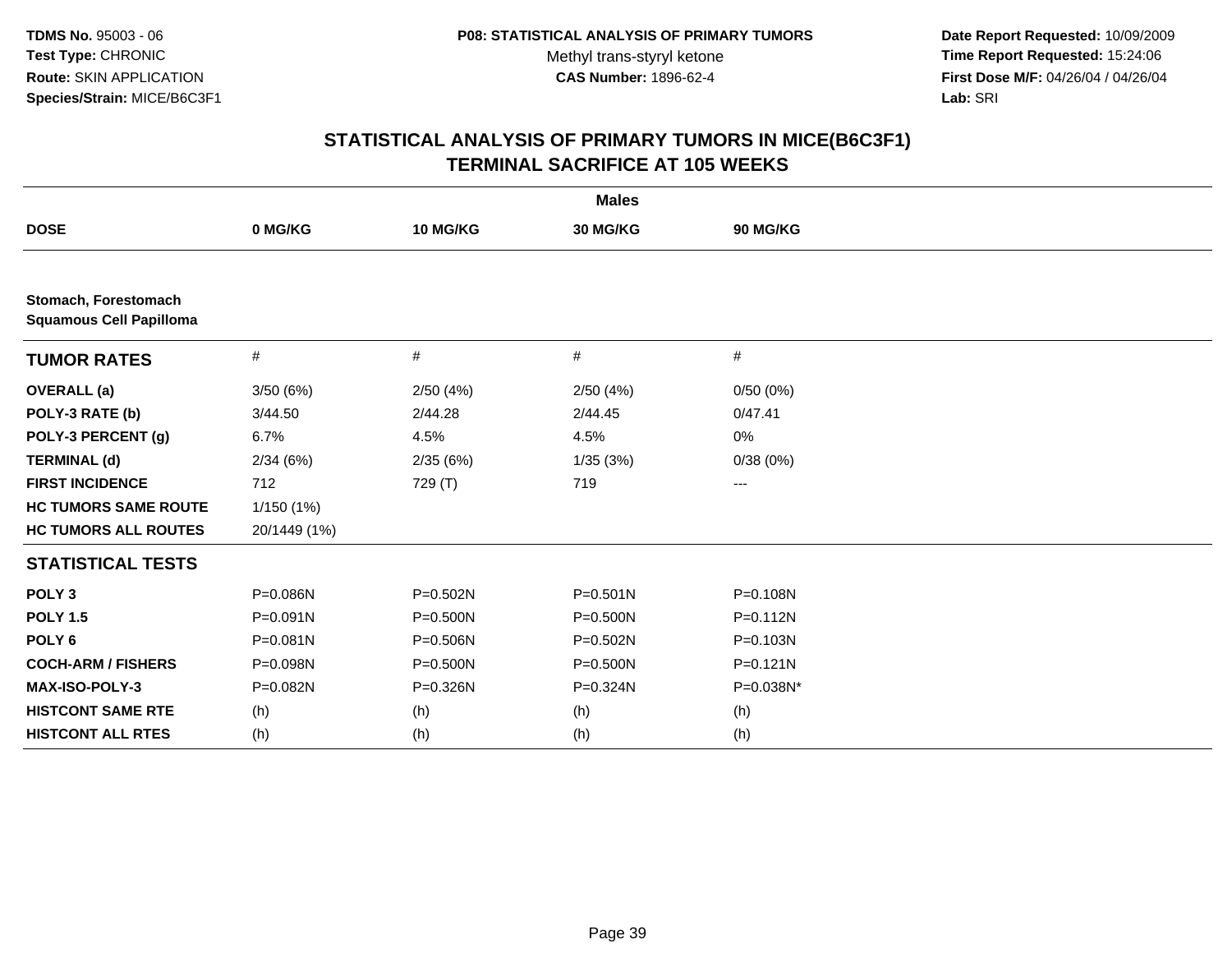**Date Report Requested:** 10/09/2009 **Time Report Requested:** 15:24:06 **First Dose M/F:** 04/26/04 / 04/26/04 Lab: SRI **Lab:** SRI

|                                                               |              |          | <b>Males</b> |              |  |
|---------------------------------------------------------------|--------------|----------|--------------|--------------|--|
| <b>DOSE</b>                                                   | 0 MG/KG      | 10 MG/KG | 30 MG/KG     | 90 MG/KG     |  |
|                                                               |              |          |              |              |  |
| <b>Thyroid Gland: Follicular Cell</b><br>Carcinoma or Adenoma |              |          |              |              |  |
| <b>TUMOR RATES</b>                                            |              |          |              |              |  |
| <b>OVERALL</b> (a)                                            | 1/50(2%)     | 0/49(0%) | 0/50(0%)     | 1/49 (2%)    |  |
| POLY-3 RATE (b)                                               | 1/44.43      | 0/43.94  | 0/44.41      | 1/46.41      |  |
| POLY-3 PERCENT (g)                                            | 2.3%         | 0%       | 0%           | 2.2%         |  |
| <b>TERMINAL (d)</b>                                           | 1/34(3%)     | 0/35(0%) | 0/35(0%)     | 1/38(3%)     |  |
| <b>FIRST INCIDENCE</b>                                        | 729 (T)      | ---      | ---          | 729 (T)      |  |
| <b>HC TUMORS SAME ROUTE</b>                                   | 1/149(1%)    |          |              |              |  |
| <b>HC TUMORS ALL ROUTES</b>                                   | 24/1441 (2%) |          |              |              |  |
| <b>STATISTICAL TESTS</b>                                      |              |          |              |              |  |
| POLY <sub>3</sub>                                             | $P = 0.549$  | P=0.502N | $P = 0.500N$ | $P = 0.751N$ |  |
| <b>POLY 1.5</b>                                               | $P = 0.544$  | P=0.503N | $P = 0.500N$ | P=0.756N     |  |
| POLY <sub>6</sub>                                             | $P = 0.555$  | P=0.503N | $P = 0.501N$ | P=0.745N     |  |
| <b>COCH-ARM / FISHERS</b>                                     | $P = 0.538$  | P=0.505N | $P = 0.500N$ | $P=0.747$    |  |
| MAX-ISO-POLY-3                                                | P=0.408N     | P=0.160N | P=0.159N     | P=0.487N     |  |
| <b>HISTCONT SAME RTE</b>                                      | (e)          | (e)      | (e)          | (e)          |  |
| <b>HISTCONT ALL RTES</b>                                      | (e)          | (e)      | (e)          | (e)          |  |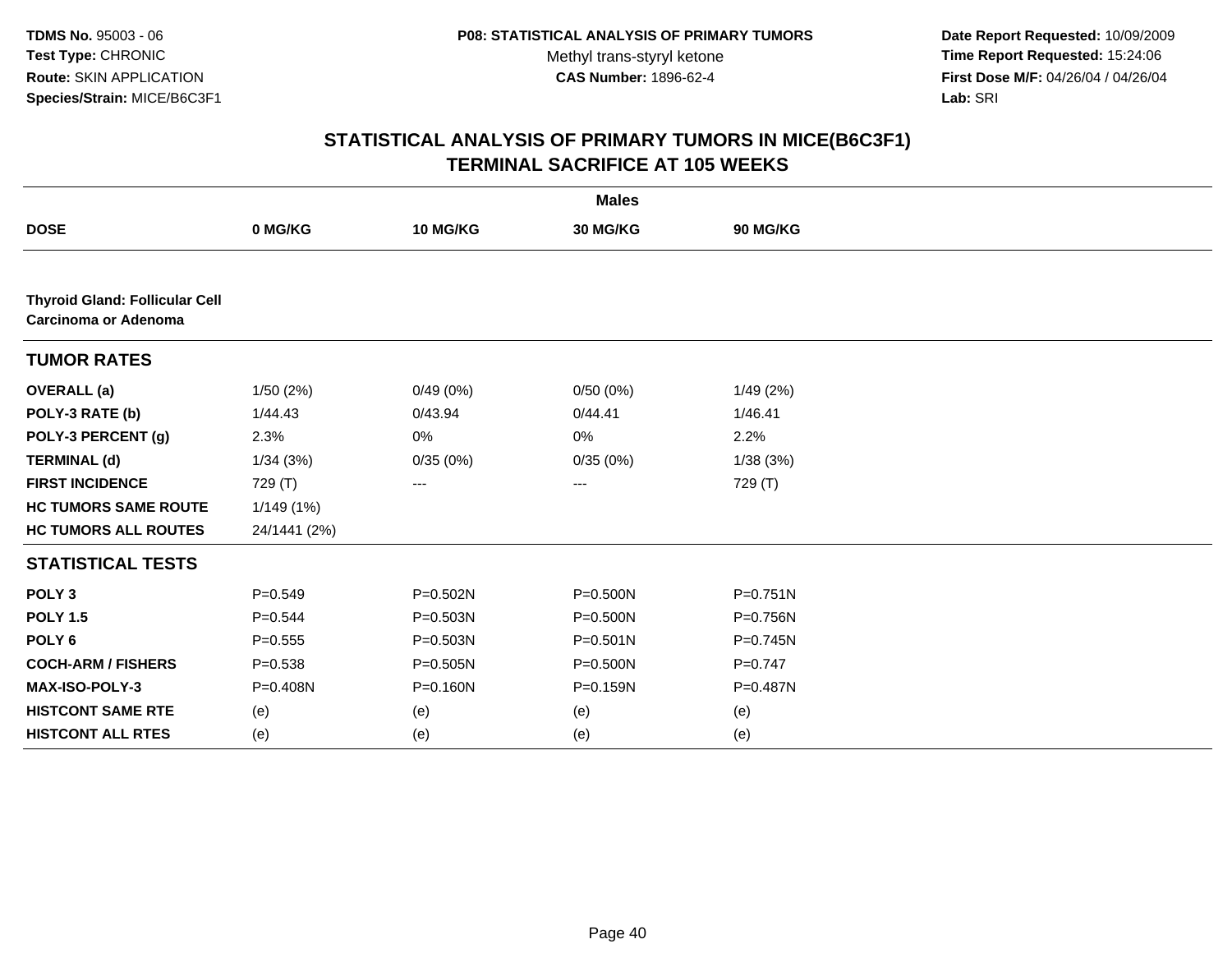**Date Report Requested:** 10/09/2009 **Time Report Requested:** 15:24:06 **First Dose M/F:** 04/26/04 / 04/26/04 Lab: SRI **Lab:** SRI

|                                 |              |             | <b>Males</b> |          |  |
|---------------------------------|--------------|-------------|--------------|----------|--|
| <b>DOSE</b>                     | 0 MG/KG      | 10 MG/KG    | 30 MG/KG     | 90 MG/KG |  |
|                                 |              |             |              |          |  |
| <b>All Organs</b><br>Hemangioma |              |             |              |          |  |
| <b>TUMOR RATES</b>              | $\#$         | $\#$        | #            | #        |  |
| <b>OVERALL</b> (a)              | 1/50(2%)     | 2/50(4%)    | 1/50(2%)     | 1/50(2%) |  |
| POLY-3 RATE (b)                 | 1/44.50      | 2/44.28     | 1/44.41      | 1/47.41  |  |
| POLY-3 PERCENT (g)              | 2.3%         | 4.5%        | 2.3%         | 2.1%     |  |
| <b>TERMINAL (d)</b>             | 0/34(0%)     | 2/35 (6%)   | 1/35(3%)     | 1/38(3%) |  |
| <b>FIRST INCIDENCE</b>          | 714          | 729 (T)     | 729 (T)      | 729 (T)  |  |
| <b>HC TUMORS SAME ROUTE</b>     | 3/150(2%)    |             |              |          |  |
| <b>HC TUMORS ALL ROUTES</b>     | 16/1449 (1%) |             |              |          |  |
| <b>STATISTICAL TESTS</b>        |              |             |              |          |  |
| POLY <sub>3</sub>               | $P = 0.517N$ | $P = 0.498$ | $P = 0.760$  | P=0.746N |  |
| <b>POLY 1.5</b>                 | $P = 0.526N$ | $P = 0.500$ | $P = 0.760N$ | P=0.752N |  |
| POLY <sub>6</sub>               | P=0.508N     | $P=0.495$   | $P = 0.759$  | P=0.740N |  |
| <b>COCH-ARM / FISHERS</b>       | P=0.539N     | $P = 0.500$ | P=0.753N     | P=0.753N |  |
| <b>MAX-ISO-POLY-3</b>           | $P = 0.567N$ | $P=0.279$   | $P = 0.499$  | P=0.482N |  |
| <b>HISTCONT SAME RTE</b>        | (h)          | (h)         | (h)          | (h)      |  |
| <b>HISTCONT ALL RTES</b>        | (h)          | (h)         | (h)          | (h)      |  |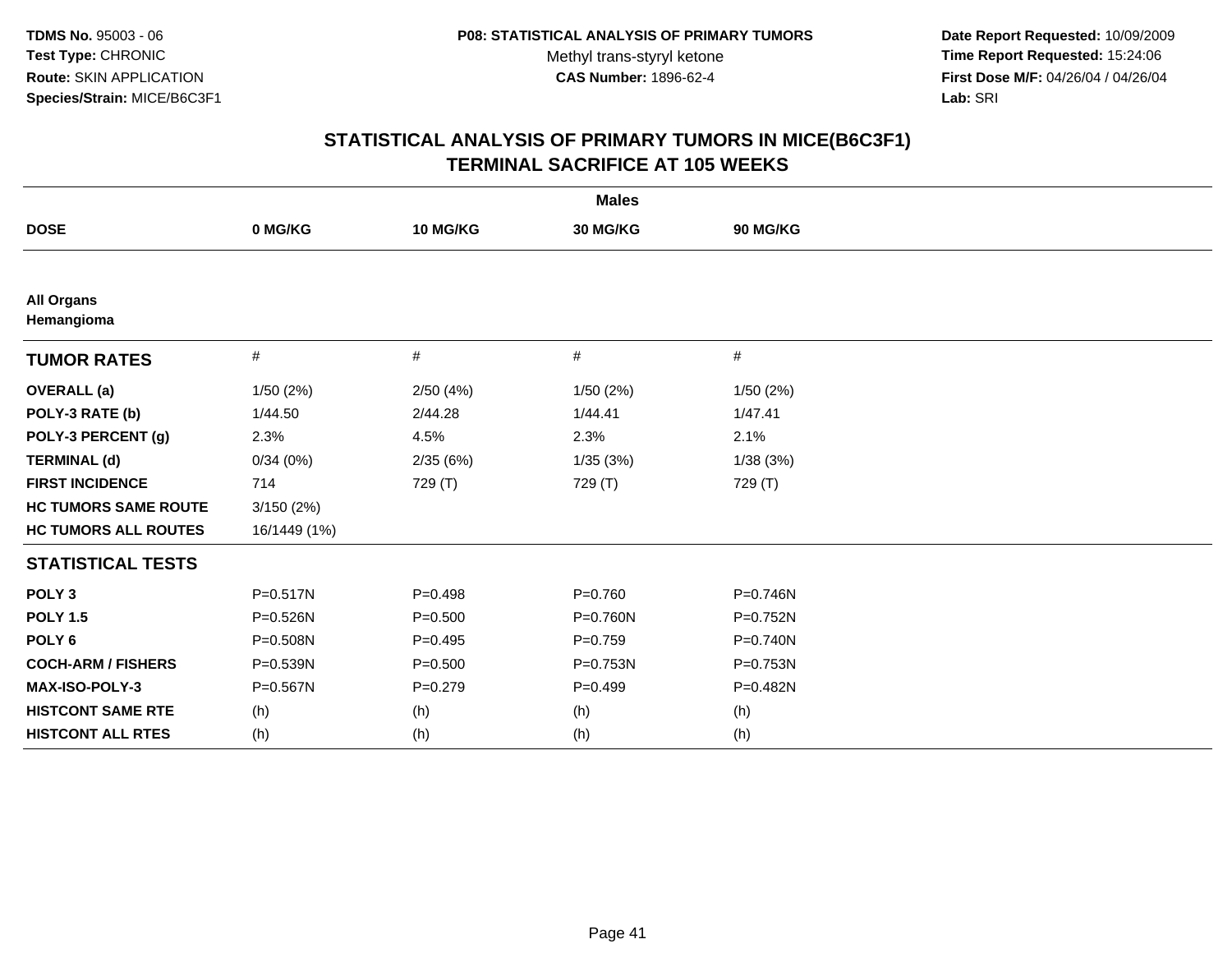**Date Report Requested:** 10/09/2009 **Time Report Requested:** 15:24:06 **First Dose M/F:** 04/26/04 / 04/26/04 Lab: SRI **Lab:** SRI

|                                      |              |             | <b>Males</b> |              |  |
|--------------------------------------|--------------|-------------|--------------|--------------|--|
| <b>DOSE</b>                          | 0 MG/KG      | 10 MG/KG    | 30 MG/KG     | 90 MG/KG     |  |
|                                      |              |             |              |              |  |
| <b>All Organs</b><br>Hemangiosarcoma |              |             |              |              |  |
| <b>TUMOR RATES</b>                   | $\#$         | $\#$        | $\#$         | #            |  |
| <b>OVERALL</b> (a)                   | 6/50 (12%)   | 6/50 (12%)  | 2/50(4%)     | 1/50(2%)     |  |
| POLY-3 RATE (b)                      | 6/44.94      | 6/44.46     | 2/44.41      | 1/47.41      |  |
| POLY-3 PERCENT (g)                   | 13.4%        | 13.5%       | 4.5%         | 2.1%         |  |
| <b>TERMINAL (d)</b>                  | 4/34 (12%)   | 5/35 (14%)  | 2/35(6%)     | 1/38(3%)     |  |
| <b>FIRST INCIDENCE</b>               | 622          | 683         | 729 (T)      | 729 (T)      |  |
| <b>HC TUMORS SAME ROUTE</b>          | 11/150 (7%)  |             |              |              |  |
| <b>HC TUMORS ALL ROUTES</b>          | 99/1449 (7%) |             |              |              |  |
| <b>STATISTICAL TESTS</b>             |              |             |              |              |  |
| POLY <sub>3</sub>                    | P=0.022N*    | $P = 0.614$ | P=0.136N     | P=0.048N*    |  |
| <b>POLY 1.5</b>                      | P=0.024N*    | $P = 0.618$ | $P = 0.135N$ | $P = 0.051N$ |  |
| POLY <sub>6</sub>                    | P=0.020N*    | $P = 0.606$ | P=0.139N     | P=0.045N*    |  |
| <b>COCH-ARM / FISHERS</b>            | P=0.029N*    | P=0.620N    | P=0.134N     | P=0.056N     |  |
| <b>MAX-ISO-POLY-3</b>                | P=0.035N*    | $P=0.491$   | P=0.072N     | P=0.022N*    |  |
| <b>HISTCONT SAME RTE</b>             | (h)          | (h)         | (h)          | (h)          |  |
| <b>HISTCONT ALL RTES</b>             | (h)          | (h)         | (h)          | (h)          |  |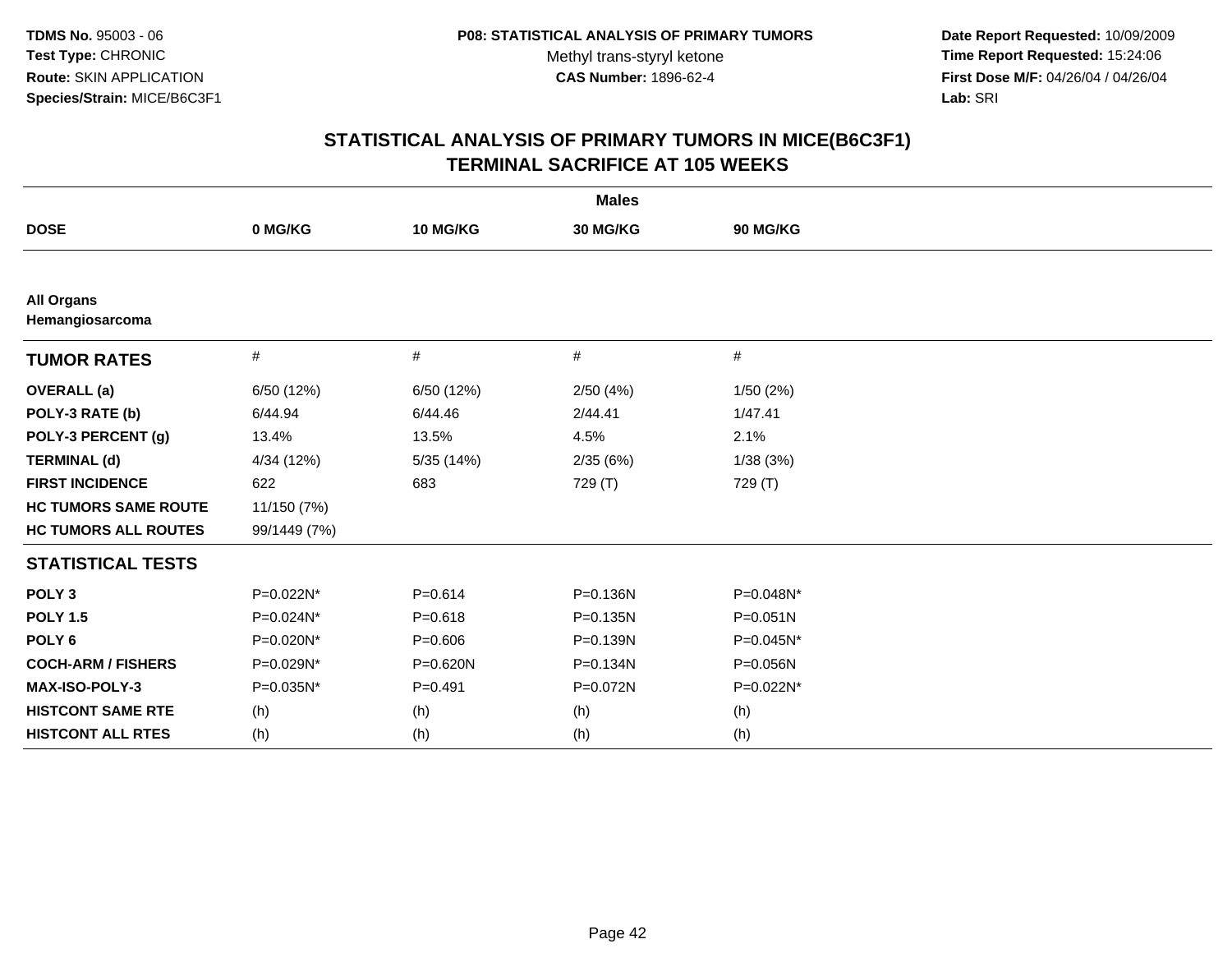**Date Report Requested:** 10/09/2009 **Time Report Requested:** 15:24:06 **First Dose M/F:** 04/26/04 / 04/26/04 Lab: SRI **Lab:** SRI

|                                                    |               |             | <b>Males</b> |           |  |  |  |  |
|----------------------------------------------------|---------------|-------------|--------------|-----------|--|--|--|--|
| <b>DOSE</b>                                        | 0 MG/KG       | 10 MG/KG    | 30 MG/KG     | 90 MG/KG  |  |  |  |  |
|                                                    |               |             |              |           |  |  |  |  |
| <b>All Organs</b><br>Hemangiosarcoma or Hemangioma |               |             |              |           |  |  |  |  |
| <b>TUMOR RATES</b>                                 | #             | #           | #            | #         |  |  |  |  |
| <b>OVERALL</b> (a)                                 | 7/50 (14%)    | 7/50 (14%)  | 3/50(6%)     | 2/50(4%)  |  |  |  |  |
| POLY-3 RATE (b)                                    | 7/45.00       | 7/44.46     | 3/44.41      | 2/47.41   |  |  |  |  |
| POLY-3 PERCENT (g)                                 | 15.6%         | 15.8%       | 6.8%         | 4.2%      |  |  |  |  |
| <b>TERMINAL (d)</b>                                | 4/34 (12%)    | 6/35 (17%)  | 3/35(9%)     | 2/38(5%)  |  |  |  |  |
| <b>FIRST INCIDENCE</b>                             | 622           | 683         | 729 (T)      | 729 (T)   |  |  |  |  |
| <b>HC TUMORS SAME ROUTE</b>                        | 14/150 (9%)   |             |              |           |  |  |  |  |
| <b>HC TUMORS ALL ROUTES</b>                        | 113/1449 (8%) |             |              |           |  |  |  |  |
| <b>STATISTICAL TESTS</b>                           |               |             |              |           |  |  |  |  |
| POLY <sub>3</sub>                                  | P=0.034N*     | $P = 0.605$ | $P = 0.162N$ | P=0.067N  |  |  |  |  |
| <b>POLY 1.5</b>                                    | P=0.037N*     | $P = 0.610$ | $P = 0.160N$ | P=0.071N  |  |  |  |  |
| POLY <sub>6</sub>                                  | P=0.030N*     | $P=0.595$   | $P = 0.166N$ | P=0.063N  |  |  |  |  |
| <b>COCH-ARM / FISHERS</b>                          | P=0.044N*     | P=0.613N    | $P = 0.159N$ | P=0.080N  |  |  |  |  |
| MAX-ISO-POLY-3                                     | P=0.054N      | $P = 0.489$ | P=0.094N     | P=0.035N* |  |  |  |  |
| <b>HISTCONT SAME RTE</b>                           | (h)           | (h)         | (h)          | (h)       |  |  |  |  |
| <b>HISTCONT ALL RTES</b>                           | (h)           | (h)         | (h)          | (h)       |  |  |  |  |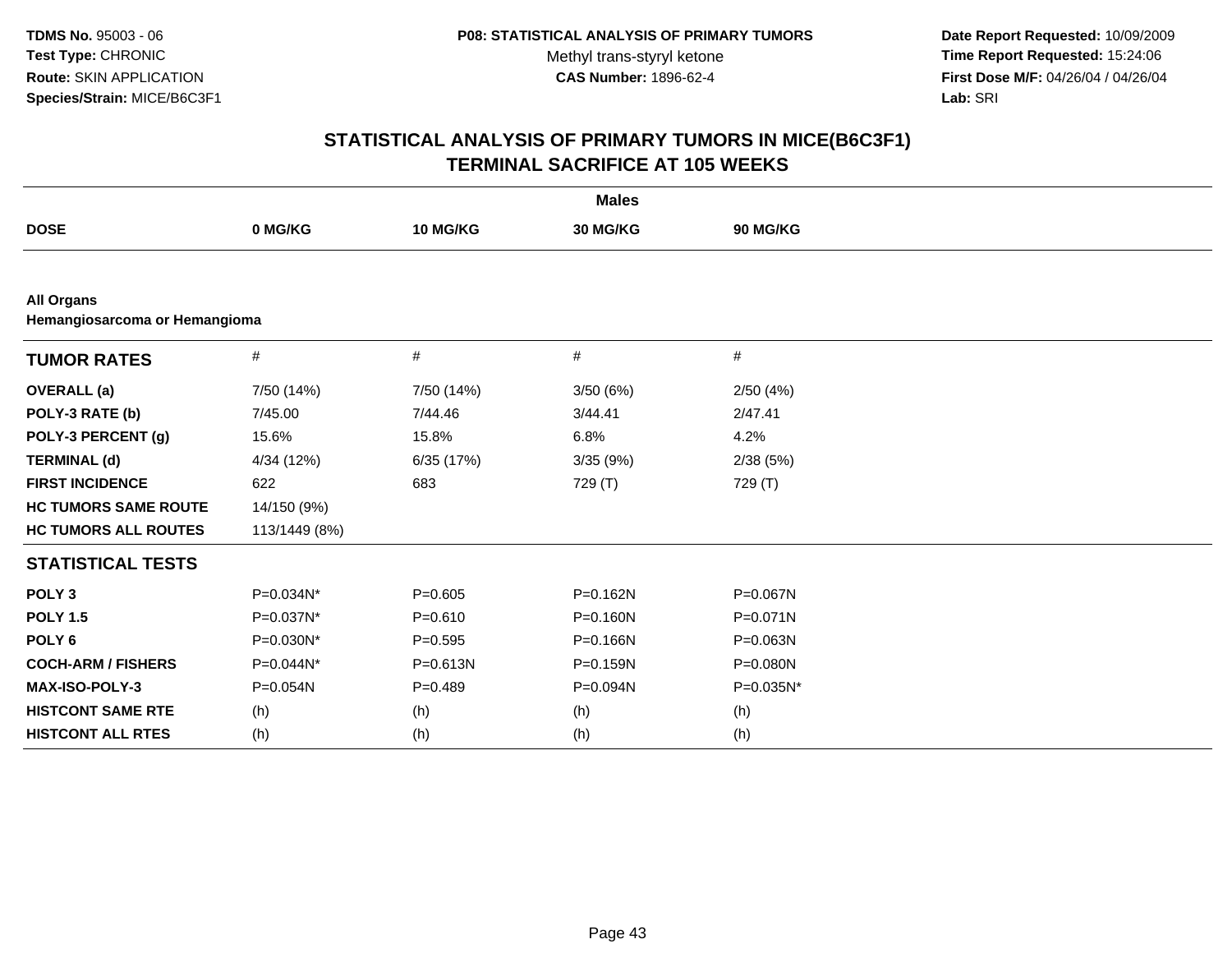**Date Report Requested:** 10/09/2009 **Time Report Requested:** 15:24:06 **First Dose M/F:** 04/26/04 / 04/26/04 Lab: SRI **Lab:** SRI

|                                                 |             |             | <b>Males</b> |             |  |
|-------------------------------------------------|-------------|-------------|--------------|-------------|--|
| <b>DOSE</b>                                     | 0 MG/KG     | 10 MG/KG    | 30 MG/KG     | 90 MG/KG    |  |
|                                                 |             |             |              |             |  |
| <b>All Organs</b><br><b>Histiocytic Sarcoma</b> |             |             |              |             |  |
| <b>TUMOR RATES</b>                              | #           | #           | #            | #           |  |
| <b>OVERALL</b> (a)                              | 0/50(0%)    | 1/50(2%)    | 1/50(2%)     | 2/50(4%)    |  |
| POLY-3 RATE (b)                                 | 0/44.43     | 1/44.93     | 1/44.41      | 2/48.35     |  |
| POLY-3 PERCENT (g)                              | $0\%$       | 2.2%        | 2.3%         | 4.1%        |  |
| <b>TERMINAL (d)</b>                             | 0/34(0%)    | 0/35(0%)    | 1/35(3%)     | 0/38(0%)    |  |
| <b>FIRST INCIDENCE</b>                          | ---         | 515         | 729 (T)      | 521         |  |
| <b>HC TUMORS SAME ROUTE</b>                     | 2/150(1%)   |             |              |             |  |
| <b>HC TUMORS ALL ROUTES</b>                     | 7/1449 (1%) |             |              |             |  |
| <b>STATISTICAL TESTS</b>                        |             |             |              |             |  |
| POLY <sub>3</sub>                               | $P = 0.217$ | $P = 0.502$ | $P = 0.500$  | $P = 0.257$ |  |
| <b>POLY 1.5</b>                                 | $P = 0.208$ | $P=0.502$   | $P = 0.500$  | $P=0.249$   |  |
| POLY <sub>6</sub>                               | $P=0.229$   | $P=0.502$   | $P=0.499$    | $P=0.265$   |  |
| <b>COCH-ARM / FISHERS</b>                       | $P = 0.193$ | $P = 0.500$ | $P = 0.500$  | $P = 0.247$ |  |
| MAX-ISO-POLY-3                                  | $P = 0.154$ | $P = 0.161$ | $P = 0.158$  | $P = 0.094$ |  |
| <b>HISTCONT SAME RTE</b>                        | $P=0.189$   | $P = 0.215$ | $P = 0.211$  | $P=0.123$   |  |
| <b>HISTCONT ALL RTES</b>                        | P=0.004**   | $P = 0.131$ | $P = 0.130$  | P=0.009**   |  |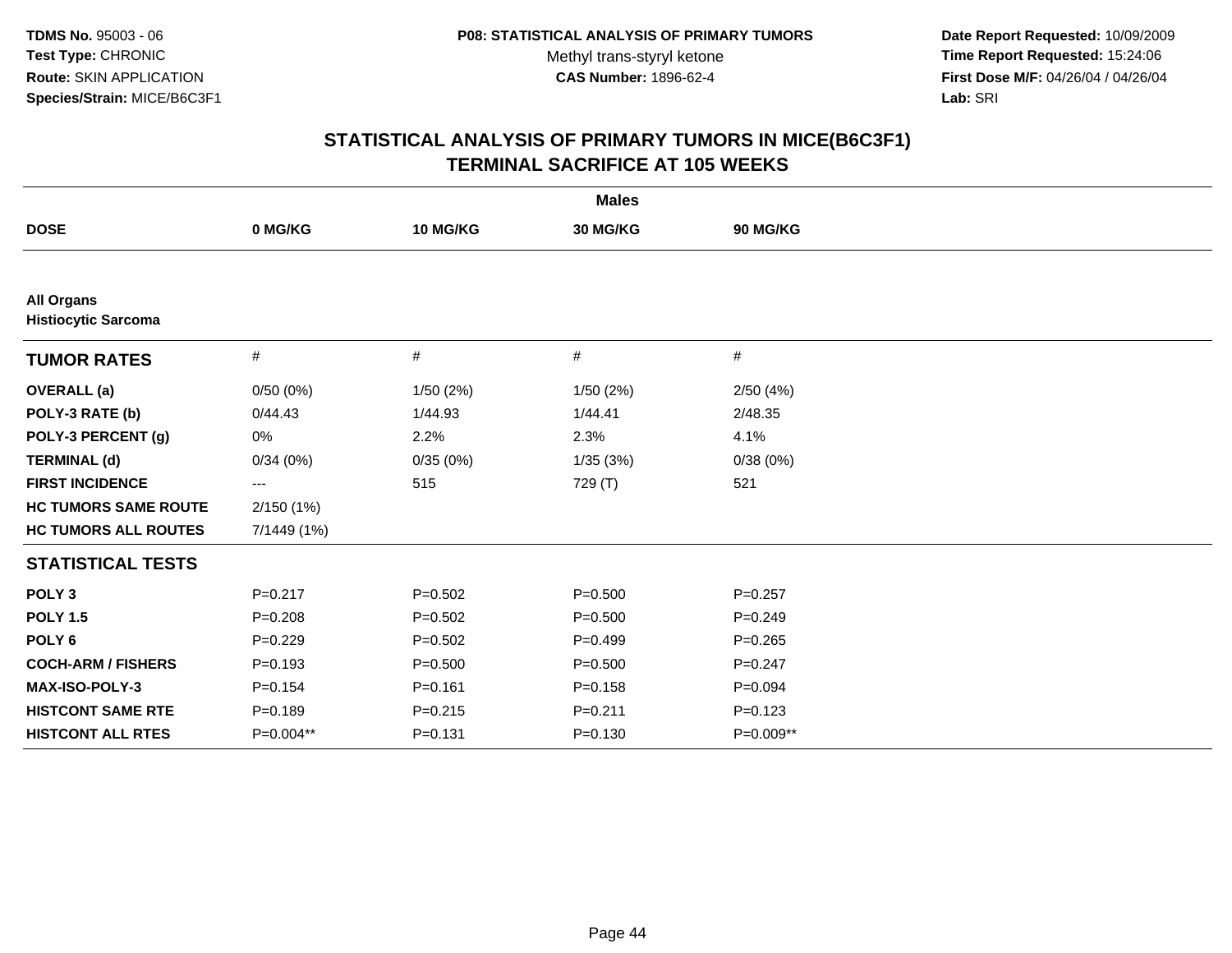**Date Report Requested:** 10/09/2009 **Time Report Requested:** 15:24:06 **First Dose M/F:** 04/26/04 / 04/26/04 Lab: SRI **Lab:** SRI

# **STATISTICAL ANALYSIS OF PRIMARY TUMORS IN MICE(B6C3F1)TERMINAL SACRIFICE AT 105 WEEKS**

|             |         |          | <b>Males</b> |                 |
|-------------|---------|----------|--------------|-----------------|
| <b>DOSE</b> | າ MG/KG | 10 MG/KG | 30 MG/KG     | <b>90 MG/KG</b> |

**All Organs**

**Malignant Lymphoma: Histiocytic, Lymphocytic, Mixed, NOS, or Undifferentiated Cell Type**

| <b>TUMOR RATES</b>          | $\#$         | #           | #           | #           |
|-----------------------------|--------------|-------------|-------------|-------------|
| <b>OVERALL</b> (a)          | 4/50(8%)     | 9/50(18%)   | 8/50 (16%)  | 5/50 (10%)  |
| POLY-3 RATE (b)             | 4/44.58      | 9/44.93     | 8/44.41     | 5/47.43     |
| POLY-3 PERCENT (g)          | 9%           | 20%         | 18%         | 10.5%       |
| <b>TERMINAL (d)</b>         | 3/34(9%)     | 8/35 (23%)  | 8/35 (23%)  | 4/38 (11%)  |
| <b>FIRST INCIDENCE</b>      | 691          | 515         | 729 (T)     | 723         |
| <b>HC TUMORS SAME ROUTE</b> | 3/150(2%)    |             |             |             |
| <b>HC TUMORS ALL ROUTES</b> | 52/1449 (4%) |             |             |             |
| <b>STATISTICAL TESTS</b>    |              |             |             |             |
| POLY <sub>3</sub>           | $P = 0.358N$ | $P = 0.117$ | $P = 0.173$ | $P = 0.539$ |
| <b>POLY 1.5</b>             | $P = 0.381N$ | $P = 0.117$ | $P = 0.176$ | $P=0.524$   |
| POLY <sub>6</sub>           | P=0.332N     | $P = 0.114$ | $P = 0.169$ | $P = 0.554$ |
| <b>COCH-ARM / FISHERS</b>   | $P=0.417N$   | $P = 0.117$ | $P = 0.178$ | $P = 0.500$ |
| <b>MAX-ISO-POLY-3</b>       | $P=0.277$    | $P = 0.068$ | $P = 0.105$ | $P=0.402$   |
| <b>HISTCONT SAME RTE</b>    | (h)          | (h)         | (h)         | (h)         |
| <b>HISTCONT ALL RTES</b>    | (h)          | (h)         | (h)         | (h)         |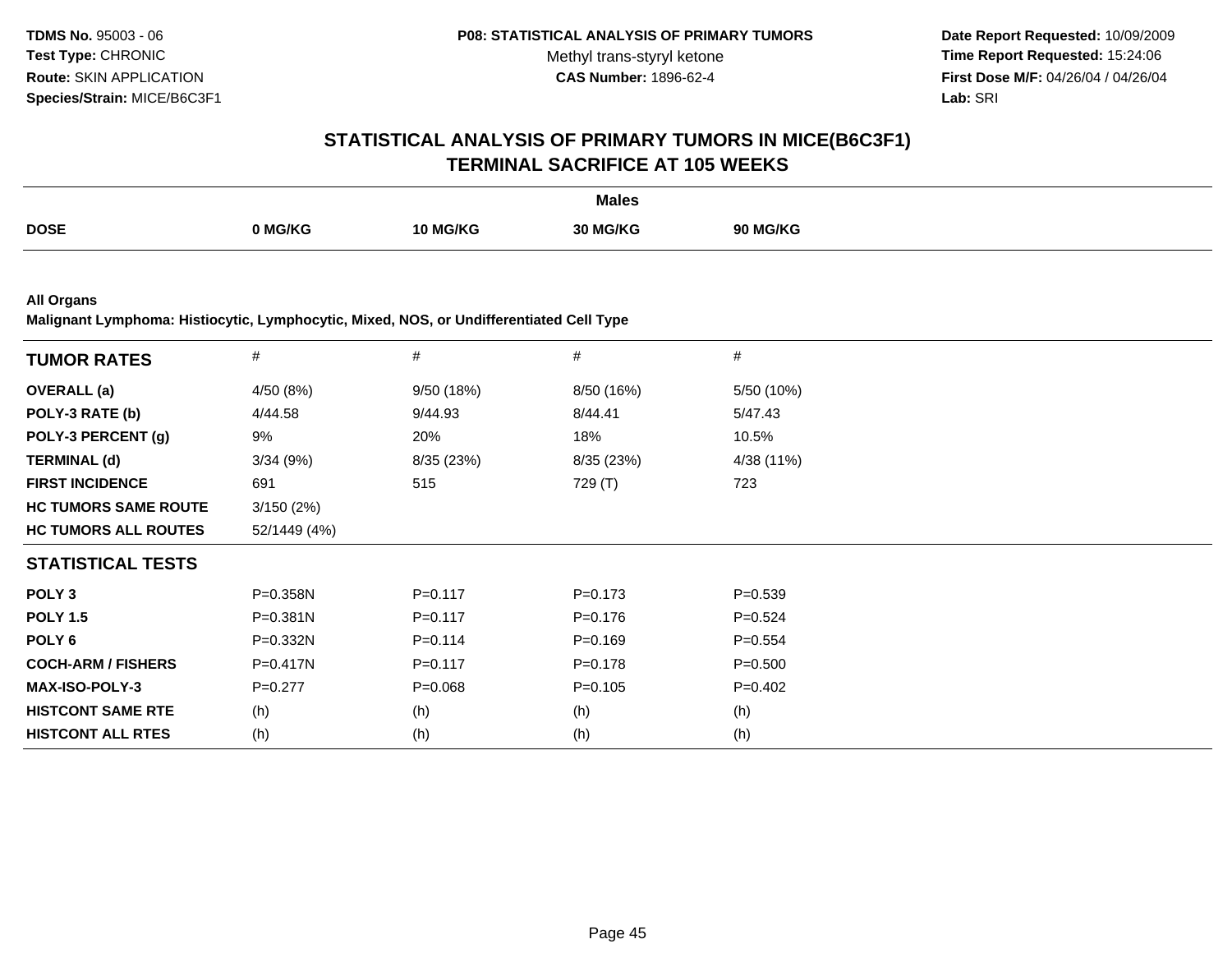**Date Report Requested:** 10/09/2009 **Time Report Requested:** 15:24:06 **First Dose M/F:** 04/26/04 / 04/26/04 Lab: SRI **Lab:** SRI

| <b>Males</b>                              |                |              |             |              |  |
|-------------------------------------------|----------------|--------------|-------------|--------------|--|
| <b>DOSE</b>                               | 0 MG/KG        | 10 MG/KG     | 30 MG/KG    | 90 MG/KG     |  |
|                                           |                |              |             |              |  |
| <b>All Organs</b><br><b>Benign Tumors</b> |                |              |             |              |  |
| <b>TUMOR RATES</b>                        | #              | #            | #           | #            |  |
| <b>OVERALL</b> (a)                        | 37/50 (74%)    | 34/50 (68%)  | 34/50 (68%) | 39/50 (78%)  |  |
| POLY-3 RATE (b)                           | 37/46.70       | 34/47.59     | 34/46.62    | 39/49.49     |  |
| POLY-3 PERCENT (g)                        | 79.2%          | 71.4%        | 72.9%       | 78.8%        |  |
| <b>TERMINAL (d)</b>                       | 29/34 (85%)    | 26/35 (74%)  | 27/35 (77%) | 30/38 (79%)  |  |
| <b>FIRST INCIDENCE</b>                    | 503            | 500          | 521         | 521          |  |
| <b>HC TUMORS SAME ROUTE</b>               | 110/150 (73%)  |              |             |              |  |
| <b>HC TUMORS ALL ROUTES</b>               | 975/1449 (67%) |              |             |              |  |
| <b>STATISTICAL TESTS</b>                  |                |              |             |              |  |
| POLY <sub>3</sub>                         | $P = 0.390$    | $P = 0.253N$ | P=0.310N    | $P = 0.581N$ |  |
| <b>POLY 1.5</b>                           | $P = 0.318$    | P=0.282N     | P=0.315N    | $P = 0.533$  |  |
| POLY <sub>6</sub>                         | $P=0.494$      | $P = 0.220N$ | P=0.308N    | P=0.472N     |  |
| <b>COCH-ARM / FISHERS</b>                 | $P=0.235$      | $P = 0.330N$ | P=0.330N    | $P=0.408$    |  |
| MAX-ISO-POLY-3                            | P=0.467N       | P=0.182N     | P=0.227N    | $P = 0.478N$ |  |
| <b>HISTCONT SAME RTE</b>                  | $P = 0.611$    | $P = 1.000$  | $P = 1.000$ | $P=0.577$    |  |
| <b>HISTCONT ALL RTES</b>                  | $P=0.459$      | $P = 0.612$  | $P = 0.566$ | $P = 0.377$  |  |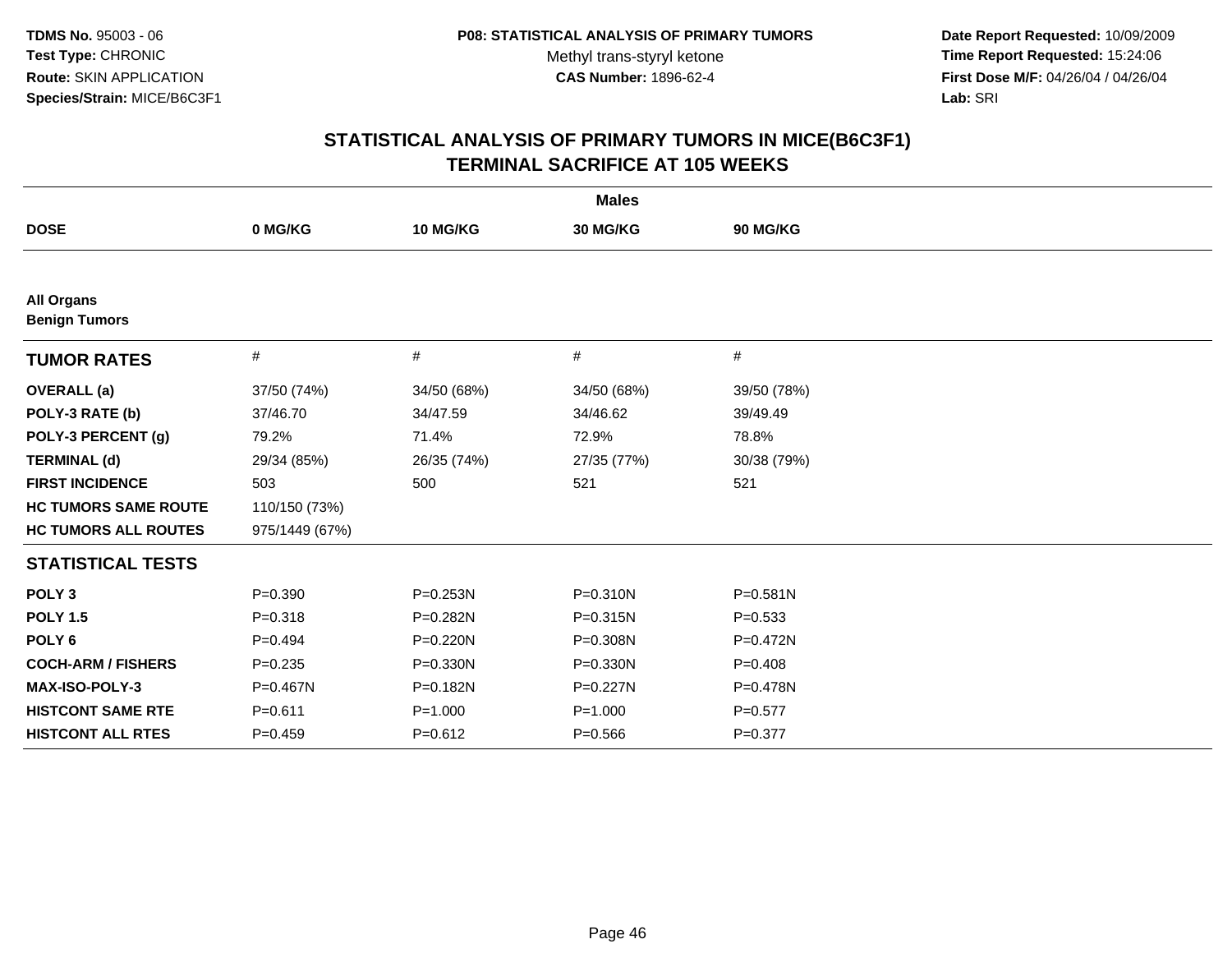**Date Report Requested:** 10/09/2009 **Time Report Requested:** 15:24:06 **First Dose M/F:** 04/26/04 / 04/26/04 Lab: SRI **Lab:** SRI

|                                              |                |             | <b>Males</b> |             |
|----------------------------------------------|----------------|-------------|--------------|-------------|
| <b>DOSE</b>                                  | 0 MG/KG        | 10 MG/KG    | 30 MG/KG     | 90 MG/KG    |
|                                              |                |             |              |             |
| <b>All Organs</b><br><b>Malignant Tumors</b> |                |             |              |             |
| <b>TUMOR RATES</b>                           | #              | #           | #            | #           |
| <b>OVERALL</b> (a)                           | 37/50 (74%)    | 39/50 (78%) | 39/50 (78%)  | 41/50 (82%) |
| POLY-3 RATE (b)                              | 37/49.52       | 39/49.06    | 39/48.97     | 41/50.00    |
| POLY-3 PERCENT (g)                           | 74.7%          | 79.5%       | 79.7%        | 82%         |
| <b>TERMINAL (d)</b>                          | 23/34 (68%)    | 26/35 (74%) | 28/35 (80%)  | 30/38 (79%) |
| <b>FIRST INCIDENCE</b>                       | 402            | 509         | 471          | 521         |
| <b>HC TUMORS SAME ROUTE</b>                  | 80/150 (53%)   |             |              |             |
| <b>HC TUMORS ALL ROUTES</b>                  | 778/1449 (54%) |             |              |             |
| <b>STATISTICAL TESTS</b>                     |                |             |              |             |
| POLY <sub>3</sub>                            | $P=0.275$      | $P = 0.372$ | $P = 0.365$  | $P = 0.261$ |
| <b>POLY 1.5</b>                              | $P=0.257$      | $P = 0.385$ | $P = 0.383$  | $P=0.250$   |
| POLY <sub>6</sub>                            | $P = 0.300$    | $P = 0.361$ | $P=0.342$    | $P=0.278$   |
| <b>COCH-ARM / FISHERS</b>                    | $P=0.232$      | $P = 0.408$ | $P=0.408$    | $P = 0.235$ |
| MAX-ISO-POLY-3                               | $P = 0.301$    | $P = 0.287$ | $P = 0.280$  | $P = 0.190$ |
| <b>HISTCONT SAME RTE</b>                     | $P = 0.086$    | $P = 0.101$ | $P = 0.101$  | $P = 0.086$ |
| <b>HISTCONT ALL RTES</b>                     | P=0.006**      | $P = 0.068$ | $P = 0.067$  | $P=0.047*$  |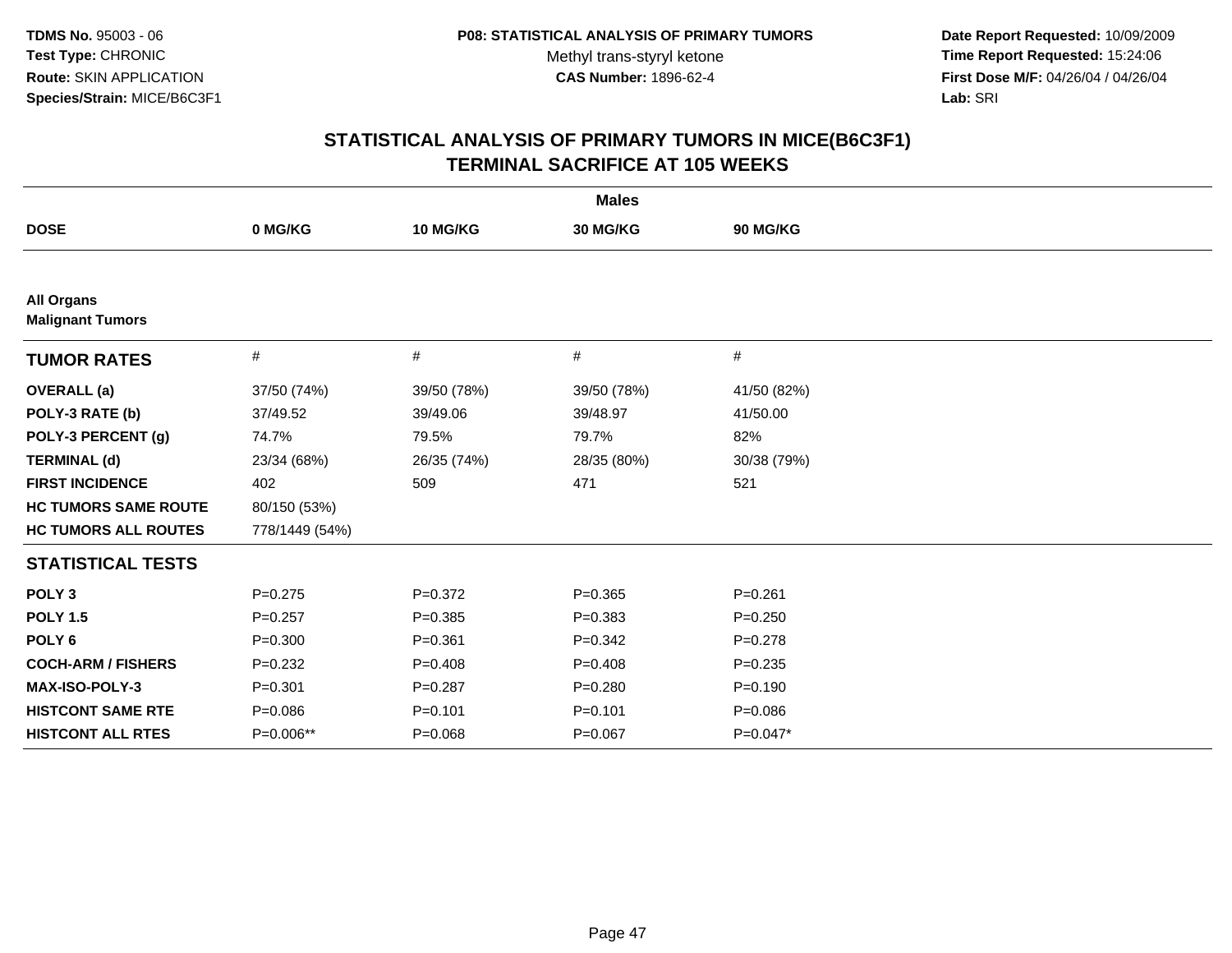**Date Report Requested:** 10/09/2009 **Time Report Requested:** 15:24:06 **First Dose M/F:** 04/26/04 / 04/26/04 Lab: SRI **Lab:** SRI

| <b>Males</b>                                            |                 |              |             |              |  |  |
|---------------------------------------------------------|-----------------|--------------|-------------|--------------|--|--|
| <b>DOSE</b>                                             | 0 MG/KG         | 10 MG/KG     | 30 MG/KG    | 90 MG/KG     |  |  |
|                                                         |                 |              |             |              |  |  |
| <b>All Organs</b><br><b>Malignant and Benign Tumors</b> |                 |              |             |              |  |  |
| <b>TUMOR RATES</b>                                      | #               | #            | #           | #            |  |  |
| <b>OVERALL</b> (a)                                      | 49/50 (98%)     | 49/50 (98%)  | 46/50 (92%) | 47/50 (94%)  |  |  |
| POLY-3 RATE (b)                                         | 49/49.55        | 49/50.00     | 46/49.10    | 47/50.00     |  |  |
| POLY-3 PERCENT (g)                                      | 98.9%           | 98%          | 93.7%       | 94%          |  |  |
| <b>TERMINAL (d)</b>                                     | 34/34 (100%)    | 34/35 (97%)  | 33/35 (94%) | 36/38 (95%)  |  |  |
| <b>FIRST INCIDENCE</b>                                  | 402             | 500          | 471         | 521          |  |  |
| <b>HC TUMORS SAME ROUTE</b>                             | 135/150 (90%)   |              |             |              |  |  |
| <b>HC TUMORS ALL ROUTES</b>                             | 1262/1449 (87%) |              |             |              |  |  |
| <b>STATISTICAL TESTS</b>                                |                 |              |             |              |  |  |
| POLY <sub>3</sub>                                       | $P = 0.152N$    | P=0.687N     | P=0.178N    | $P = 0.212N$ |  |  |
| <b>POLY 1.5</b>                                         | $P = 0.181N$    | P=0.725N     | P=0.177N    | $P = 0.251N$ |  |  |
| POLY <sub>6</sub>                                       | $P = 0.120N$    | P=0.618N     | P=0.182N    | $P = 0.167N$ |  |  |
| <b>COCH-ARM / FISHERS</b>                               | $P = 0.224N$    | P=0.753N     | P=0.181N    | P=0.309N     |  |  |
| MAX-ISO-POLY-3                                          | $P = 0.140N$    | $P = 0.350N$ | P=0.066N    | P=0.088N     |  |  |
| <b>HISTCONT SAME RTE</b>                                | (h)             | (h)          | (h)         | (h)          |  |  |
| <b>HISTCONT ALL RTES</b>                                | (h)             | (h)          | (h)         | (h)          |  |  |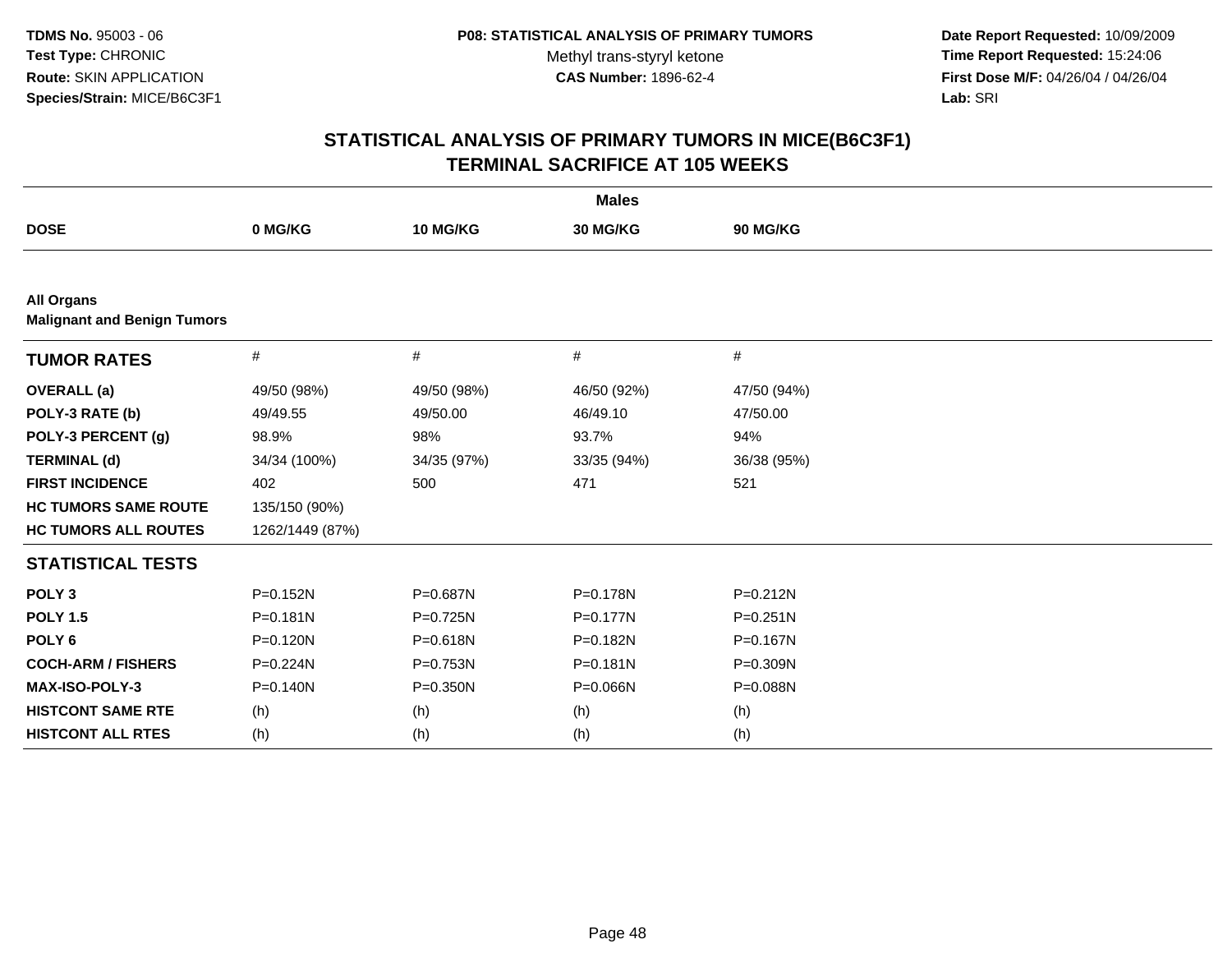**Date Report Requested:** 10/09/2009 **Time Report Requested:** 15:24:06 **First Dose M/F:** 04/26/04 / 04/26/04 Lab: SRI **Lab:** SRI

| <b>Females</b>                   |             |          |             |                   |  |  |
|----------------------------------|-------------|----------|-------------|-------------------|--|--|
| <b>DOSE</b>                      | 0 MG/KG     | 10 MG/KG | 30 MG/KG    | 90 MG/KG          |  |  |
|                                  |             |          |             |                   |  |  |
| <b>Adrenal Cortex</b><br>Adenoma |             |          |             |                   |  |  |
| <b>TUMOR RATES</b>               |             |          |             |                   |  |  |
| <b>OVERALL</b> (a)               | 0/50(0%)    | 0/49(0%) | 1/50 (2%)   | 0/50(0%)          |  |  |
| POLY-3 RATE (b)                  | 0/46.72     | 0/45.48  | 1/44.61     | 0/45.79           |  |  |
| POLY-3 PERCENT (g)               | 0%          | 0%       | 2.2%        | 0%                |  |  |
| <b>TERMINAL (d)</b>              | 0/37(0%)    | 0/39(0%) | 0/31(0%)    | 0/37(0%)          |  |  |
| <b>FIRST INCIDENCE</b>           | $---$       | ---      | 561         | $\qquad \qquad -$ |  |  |
| <b>HC TUMORS SAME ROUTE</b>      | 0/150(0%)   |          |             |                   |  |  |
| <b>HC TUMORS ALL ROUTES</b>      | 5/1492 (0%) |          |             |                   |  |  |
| <b>STATISTICAL TESTS</b>         |             |          |             |                   |  |  |
| POLY <sub>3</sub>                | P=0.786N    | (e)      | $P = 0.491$ | (e)               |  |  |
| <b>POLY 1.5</b>                  | P=0.785N    | (e)      | $P=0.495$   | (e)               |  |  |
| POLY <sub>6</sub>                | P=0.787N    | (e)      | $P=0.487$   | (e)               |  |  |
| <b>COCH-ARM / FISHERS</b>        | P=0.784N    | (e)      | $P = 0.500$ | (e)               |  |  |
| MAX-ISO-POLY-3                   | $P = 0.385$ | (e)      | $P = 0.158$ | (e)               |  |  |
| <b>HISTCONT SAME RTE</b>         | (h)         | (e)      | (h)         | (e)               |  |  |
| <b>HISTCONT ALL RTES</b>         | (h)         | (e)      | (h)         | (e)               |  |  |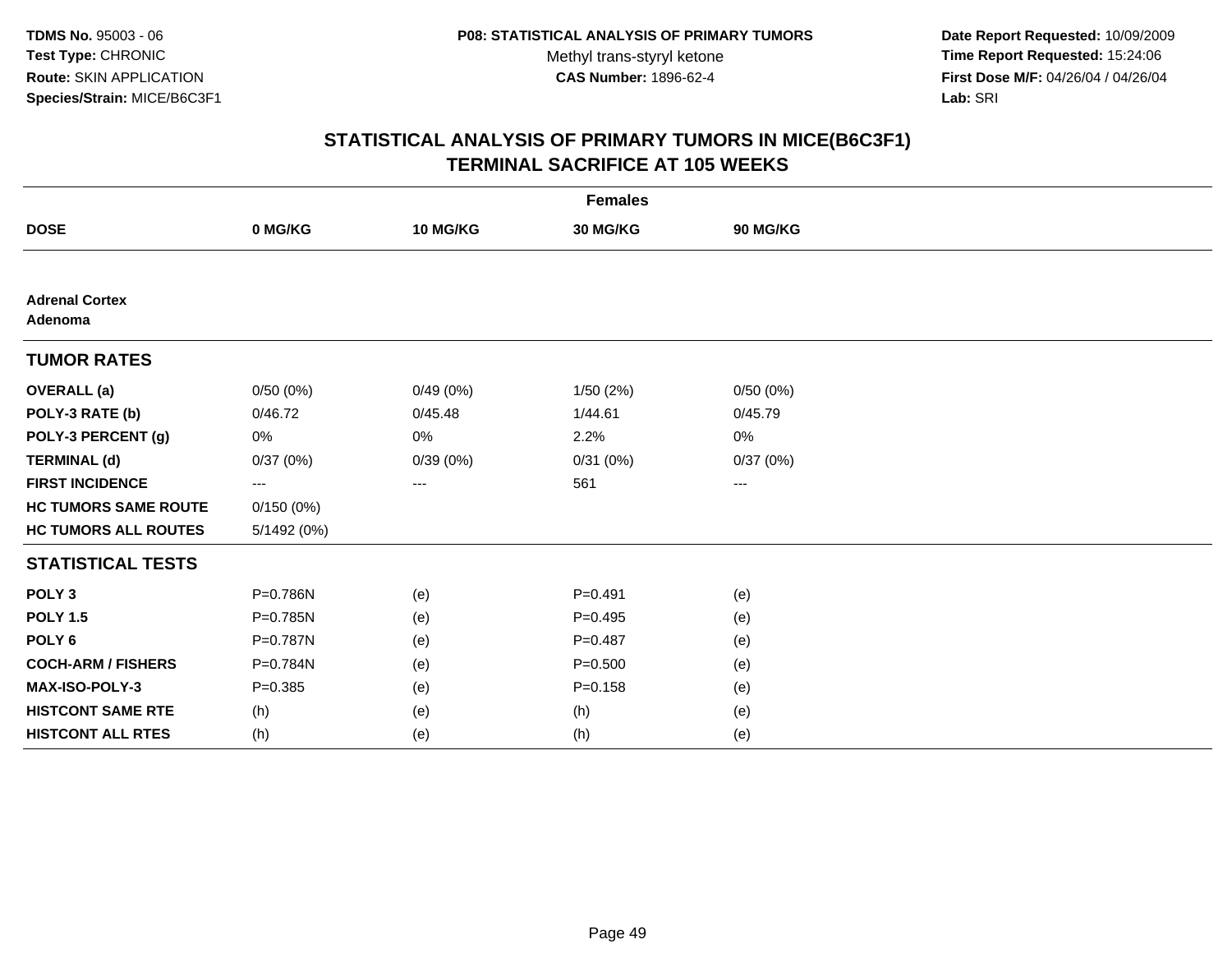**Date Report Requested:** 10/09/2009 **Time Report Requested:** 15:24:06 **First Dose M/F:** 04/26/04 / 04/26/04 Lab: SRI **Lab:** SRI

|                                                   |              |             | <b>Females</b> |             |  |
|---------------------------------------------------|--------------|-------------|----------------|-------------|--|
| <b>DOSE</b>                                       | 0 MG/KG      | 10 MG/KG    | 30 MG/KG       | 90 MG/KG    |  |
|                                                   |              |             |                |             |  |
| <b>Adrenal Medulla</b><br>Pheochromocytoma Benign |              |             |                |             |  |
| <b>TUMOR RATES</b>                                |              |             |                |             |  |
| <b>OVERALL</b> (a)                                | 0/50(0%)     | 1/49(2%)    | 1/50(2%)       | 2/50(4%)    |  |
| POLY-3 RATE (b)                                   | 0/46.72      | 1/45.48     | 1/44.07        | 2/45.79     |  |
| POLY-3 PERCENT (g)                                | 0%           | 2.2%        | 2.3%           | 4.4%        |  |
| <b>TERMINAL (d)</b>                               | 0/37(0%)     | 1/39(3%)    | 1/31(3%)       | 2/37(5%)    |  |
| <b>FIRST INCIDENCE</b>                            | ---          | 729 (T)     | 729 (T)        | 729 (T)     |  |
| <b>HC TUMORS SAME ROUTE</b>                       | 2/149(1%)    |             |                |             |  |
| <b>HC TUMORS ALL ROUTES</b>                       | 14/1489 (1%) |             |                |             |  |
| <b>STATISTICAL TESTS</b>                          |              |             |                |             |  |
| POLY <sub>3</sub>                                 | $P = 0.191$  | $P=0.495$   | $P=0.488$      | $P = 0.233$ |  |
| <b>POLY 1.5</b>                                   | $P = 0.193$  | $P = 0.496$ | $P=0.493$      | $P = 0.235$ |  |
| POLY <sub>6</sub>                                 | $P=0.189$    | $P=0.493$   | $P=0.483$      | $P = 0.231$ |  |
| <b>COCH-ARM / FISHERS</b>                         | $P = 0.195$  | $P=0.495$   | $P = 0.500$    | $P = 0.247$ |  |
| MAX-ISO-POLY-3                                    | $P = 0.125$  | $P=0.157$   | $P = 0.158$    | $P = 0.076$ |  |
| <b>HISTCONT SAME RTE</b>                          | $P = 0.158$  | $P = 0.210$ | $P = 0.211$    | $P = 0.098$ |  |
| <b>HISTCONT ALL RTES</b>                          | $P=0.109$    | $P = 0.186$ | $P = 0.188$    | $P = 0.086$ |  |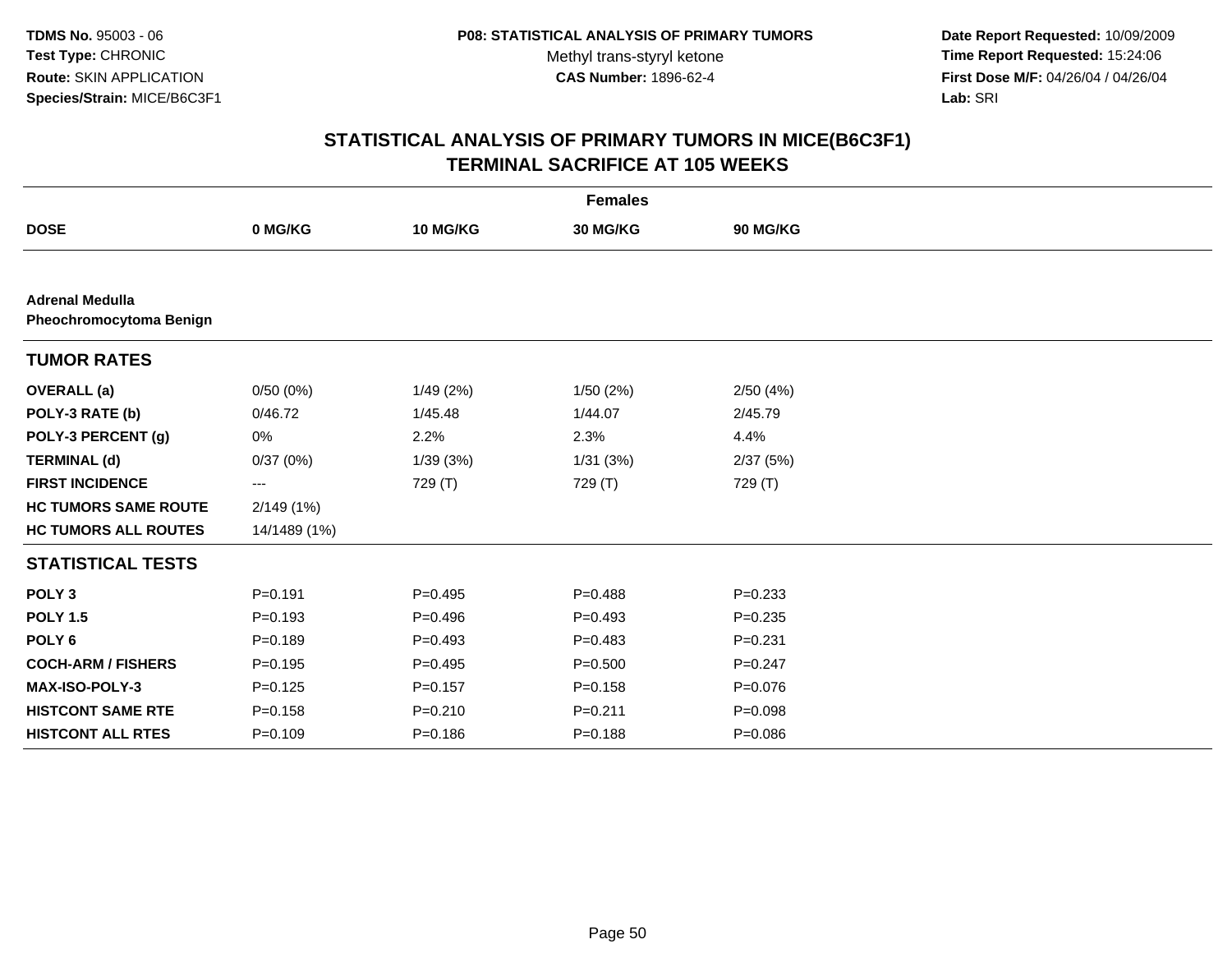**Date Report Requested:** 10/09/2009 **Time Report Requested:** 15:24:06 **First Dose M/F:** 04/26/04 / 04/26/04 Lab: SRI **Lab:** SRI

| <b>Females</b>                                       |              |             |             |              |  |  |
|------------------------------------------------------|--------------|-------------|-------------|--------------|--|--|
| <b>DOSE</b>                                          | 0 MG/KG      | 10 MG/KG    | 30 MG/KG    | 90 MG/KG     |  |  |
|                                                      |              |             |             |              |  |  |
| <b>Adrenal Medulla</b><br>Pheochromocytoma Malignant |              |             |             |              |  |  |
| <b>TUMOR RATES</b>                                   |              |             |             |              |  |  |
| <b>OVERALL</b> (a)                                   | 1/50(2%)     | 2/49(4%)    | 2/50(4%)    | 1/50(2%)     |  |  |
| POLY-3 RATE (b)                                      | 1/46.72      | 2/45.48     | 2/44.07     | 1/45.79      |  |  |
| POLY-3 PERCENT (g)                                   | 2.1%         | 4.4%        | 4.5%        | 2.2%         |  |  |
| <b>TERMINAL (d)</b>                                  | 1/37(3%)     | 2/39(5%)    | 2/31(7%)    | 1/37(3%)     |  |  |
| <b>FIRST INCIDENCE</b>                               | 729 (T)      | 729 (T)     | 729 (T)     | 729 (T)      |  |  |
| <b>HC TUMORS SAME ROUTE</b>                          | 0/149(0%)    |             |             |              |  |  |
| <b>HC TUMORS ALL ROUTES</b>                          | 6/1489(0%)   |             |             |              |  |  |
| <b>STATISTICAL TESTS</b>                             |              |             |             |              |  |  |
| POLY <sub>3</sub>                                    | P=0.527N     | $P = 0.491$ | $P=0.480$   | $P = 0.756$  |  |  |
| <b>POLY 1.5</b>                                      | $P = 0.524N$ | $P = 0.493$ | $P=0.488$   | $P = 0.758$  |  |  |
| POLY <sub>6</sub>                                    | P=0.529N     | $P = 0.488$ | $P=0.470$   | $P = 0.755$  |  |  |
| <b>COCH-ARM / FISHERS</b>                            | $P = 0.520N$ | $P=0.492$   | $P = 0.500$ | $P = 0.753N$ |  |  |
| <b>MAX-ISO-POLY-3</b>                                | $P = 0.538$  | $P = 0.274$ | $P = 0.269$ | $P=0.493$    |  |  |
| <b>HISTCONT SAME RTE</b>                             | (h)          | (h)         | (h)         | (h)          |  |  |
| <b>HISTCONT ALL RTES</b>                             | (h)          | (h)         | (h)         | (h)          |  |  |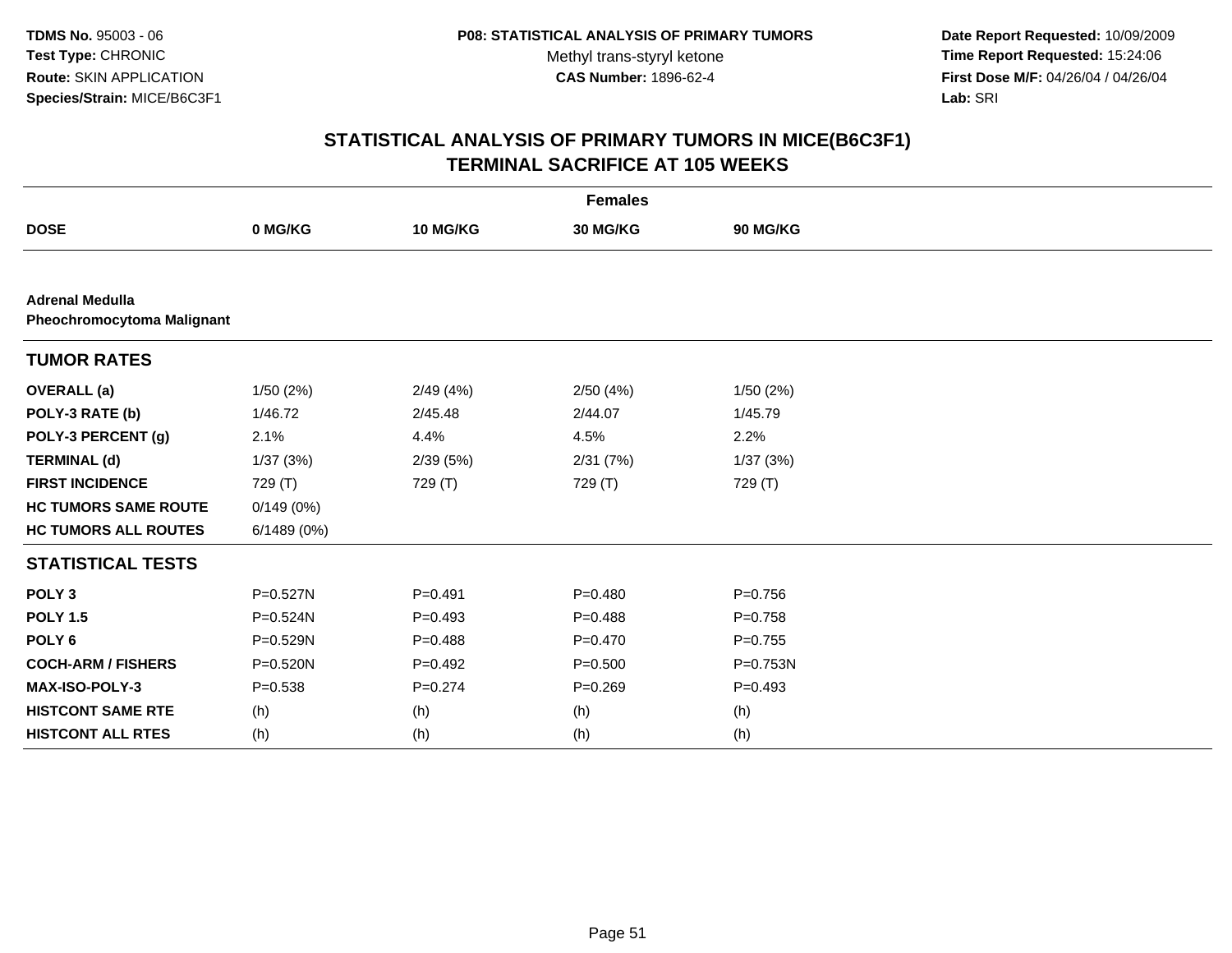**Date Report Requested:** 10/09/2009 **Time Report Requested:** 15:24:06 **First Dose M/F:** 04/26/04 / 04/26/04 Lab: SRI **Lab:** SRI

|                                                                             |              |                 | <b>Females</b> |                 |  |
|-----------------------------------------------------------------------------|--------------|-----------------|----------------|-----------------|--|
| <b>DOSE</b>                                                                 | 0 MG/KG      | <b>10 MG/KG</b> | 30 MG/KG       | <b>90 MG/KG</b> |  |
|                                                                             |              |                 |                |                 |  |
| <b>Adrenal Medulla</b><br>Pheochromocytoma: Benign, Complex, Malignant, NOS |              |                 |                |                 |  |
| <b>TUMOR RATES</b>                                                          |              |                 |                |                 |  |
| <b>OVERALL</b> (a)                                                          | 1/50(2%)     | 3/49(6%)        | 3/50(6%)       | 3/50(6%)        |  |
| POLY-3 RATE (b)                                                             | 1/46.72      | 3/45.48         | 3/44.07        | 3/45.79         |  |
| POLY-3 PERCENT (g)                                                          | 2.1%         | 6.6%            | 6.8%           | 6.6%            |  |
| <b>TERMINAL (d)</b>                                                         | 1/37(3%)     | 3/39(8%)        | 3/31 (10%)     | 3/37(8%)        |  |
| <b>FIRST INCIDENCE</b>                                                      | 729 (T)      | 729 (T)         | 729 (T)        | 729 (T)         |  |
| <b>HC TUMORS SAME ROUTE</b>                                                 | 2/149(1%)    |                 |                |                 |  |
| <b>HC TUMORS ALL ROUTES</b>                                                 | 21/1489 (1%) |                 |                |                 |  |
| <b>STATISTICAL TESTS</b>                                                    |              |                 |                |                 |  |
| POLY <sub>3</sub>                                                           | $P=0.367$    | $P = 0.296$     | $P = 0.285$    | $P = 0.298$     |  |
| <b>POLY 1.5</b>                                                             | $P = 0.371$  | $P = 0.298$     | $P=0.293$      | $P = 0.301$     |  |
| POLY <sub>6</sub>                                                           | $P = 0.364$  | $P=0.292$       | $P=0.275$      | $P = 0.295$     |  |
| <b>COCH-ARM / FISHERS</b>                                                   | $P=0.377$    | $P = 0.301$     | $P = 0.309$    | $P=0.309$       |  |
| <b>MAX-ISO-POLY-3</b>                                                       | $P=0.279$    | $P = 0.149$     | $P = 0.146$    | $P = 0.151$     |  |
| <b>HISTCONT SAME RTE</b>                                                    | $P=0.227$    | $P = 0.127$     | $P = 0.131$    | $P=0.129$       |  |
| <b>HISTCONT ALL RTES</b>                                                    | $P=0.016*$   | $P = 0.054$     | $P = 0.054$    | $P = 0.056$     |  |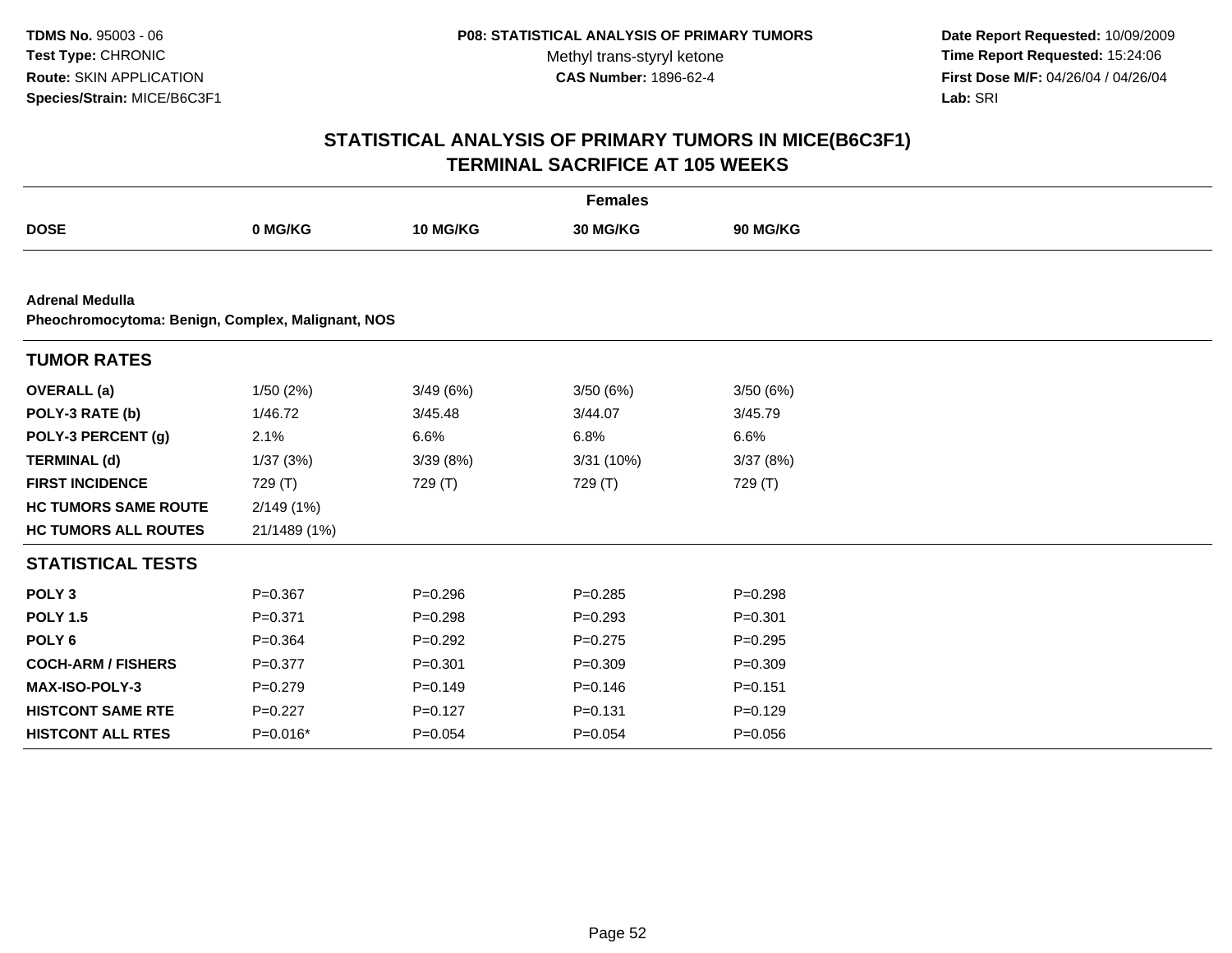**Date Report Requested:** 10/09/2009 **Time Report Requested:** 15:24:06 **First Dose M/F:** 04/26/04 / 04/26/04 Lab: SRI **Lab:** SRI

| <b>Females</b>                        |              |              |             |              |  |  |
|---------------------------------------|--------------|--------------|-------------|--------------|--|--|
| <b>DOSE</b>                           | 0 MG/KG      | 10 MG/KG     | 30 MG/KG    | 90 MG/KG     |  |  |
|                                       |              |              |             |              |  |  |
| <b>Bone Marrow</b><br>Hemangiosarcoma |              |              |             |              |  |  |
| <b>TUMOR RATES</b>                    |              |              |             |              |  |  |
| <b>OVERALL</b> (a)                    | 1/50(2%)     | 0/50(0%)     | 2/50(4%)    | 0/50(0%)     |  |  |
| POLY-3 RATE (b)                       | 1/47.01      | 0/46.41      | 2/44.07     | 0/45.79      |  |  |
| POLY-3 PERCENT (g)                    | 2.1%         | 0%           | 4.5%        | 0%           |  |  |
| <b>TERMINAL (d)</b>                   | 0/37(0%)     | 0/39(0%)     | 2/31(7%)    | 0/37(0%)     |  |  |
| <b>FIRST INCIDENCE</b>                | 649          | ---          | 729 (T)     | ---          |  |  |
| <b>HC TUMORS SAME ROUTE</b>           | 2/149 (1%)   |              |             |              |  |  |
| <b>HC TUMORS ALL ROUTES</b>           | 8/1493 (1%)  |              |             |              |  |  |
| <b>STATISTICAL TESTS</b>              |              |              |             |              |  |  |
| POLY <sub>3</sub>                     | P=0.456N     | P=0.503N     | $P=0.477$   | $P = 0.505N$ |  |  |
| <b>POLY 1.5</b>                       | $P = 0.455N$ | $P = 0.501N$ | $P = 0.487$ | $P = 0.503N$ |  |  |
| POLY <sub>6</sub>                     | $P = 0.457N$ | $P = 0.505N$ | $P=0.466$   | P=0.508N     |  |  |
| <b>COCH-ARM / FISHERS</b>             | $P = 0.450N$ | $P = 0.500N$ | $P = 0.500$ | P=0.500N     |  |  |
| MAX-ISO-POLY-3                        | P=0.334N     | $P = 0.162N$ | $P = 0.268$ | $P = 0.165N$ |  |  |
| <b>HISTCONT SAME RTE</b>              | (h)          | (h)          | (h)         | (h)          |  |  |
| <b>HISTCONT ALL RTES</b>              | (h)          | (h)          | (h)         | (h)          |  |  |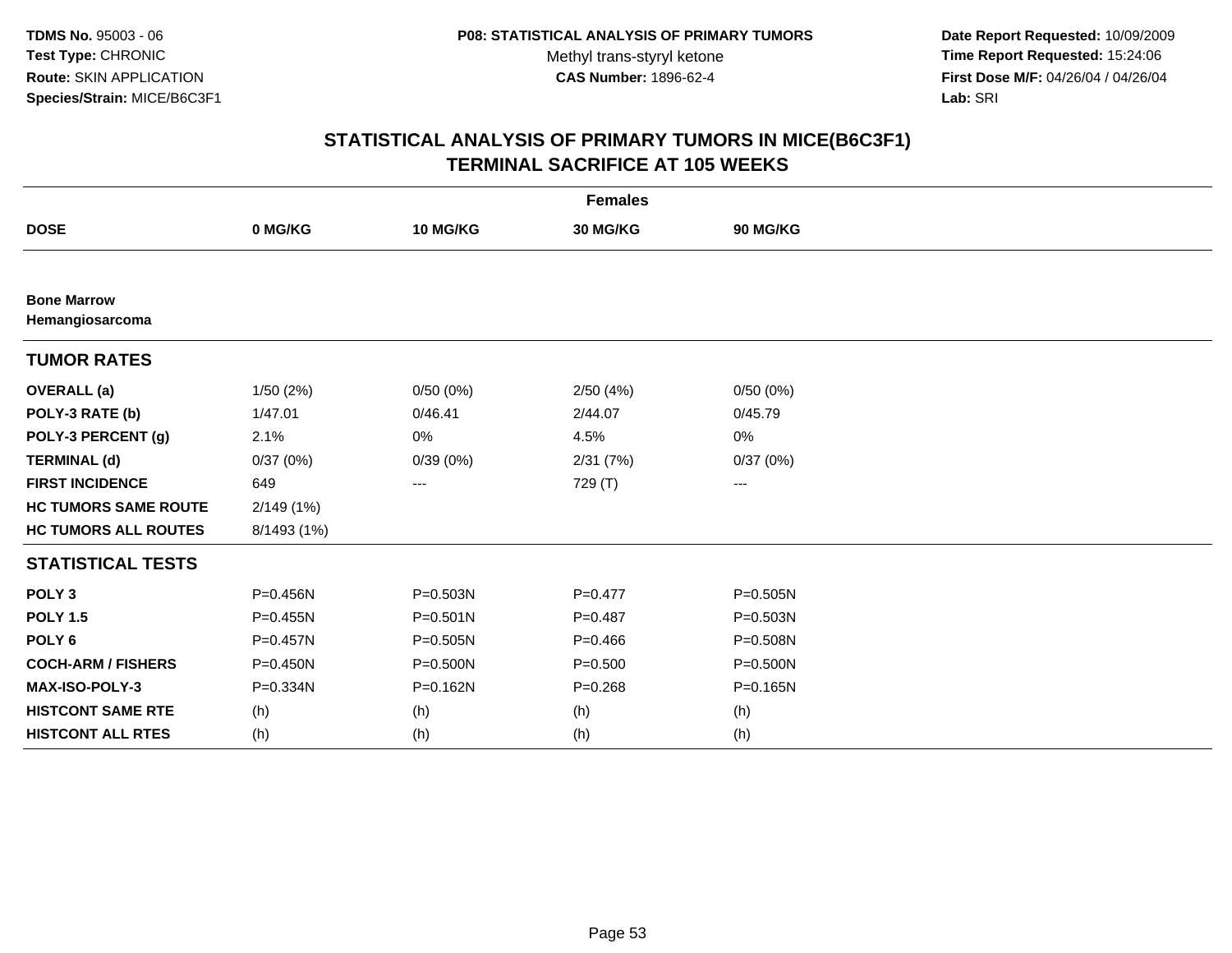**Date Report Requested:** 10/09/2009 **Time Report Requested:** 15:24:06 **First Dose M/F:** 04/26/04 / 04/26/04 Lab: SRI **Lab:** SRI

| <b>Females</b>                    |                |             |             |             |  |  |
|-----------------------------------|----------------|-------------|-------------|-------------|--|--|
| <b>DOSE</b>                       | 0 MG/KG        | 10 MG/KG    | 30 MG/KG    | 90 MG/KG    |  |  |
|                                   |                |             |             |             |  |  |
| <b>Harderian Gland</b><br>Adenoma |                |             |             |             |  |  |
| <b>TUMOR RATES</b>                | $\#$           | $\#$        | #           | #           |  |  |
| <b>OVERALL</b> (a)                | 4/50 (8%)      | 4/50 (8%)   | 6/50 (12%)  | 5/50 (10%)  |  |  |
| POLY-3 RATE (b)                   | 4/46.72        | 4/46.41     | 6/44.08     | 5/46.25     |  |  |
| POLY-3 PERCENT (g)                | 8.6%           | 8.6%        | 13.6%       | 10.8%       |  |  |
| <b>TERMINAL (d)</b>               | 4/37 (11%)     | 4/39 (10%)  | 5/31 (16%)  | 3/37(8%)    |  |  |
| <b>FIRST INCIDENCE</b>            | 729 (T)        | 729 (T)     | 725         | 653         |  |  |
| <b>HC TUMORS SAME ROUTE</b>       | 18/150 (12%)   |             |             |             |  |  |
| <b>HC TUMORS ALL ROUTES</b>       | 165/1498 (11%) |             |             |             |  |  |
| <b>STATISTICAL TESTS</b>          |                |             |             |             |  |  |
| POLY <sub>3</sub>                 | $P=0.433$      | $P = 0.640$ | $P = 0.333$ | $P=0.494$   |  |  |
| <b>POLY 1.5</b>                   | $P=0.434$      | $P = 0.643$ | $P=0.349$   | $P = 0.496$ |  |  |
| POLY <sub>6</sub>                 | $P = 0.438$    | $P = 0.635$ | $P = 0.317$ | $P=0.495$   |  |  |
| <b>COCH-ARM / FISHERS</b>         | $P=0.438$      | P=0.643N    | $P = 0.370$ | $P = 0.500$ |  |  |
| <b>MAX-ISO-POLY-3</b>             | $P=0.457$      | $P=0.495$   | $P = 0.229$ | $P = 0.358$ |  |  |
| <b>HISTCONT SAME RTE</b>          | $P = 0.569$    | $P=0.642$   | $P = 0.309$ | $P = 0.480$ |  |  |
| <b>HISTCONT ALL RTES</b>          | $P = 0.535$    | $P=0.624$   | $P = 0.280$ | $P=0.452$   |  |  |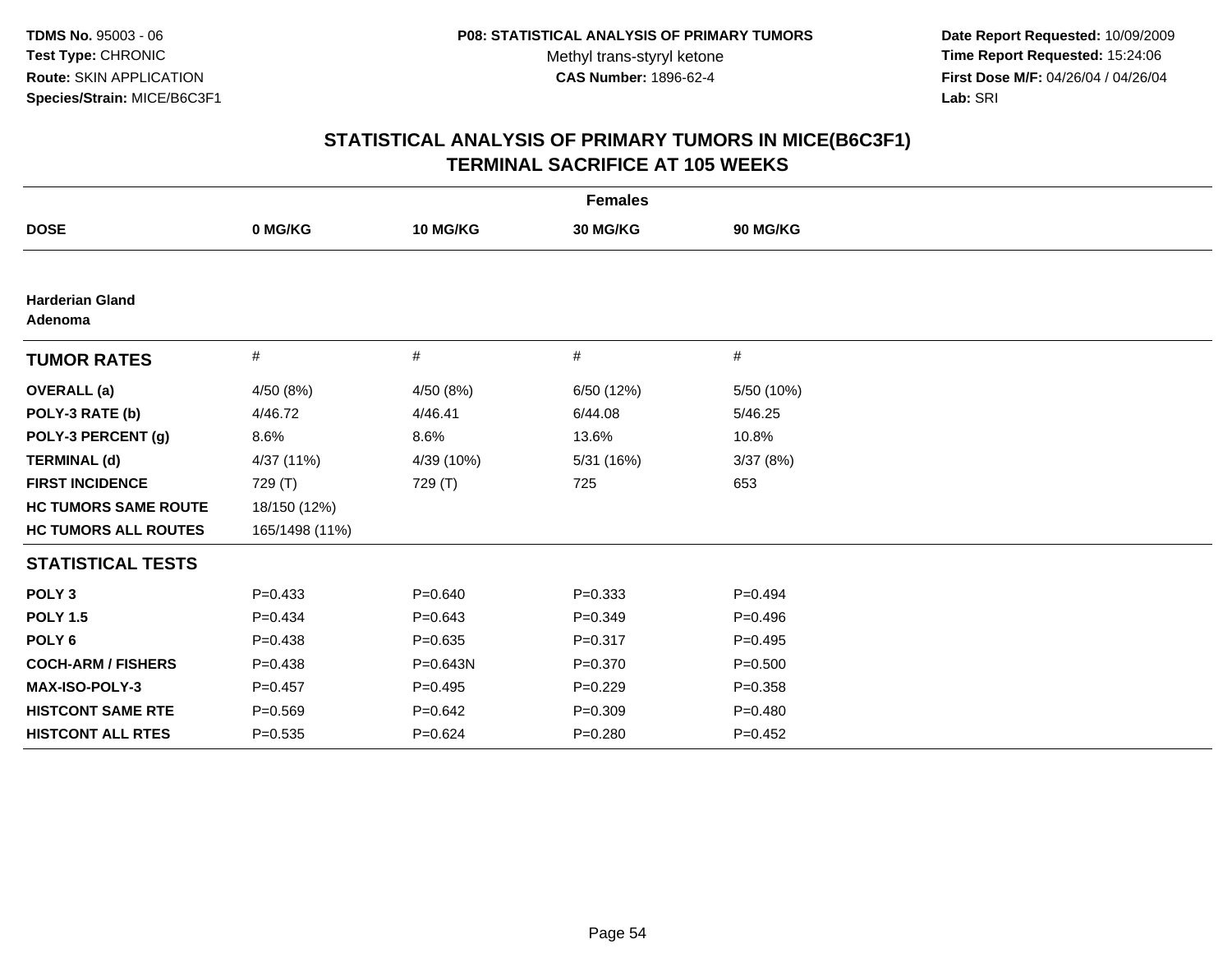**Date Report Requested:** 10/09/2009 **Time Report Requested:** 15:24:06 **First Dose M/F:** 04/26/04 / 04/26/04 Lab: SRI **Lab:** SRI

| <b>Females</b>                      |              |             |             |             |  |  |
|-------------------------------------|--------------|-------------|-------------|-------------|--|--|
| <b>DOSE</b>                         | 0 MG/KG      | 10 MG/KG    | 30 MG/KG    | 90 MG/KG    |  |  |
|                                     |              |             |             |             |  |  |
| <b>Harderian Gland</b><br>Carcinoma |              |             |             |             |  |  |
| <b>TUMOR RATES</b>                  | $\#$         | $\#$        | #           | #           |  |  |
| <b>OVERALL</b> (a)                  | 0/50(0%)     | 1/50(2%)    | 2/50(4%)    | 1/50(2%)    |  |  |
| POLY-3 RATE (b)                     | 0/46.72      | 1/46.88     | 2/44.57     | 1/45.79     |  |  |
| POLY-3 PERCENT (g)                  | 0%           | 2.1%        | 4.5%        | 2.2%        |  |  |
| <b>TERMINAL (d)</b>                 | 0/37(0%)     | 0/39(0%)    | 1/31(3%)    | 1/37(3%)    |  |  |
| <b>FIRST INCIDENCE</b>              | ---          | 590         | 577         | 729 (T)     |  |  |
| <b>HC TUMORS SAME ROUTE</b>         | 3/150(2%)    |             |             |             |  |  |
| <b>HC TUMORS ALL ROUTES</b>         | 37/1498 (3%) |             |             |             |  |  |
| <b>STATISTICAL TESTS</b>            |              |             |             |             |  |  |
| POLY <sub>3</sub>                   | $P=0.489$    | $P = 0.501$ | $P=0.227$   | $P=0.496$   |  |  |
| <b>POLY 1.5</b>                     | $P=0.494$    | $P = 0.501$ | $P = 0.231$ | $P=0.498$   |  |  |
| POLY <sub>6</sub>                   | $P = 0.486$  | $P = 0.500$ | $P=0.222$   | $P=0.495$   |  |  |
| <b>COCH-ARM / FISHERS</b>           | $P = 0.500$  | $P = 0.500$ | $P=0.247$   | $P = 0.500$ |  |  |
| <b>MAX-ISO-POLY-3</b>               | $P = 0.226$  | $P = 0.159$ | $P = 0.076$ | $P = 0.159$ |  |  |
| <b>HISTCONT SAME RTE</b>            | $P = 0.288$  | $P = 0.213$ | $P = 0.098$ | $P=0.212$   |  |  |
| <b>HISTCONT ALL RTES</b>            | $P = 0.263$  | $P=0.189$   | $P = 0.086$ | $P = 0.188$ |  |  |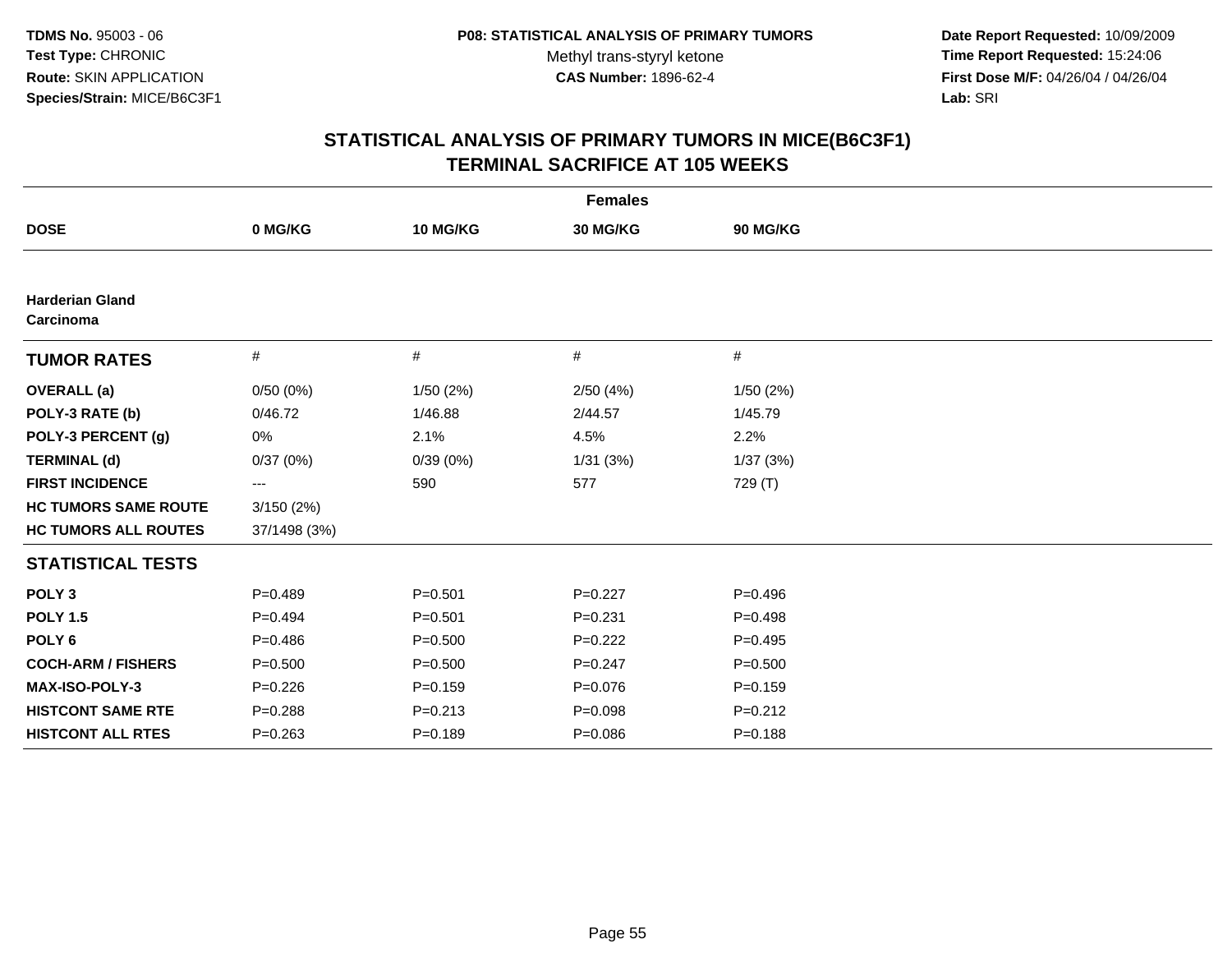**Date Report Requested:** 10/09/2009 **Time Report Requested:** 15:24:06 **First Dose M/F:** 04/26/04 / 04/26/04 Lab: SRI **Lab:** SRI

|                                                |                |             | <b>Females</b> |             |
|------------------------------------------------|----------------|-------------|----------------|-------------|
| <b>DOSE</b>                                    | 0 MG/KG        | 10 MG/KG    | 30 MG/KG       | 90 MG/KG    |
|                                                |                |             |                |             |
| <b>Harderian Gland</b><br>Carcinoma or Adenoma |                |             |                |             |
| <b>TUMOR RATES</b>                             | $\#$           | #           | #              | #           |
| <b>OVERALL</b> (a)                             | 4/50 (8%)      | 5/50 (10%)  | 7/50 (14%)     | 6/50 (12%)  |
| POLY-3 RATE (b)                                | 4/46.72        | 5/46.88     | 7/44.59        | 6/46.25     |
| POLY-3 PERCENT (g)                             | 8.6%           | 10.7%       | 15.7%          | 13%         |
| <b>TERMINAL (d)</b>                            | 4/37 (11%)     | 4/39 (10%)  | 5/31 (16%)     | 4/37 (11%)  |
| <b>FIRST INCIDENCE</b>                         | 729 (T)        | 590         | 577            | 653         |
| <b>HC TUMORS SAME ROUTE</b>                    | 21/150 (14%)   |             |                |             |
| <b>HC TUMORS ALL ROUTES</b>                    | 201/1498 (13%) |             |                |             |
| <b>STATISTICAL TESTS</b>                       |                |             |                |             |
| POLY <sub>3</sub>                              | $P = 0.352$    | $P = 0.502$ | $P = 0.234$    | $P = 0.363$ |
| <b>POLY 1.5</b>                                | $P = 0.355$    | $P = 0.503$ | $P = 0.246$    | $P = 0.366$ |
| POLY <sub>6</sub>                              | $P=0.354$      | $P = 0.500$ | $P=0.223$      | $P=0.364$   |
| <b>COCH-ARM / FISHERS</b>                      | $P = 0.361$    | $P = 0.500$ | $P = 0.262$    | $P = 0.370$ |
| <b>MAX-ISO-POLY-3</b>                          | $P = 0.321$    | $P = 0.365$ | $P = 0.153$    | $P=0.249$   |
| <b>HISTCONT SAME RTE</b>                       | $P=0.405$      | $P = 0.489$ | $P=0.205$      | $P = 0.334$ |
| <b>HISTCONT ALL RTES</b>                       | $P = 0.373$    | $P = 0.461$ | $P=0.182$      | $P = 0.306$ |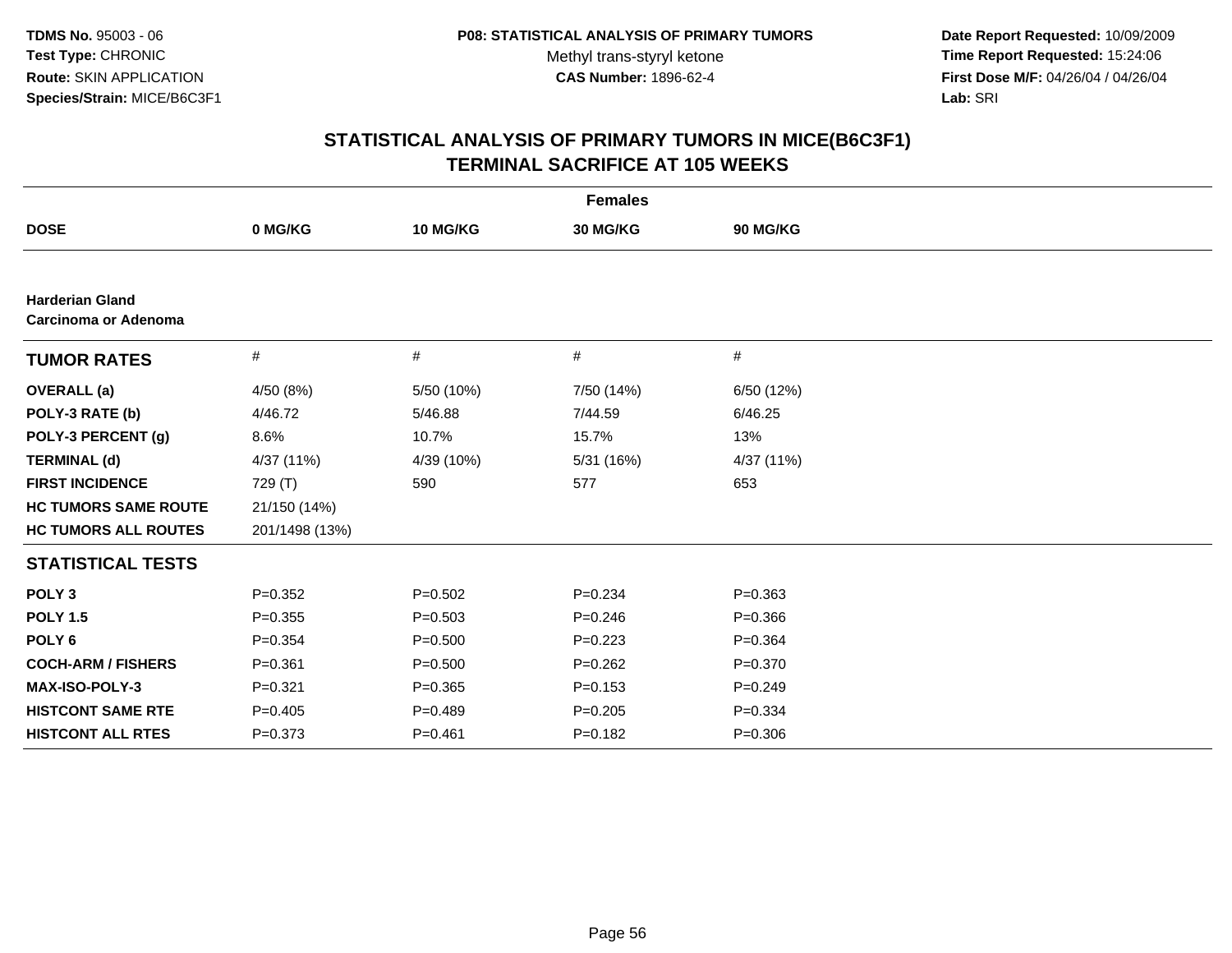**Date Report Requested:** 10/09/2009 **Time Report Requested:** 15:24:06 **First Dose M/F:** 04/26/04 / 04/26/04 Lab: SRI **Lab:** SRI

| <b>Females</b>                             |             |          |          |          |  |  |
|--------------------------------------------|-------------|----------|----------|----------|--|--|
| <b>DOSE</b>                                | 0 MG/KG     | 10 MG/KG | 30 MG/KG | 90 MG/KG |  |  |
|                                            |             |          |          |          |  |  |
| <b>Intestine Small: Jejunum</b><br>Adenoma |             |          |          |          |  |  |
| <b>TUMOR RATES</b>                         | #           | #        | #        | #        |  |  |
| <b>OVERALL</b> (a)                         | 0/50(0%)    | 0/50(0%) | 0/50(0%) | 0/50(0%) |  |  |
| POLY-3 RATE (b)                            | 0/46.72     | 0/46.41  | 0/44.07  | 0/45.79  |  |  |
| POLY-3 PERCENT (g)                         | 0%          | 0%       | 0%       | $0\%$    |  |  |
| <b>TERMINAL (d)</b>                        | 0/37(0%)    | 0/39(0%) | 0/31(0%) | 0/37(0%) |  |  |
| <b>FIRST INCIDENCE</b>                     | ---         | $---$    | ---      | ---      |  |  |
| <b>HC TUMORS SAME ROUTE</b>                | 0/150(0%)   |          |          |          |  |  |
| <b>HC TUMORS ALL ROUTES</b>                | 1/1498 (0%) |          |          |          |  |  |
| <b>STATISTICAL TESTS</b>                   |             |          |          |          |  |  |
| POLY <sub>3</sub>                          | (e)         | (e)      | (e)      | (e)      |  |  |
| <b>POLY 1.5</b>                            | (e)         | (e)      | (e)      | (e)      |  |  |
| POLY <sub>6</sub>                          | (e)         | (e)      | (e)      | (e)      |  |  |
| <b>COCH-ARM / FISHERS</b>                  | (e)         | (e)      | (e)      | (e)      |  |  |
| MAX-ISO-POLY-3                             | (e)         | (e)      | (e)      | (e)      |  |  |
| <b>HISTCONT SAME RTE</b>                   | (e)         | (e)      | (e)      | (e)      |  |  |
| <b>HISTCONT ALL RTES</b>                   | (e)         | (e)      | (e)      | (e)      |  |  |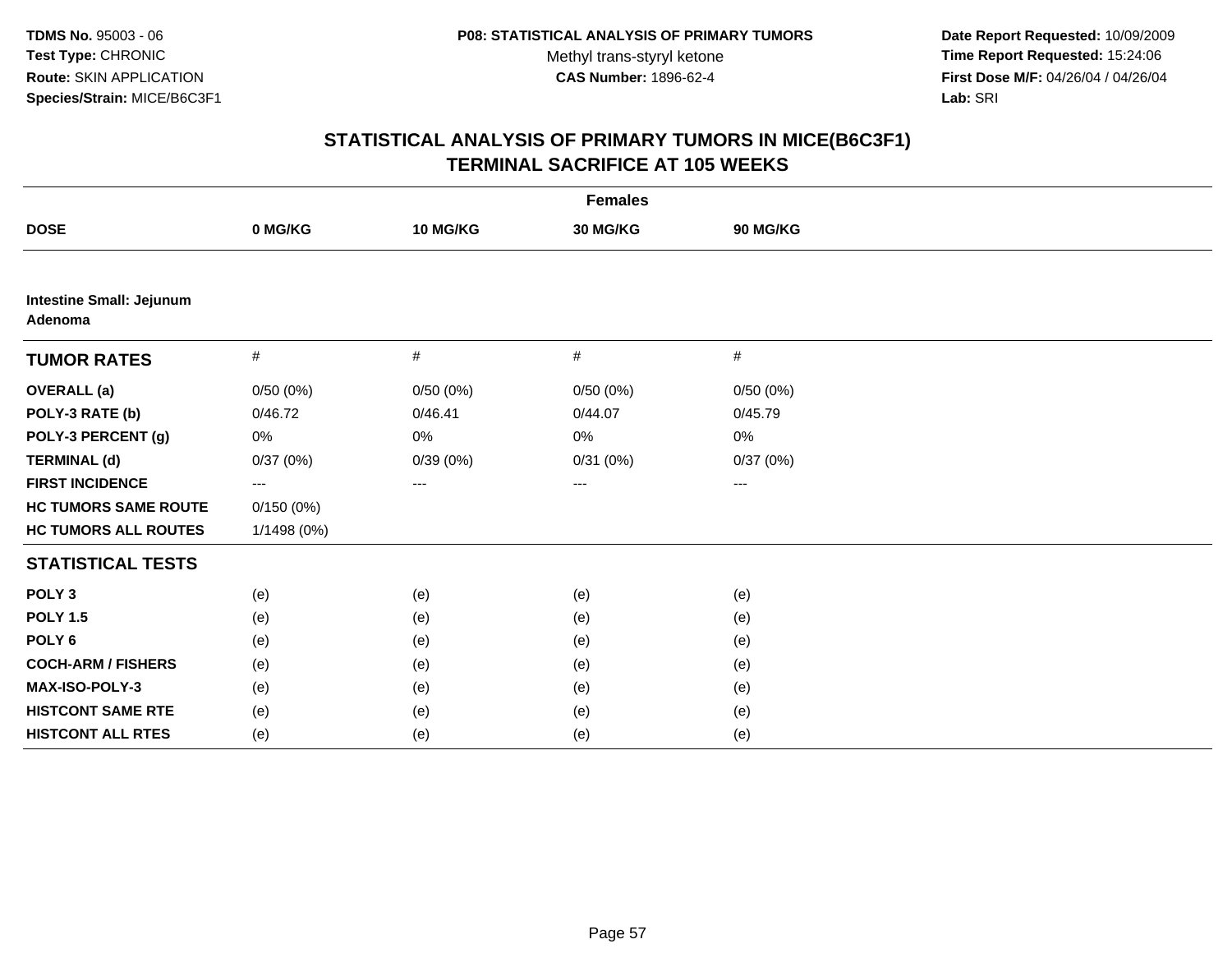**Date Report Requested:** 10/09/2009 **Time Report Requested:** 15:24:06 **First Dose M/F:** 04/26/04 / 04/26/04 Lab: SRI **Lab:** SRI

| <b>Females</b>                               |              |             |          |                   |  |  |
|----------------------------------------------|--------------|-------------|----------|-------------------|--|--|
| <b>DOSE</b>                                  | 0 MG/KG      | 10 MG/KG    | 30 MG/KG | 90 MG/KG          |  |  |
|                                              |              |             |          |                   |  |  |
| <b>Intestine Small: Jejunum</b><br>Carcinoma |              |             |          |                   |  |  |
| <b>TUMOR RATES</b>                           | #            | #           | #        | #                 |  |  |
| <b>OVERALL</b> (a)                           | 0/50(0%)     | 2/50(4%)    | 0/50(0%) | 0/50(0%)          |  |  |
| POLY-3 RATE (b)                              | 0/46.72      | 2/46.60     | 0/44.07  | 0/45.79           |  |  |
| POLY-3 PERCENT (g)                           | $0\%$        | 4.3%        | 0%       | 0%                |  |  |
| <b>TERMINAL (d)</b>                          | 0/37(0%)     | 1/39(3%)    | 0/31(0%) | 0/37(0%)          |  |  |
| <b>FIRST INCIDENCE</b>                       | ---          | 681         | ---      | $\qquad \qquad -$ |  |  |
| <b>HC TUMORS SAME ROUTE</b>                  | 0/150(0%)    |             |          |                   |  |  |
| <b>HC TUMORS ALL ROUTES</b>                  | 4/1498 (0%)  |             |          |                   |  |  |
| <b>STATISTICAL TESTS</b>                     |              |             |          |                   |  |  |
| POLY <sub>3</sub>                            | $P = 0.381N$ | $P = 0.237$ | (e)      | (e)               |  |  |
| <b>POLY 1.5</b>                              | P=0.380N     | $P = 0.238$ | (e)      | (e)               |  |  |
| POLY <sub>6</sub>                            | P=0.383N     | $P = 0.235$ | (e)      | (e)               |  |  |
| <b>COCH-ARM / FISHERS</b>                    | P=0.380N     | $P = 0.247$ | (e)      | (e)               |  |  |
| MAX-ISO-POLY-3                               | $P = 0.261N$ | $P = 0.076$ | (e)      | (e)               |  |  |
| <b>HISTCONT SAME RTE</b>                     | (h)          | (h)         | (e)      | (e)               |  |  |
| <b>HISTCONT ALL RTES</b>                     | (h)          | (h)         | (e)      | (e)               |  |  |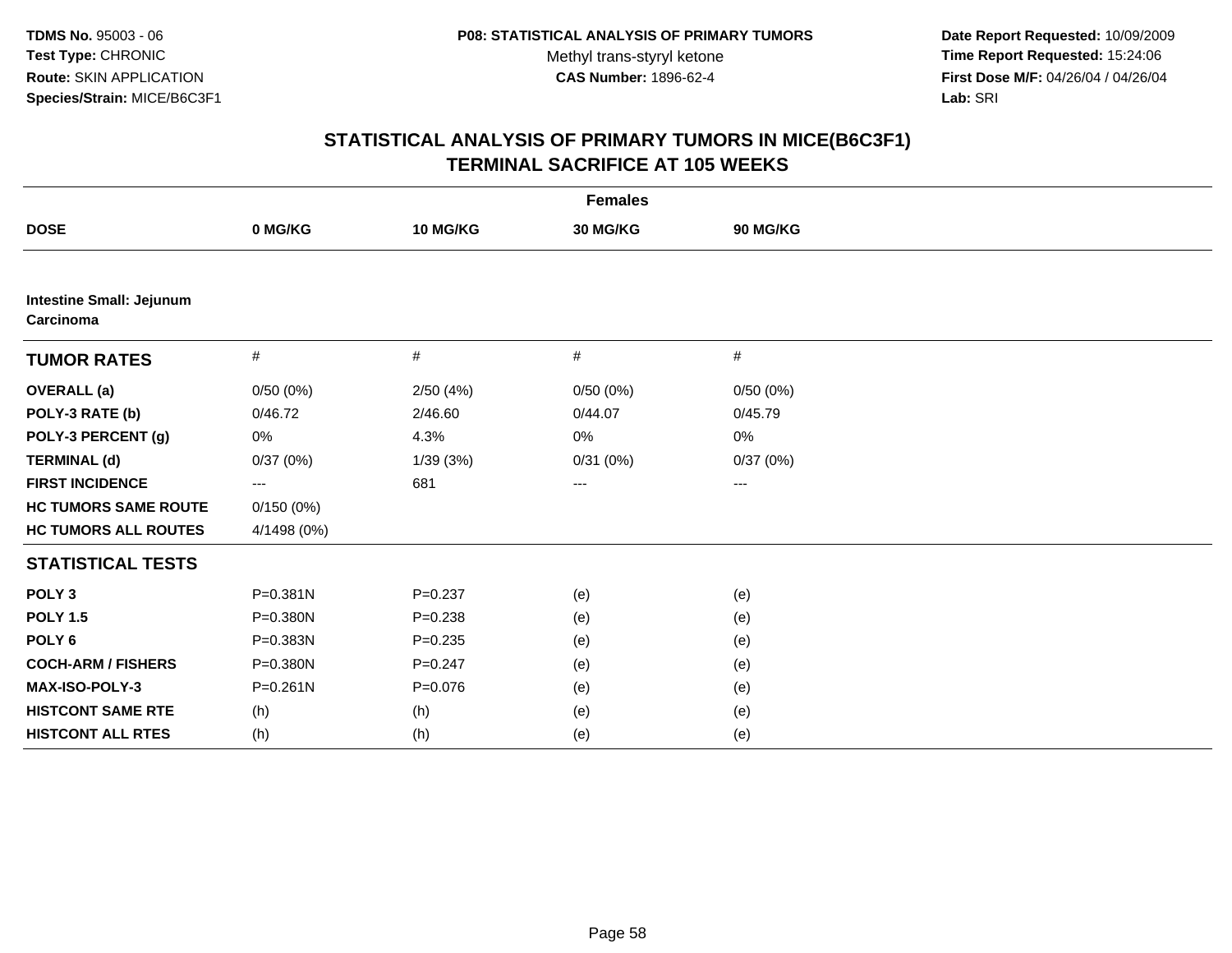**Date Report Requested:** 10/09/2009 **Time Report Requested:** 15:24:06 **First Dose M/F:** 04/26/04 / 04/26/04 Lab: SRI **Lab:** SRI

| <b>Females</b>                                      |              |             |          |          |  |  |
|-----------------------------------------------------|--------------|-------------|----------|----------|--|--|
| <b>DOSE</b>                                         | 0 MG/KG      | 10 MG/KG    | 30 MG/KG | 90 MG/KG |  |  |
|                                                     |              |             |          |          |  |  |
| <b>Intestine Small: Site Unspecified</b><br>Adenoma |              |             |          |          |  |  |
| <b>TUMOR RATES</b>                                  | #            | #           | #        | #        |  |  |
| <b>OVERALL</b> (a)                                  | 0/50(0%)     | 1/50(2%)    | 0/50(0%) | 0/50(0%) |  |  |
| POLY-3 RATE (b)                                     | 0/46.72      | 1/46.41     | 0/44.07  | 0/45.79  |  |  |
| POLY-3 PERCENT (g)                                  | 0%           | 2.2%        | 0%       | 0%       |  |  |
| <b>TERMINAL (d)</b>                                 | 0/37(0%)     | 1/39(3%)    | 0/31(0%) | 0/37(0%) |  |  |
| <b>FIRST INCIDENCE</b>                              | ---          | 729 (T)     | ---      | ---      |  |  |
| <b>HC TUMORS SAME ROUTE</b>                         | 1/150(1%)    |             |          |          |  |  |
| <b>HC TUMORS ALL ROUTES</b>                         | 5/1498 (0%)  |             |          |          |  |  |
| <b>STATISTICAL TESTS</b>                            |              |             |          |          |  |  |
| POLY <sub>3</sub>                                   | P=0.586N     | $P=0.499$   | (e)      | (e)      |  |  |
| <b>POLY 1.5</b>                                     | $P = 0.585N$ | $P = 0.500$ | (e)      | (e)      |  |  |
| POLY <sub>6</sub>                                   | P=0.587N     | $P=0.497$   | (e)      | (e)      |  |  |
| <b>COCH-ARM / FISHERS</b>                           | P=0.585N     | $P = 0.500$ | (e)      | (e)      |  |  |
| MAX-ISO-POLY-3                                      | P=0.394N     | $P=0.159$   | (e)      | (e)      |  |  |
| <b>HISTCONT SAME RTE</b>                            | (h)          | (h)         | (e)      | (e)      |  |  |
| <b>HISTCONT ALL RTES</b>                            | (h)          | (h)         | (e)      | (e)      |  |  |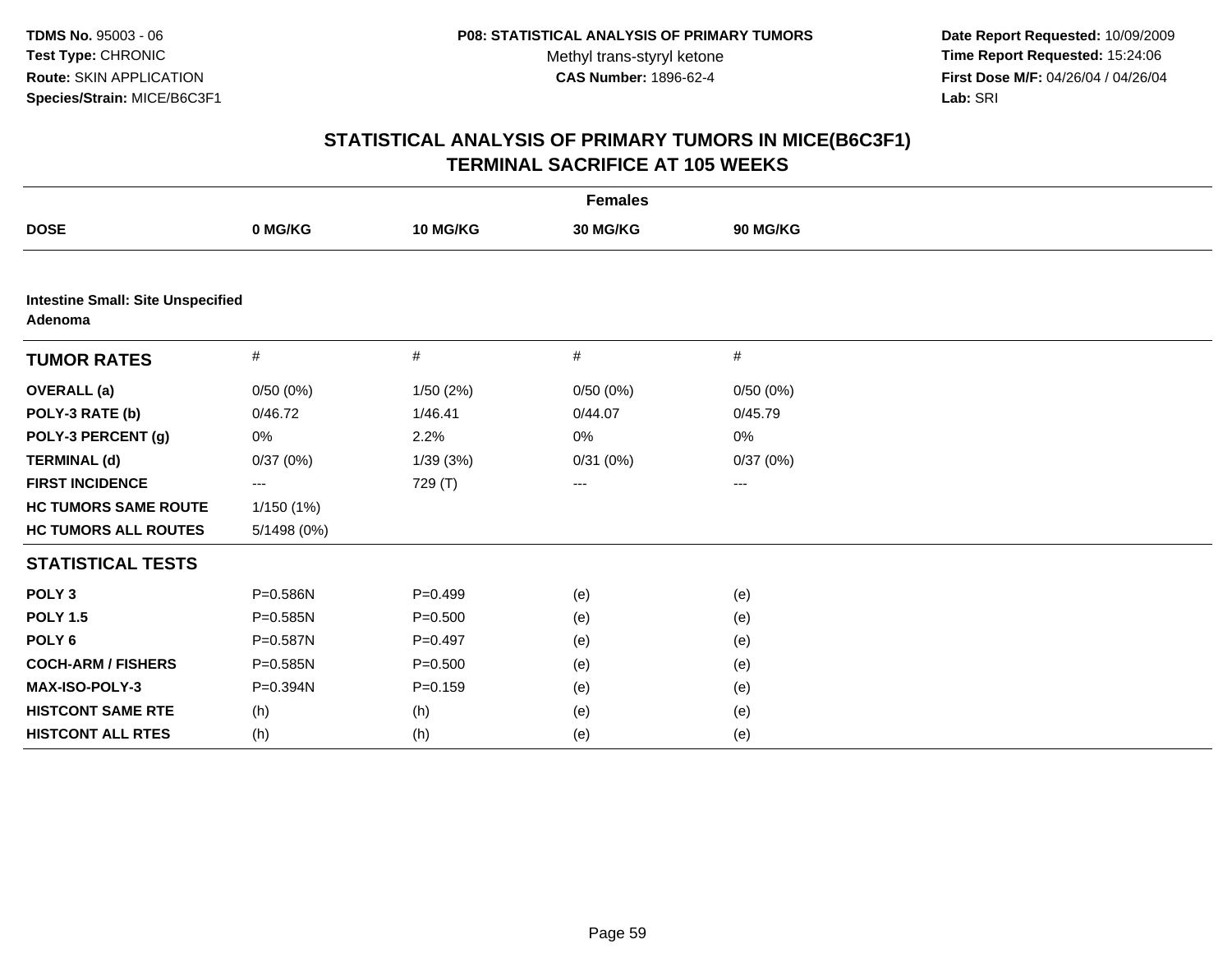**Date Report Requested:** 10/09/2009 **Time Report Requested:** 15:24:06 **First Dose M/F:** 04/26/04 / 04/26/04 Lab: SRI **Lab:** SRI

| <b>Females</b>                                        |              |             |              |          |  |  |
|-------------------------------------------------------|--------------|-------------|--------------|----------|--|--|
| <b>DOSE</b>                                           | 0 MG/KG      | 10 MG/KG    | 30 MG/KG     | 90 MG/KG |  |  |
|                                                       |              |             |              |          |  |  |
| <b>Intestine Small: Site Unspecified</b><br>Carcinoma |              |             |              |          |  |  |
| <b>TUMOR RATES</b>                                    | #            | #           | #            | #        |  |  |
| <b>OVERALL</b> (a)                                    | 1/50(2%)     | 2/50(4%)    | 0/50(0%)     | 0/50(0%) |  |  |
| POLY-3 RATE (b)                                       | 1/46.72      | 2/46.60     | 0/44.07      | 0/45.79  |  |  |
| POLY-3 PERCENT (g)                                    | 2.1%         | 4.3%        | 0%           | 0%       |  |  |
| <b>TERMINAL (d)</b>                                   | 1/37(3%)     | 1/39(3%)    | 0/31(0%)     | 0/37(0%) |  |  |
| <b>FIRST INCIDENCE</b>                                | 729 (T)      | 681         | ---          | ---      |  |  |
| <b>HC TUMORS SAME ROUTE</b>                           | 0/150(0%)    |             |              |          |  |  |
| <b>HC TUMORS ALL ROUTES</b>                           | 5/1498 (0%)  |             |              |          |  |  |
| <b>STATISTICAL TESTS</b>                              |              |             |              |          |  |  |
| POLY <sub>3</sub>                                     | P=0.216N     | $P = 0.499$ | $P = 0.512N$ | P=0.504N |  |  |
| <b>POLY 1.5</b>                                       | $P = 0.215N$ | $P = 0.501$ | $P = 0.507N$ | P=0.502N |  |  |
| POLY <sub>6</sub>                                     | $P = 0.216N$ | $P=0.497$   | $P = 0.517N$ | P=0.505N |  |  |
| <b>COCH-ARM / FISHERS</b>                             | $P = 0.214N$ | $P = 0.500$ | P=0.500N     | P=0.500N |  |  |
| MAX-ISO-POLY-3                                        | P=0.182N     | $P = 0.280$ | P=0.173N     | P=0.164N |  |  |
| <b>HISTCONT SAME RTE</b>                              | (h)          | (h)         | (h)          | (h)      |  |  |
| <b>HISTCONT ALL RTES</b>                              | (h)          | (h)         | (h)          | (h)      |  |  |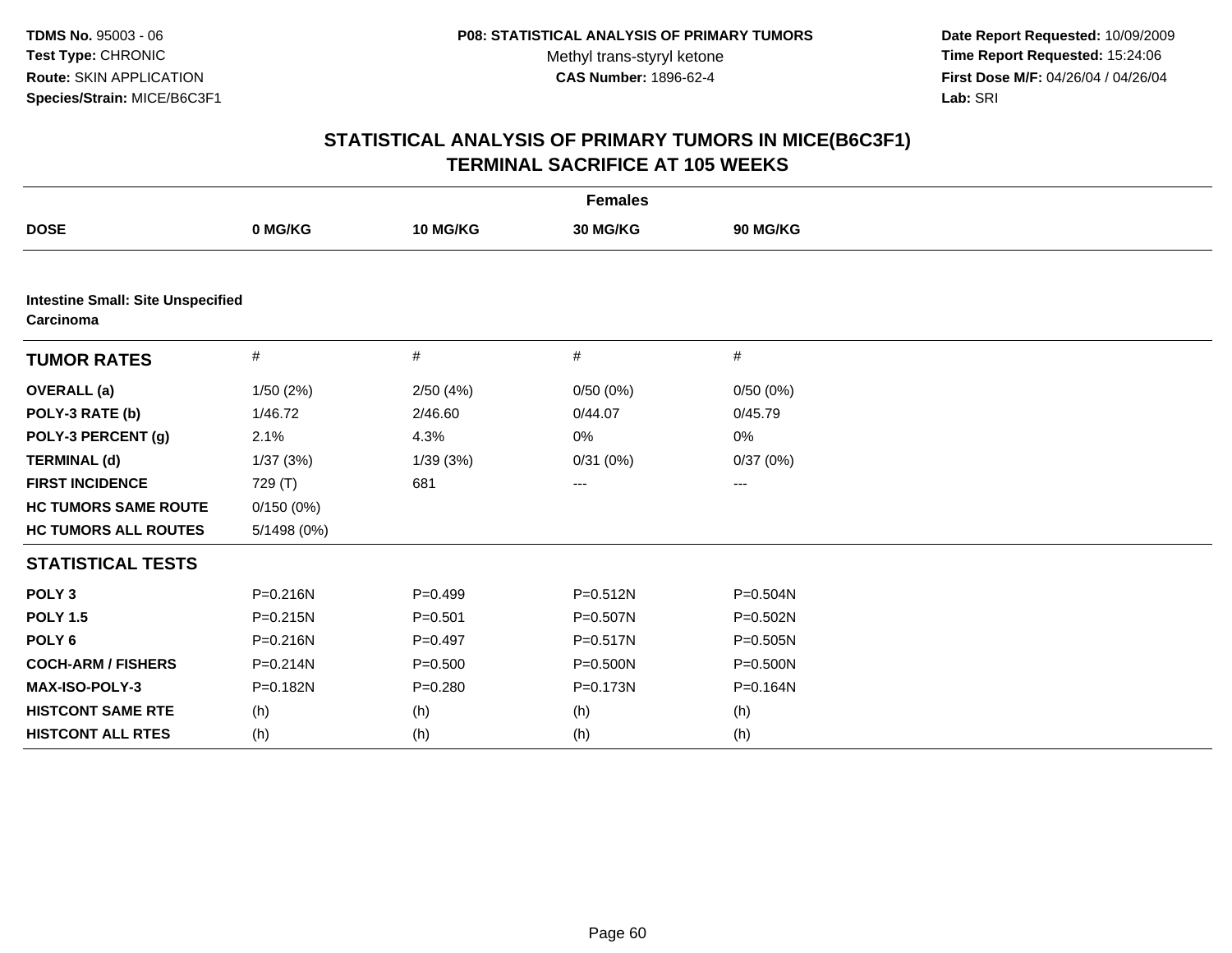**Date Report Requested:** 10/09/2009 **Time Report Requested:** 15:24:06 **First Dose M/F:** 04/26/04 / 04/26/04 Lab: SRI **Lab:** SRI

| <b>Females</b>                                                   |              |             |              |              |  |  |
|------------------------------------------------------------------|--------------|-------------|--------------|--------------|--|--|
| <b>DOSE</b>                                                      | 0 MG/KG      | 10 MG/KG    | 30 MG/KG     | 90 MG/KG     |  |  |
|                                                                  |              |             |              |              |  |  |
| <b>Intestine Small: Site Unspecified</b><br>Carcinoma or Adenoma |              |             |              |              |  |  |
| <b>TUMOR RATES</b>                                               | $\#$         | $\#$        | $\#$         | #            |  |  |
| <b>OVERALL</b> (a)                                               | 1/50(2%)     | 3/50(6%)    | 0/50(0%)     | 0/50(0%)     |  |  |
| POLY-3 RATE (b)                                                  | 1/46.72      | 3/46.60     | 0/44.07      | 0/45.79      |  |  |
| POLY-3 PERCENT (g)                                               | 2.1%         | 6.4%        | 0%           | 0%           |  |  |
| <b>TERMINAL (d)</b>                                              | 1/37(3%)     | 2/39(5%)    | 0/31(0%)     | 0/37(0%)     |  |  |
| <b>FIRST INCIDENCE</b>                                           | 729 (T)      | 681         | ---          | ---          |  |  |
| <b>HC TUMORS SAME ROUTE</b>                                      | 1/150(1%)    |             |              |              |  |  |
| <b>HC TUMORS ALL ROUTES</b>                                      | 10/1498 (1%) |             |              |              |  |  |
| <b>STATISTICAL TESTS</b>                                         |              |             |              |              |  |  |
| POLY <sub>3</sub>                                                | P=0.156N     | $P=0.304$   | $P = 0.512N$ | $P = 0.504N$ |  |  |
| <b>POLY 1.5</b>                                                  | $P = 0.155N$ | $P = 0.306$ | P=0.507N     | $P = 0.502N$ |  |  |
| POLY <sub>6</sub>                                                | $P = 0.157N$ | $P = 0.302$ | $P = 0.517N$ | $P = 0.505N$ |  |  |
| <b>COCH-ARM / FISHERS</b>                                        | P=0.156N     | $P=0.309$   | P=0.500N     | P=0.500N     |  |  |
| <b>MAX-ISO-POLY-3</b>                                            | $P = 0.127N$ | $P = 0.154$ | $P = 0.173N$ | P=0.164N     |  |  |
| <b>HISTCONT SAME RTE</b>                                         | (h)          | (h)         | (h)          | (h)          |  |  |
| <b>HISTCONT ALL RTES</b>                                         | (h)          | (h)         | (h)          | (h)          |  |  |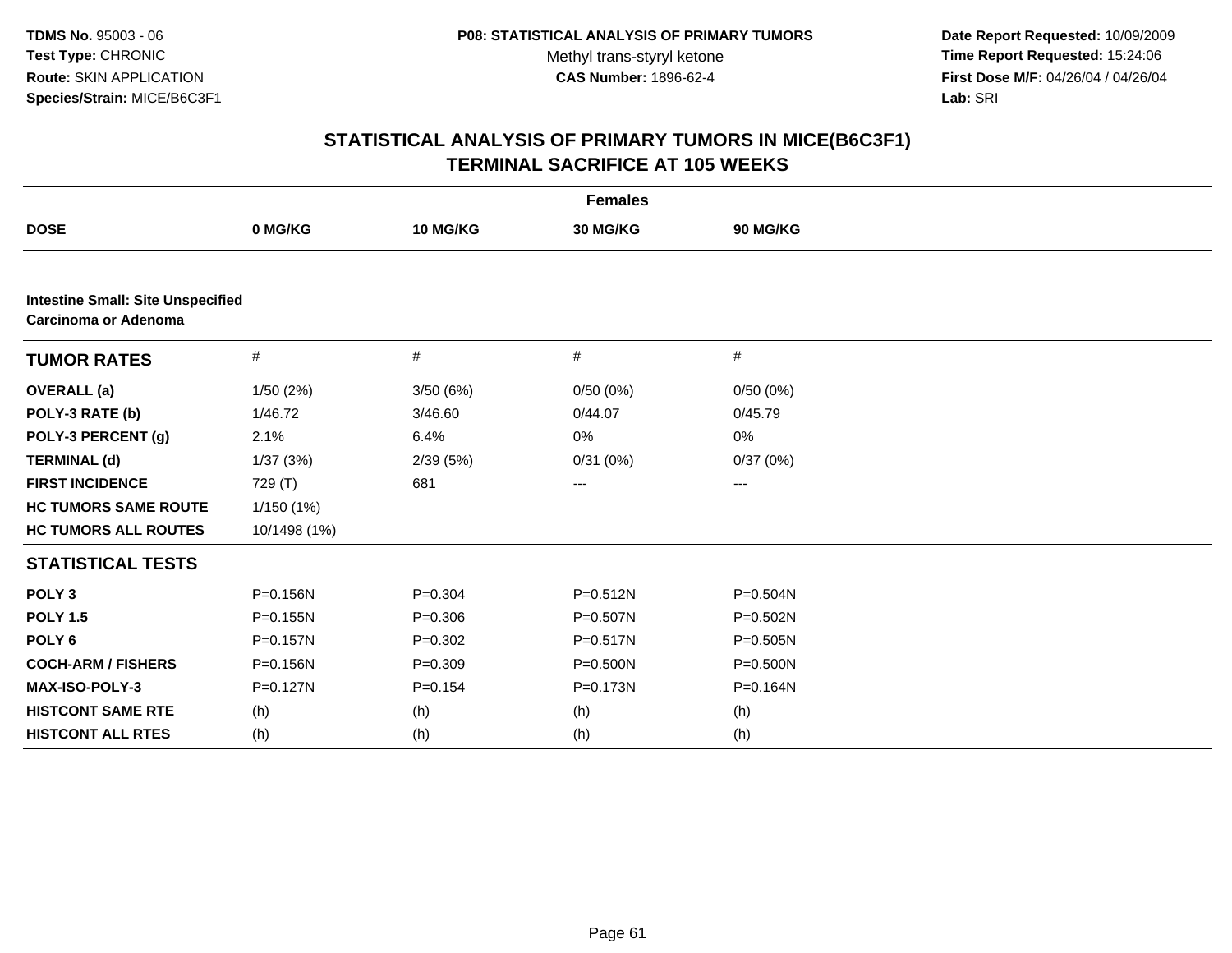**Date Report Requested:** 10/09/2009 **Time Report Requested:** 15:24:06 **First Dose M/F:** 04/26/04 / 04/26/04 Lab: SRI **Lab:** SRI

| <b>Females</b>                |              |             |             |          |  |  |  |
|-------------------------------|--------------|-------------|-------------|----------|--|--|--|
| <b>DOSE</b>                   | 0 MG/KG      | 10 MG/KG    | 30 MG/KG    | 90 MG/KG |  |  |  |
|                               |              |             |             |          |  |  |  |
| Islets, Pancreatic<br>Adenoma |              |             |             |          |  |  |  |
| <b>TUMOR RATES</b>            |              |             |             |          |  |  |  |
| <b>OVERALL</b> (a)            | 0/50(0%)     | 1/50(2%)    | 2/49(4%)    | 0/47(0%) |  |  |  |
| POLY-3 RATE (b)               | 0/46.72      | 1/46.60     | 2/43.50     | 0/43.42  |  |  |  |
| POLY-3 PERCENT (g)            | 0%           | 2.2%        | 4.6%        | 0%       |  |  |  |
| <b>TERMINAL (d)</b>           | 0/37(0%)     | 0/39(0%)    | 1/31(3%)    | 0/37(0%) |  |  |  |
| <b>FIRST INCIDENCE</b>        | ---          | 681         | 676         | ---      |  |  |  |
| <b>HC TUMORS SAME ROUTE</b>   | 1/150 (1%)   |             |             |          |  |  |  |
| <b>HC TUMORS ALL ROUTES</b>   | 13/1478 (1%) |             |             |          |  |  |  |
| <b>STATISTICAL TESTS</b>      |              |             |             |          |  |  |  |
| POLY <sub>3</sub>             | P=0.538N     | $P = 0.499$ | $P=0.222$   | (e)      |  |  |  |
| <b>POLY 1.5</b>               | P=0.537N     | $P = 0.500$ | $P=0.226$   | (e)      |  |  |  |
| POLY <sub>6</sub>             | P=0.538N     | $P = 0.498$ | $P = 0.217$ | (e)      |  |  |  |
| <b>COCH-ARM / FISHERS</b>     | $P = 0.534N$ | $P = 0.500$ | $P=0.242$   | (e)      |  |  |  |
| MAX-ISO-POLY-3                | $P = 0.326$  | $P = 0.159$ | $P = 0.075$ | (e)      |  |  |  |
| <b>HISTCONT SAME RTE</b>      | (h)          | (h)         | (h)         | (e)      |  |  |  |
| <b>HISTCONT ALL RTES</b>      | (h)          | (h)         | (h)         | (e)      |  |  |  |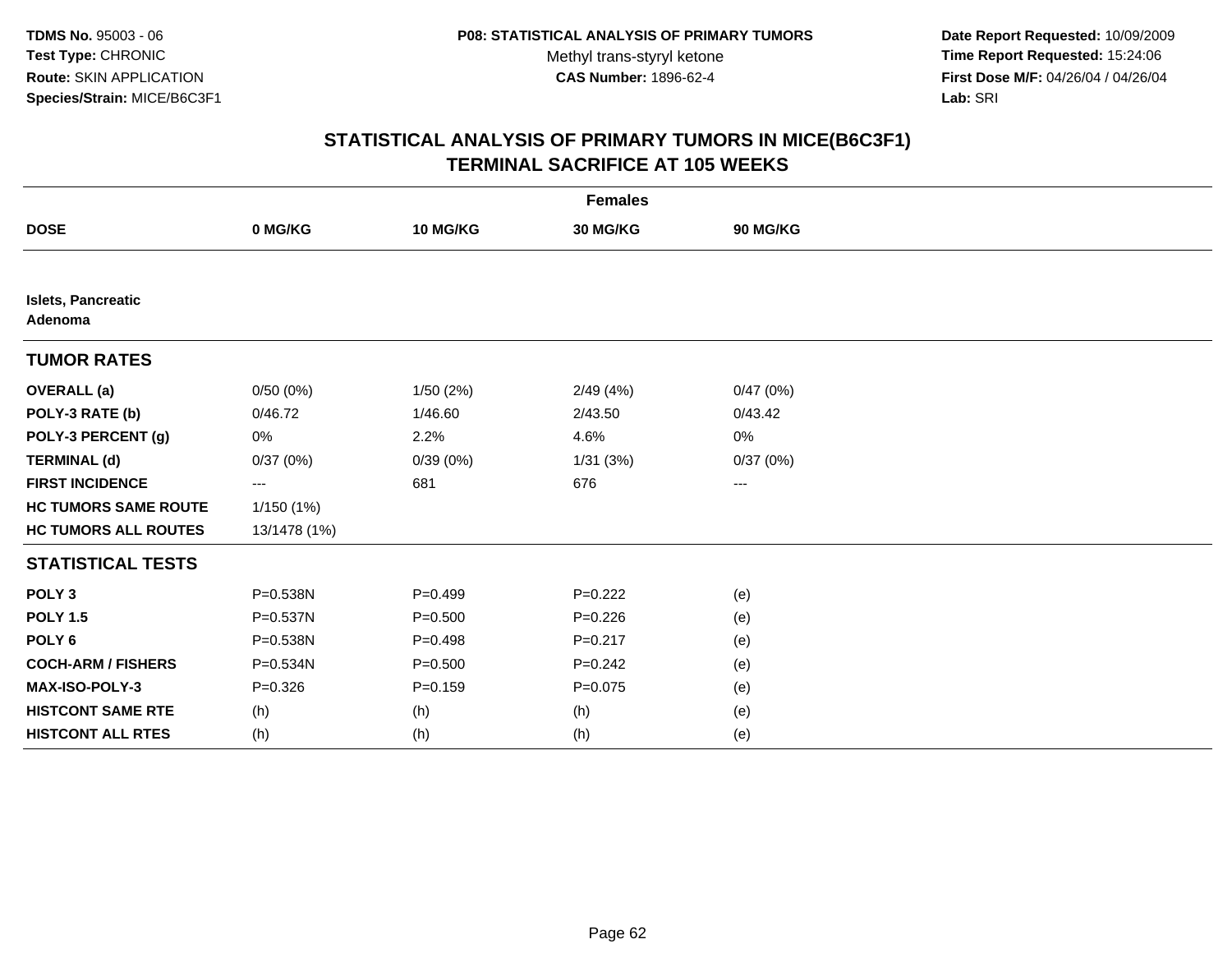**Date Report Requested:** 10/09/2009 **Time Report Requested:** 15:24:06 **First Dose M/F:** 04/26/04 / 04/26/04 Lab: SRI **Lab:** SRI

| <b>Females</b>                                             |             |          |          |                   |  |  |  |
|------------------------------------------------------------|-------------|----------|----------|-------------------|--|--|--|
| <b>DOSE</b>                                                | 0 MG/KG     | 10 MG/KG | 30 MG/KG | 90 MG/KG          |  |  |  |
|                                                            |             |          |          |                   |  |  |  |
| <b>Kidney: Renal Tubule</b><br><b>Carcinoma or Adenoma</b> |             |          |          |                   |  |  |  |
| <b>TUMOR RATES</b>                                         |             |          |          |                   |  |  |  |
| <b>OVERALL (a)</b>                                         | 0/49(0%)    | 0/50(0%) | 0/48(0%) | 0/47(0%)          |  |  |  |
| POLY-3 RATE (b)                                            | 0/45.86     | 0/46.41  | 0/42.46  | 0/43.52           |  |  |  |
| POLY-3 PERCENT (g)                                         | 0%          | 0%       | 0%       | 0%                |  |  |  |
| <b>TERMINAL (d)</b>                                        | 0/37(0%)    | 0/39(0%) | 0/31(0%) | 0/37(0%)          |  |  |  |
| <b>FIRST INCIDENCE</b>                                     | $---$       | $\cdots$ | $\cdots$ | $\qquad \qquad -$ |  |  |  |
| <b>HC TUMORS SAME ROUTE</b>                                | 0/149(0%)   |          |          |                   |  |  |  |
| <b>HC TUMORS ALL ROUTES</b>                                | 1/1489 (0%) |          |          |                   |  |  |  |
| <b>STATISTICAL TESTS</b>                                   |             |          |          |                   |  |  |  |
| POLY <sub>3</sub>                                          | (e)         | (e)      | (e)      | (e)               |  |  |  |
| <b>POLY 1.5</b>                                            | (e)         | (e)      | (e)      | (e)               |  |  |  |
| POLY <sub>6</sub>                                          | (e)         | (e)      | (e)      | (e)               |  |  |  |
| <b>COCH-ARM / FISHERS</b>                                  | (e)         | (e)      | (e)      | (e)               |  |  |  |
| MAX-ISO-POLY-3                                             | (e)         | (e)      | (e)      | (e)               |  |  |  |
| <b>HISTCONT SAME RTE</b>                                   | (e)         | (e)      | (e)      | (e)               |  |  |  |
| <b>HISTCONT ALL RTES</b>                                   | (e)         | (e)      | (e)      | (e)               |  |  |  |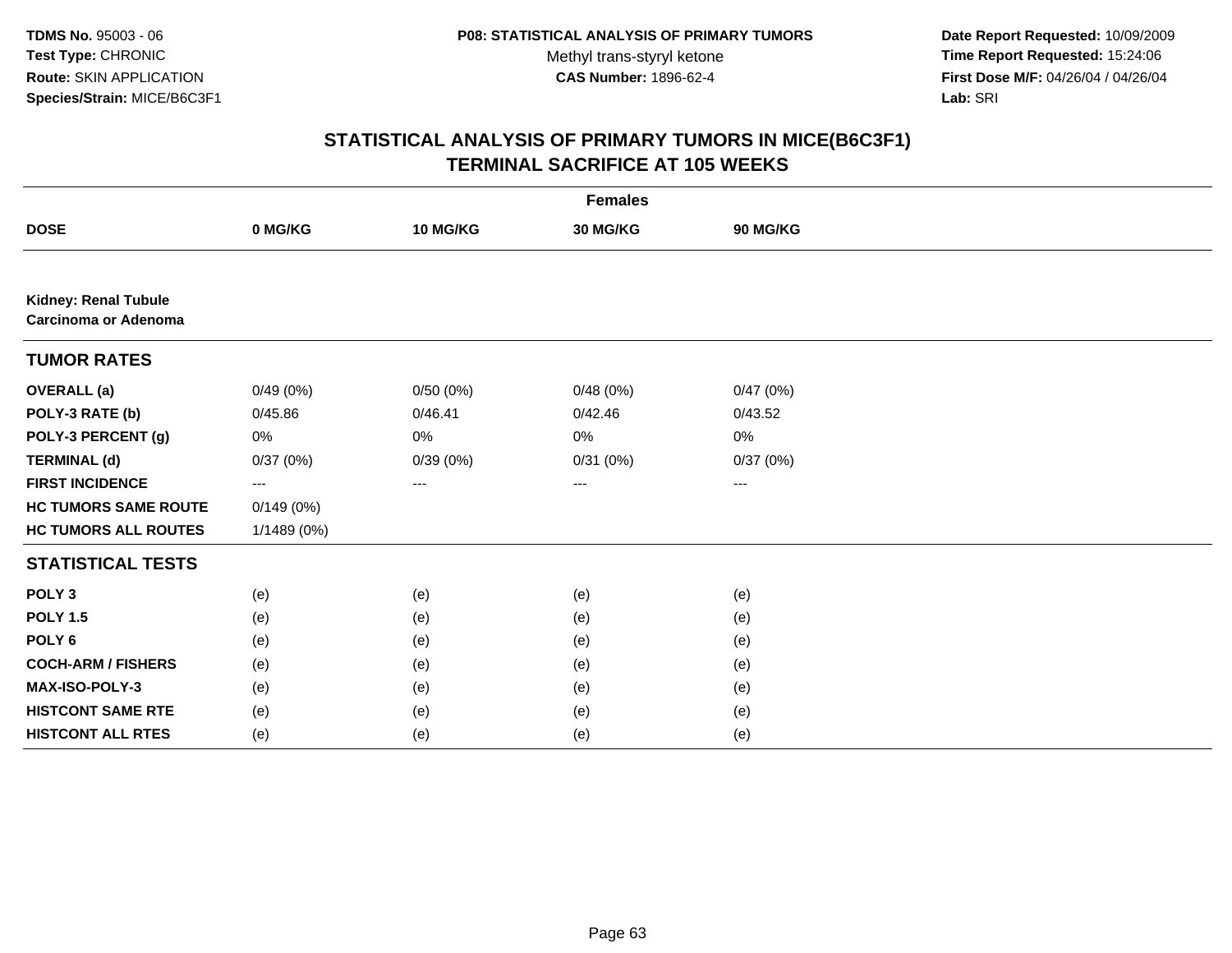**Date Report Requested:** 10/09/2009 **Time Report Requested:** 15:24:06 **First Dose M/F:** 04/26/04 / 04/26/04 Lab: SRI **Lab:** SRI

| <b>Females</b>              |              |              |           |              |  |  |  |
|-----------------------------|--------------|--------------|-----------|--------------|--|--|--|
| <b>DOSE</b>                 | 0 MG/KG      | 10 MG/KG     | 30 MG/KG  | 90 MG/KG     |  |  |  |
|                             |              |              |           |              |  |  |  |
| Liver<br>Hemangiosarcoma    |              |              |           |              |  |  |  |
| <b>TUMOR RATES</b>          |              |              |           |              |  |  |  |
| <b>OVERALL</b> (a)          | 1/50(2%)     | 0/50(0%)     | 1/50(2%)  | 0/49(0%)     |  |  |  |
| POLY-3 RATE (b)             | 1/46.72      | 0/46.41      | 1/44.07   | 0/44.97      |  |  |  |
| POLY-3 PERCENT (g)          | 2.1%         | 0%           | 2.3%      | 0%           |  |  |  |
| <b>TERMINAL (d)</b>         | 1/37(3%)     | 0/39(0%)     | 1/31(3%)  | 0/37(0%)     |  |  |  |
| <b>FIRST INCIDENCE</b>      | 729 (T)      | ---          | 729 (T)   | ---          |  |  |  |
| <b>HC TUMORS SAME ROUTE</b> | 4/150(3%)    |              |           |              |  |  |  |
| <b>HC TUMORS ALL ROUTES</b> | 15/1495 (1%) |              |           |              |  |  |  |
| <b>STATISTICAL TESTS</b>    |              |              |           |              |  |  |  |
| POLY <sub>3</sub>           | P=0.466N     | $P = 0.501N$ | $P=0.747$ | P=0.508N     |  |  |  |
| <b>POLY 1.5</b>             | P=0.466N     | $P = 0.500N$ | $P=0.753$ | $P = 0.506N$ |  |  |  |
| POLY <sub>6</sub>           | $P = 0.465N$ | P=0.503N     | $P=0.741$ | P=0.508N     |  |  |  |
| <b>COCH-ARM / FISHERS</b>   | P=0.464N     | $P = 0.500N$ | P=0.753N  | $P = 0.505N$ |  |  |  |
| MAX-ISO-POLY-3              | P=0.269N     | $P = 0.160N$ | $P=0.483$ | P=0.167N     |  |  |  |
| <b>HISTCONT SAME RTE</b>    | (h)          | (h)          | (h)       | (h)          |  |  |  |
| <b>HISTCONT ALL RTES</b>    | (h)          | (h)          | (h)       | (h)          |  |  |  |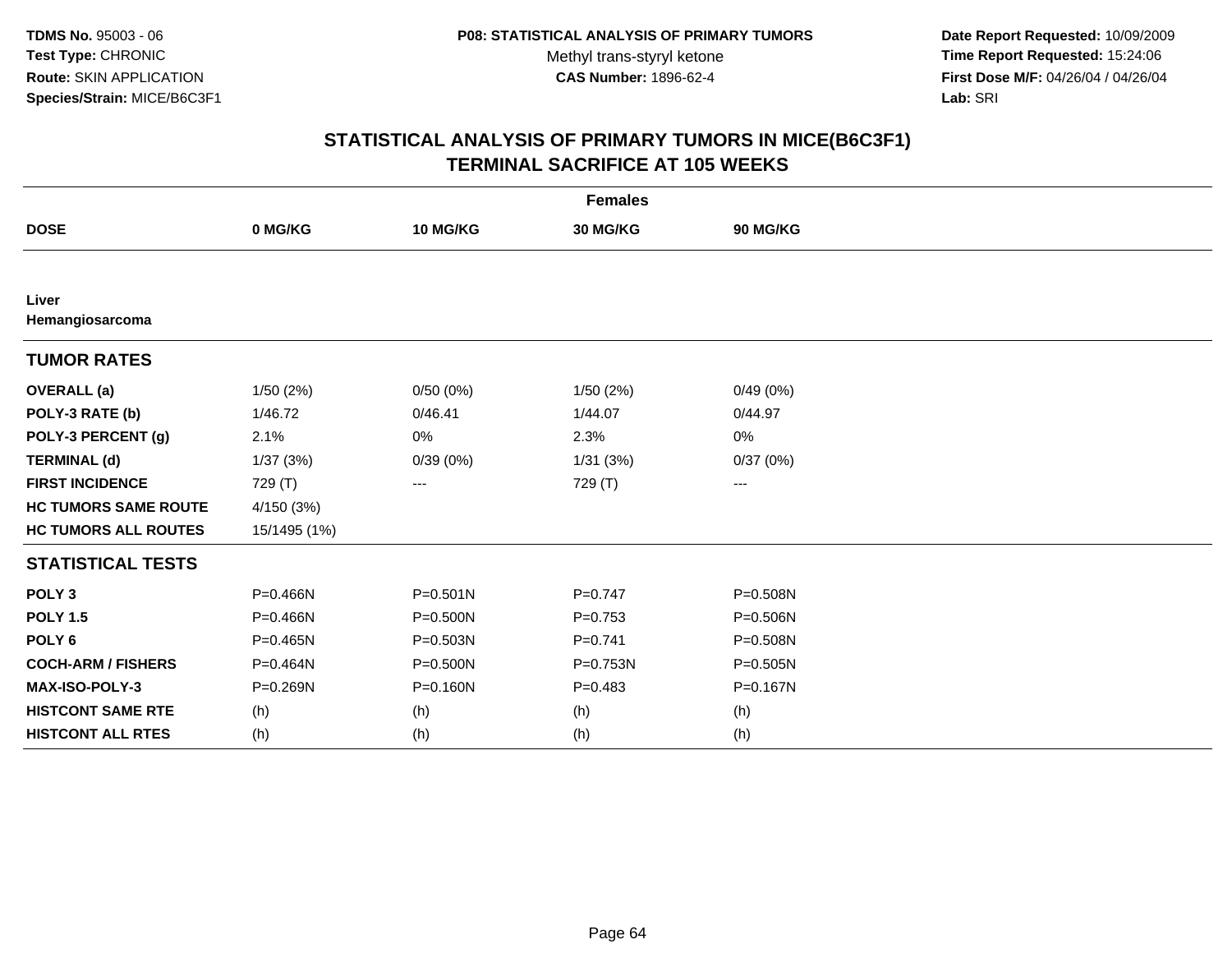**Date Report Requested:** 10/09/2009 **Time Report Requested:** 15:24:06 **First Dose M/F:** 04/26/04 / 04/26/04 Lab: SRI **Lab:** SRI

| <b>Females</b>              |             |          |          |          |  |  |  |
|-----------------------------|-------------|----------|----------|----------|--|--|--|
| <b>DOSE</b>                 | 0 MG/KG     | 10 MG/KG | 30 MG/KG | 90 MG/KG |  |  |  |
|                             |             |          |          |          |  |  |  |
| Liver<br>Hepatoblastoma     |             |          |          |          |  |  |  |
| <b>TUMOR RATES</b>          |             |          |          |          |  |  |  |
| <b>OVERALL</b> (a)          | 0/50(0%)    | 0/50(0%) | 0/50(0%) | 0/49(0%) |  |  |  |
| POLY-3 RATE (b)             | 0/46.72     | 0/46.41  | 0/44.07  | 0/44.97  |  |  |  |
| POLY-3 PERCENT (g)          | 0%          | $0\%$    | 0%       | 0%       |  |  |  |
| <b>TERMINAL (d)</b>         | 0/37(0%)    | 0/39(0%) | 0/31(0%) | 0/37(0%) |  |  |  |
| <b>FIRST INCIDENCE</b>      | ---         | ---      | $\cdots$ | $\cdots$ |  |  |  |
| <b>HC TUMORS SAME ROUTE</b> | 1/150 (1%)  |          |          |          |  |  |  |
| <b>HC TUMORS ALL ROUTES</b> | 4/1495 (0%) |          |          |          |  |  |  |
| <b>STATISTICAL TESTS</b>    |             |          |          |          |  |  |  |
| POLY <sub>3</sub>           | (e)         | (e)      | (e)      | (e)      |  |  |  |
| <b>POLY 1.5</b>             | (e)         | (e)      | (e)      | (e)      |  |  |  |
| POLY <sub>6</sub>           | (e)         | (e)      | (e)      | (e)      |  |  |  |
| <b>COCH-ARM / FISHERS</b>   | (e)         | (e)      | (e)      | (e)      |  |  |  |
| MAX-ISO-POLY-3              | (e)         | (e)      | (e)      | (e)      |  |  |  |
| <b>HISTCONT SAME RTE</b>    | (e)         | (e)      | (e)      | (e)      |  |  |  |
| <b>HISTCONT ALL RTES</b>    | (e)         | (e)      | (e)      | (e)      |  |  |  |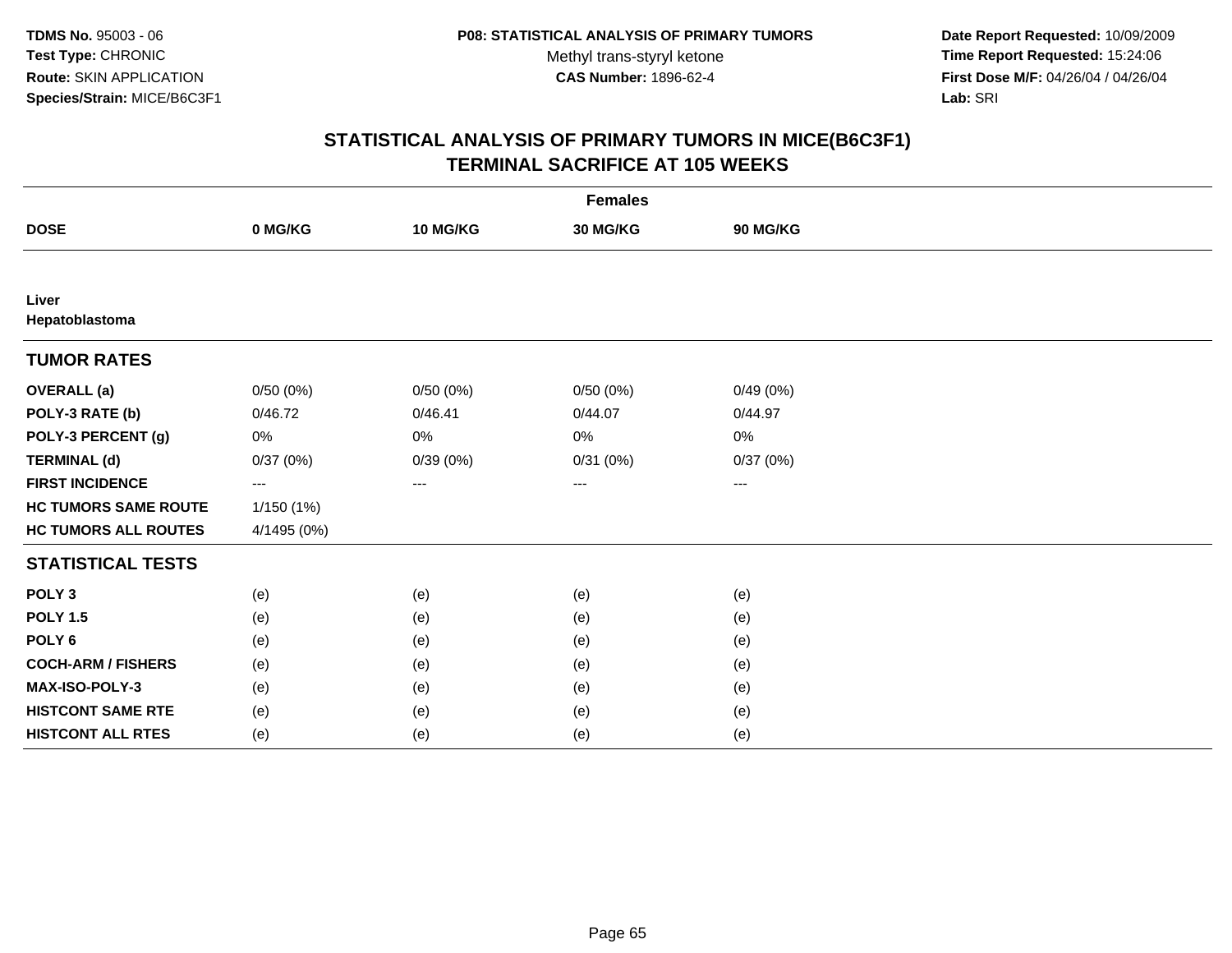**Date Report Requested:** 10/09/2009 **Time Report Requested:** 15:24:06 **First Dose M/F:** 04/26/04 / 04/26/04 Lab: SRI **Lab:** SRI

| <b>Females</b>                  |                |             |             |              |  |  |
|---------------------------------|----------------|-------------|-------------|--------------|--|--|
| <b>DOSE</b>                     | 0 MG/KG        | 10 MG/KG    | 30 MG/KG    | 90 MG/KG     |  |  |
|                                 |                |             |             |              |  |  |
| Liver<br>Hepatocellular Adenoma |                |             |             |              |  |  |
| <b>TUMOR RATES</b>              |                |             |             |              |  |  |
| <b>OVERALL</b> (a)              | 30/50 (60%)    | 34/50 (68%) | 37/50 (74%) | 29/49 (59%)  |  |  |
| POLY-3 RATE (b)                 | 30/47.86       | 34/47.49    | 37/47.44    | 29/47.23     |  |  |
| POLY-3 PERCENT (g)              | 62.7%          | 71.6%       | 78%         | 61.4%        |  |  |
| <b>TERMINAL (d)</b>             | 23/37 (62%)    | 31/39 (80%) | 25/31 (81%) | 21/37 (57%)  |  |  |
| <b>FIRST INCIDENCE</b>          | 649            | 590         | 467         | 499          |  |  |
| <b>HC TUMORS SAME ROUTE</b>     | 74/150 (49%)   |             |             |              |  |  |
| <b>HC TUMORS ALL ROUTES</b>     | 395/1495 (26%) |             |             |              |  |  |
| <b>STATISTICAL TESTS</b>        |                |             |             |              |  |  |
| POLY <sub>3</sub>               | P=0.295N       | $P = 0.235$ | $P=0.074$   | P=0.533N     |  |  |
| <b>POLY 1.5</b>                 | P=0.316N       | $P = 0.258$ | $P = 0.083$ | P=0.538N     |  |  |
| POLY <sub>6</sub>               | $P = 0.256N$   | $P = 0.196$ | $P=0.067$   | $P = 0.518N$ |  |  |
| <b>COCH-ARM / FISHERS</b>       | P=0.338N       | $P = 0.266$ | $P = 0.101$ | P=0.548N     |  |  |
| MAX-ISO-POLY-3                  | P=0.256N       | $P = 0.173$ | P=0.047*    | P=0.447N     |  |  |
| <b>HISTCONT SAME RTE</b>        | (h)            | (h)         | (h)         | (h)          |  |  |
| <b>HISTCONT ALL RTES</b>        | (h)            | (h)         | (h)         | (h)          |  |  |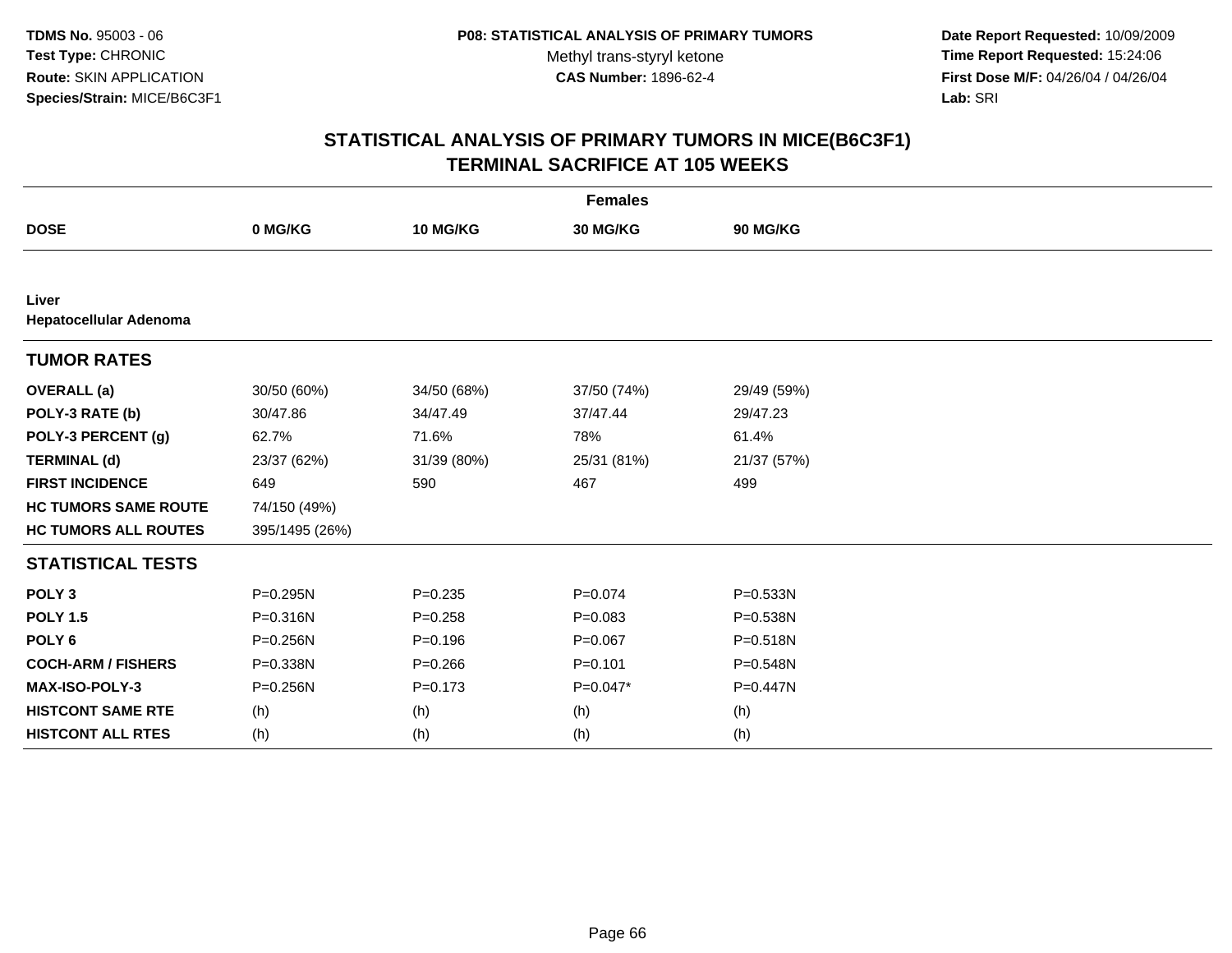**Date Report Requested:** 10/09/2009 **Time Report Requested:** 15:24:06 **First Dose M/F:** 04/26/04 / 04/26/04 Lab: SRI **Lab:** SRI

| <b>Females</b>                           |               |              |              |            |  |  |
|------------------------------------------|---------------|--------------|--------------|------------|--|--|
| <b>DOSE</b>                              | 0 MG/KG       | 10 MG/KG     | 30 MG/KG     | 90 MG/KG   |  |  |
|                                          |               |              |              |            |  |  |
| Liver<br><b>Hepatocellular Carcinoma</b> |               |              |              |            |  |  |
| <b>TUMOR RATES</b>                       |               |              |              |            |  |  |
| <b>OVERALL</b> (a)                       | 23/50 (46%)   | 17/50 (34%)  | 15/50 (30%)  | 8/49 (16%) |  |  |
| POLY-3 RATE (b)                          | 23/47.71      | 17/47.02     | 15/45.78     | 8/45.25    |  |  |
| POLY-3 PERCENT (g)                       | 48.2%         | 36.2%        | 32.8%        | 17.7%      |  |  |
| <b>TERMINAL (d)</b>                      | 18/37 (49%)   | 15/39 (39%)  | 9/31(29%)    | 7/37 (19%) |  |  |
| <b>FIRST INCIDENCE</b>                   | 619           | 609          | 467          | 655        |  |  |
| <b>HC TUMORS SAME ROUTE</b>              | 21/150 (14%)  |              |              |            |  |  |
| <b>HC TUMORS ALL ROUTES</b>              | 138/1495 (9%) |              |              |            |  |  |
| <b>STATISTICAL TESTS</b>                 |               |              |              |            |  |  |
| POLY <sub>3</sub>                        | P=0.002N**    | P=0.162N     | P=0.093N     | P<0.001N** |  |  |
| <b>POLY 1.5</b>                          | P=0.002N**    | P=0.154N     | P=0.083N     | P<0.001N** |  |  |
| POLY <sub>6</sub>                        | P=0.002N**    | $P = 0.176N$ | $P = 0.104N$ | P<0.001N** |  |  |
| <b>COCH-ARM / FISHERS</b>                | P=0.002N**    | P=0.154N     | P=0.074N     | P<0.001N** |  |  |
| MAX-ISO-POLY-3                           | P=0.002N**    | P=0.117N     | P=0.066N     | P<0.001N** |  |  |
| <b>HISTCONT SAME RTE</b>                 | (h)           | (h)          | (h)          | (h)        |  |  |
| <b>HISTCONT ALL RTES</b>                 | (h)           | (h)          | (h)          | (h)        |  |  |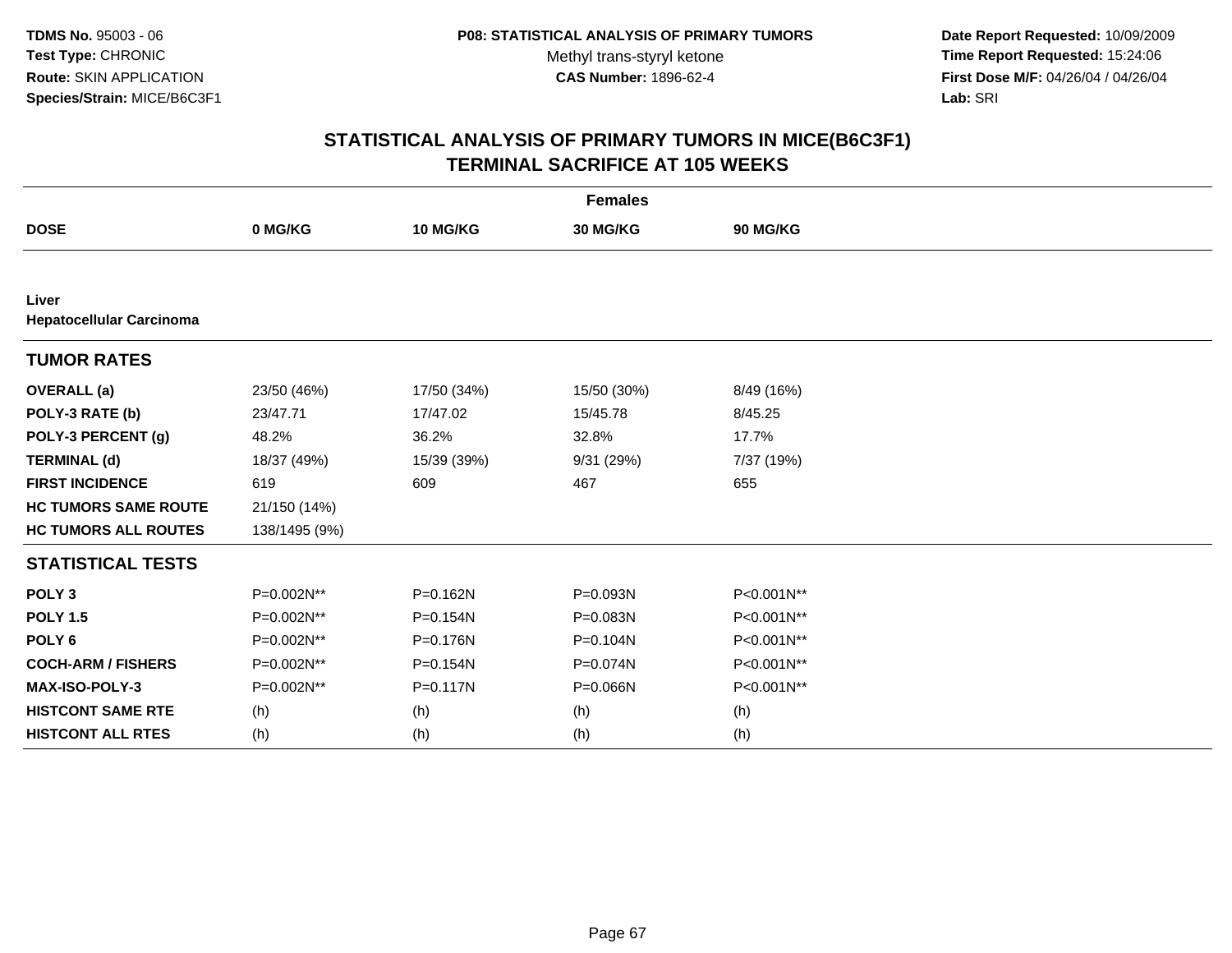**Date Report Requested:** 10/09/2009 **Time Report Requested:** 15:24:06 **First Dose M/F:** 04/26/04 / 04/26/04 Lab: SRI **Lab:** SRI

| <b>Females</b>                                      |               |              |             |            |  |  |
|-----------------------------------------------------|---------------|--------------|-------------|------------|--|--|
| <b>DOSE</b>                                         | 0 MG/KG       | 10 MG/KG     | 30 MG/KG    | 90 MG/KG   |  |  |
|                                                     |               |              |             |            |  |  |
| Liver<br>Hepatocellular Carcinoma or Hepatoblastoma |               |              |             |            |  |  |
| <b>TUMOR RATES</b>                                  |               |              |             |            |  |  |
| <b>OVERALL</b> (a)                                  | 23/50 (46%)   | 17/50 (34%)  | 15/50 (30%) | 8/49 (16%) |  |  |
| POLY-3 RATE (b)                                     | 23/47.71      | 17/47.02     | 15/45.78    | 8/45.25    |  |  |
| POLY-3 PERCENT (g)                                  | 48.2%         | 36.2%        | 32.8%       | 17.7%      |  |  |
| <b>TERMINAL (d)</b>                                 | 18/37 (49%)   | 15/39 (39%)  | 9/31 (29%)  | 7/37 (19%) |  |  |
| <b>FIRST INCIDENCE</b>                              | 619           | 609          | 467         | 655        |  |  |
| <b>HC TUMORS SAME ROUTE</b>                         | 22/150 (15%)  |              |             |            |  |  |
| <b>HC TUMORS ALL ROUTES</b>                         | 141/1495 (9%) |              |             |            |  |  |
| <b>STATISTICAL TESTS</b>                            |               |              |             |            |  |  |
| POLY <sub>3</sub>                                   | P=0.002N**    | P=0.162N     | P=0.093N    | P<0.001N** |  |  |
| <b>POLY 1.5</b>                                     | P=0.002N**    | $P = 0.154N$ | P=0.083N    | P<0.001N** |  |  |
| POLY <sub>6</sub>                                   | P=0.002N**    | P=0.176N     | P=0.104N    | P<0.001N** |  |  |
| <b>COCH-ARM / FISHERS</b>                           | P=0.002N**    | P=0.154N     | P=0.074N    | P<0.001N** |  |  |
| MAX-ISO-POLY-3                                      | P=0.002N**    | P=0.117N     | P=0.066N    | P<0.001N** |  |  |
| <b>HISTCONT SAME RTE</b>                            | (h)           | (h)          | (h)         | (h)        |  |  |
| <b>HISTCONT ALL RTES</b>                            | (h)           | (h)          | (h)         | (h)        |  |  |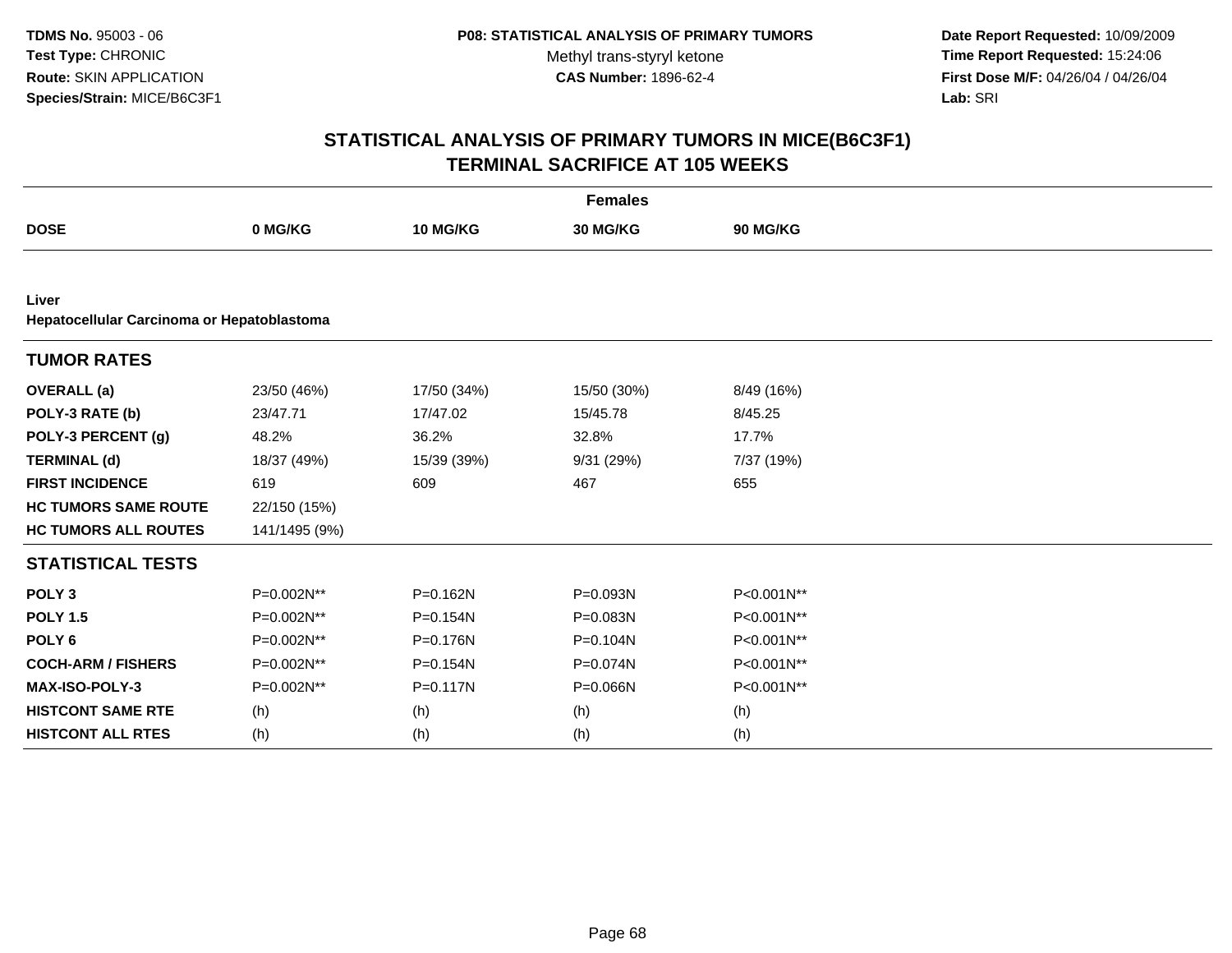**Date Report Requested:** 10/09/2009 **Time Report Requested:** 15:24:06 **First Dose M/F:** 04/26/04 / 04/26/04 Lab: SRI **Lab:** SRI

| <b>Females</b>                                              |                |              |             |             |  |  |
|-------------------------------------------------------------|----------------|--------------|-------------|-------------|--|--|
| <b>DOSE</b>                                                 | 0 MG/KG        | 10 MG/KG     | 30 MG/KG    | 90 MG/KG    |  |  |
|                                                             |                |              |             |             |  |  |
| Liver<br>Hepatocellular Carcinoma or Hepatocellular Adenoma |                |              |             |             |  |  |
| <b>TUMOR RATES</b>                                          |                |              |             |             |  |  |
| <b>OVERALL</b> (a)                                          | 38/50 (76%)    | 36/50 (72%)  | 40/50 (80%) | 30/49 (61%) |  |  |
| POLY-3 RATE (b)                                             | 38/48.37       | 36/47.49     | 40/47.67    | 30/47.23    |  |  |
| POLY-3 PERCENT (g)                                          | 78.6%          | 75.8%        | 83.9%       | 63.5%       |  |  |
| <b>TERMINAL (d)</b>                                         | 29/37 (78%)    | 33/39 (85%)  | 27/31 (87%) | 22/37 (60%) |  |  |
| <b>FIRST INCIDENCE</b>                                      | 619            | 590          | 467         | 499         |  |  |
| <b>HC TUMORS SAME ROUTE</b>                                 | 83/150 (55%)   |              |             |             |  |  |
| <b>HC TUMORS ALL ROUTES</b>                                 | 482/1495 (32%) |              |             |             |  |  |
| <b>STATISTICAL TESTS</b>                                    |                |              |             |             |  |  |
| POLY <sub>3</sub>                                           | P=0.037N*      | P=0.468N     | $P = 0.338$ | P=0.077N    |  |  |
| <b>POLY 1.5</b>                                             | P=0.044N*      | P=0.425N     | $P = 0.366$ | P=0.078N    |  |  |
| POLY <sub>6</sub>                                           | P=0.027N*      | P=0.552N     | $P = 0.315$ | P=0.076N    |  |  |
| <b>COCH-ARM / FISHERS</b>                                   | P=0.056N       | $P = 0.410N$ | $P = 0.405$ | P=0.085N    |  |  |
| MAX-ISO-POLY-3                                              | P=0.050N*      | P=0.370N     | $P=0.248$   | P=0.050N*   |  |  |
| <b>HISTCONT SAME RTE</b>                                    | (h)            | (h)          | (h)         | (h)         |  |  |
| <b>HISTCONT ALL RTES</b>                                    | (h)            | (h)          | (h)         | (h)         |  |  |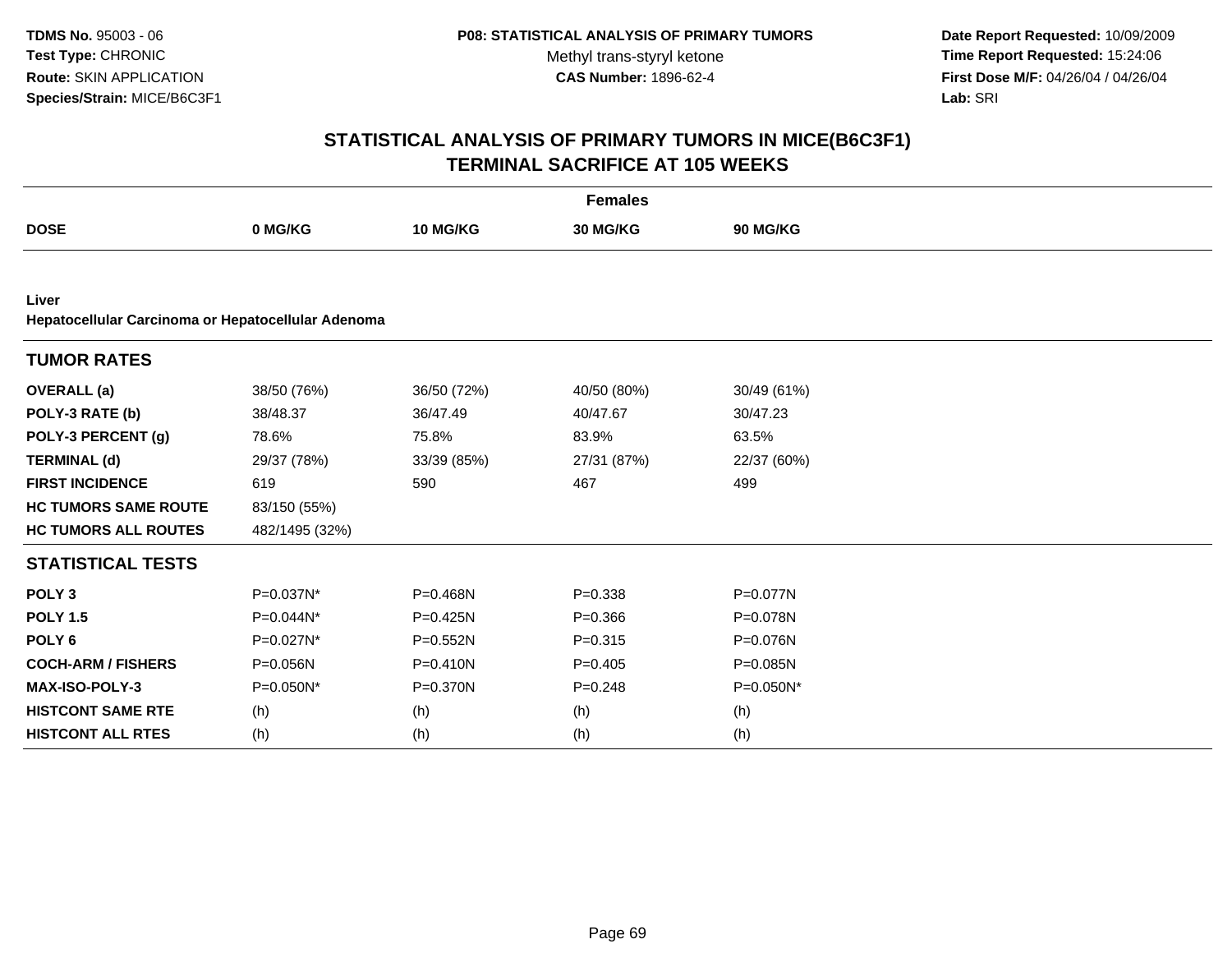**Date Report Requested:** 10/09/2009 **Time Report Requested:** 15:24:06 **First Dose M/F:** 04/26/04 / 04/26/04 Lab: SRI **Lab:** SRI

| <b>Females</b>                                                               |                |              |             |             |  |  |
|------------------------------------------------------------------------------|----------------|--------------|-------------|-------------|--|--|
| <b>DOSE</b>                                                                  | 0 MG/KG        | 10 MG/KG     | 30 MG/KG    | 90 MG/KG    |  |  |
|                                                                              |                |              |             |             |  |  |
| Liver<br>Hepatocellular Carcinoma, Hepatocellular Adenoma, or Hepatoblastoma |                |              |             |             |  |  |
| <b>TUMOR RATES</b>                                                           |                |              |             |             |  |  |
| <b>OVERALL</b> (a)                                                           | 38/50 (76%)    | 36/50 (72%)  | 40/50 (80%) | 30/49 (61%) |  |  |
| POLY-3 RATE (b)                                                              | 38/48.37       | 36/47.49     | 40/47.67    | 30/47.23    |  |  |
| POLY-3 PERCENT (g)                                                           | 78.6%          | 75.8%        | 83.9%       | 63.5%       |  |  |
| <b>TERMINAL (d)</b>                                                          | 29/37 (78%)    | 33/39 (85%)  | 27/31 (87%) | 22/37 (60%) |  |  |
| <b>FIRST INCIDENCE</b>                                                       | 619            | 590          | 467         | 499         |  |  |
| <b>HC TUMORS SAME ROUTE</b>                                                  | 83/150 (55%)   |              |             |             |  |  |
| <b>HC TUMORS ALL ROUTES</b>                                                  | 483/1495 (32%) |              |             |             |  |  |
| <b>STATISTICAL TESTS</b>                                                     |                |              |             |             |  |  |
| POLY <sub>3</sub>                                                            | P=0.037N*      | P=0.468N     | $P = 0.338$ | P=0.077N    |  |  |
| <b>POLY 1.5</b>                                                              | P=0.044N*      | P=0.425N     | $P = 0.366$ | P=0.078N    |  |  |
| POLY <sub>6</sub>                                                            | P=0.027N*      | $P = 0.552N$ | $P = 0.315$ | P=0.076N    |  |  |
| <b>COCH-ARM / FISHERS</b>                                                    | P=0.056N       | $P = 0.410N$ | $P=0.405$   | P=0.085N    |  |  |
| MAX-ISO-POLY-3                                                               | P=0.050N*      | P=0.370N     | $P = 0.248$ | P=0.050N*   |  |  |
| <b>HISTCONT SAME RTE</b>                                                     | (h)            | (h)          | (h)         | (h)         |  |  |
| <b>HISTCONT ALL RTES</b>                                                     | (h)            | (h)          | (h)         | (h)         |  |  |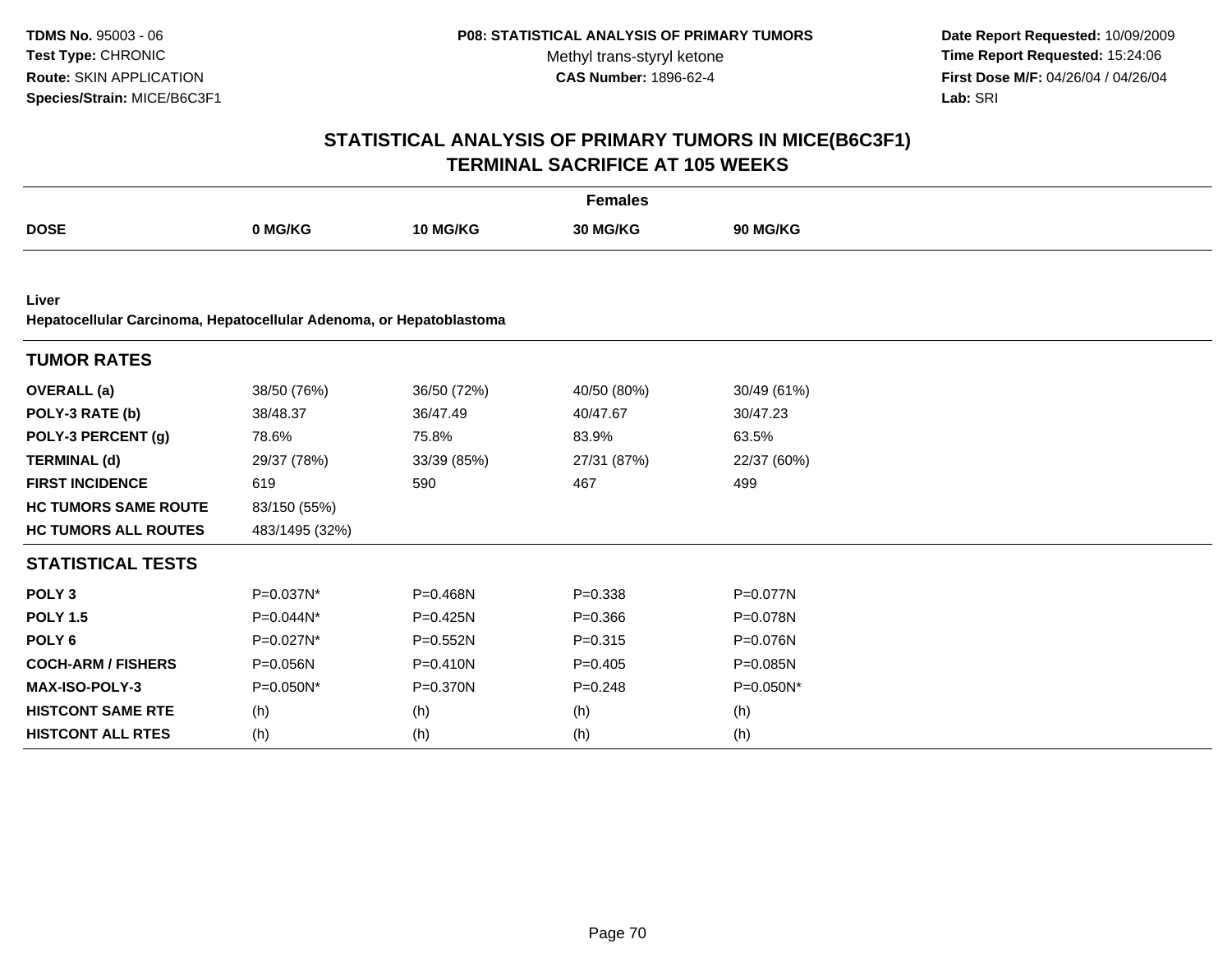**Date Report Requested:** 10/09/2009 **Time Report Requested:** 15:24:06 **First Dose M/F:** 04/26/04 / 04/26/04 Lab: SRI **Lab:** SRI

| <b>Females</b>                       |              |             |             |             |  |  |  |
|--------------------------------------|--------------|-------------|-------------|-------------|--|--|--|
| <b>DOSE</b>                          | 0 MG/KG      | 10 MG/KG    | 30 MG/KG    | 90 MG/KG    |  |  |  |
|                                      |              |             |             |             |  |  |  |
| Lung<br>Alveolar/Bronchiolar Adenoma |              |             |             |             |  |  |  |
| <b>TUMOR RATES</b>                   |              |             |             |             |  |  |  |
| <b>OVERALL</b> (a)                   | 1/50(2%)     | 1/50(2%)    | 3/49(6%)    | 4/50 (8%)   |  |  |  |
| POLY-3 RATE (b)                      | 1/46.72      | 1/46.41     | 3/43.07     | 4/46.07     |  |  |  |
| POLY-3 PERCENT (g)                   | 2.1%         | 2.2%        | 7%          | 8.7%        |  |  |  |
| <b>TERMINAL (d)</b>                  | 1/37(3%)     | 1/39(3%)    | 3/30 (10%)  | 3/37(8%)    |  |  |  |
| <b>FIRST INCIDENCE</b>               | 729 (T)      | 729 (T)     | 729 (T)     | 653         |  |  |  |
| <b>HC TUMORS SAME ROUTE</b>          | 7/150 (5%)   |             |             |             |  |  |  |
| <b>HC TUMORS ALL ROUTES</b>          | 73/1496 (5%) |             |             |             |  |  |  |
| <b>STATISTICAL TESTS</b>             |              |             |             |             |  |  |  |
| POLY <sub>3</sub>                    | $P = 0.087$  | $P = 0.759$ | $P=0.277$   | $P = 0.175$ |  |  |  |
| <b>POLY 1.5</b>                      | $P = 0.088$  | $P = 0.760$ | $P = 0.286$ | $P = 0.177$ |  |  |  |
| POLY <sub>6</sub>                    | $P=0.087$    | $P=0.757$   | $P=0.267$   | $P = 0.173$ |  |  |  |
| <b>COCH-ARM / FISHERS</b>            | $P = 0.090$  | P=0.753N    | $P = 0.301$ | $P = 0.181$ |  |  |  |
| <b>MAX-ISO-POLY-3</b>                | $P = 0.117$  | $P=0.497$   | $P = 0.143$ | $P = 0.082$ |  |  |  |
| <b>HISTCONT SAME RTE</b>             | $P = 0.149$  | $P = 0.645$ | $P = 0.191$ | $P = 0.108$ |  |  |  |
| <b>HISTCONT ALL RTES</b>             | $P = 0.135$  | $P=0.627$   | $P = 0.169$ | $P = 0.094$ |  |  |  |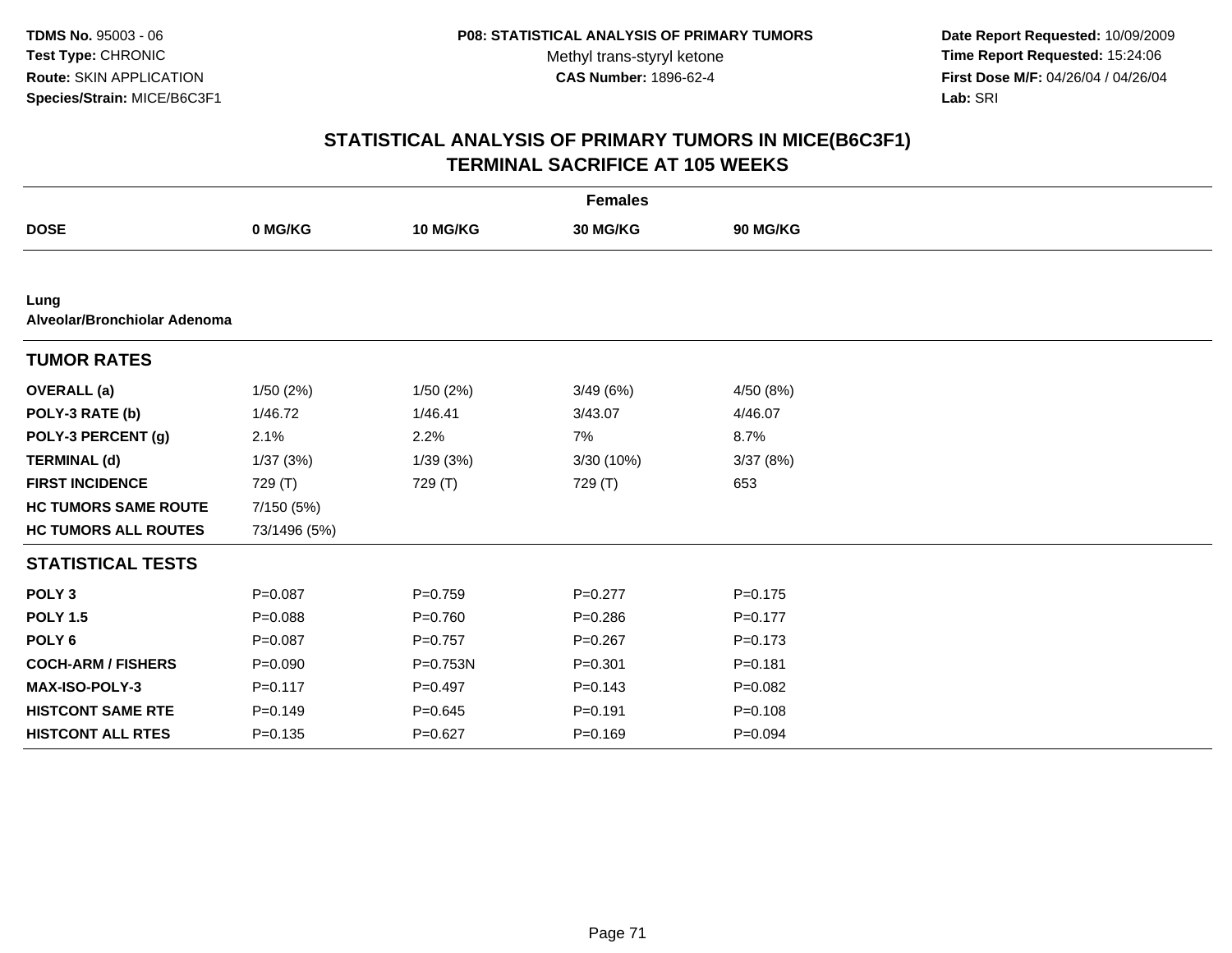**Date Report Requested:** 10/09/2009 **Time Report Requested:** 15:24:06 **First Dose M/F:** 04/26/04 / 04/26/04 Lab: SRI **Lab:** SRI

| <b>Females</b>                         |              |              |              |              |  |
|----------------------------------------|--------------|--------------|--------------|--------------|--|
| <b>DOSE</b>                            | 0 MG/KG      | 10 MG/KG     | 30 MG/KG     | 90 MG/KG     |  |
|                                        |              |              |              |              |  |
| Lung<br>Alveolar/Bronchiolar Carcinoma |              |              |              |              |  |
| <b>TUMOR RATES</b>                     |              |              |              |              |  |
| <b>OVERALL</b> (a)                     | 3/50(6%)     | 3/50(6%)     | 1/49(2%)     | 2/50(4%)     |  |
| POLY-3 RATE (b)                        | 3/47.10      | 3/46.95      | 1/43.07      | 2/45.79      |  |
| POLY-3 PERCENT (g)                     | 6.4%         | 6.4%         | 2.3%         | 4.4%         |  |
| <b>TERMINAL (d)</b>                    | 2/37(5%)     | 1/39(3%)     | 1/30(3%)     | 2/37 (5%)    |  |
| <b>FIRST INCIDENCE</b>                 | 619          | 590          | 729 (T)      | 729 (T)      |  |
| <b>HC TUMORS SAME ROUTE</b>            | 7/150 (5%)   |              |              |              |  |
| <b>HC TUMORS ALL ROUTES</b>            | 59/1496 (4%) |              |              |              |  |
| <b>STATISTICAL TESTS</b>               |              |              |              |              |  |
| POLY <sub>3</sub>                      | $P = 0.422N$ | $P = 0.661$  | P=0.338N     | $P = 0.513N$ |  |
| <b>POLY 1.5</b>                        | P=0.418N     | $P = 0.661N$ | $P = 0.327N$ | $P = 0.507N$ |  |
| POLY <sub>6</sub>                      | P=0.425N     | $P = 0.658$  | $P = 0.351N$ | P=0.519N     |  |
| <b>COCH-ARM / FISHERS</b>              | $P = 0.413N$ | $P = 0.661N$ | $P = 0.316N$ | P=0.500N     |  |
| <b>MAX-ISO-POLY-3</b>                  | P=0.412N     | $P = 0.498$  | $P = 0.186N$ | P=0.337N     |  |
| <b>HISTCONT SAME RTE</b>               | (h)          | (h)          | (h)          | (h)          |  |
| <b>HISTCONT ALL RTES</b>               | (h)          | (h)          | (h)          | (h)          |  |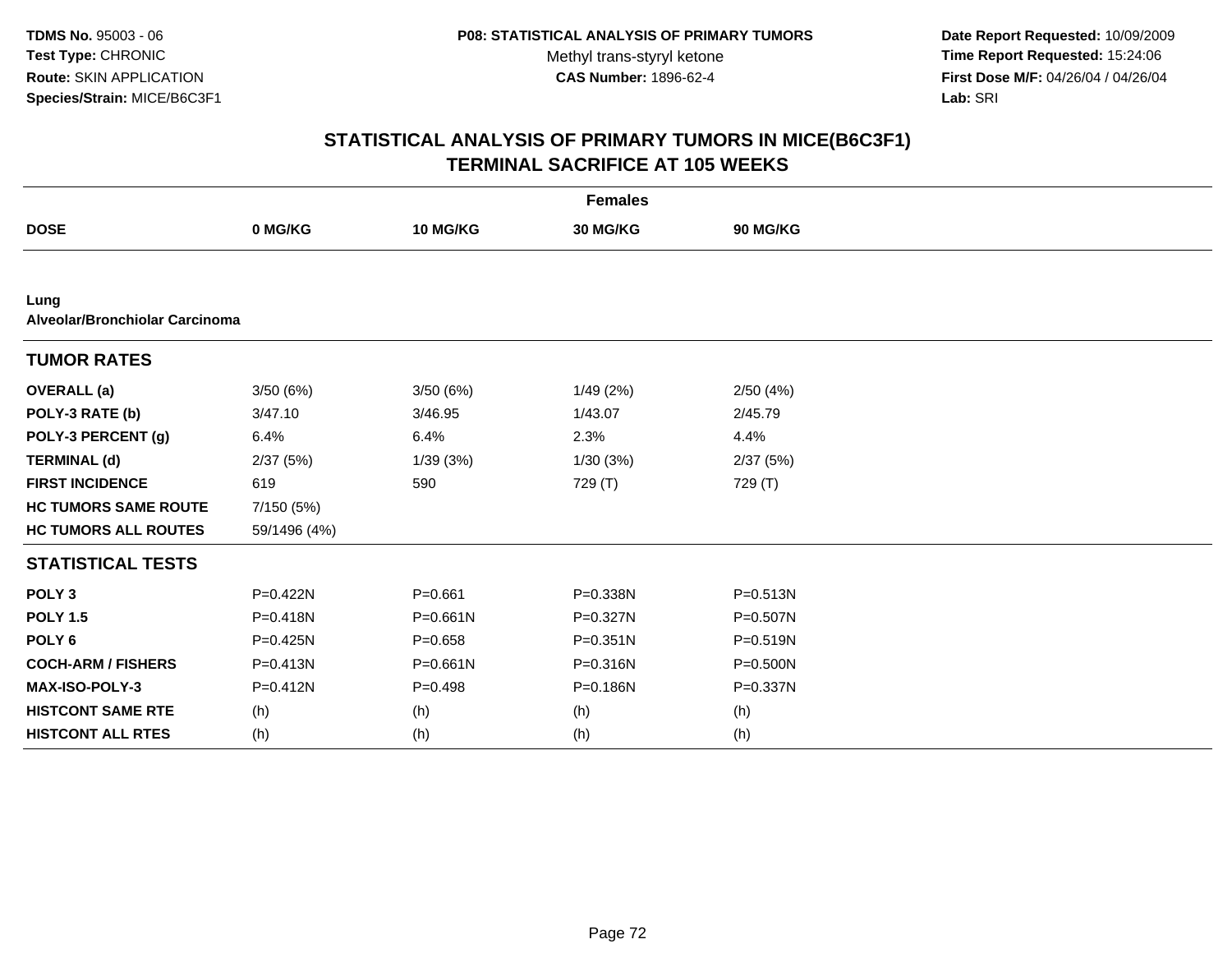**Date Report Requested:** 10/09/2009 **Time Report Requested:** 15:24:06 **First Dose M/F:** 04/26/04 / 04/26/04 Lab: SRI **Lab:** SRI

| <b>Females</b>                                                         |               |                 |                 |                 |  |  |
|------------------------------------------------------------------------|---------------|-----------------|-----------------|-----------------|--|--|
| <b>DOSE</b>                                                            | 0 MG/KG       | <b>10 MG/KG</b> | <b>30 MG/KG</b> | <b>90 MG/KG</b> |  |  |
|                                                                        |               |                 |                 |                 |  |  |
| Lung<br>Alveolar/Bronchiolar Carcinoma or Alveolar/Bronchiolar Adenoma |               |                 |                 |                 |  |  |
| <b>TUMOR RATES</b>                                                     |               |                 |                 |                 |  |  |
| <b>OVERALL</b> (a)                                                     | 4/50(8%)      | 4/50 (8%)       | 4/49 (8%)       | 6/50 (12%)      |  |  |
| POLY-3 RATE (b)                                                        | 4/47.10       | 4/46.95         | 4/43.07         | 6/46.07         |  |  |
| POLY-3 PERCENT (g)                                                     | 8.5%          | 8.5%            | 9.3%            | 13%             |  |  |
| <b>TERMINAL (d)</b>                                                    | 3/37(8%)      | 2/39(5%)        | 4/30 (13%)      | 5/37 (14%)      |  |  |
| <b>FIRST INCIDENCE</b>                                                 | 619           | 590             | 729 (T)         | 653             |  |  |
| <b>HC TUMORS SAME ROUTE</b>                                            | 14/150 (9%)   |                 |                 |                 |  |  |
| <b>HC TUMORS ALL ROUTES</b>                                            | 128/1496 (9%) |                 |                 |                 |  |  |
| <b>STATISTICAL TESTS</b>                                               |               |                 |                 |                 |  |  |
| POLY <sub>3</sub>                                                      | $P = 0.264$   | $P = 0.641$     | $P = 0.593$     | $P = 0.356$     |  |  |
| <b>POLY 1.5</b>                                                        | $P = 0.268$   | P=0.642N        | $P = 0.610$     | $P=0.362$       |  |  |
| POLY <sub>6</sub>                                                      | $P = 0.261$   | $P = 0.638$     | $P = 0.574$     | $P = 0.350$     |  |  |
| <b>COCH-ARM / FISHERS</b>                                              | $P=0.275$     | $P = 0.643N$    | $P = 0.631$     | $P = 0.370$     |  |  |
| <b>MAX-ISO-POLY-3</b>                                                  | $P = 0.379$   | $P=0.497$       | $P = 0.448$     | $P=0.244$       |  |  |
| <b>HISTCONT SAME RTE</b>                                               | $P = 0.198$   | $P = 0.644$     | $P = 0.590$     | $P = 0.235$     |  |  |
| <b>HISTCONT ALL RTES</b>                                               | $P=0.441$     | $P=0.627$       | $P = 0.568$     | $P=0.299$       |  |  |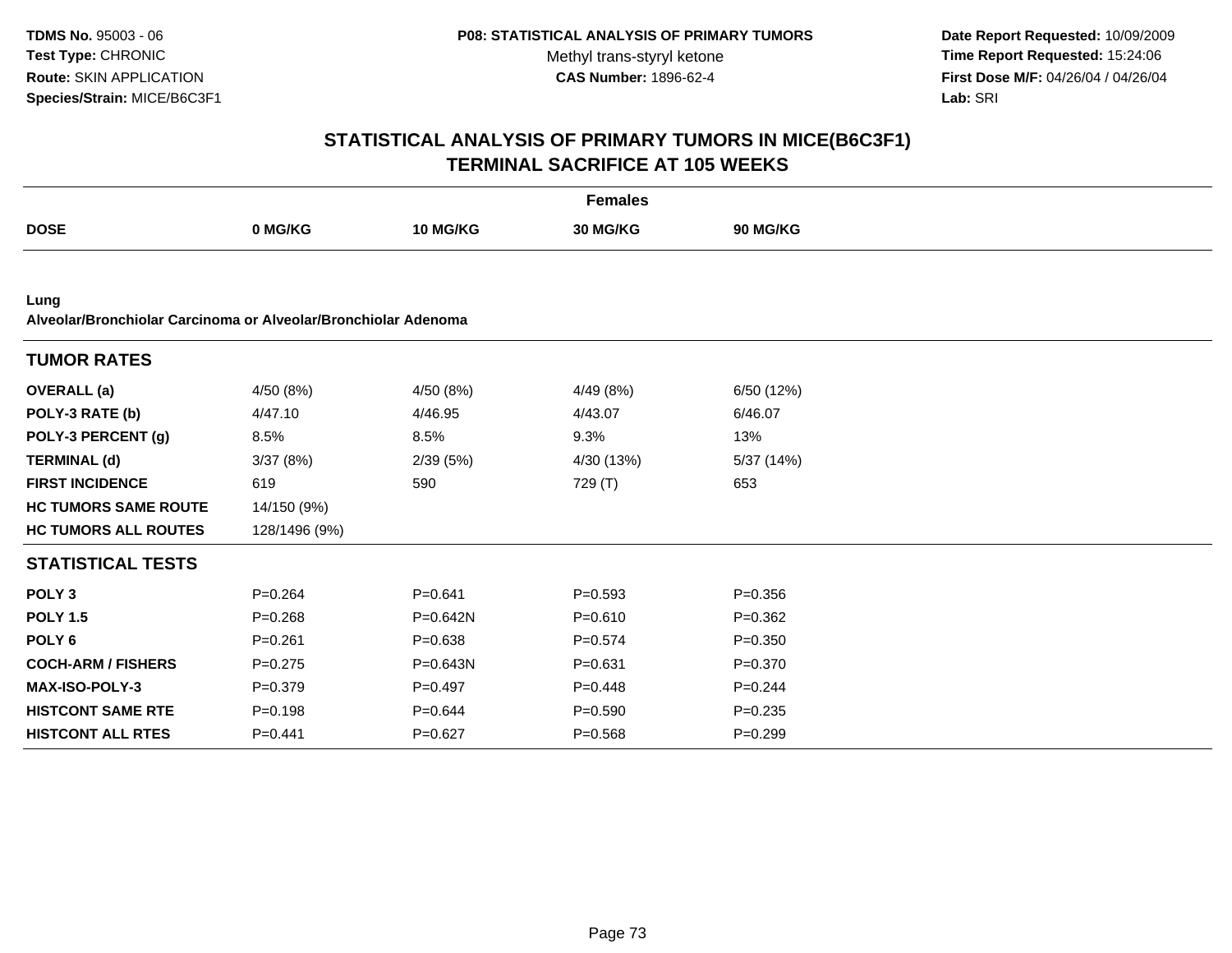**Date Report Requested:** 10/09/2009 **Time Report Requested:** 15:24:06 **First Dose M/F:** 04/26/04 / 04/26/04 Lab: SRI **Lab:** SRI

| <b>Females</b>                    |              |              |              |                        |  |  |
|-----------------------------------|--------------|--------------|--------------|------------------------|--|--|
| <b>DOSE</b>                       | 0 MG/KG      | 10 MG/KG     | 30 MG/KG     | 90 MG/KG               |  |  |
|                                   |              |              |              |                        |  |  |
| <b>Mammary Gland</b><br>Carcinoma |              |              |              |                        |  |  |
| <b>TUMOR RATES</b>                | $\#$         | #            | #            | #                      |  |  |
| <b>OVERALL</b> (a)                | 2/50(4%)     | 1/50(2%)     | 0/50(0%)     | 0/50(0%)               |  |  |
| POLY-3 RATE (b)                   | 2/46.72      | 1/46.41      | 0/44.07      | 0/45.79                |  |  |
| POLY-3 PERCENT (g)                | 4.3%         | 2.2%         | 0%           | 0%                     |  |  |
| <b>TERMINAL (d)</b>               | 2/37(5%)     | 1/39(3%)     | 0/31(0%)     | 0/37(0%)               |  |  |
| <b>FIRST INCIDENCE</b>            | 729 (T)      | 729 (T)      | ---          | $\qquad \qquad \cdots$ |  |  |
| <b>HC TUMORS SAME ROUTE</b>       | 3/150(2%)    |              |              |                        |  |  |
| <b>HC TUMORS ALL ROUTES</b>       | 26/1498 (2%) |              |              |                        |  |  |
| <b>STATISTICAL TESTS</b>          |              |              |              |                        |  |  |
| POLY <sub>3</sub>                 | P=0.169N     | P=0.502N     | P=0.250N     | $P = 0.242N$           |  |  |
| <b>POLY 1.5</b>                   | P=0.169N     | $P = 0.500N$ | P=0.245N     | $P = 0.240N$           |  |  |
| POLY <sub>6</sub>                 | P=0.168N     | P=0.506N     | $P = 0.257N$ | $P = 0.243N$           |  |  |
| <b>COCH-ARM / FISHERS</b>         | P=0.169N     | P=0.500N     | P=0.247N     | $P = 0.247N$           |  |  |
| <b>MAX-ISO-POLY-3</b>             | $P = 0.085N$ | P=0.283N     | P=0.089N     | P=0.080N               |  |  |
| <b>HISTCONT SAME RTE</b>          | (h)          | (h)          | (h)          | (h)                    |  |  |
| <b>HISTCONT ALL RTES</b>          | (h)          | (h)          | (h)          | (h)                    |  |  |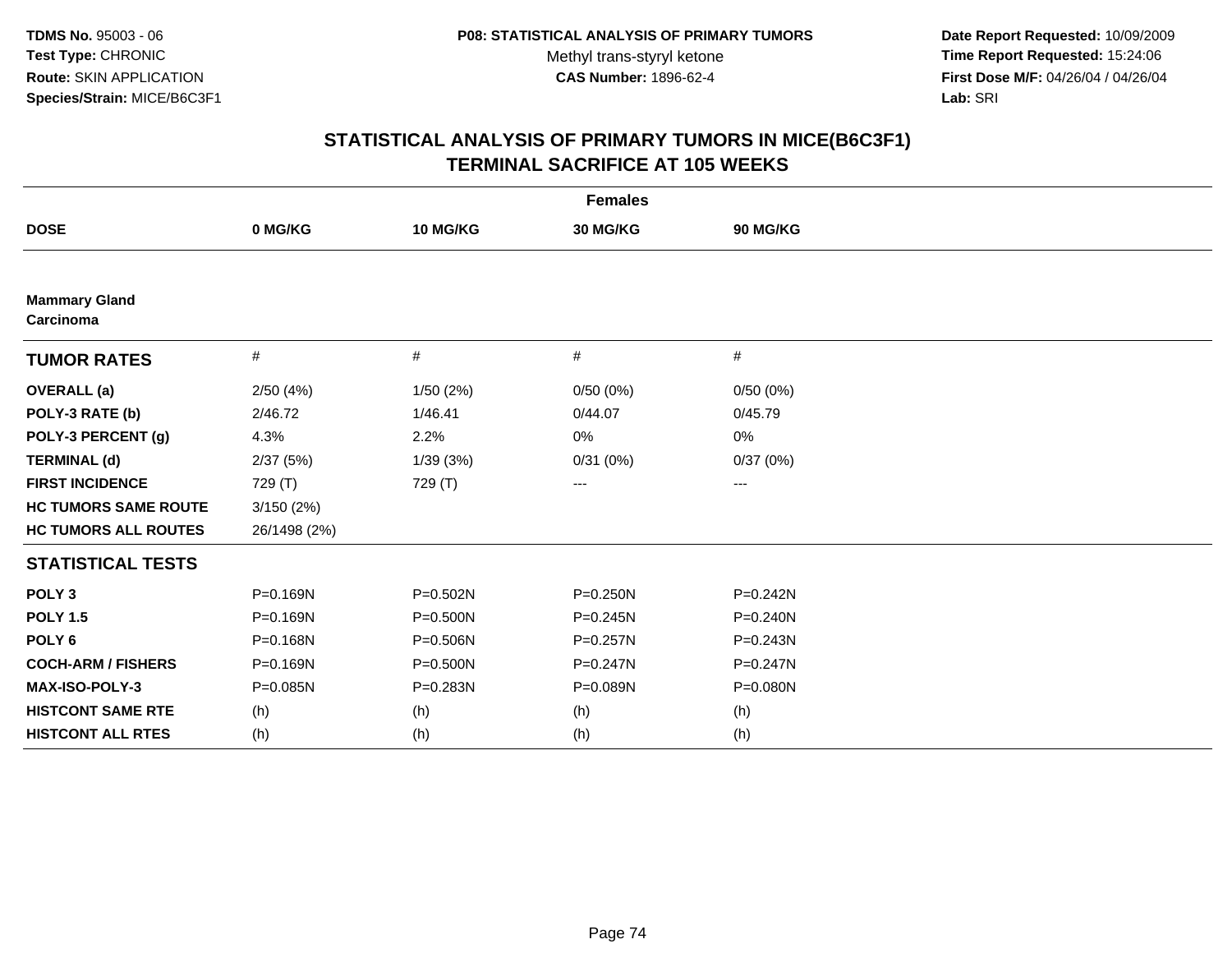**Date Report Requested:** 10/09/2009 **Time Report Requested:** 15:24:06 **First Dose M/F:** 04/26/04 / 04/26/04 Lab: SRI **Lab:** SRI

| <b>Females</b>              |              |              |             |             |  |  |
|-----------------------------|--------------|--------------|-------------|-------------|--|--|
| <b>DOSE</b>                 | 0 MG/KG      | 10 MG/KG     | 30 MG/KG    | 90 MG/KG    |  |  |
|                             |              |              |             |             |  |  |
| Ovary<br>Cystadenoma        |              |              |             |             |  |  |
| <b>TUMOR RATES</b>          |              |              |             |             |  |  |
| <b>OVERALL</b> (a)          | 1/49(2%)     | 0/50(0%)     | 3/48(6%)    | 1/50(2%)    |  |  |
| POLY-3 RATE (b)             | 1/46.66      | 0/46.41      | 3/42.66     | 1/45.79     |  |  |
| POLY-3 PERCENT (g)          | 2.1%         | 0%           | 7%          | 2.2%        |  |  |
| <b>TERMINAL (d)</b>         | 1/37(3%)     | 0/39(0%)     | 2/31(7%)    | 1/37(3%)    |  |  |
| <b>FIRST INCIDENCE</b>      | 729 (T)      | ---          | 688         | 729 (T)     |  |  |
| <b>HC TUMORS SAME ROUTE</b> | 6/149(4%)    |              |             |             |  |  |
| <b>HC TUMORS ALL ROUTES</b> | 70/1468 (5%) |              |             |             |  |  |
| <b>STATISTICAL TESTS</b>    |              |              |             |             |  |  |
| POLY <sub>3</sub>           | $P = 0.554$  | $P = 0.501N$ | $P=0.274$   | $P = 0.756$ |  |  |
| <b>POLY 1.5</b>             | $P = 0.559$  | P=0.499N     | $P=0.282$   | $P=0.759$   |  |  |
| POLY <sub>6</sub>           | $P = 0.553$  | P=0.503N     | $P=0.267$   | $P=0.755$   |  |  |
| <b>COCH-ARM / FISHERS</b>   | $P = 0.569$  | P=0.495N     | $P = 0.301$ | P=0.747N    |  |  |
| MAX-ISO-POLY-3              | $P = 0.255$  | $P = 0.161N$ | $P = 0.142$ | $P=0.494$   |  |  |
| <b>HISTCONT SAME RTE</b>    | $P = 0.323$  | (e)          | $P = 0.190$ | $P = 0.641$ |  |  |
| <b>HISTCONT ALL RTES</b>    | $P = 0.296$  | (e)          | $P = 0.168$ | $P = 0.623$ |  |  |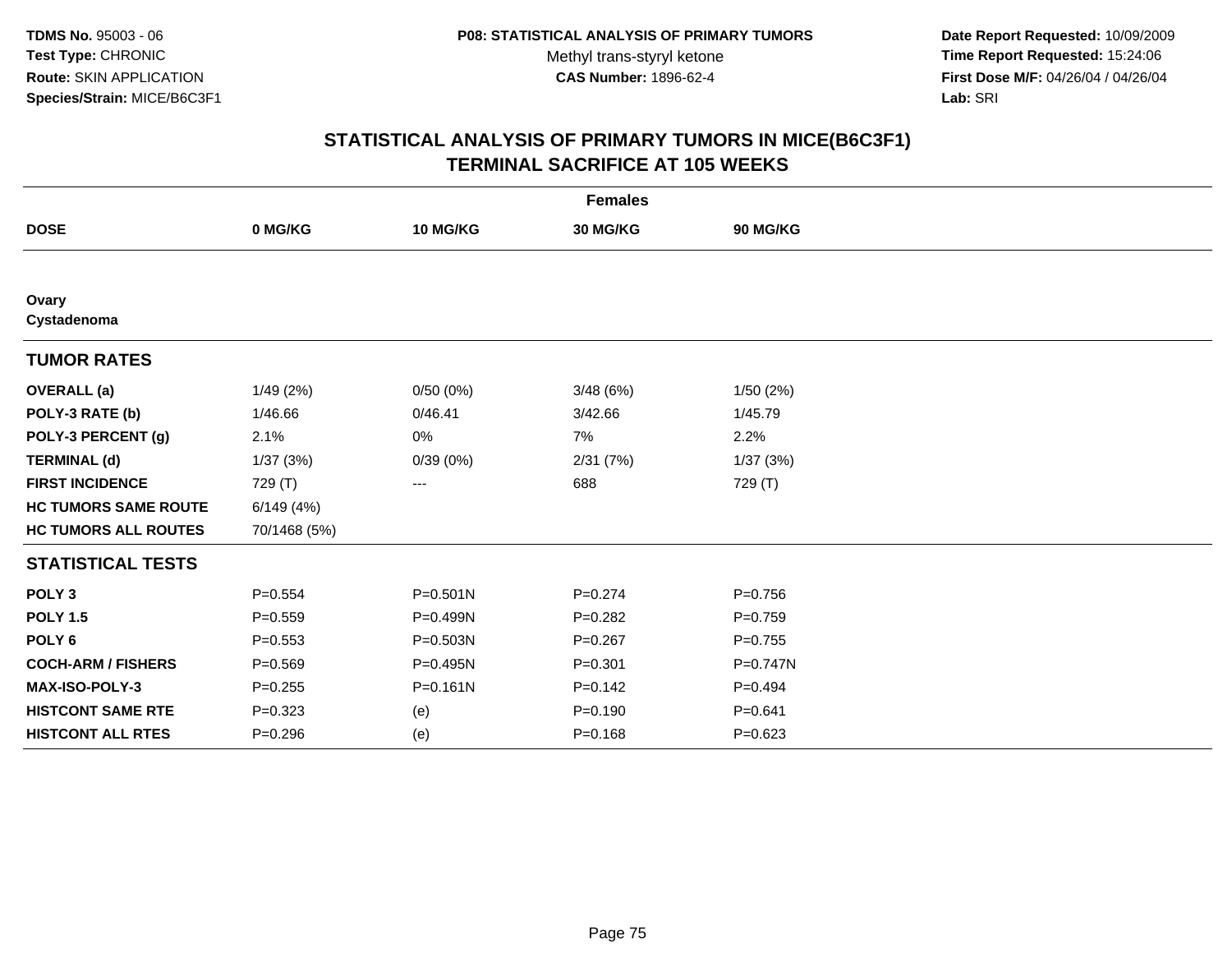**Date Report Requested:** 10/09/2009 **Time Report Requested:** 15:24:06 **First Dose M/F:** 04/26/04 / 04/26/04 Lab: SRI **Lab:** SRI

| <b>Females</b>                                                       |              |              |              |          |  |  |
|----------------------------------------------------------------------|--------------|--------------|--------------|----------|--|--|
| <b>DOSE</b>                                                          | 0 MG/KG      | 10 MG/KG     | 30 MG/KG     | 90 MG/KG |  |  |
|                                                                      |              |              |              |          |  |  |
| <b>Pituitary Gland: Pars Distalis or Unspecified Site</b><br>Adenoma |              |              |              |          |  |  |
| <b>TUMOR RATES</b>                                                   |              |              |              |          |  |  |
| <b>OVERALL</b> (a)                                                   | 5/47 (11%)   | 5/49 (10%)   | 4/50 (8%)    | 3/46(7%) |  |  |
| POLY-3 RATE (b)                                                      | 5/44.45      | 5/45.74      | 4/44.19      | 3/42.26  |  |  |
| POLY-3 PERCENT (g)                                                   | 11.3%        | 10.9%        | 9.1%         | 7.1%     |  |  |
| <b>TERMINAL (d)</b>                                                  | 4/36 (11%)   | 4/38 (11%)   | 3/31(10%)    | 2/34(6%) |  |  |
| <b>FIRST INCIDENCE</b>                                               | 698          | 639          | 697          | 653      |  |  |
| <b>HC TUMORS SAME ROUTE</b>                                          | 13/147 (9%)  |              |              |          |  |  |
| <b>HC TUMORS ALL ROUTES</b>                                          | 98/1466 (7%) |              |              |          |  |  |
| <b>STATISTICAL TESTS</b>                                             |              |              |              |          |  |  |
| POLY <sub>3</sub>                                                    | P=0.308N     | $P = 0.612N$ | $P = 0.504N$ | P=0.384N |  |  |
| <b>POLY 1.5</b>                                                      | $P = 0.304N$ | P=0.606N     | P=0.485N     | P=0.377N |  |  |
| POLY <sub>6</sub>                                                    | $P = 0.311N$ | P=0.622N     | $P = 0.525N$ | P=0.391N |  |  |
| <b>COCH-ARM / FISHERS</b>                                            | P=0.295N     | P=0.603N     | P=0.460N     | P=0.369N |  |  |
| <b>MAX-ISO-POLY-3</b>                                                | $P = 0.420N$ | $P = 0.480N$ | $P = 0.368N$ | P=0.258N |  |  |
| <b>HISTCONT SAME RTE</b>                                             | (h)          | (h)          | (h)          | (h)      |  |  |
| <b>HISTCONT ALL RTES</b>                                             | (h)          | (h)          | (h)          | (h)      |  |  |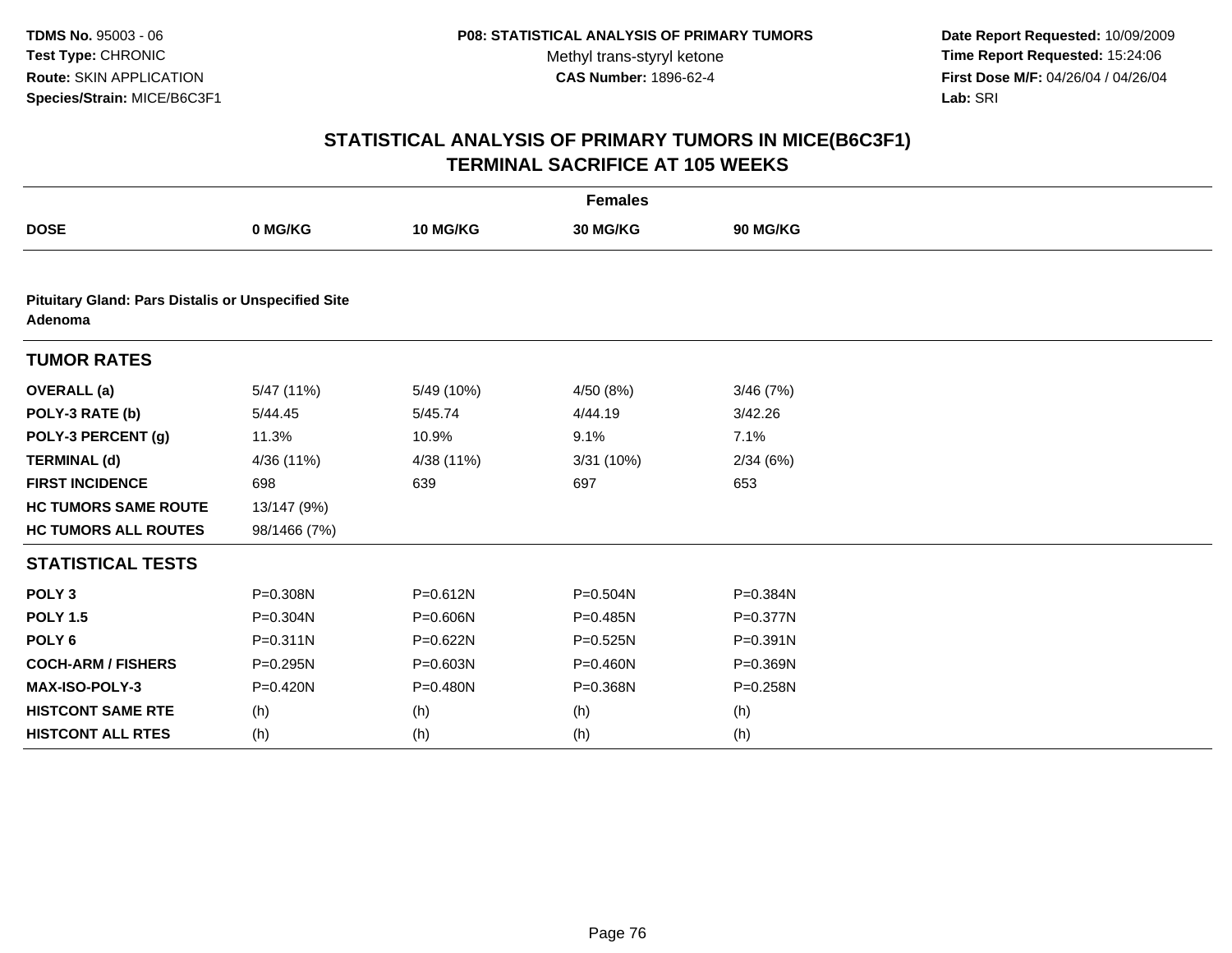**Date Report Requested:** 10/09/2009 **Time Report Requested:** 15:24:06 **First Dose M/F:** 04/26/04 / 04/26/04 Lab: SRI **Lab:** SRI

| <b>Females</b>                                                         |             |          |             |             |  |
|------------------------------------------------------------------------|-------------|----------|-------------|-------------|--|
| <b>DOSE</b>                                                            | 0 MG/KG     | 10 MG/KG | 30 MG/KG    | 90 MG/KG    |  |
|                                                                        |             |          |             |             |  |
| <b>Pituitary Gland: Pars Distalis or Unspecified Site</b><br>Carcinoma |             |          |             |             |  |
| <b>TUMOR RATES</b>                                                     |             |          |             |             |  |
| <b>OVERALL</b> (a)                                                     | 0/47(0%)    | 0/49(0%) | 2/50(4%)    | 1/46(2%)    |  |
| POLY-3 RATE (b)                                                        | 0/44.33     | 0/45.41  | 2/44.97     | 1/42.57     |  |
| POLY-3 PERCENT (g)                                                     | 0%          | 0%       | 4.5%        | 2.4%        |  |
| <b>TERMINAL (d)</b>                                                    | 0/36(0%)    | 0/38(0%) | 0/31(0%)    | 0/34(0%)    |  |
| <b>FIRST INCIDENCE</b>                                                 | ---         | ---      | 465         | 537         |  |
| <b>HC TUMORS SAME ROUTE</b>                                            | 1/147(1%)   |          |             |             |  |
| <b>HC TUMORS ALL ROUTES</b>                                            | 3/1466 (0%) |          |             |             |  |
| <b>STATISTICAL TESTS</b>                                               |             |          |             |             |  |
| POLY <sub>3</sub>                                                      | $P = 0.335$ | (e)      | $P=0.240$   | $P=0.492$   |  |
| <b>POLY 1.5</b>                                                        | $P = 0.337$ | (e)      | $P = 0.245$ | $P=0.494$   |  |
| POLY <sub>6</sub>                                                      | $P = 0.335$ | (e)      | $P = 0.235$ | $P=0.490$   |  |
| <b>COCH-ARM / FISHERS</b>                                              | $P = 0.341$ | (e)      | $P = 0.263$ | $P=0.495$   |  |
| MAX-ISO-POLY-3                                                         | $P = 0.178$ | (e)      | $P=0.079$   | $P = 0.157$ |  |
| <b>HISTCONT SAME RTE</b>                                               | $P=0.225$   | (e)      | $P = 0.103$ | $P = 0.210$ |  |
| <b>HISTCONT ALL RTES</b>                                               | $P=0.018*$  | (e)      | P<0.001**   | $P=0.027*$  |  |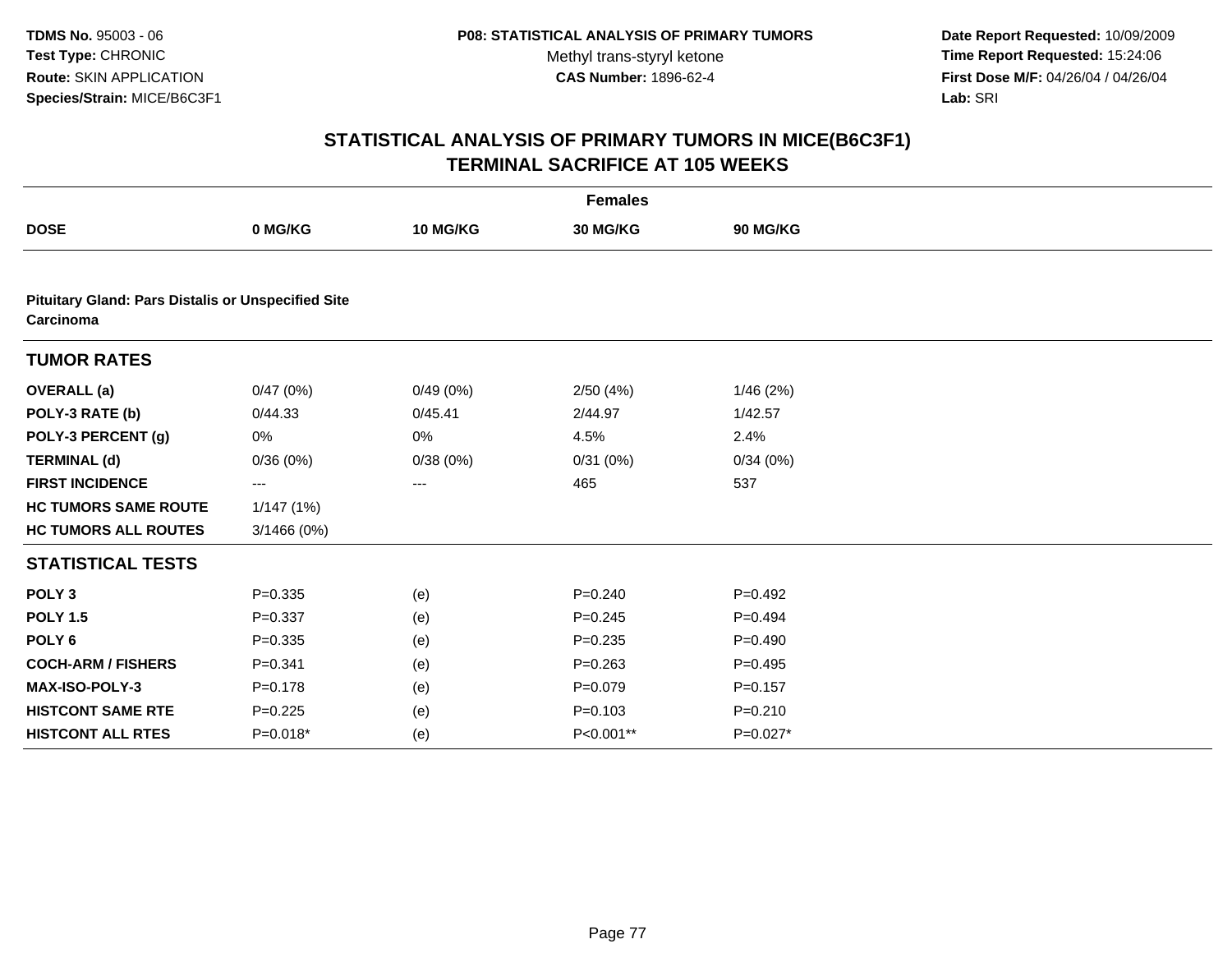**Date Report Requested:** 10/09/2009 **Time Report Requested:** 15:24:06 **First Dose M/F:** 04/26/04 / 04/26/04 Lab: SRI **Lab:** SRI

| <b>Females</b>                                                                    |               |              |             |                 |  |  |
|-----------------------------------------------------------------------------------|---------------|--------------|-------------|-----------------|--|--|
| <b>DOSE</b>                                                                       | 0 MG/KG       | 10 MG/KG     | 30 MG/KG    | <b>90 MG/KG</b> |  |  |
|                                                                                   |               |              |             |                 |  |  |
| <b>Pituitary Gland: Pars Distalis or Unspecified Site</b><br>Carcinoma or Adenoma |               |              |             |                 |  |  |
| <b>TUMOR RATES</b>                                                                |               |              |             |                 |  |  |
| <b>OVERALL</b> (a)                                                                | 5/47 (11%)    | 5/49 (10%)   | 6/50 (12%)  | 4/46 (9%)       |  |  |
| POLY-3 RATE (b)                                                                   | 5/44.45       | 5/45.74      | 6/45.09     | 4/42.86         |  |  |
| POLY-3 PERCENT (g)                                                                | 11.3%         | 10.9%        | 13.3%       | 9.3%            |  |  |
| <b>TERMINAL (d)</b>                                                               | 4/36 (11%)    | 4/38 (11%)   | 3/31 (10%)  | 2/34(6%)        |  |  |
| <b>FIRST INCIDENCE</b>                                                            | 698           | 639          | 465         | 537             |  |  |
| <b>HC TUMORS SAME ROUTE</b>                                                       | 14/147 (10%)  |              |             |                 |  |  |
| <b>HC TUMORS ALL ROUTES</b>                                                       | 101/1466 (7%) |              |             |                 |  |  |
| <b>STATISTICAL TESTS</b>                                                          |               |              |             |                 |  |  |
| POLY <sub>3</sub>                                                                 | $P = 0.456N$  | P=0.612N     | $P = 0.510$ | $P = 0.523N$    |  |  |
| <b>POLY 1.5</b>                                                                   | $P = 0.454N$  | P=0.606N     | $P=0.525$   | $P = 0.518N$    |  |  |
| POLY <sub>6</sub>                                                                 | $P = 0.455N$  | P=0.622N     | $P=0.493$   | $P=0.527N$      |  |  |
| <b>COCH-ARM / FISHERS</b>                                                         | P=0.449N      | $P = 0.603N$ | $P=0.544$   | $P = 0.514N$    |  |  |
| <b>MAX-ISO-POLY-3</b>                                                             | $P = 0.565N$  | $P = 0.480N$ | $P = 0.383$ | $P = 0.385N$    |  |  |
| <b>HISTCONT SAME RTE</b>                                                          | (h)           | (h)          | (h)         | (h)             |  |  |
| <b>HISTCONT ALL RTES</b>                                                          | (h)           | (h)          | (h)         | (h)             |  |  |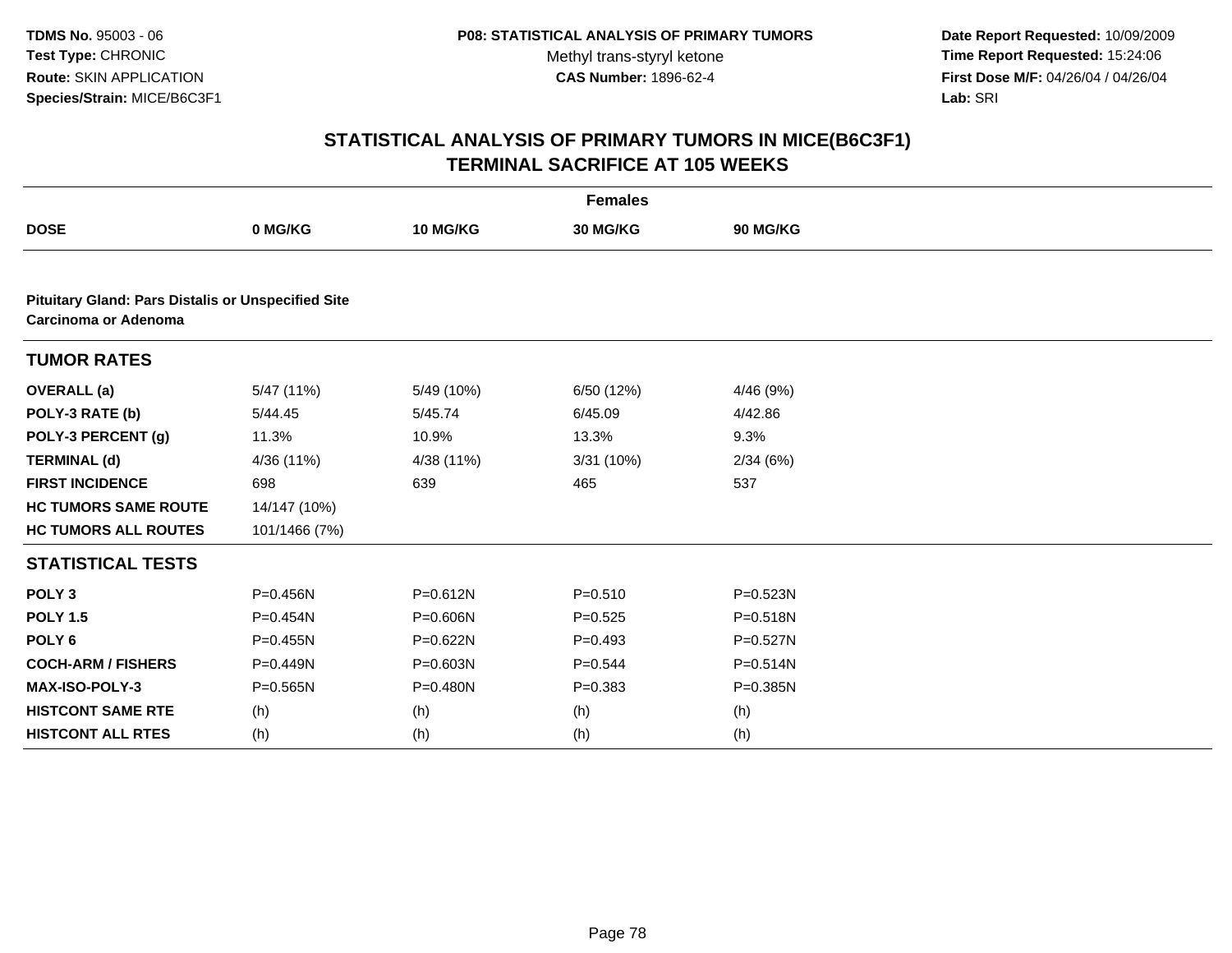**Date Report Requested:** 10/09/2009 **Time Report Requested:** 15:24:06 **First Dose M/F:** 04/26/04 / 04/26/04 Lab: SRI **Lab:** SRI

| <b>Females</b>              |              |             |             |             |  |  |
|-----------------------------|--------------|-------------|-------------|-------------|--|--|
| <b>DOSE</b>                 | 0 MG/KG      | 10 MG/KG    | 30 MG/KG    | 90 MG/KG    |  |  |
|                             |              |             |             |             |  |  |
| <b>Skin</b><br>Fibrosarcoma |              |             |             |             |  |  |
| <b>TUMOR RATES</b>          | #            | #           | #           | #           |  |  |
| <b>OVERALL</b> (a)          | 1/50(2%)     | 2/50(4%)    | 4/50 (8%)   | 2/50(4%)    |  |  |
| POLY-3 RATE (b)             | 1/46.84      | 2/46.69     | 4/44.41     | 2/45.79     |  |  |
| POLY-3 PERCENT (g)          | 2.1%         | 4.3%        | 9%          | 4.4%        |  |  |
| <b>TERMINAL (d)</b>         | 0/37(0%)     | 1/39(3%)    | 2/31(7%)    | 2/37(5%)    |  |  |
| <b>FIRST INCIDENCE</b>      | 697          | 653         | 681         | 729 (T)     |  |  |
| <b>HC TUMORS SAME ROUTE</b> | 1/150(1%)    |             |             |             |  |  |
| <b>HC TUMORS ALL ROUTES</b> | 31/1498 (2%) |             |             |             |  |  |
| <b>STATISTICAL TESTS</b>    |              |             |             |             |  |  |
| POLY <sub>3</sub>           | $P=0.495$    | $P=0.499$   | $P = 0.163$ | $P=0.492$   |  |  |
| <b>POLY 1.5</b>             | $P = 0.501$  | $P = 0.501$ | $P = 0.170$ | $P = 0.496$ |  |  |
| POLY <sub>6</sub>           | $P=0.490$    | $P=0.496$   | $P = 0.156$ | $P=0.489$   |  |  |
| <b>COCH-ARM / FISHERS</b>   | $P = 0.510$  | $P = 0.500$ | $P = 0.181$ | $P = 0.500$ |  |  |
| MAX-ISO-POLY-3              | $P = 0.259$  | $P = 0.280$ | $P = 0.080$ | $P=0.276$   |  |  |
| <b>HISTCONT SAME RTE</b>    | $P = 0.172$  | $P = 0.097$ | $P = 0.067$ | $P = 0.098$ |  |  |
| <b>HISTCONT ALL RTES</b>    | $P = 0.253$  | $P = 0.349$ | $P = 0.060$ | $P = 0.344$ |  |  |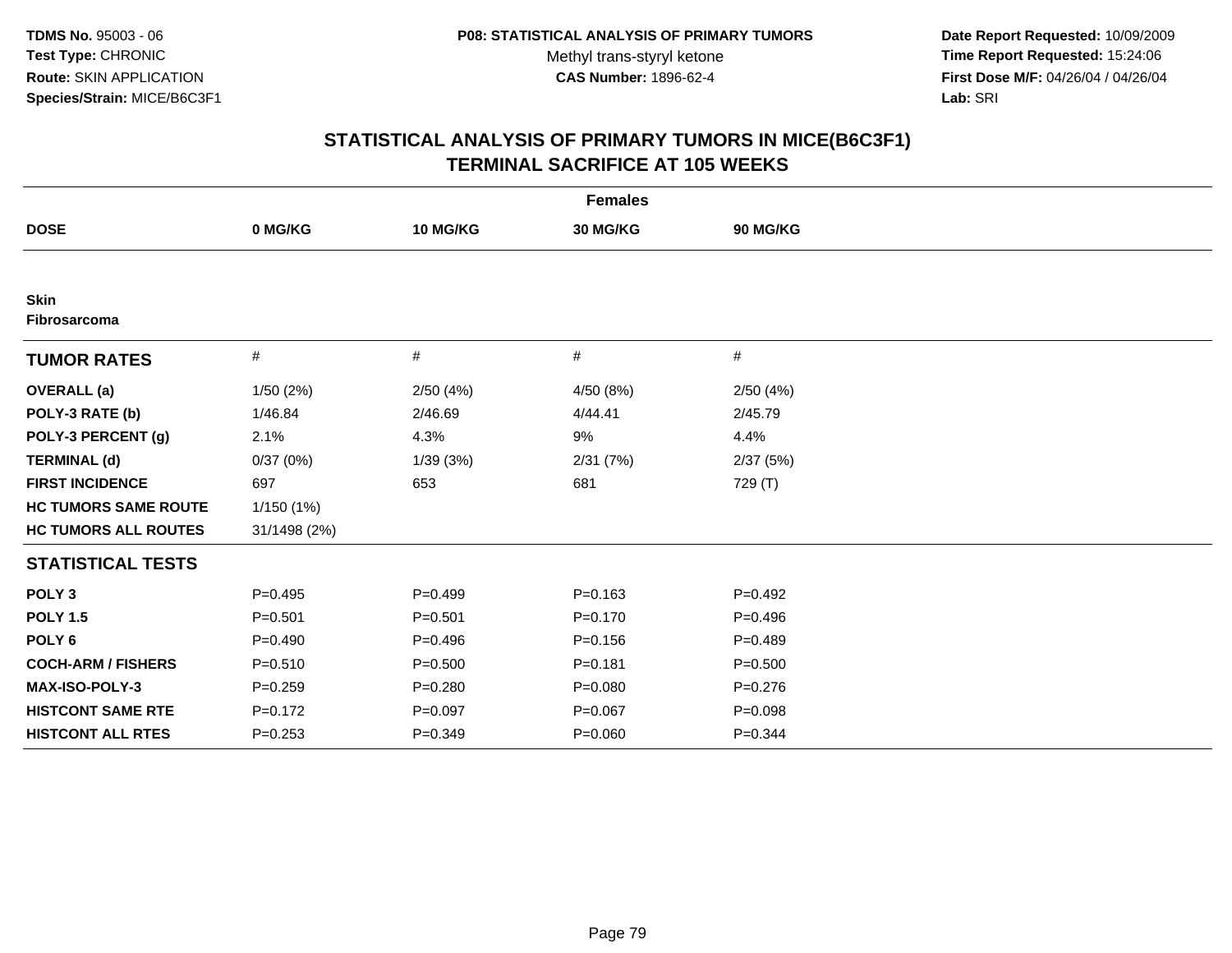**Date Report Requested:** 10/09/2009 **Time Report Requested:** 15:24:06 **First Dose M/F:** 04/26/04 / 04/26/04 Lab: SRI **Lab:** SRI

| <b>Females</b>                 |              |              |             |              |  |  |
|--------------------------------|--------------|--------------|-------------|--------------|--|--|
| <b>DOSE</b>                    | 0 MG/KG      | 10 MG/KG     | 30 MG/KG    | 90 MG/KG     |  |  |
|                                |              |              |             |              |  |  |
| <b>Skin</b><br>Hemangiosarcoma |              |              |             |              |  |  |
| <b>TUMOR RATES</b>             | #            | #            | $\#$        | #            |  |  |
| <b>OVERALL</b> (a)             | 2/50(4%)     | 0/50(0%)     | 2/50(4%)    | 0/50(0%)     |  |  |
| POLY-3 RATE (b)                | 2/46.72      | 0/46.41      | 2/44.07     | 0/45.79      |  |  |
| POLY-3 PERCENT (g)             | 4.3%         | 0%           | 4.5%        | 0%           |  |  |
| <b>TERMINAL (d)</b>            | 2/37(5%)     | 0/39(0%)     | 2/31(7%)    | 0/37(0%)     |  |  |
| <b>FIRST INCIDENCE</b>         | 729 (T)      | ---          | 729 (T)     | $--$         |  |  |
| <b>HC TUMORS SAME ROUTE</b>    | 3/150(2%)    |              |             |              |  |  |
| <b>HC TUMORS ALL ROUTES</b>    | 14/1498 (1%) |              |             |              |  |  |
| <b>STATISTICAL TESTS</b>       |              |              |             |              |  |  |
| POLY <sub>3</sub>              | P=0.285N     | P=0.239N     | $P = 0.673$ | $P = 0.242N$ |  |  |
| <b>POLY 1.5</b>                | P=0.284N     | P=0.237N     | $P=0.682$   | $P = 0.240N$ |  |  |
| POLY <sub>6</sub>              | P=0.285N     | $P = 0.241N$ | $P = 0.663$ | P=0.243N     |  |  |
| <b>COCH-ARM / FISHERS</b>      | $P = 0.281N$ | $P = 0.247N$ | P=0.691N    | $P = 0.247N$ |  |  |
| MAX-ISO-POLY-3                 | P=0.129N     | P=0.077N     | $P = 0.476$ | P=0.080N     |  |  |
| <b>HISTCONT SAME RTE</b>       | (h)          | (h)          | (h)         | (h)          |  |  |
| <b>HISTCONT ALL RTES</b>       | (h)          | (h)          | (h)         | (h)          |  |  |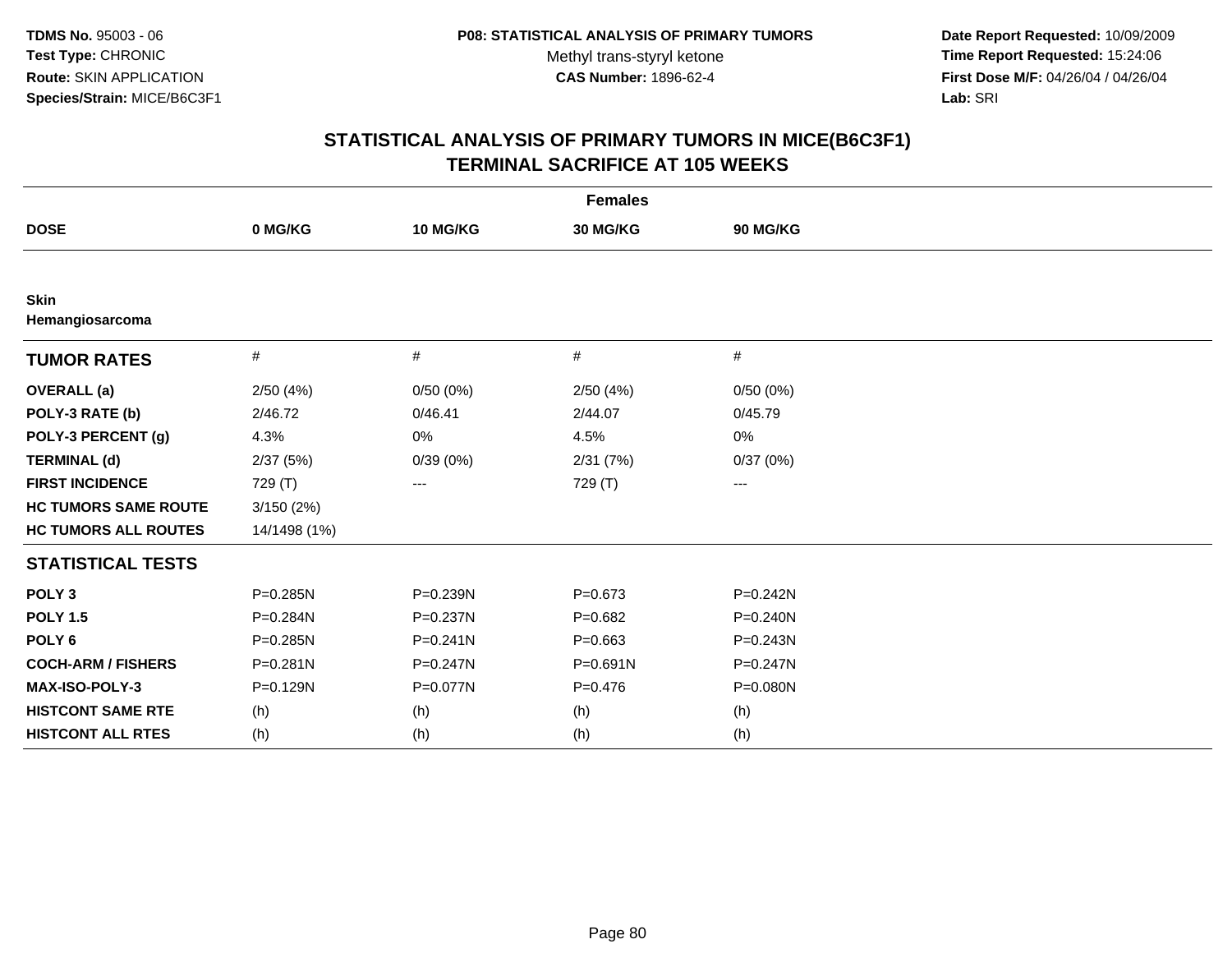**Date Report Requested:** 10/09/2009 **Time Report Requested:** 15:24:06 **First Dose M/F:** 04/26/04 / 04/26/04 Lab: SRI **Lab:** SRI

| <b>Females</b>              |              |              |             |              |  |  |
|-----------------------------|--------------|--------------|-------------|--------------|--|--|
| <b>DOSE</b>                 | 0 MG/KG      | 10 MG/KG     | 30 MG/KG    | 90 MG/KG     |  |  |
|                             |              |              |             |              |  |  |
| Spleen<br>Hemangiosarcoma   |              |              |             |              |  |  |
| <b>TUMOR RATES</b>          |              |              |             |              |  |  |
| <b>OVERALL</b> (a)          | 2/49(4%)     | 1/50(2%)     | 3/48(6%)    | 0/48(0%)     |  |  |
| POLY-3 RATE (b)             | 2/46.21      | 1/46.41      | 3/42.65     | 0/44.41      |  |  |
| POLY-3 PERCENT (g)          | 4.3%         | 2.2%         | 7%          | 0%           |  |  |
| <b>TERMINAL (d)</b>         | 1/37(3%)     | 1/39(3%)     | 2/31(7%)    | 0/37(0%)     |  |  |
| <b>FIRST INCIDENCE</b>      | 649          | 729 (T)      | 714         | ---          |  |  |
| <b>HC TUMORS SAME ROUTE</b> | 6/149(4%)    |              |             |              |  |  |
| <b>HC TUMORS ALL ROUTES</b> | 28/1478 (2%) |              |             |              |  |  |
| <b>STATISTICAL TESTS</b>    |              |              |             |              |  |  |
| POLY <sub>3</sub>           | $P = 0.231N$ | P=0.498N     | $P = 0.464$ | $P = 0.246N$ |  |  |
| <b>POLY 1.5</b>             | $P = 0.230N$ | P=0.495N     | $P=0.475$   | $P = 0.244N$ |  |  |
| POLY <sub>6</sub>           | $P = 0.230N$ | $P = 0.504N$ | $P=0.452$   | P=0.248N     |  |  |
| <b>COCH-ARM / FISHERS</b>   | P=0.228N     | P=0.492N     | $P=0.490$   | $P = 0.253N$ |  |  |
| MAX-ISO-POLY-3              | P=0.197N     | P=0.280N     | $P = 0.298$ | P=0.083N     |  |  |
| <b>HISTCONT SAME RTE</b>    | (h)          | (h)          | (h)         | (h)          |  |  |
| <b>HISTCONT ALL RTES</b>    | (h)          | (h)          | (h)         | (h)          |  |  |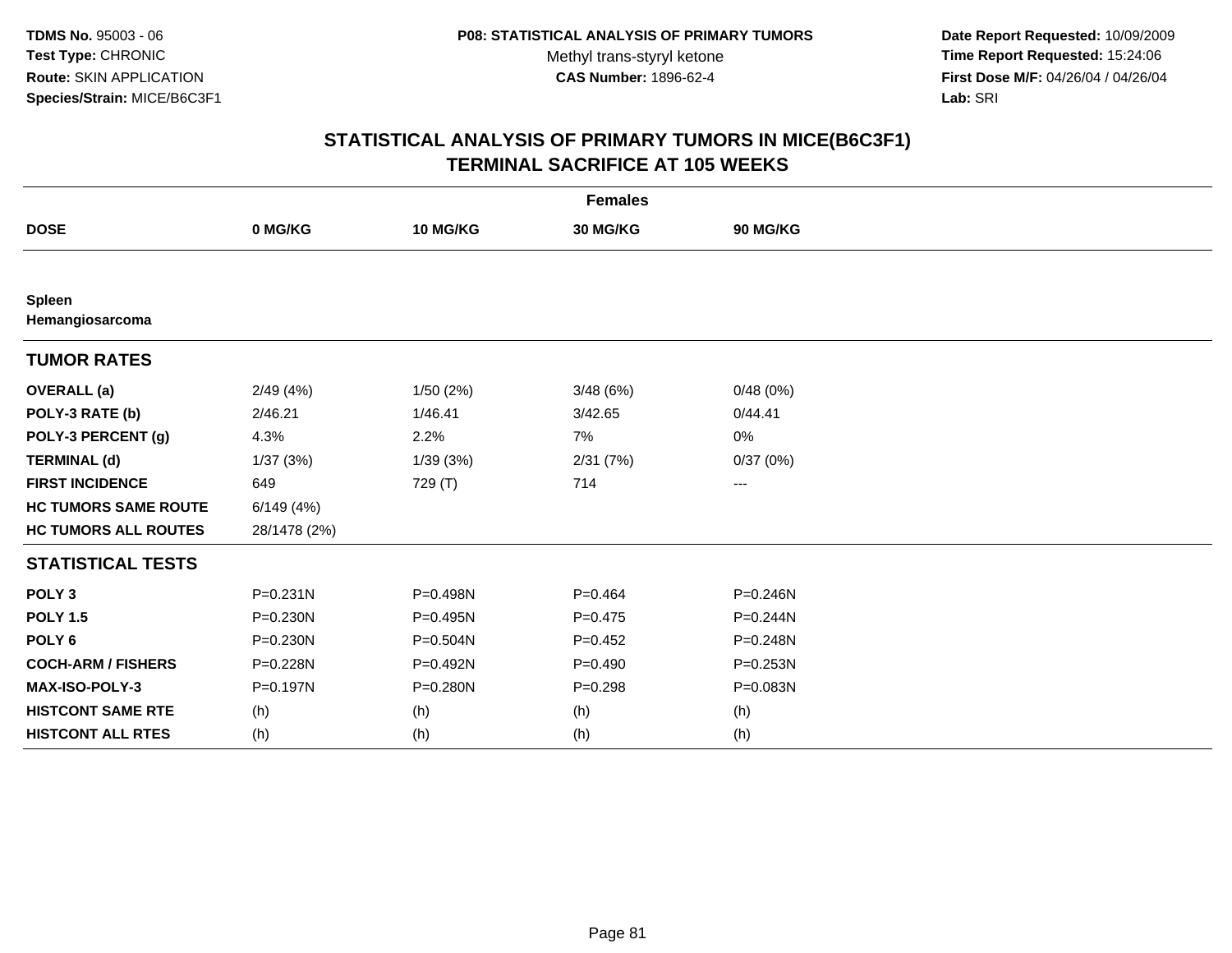**Date Report Requested:** 10/09/2009 **Time Report Requested:** 15:24:06 **First Dose M/F:** 04/26/04 / 04/26/04 Lab: SRI **Lab:** SRI

| <b>Females</b>                                                        |              |             |                 |           |  |  |
|-----------------------------------------------------------------------|--------------|-------------|-----------------|-----------|--|--|
| <b>DOSE</b>                                                           | 0 MG/KG      | 10 MG/KG    | <b>30 MG/KG</b> | 90 MG/KG  |  |  |
|                                                                       |              |             |                 |           |  |  |
| Stomach, Forestomach<br>Squamous Cell Carcinoma or Papilloma Squamous |              |             |                 |           |  |  |
| <b>TUMOR RATES</b>                                                    | $\#$         | #           | #               | #         |  |  |
| <b>OVERALL</b> (a)                                                    | 1/50(2%)     | 1/50(2%)    | 2/50(4%)        | 1/50(2%)  |  |  |
| POLY-3 RATE (b)                                                       | 1/46.84      | 1/46.41     | 2/44.32         | 1/45.79   |  |  |
| POLY-3 PERCENT (g)                                                    | 2.1%         | 2.2%        | 4.5%            | 2.2%      |  |  |
| <b>TERMINAL (d)</b>                                                   | 0/37(0%)     | 1/39(3%)    | 0/31(0%)        | 1/37(3%)  |  |  |
| <b>FIRST INCIDENCE</b>                                                | 697          | 729 (T)     | 676             | 729 (T)   |  |  |
| <b>HC TUMORS SAME ROUTE</b>                                           | 3/150(2%)    |             |                 |           |  |  |
| <b>HC TUMORS ALL ROUTES</b>                                           | 28/1498 (2%) |             |                 |           |  |  |
| <b>STATISTICAL TESTS</b>                                              |              |             |                 |           |  |  |
| POLY <sub>3</sub>                                                     | P=0.645N     | $P = 0.758$ | $P = 0.481$     | $P=0.755$ |  |  |
| <b>POLY 1.5</b>                                                       | P=0.642N     | $P = 0.760$ | $P=0.489$       | $P=0.758$ |  |  |
| POLY <sub>6</sub>                                                     | P=0.647N     | $P=0.756$   | $P=0.472$       | $P=0.753$ |  |  |
| <b>COCH-ARM / FISHERS</b>                                             | P=0.639N     | P=0.753N    | $P = 0.500$     | P=0.753N  |  |  |
| <b>MAX-ISO-POLY-3</b>                                                 | $P = 0.573$  | $P=0.496$   | $P = 0.270$     | $P=0.493$ |  |  |
| <b>HISTCONT SAME RTE</b>                                              | (h)          | (h)         | (h)             | (h)       |  |  |
| <b>HISTCONT ALL RTES</b>                                              | (h)          | (h)         | (h)             | (h)       |  |  |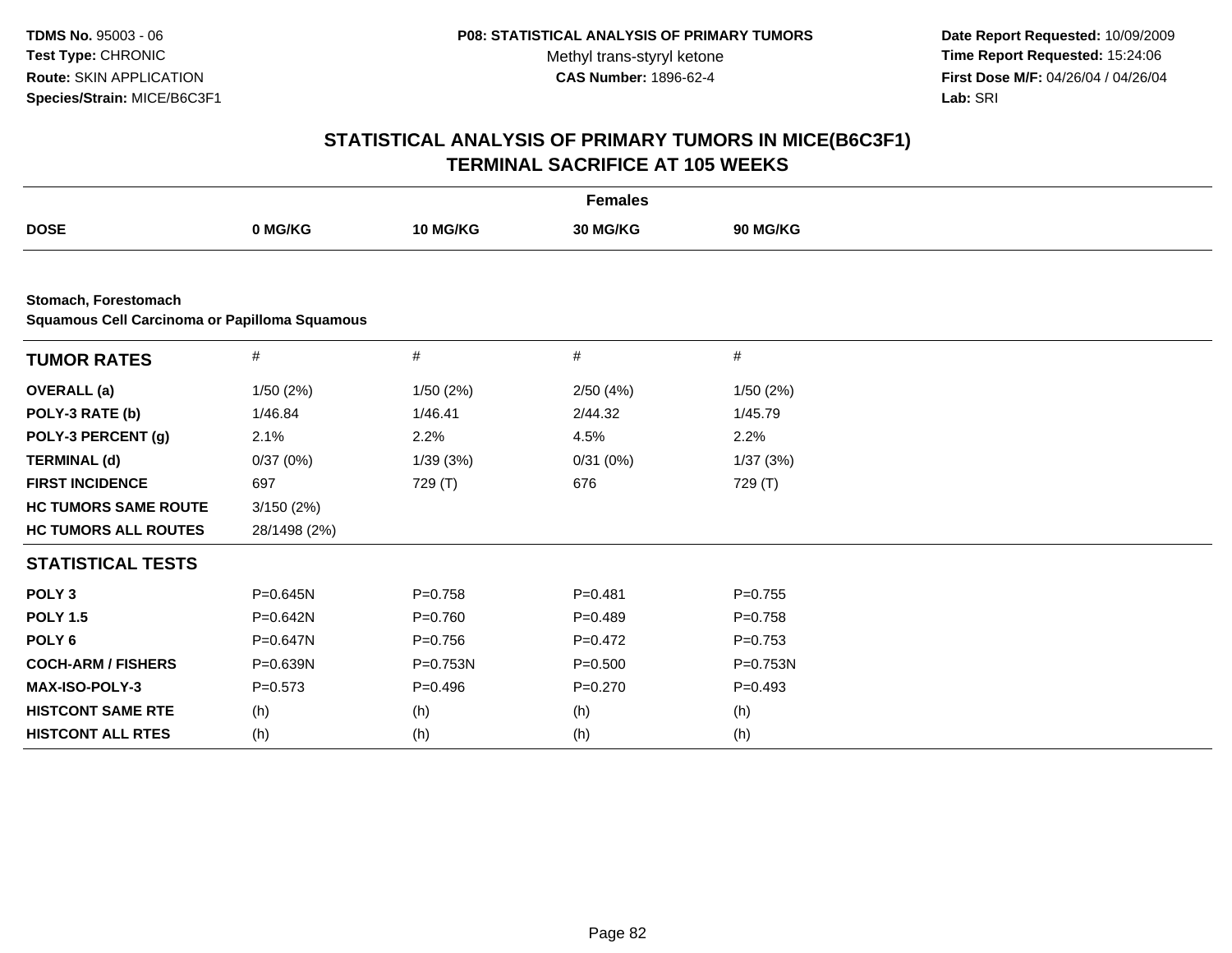**Date Report Requested:** 10/09/2009 **Time Report Requested:** 15:24:06 **First Dose M/F:** 04/26/04 / 04/26/04 Lab: SRI **Lab:** SRI

| <b>Females</b>                                         |              |           |             |             |  |  |
|--------------------------------------------------------|--------------|-----------|-------------|-------------|--|--|
| <b>DOSE</b>                                            | 0 MG/KG      | 10 MG/KG  | 30 MG/KG    | 90 MG/KG    |  |  |
|                                                        |              |           |             |             |  |  |
| Stomach, Forestomach<br><b>Squamous Cell Papilloma</b> |              |           |             |             |  |  |
| <b>TUMOR RATES</b>                                     | #            | #         | #           | #           |  |  |
| <b>OVERALL</b> (a)                                     | 1/50(2%)     | 1/50(2%)  | 2/50(4%)    | 1/50(2%)    |  |  |
| POLY-3 RATE (b)                                        | 1/46.84      | 1/46.41   | 2/44.32     | 1/45.79     |  |  |
| POLY-3 PERCENT (g)                                     | 2.1%         | 2.2%      | 4.5%        | 2.2%        |  |  |
| <b>TERMINAL (d)</b>                                    | 0/37(0%)     | 1/39(3%)  | 0/31(0%)    | 1/37(3%)    |  |  |
| <b>FIRST INCIDENCE</b>                                 | 697          | 729 (T)   | 676         | 729 (T)     |  |  |
| <b>HC TUMORS SAME ROUTE</b>                            | 3/150(2%)    |           |             |             |  |  |
| <b>HC TUMORS ALL ROUTES</b>                            | 26/1498 (2%) |           |             |             |  |  |
| <b>STATISTICAL TESTS</b>                               |              |           |             |             |  |  |
| POLY <sub>3</sub>                                      | $P = 0.645N$ | $P=0.758$ | $P = 0.481$ | $P=0.755$   |  |  |
| <b>POLY 1.5</b>                                        | $P = 0.642N$ | $P=0.760$ | $P=0.489$   | $P = 0.758$ |  |  |
| POLY <sub>6</sub>                                      | P=0.647N     | $P=0.756$ | $P=0.472$   | $P=0.753$   |  |  |
| <b>COCH-ARM / FISHERS</b>                              | P=0.639N     | P=0.753N  | $P = 0.500$ | P=0.753N    |  |  |
| MAX-ISO-POLY-3                                         | $P = 0.573$  | $P=0.496$ | $P=0.270$   | $P=0.493$   |  |  |
| <b>HISTCONT SAME RTE</b>                               | (h)          | (h)       | (h)         | (h)         |  |  |
| <b>HISTCONT ALL RTES</b>                               | (h)          | (h)       | (h)         | (h)         |  |  |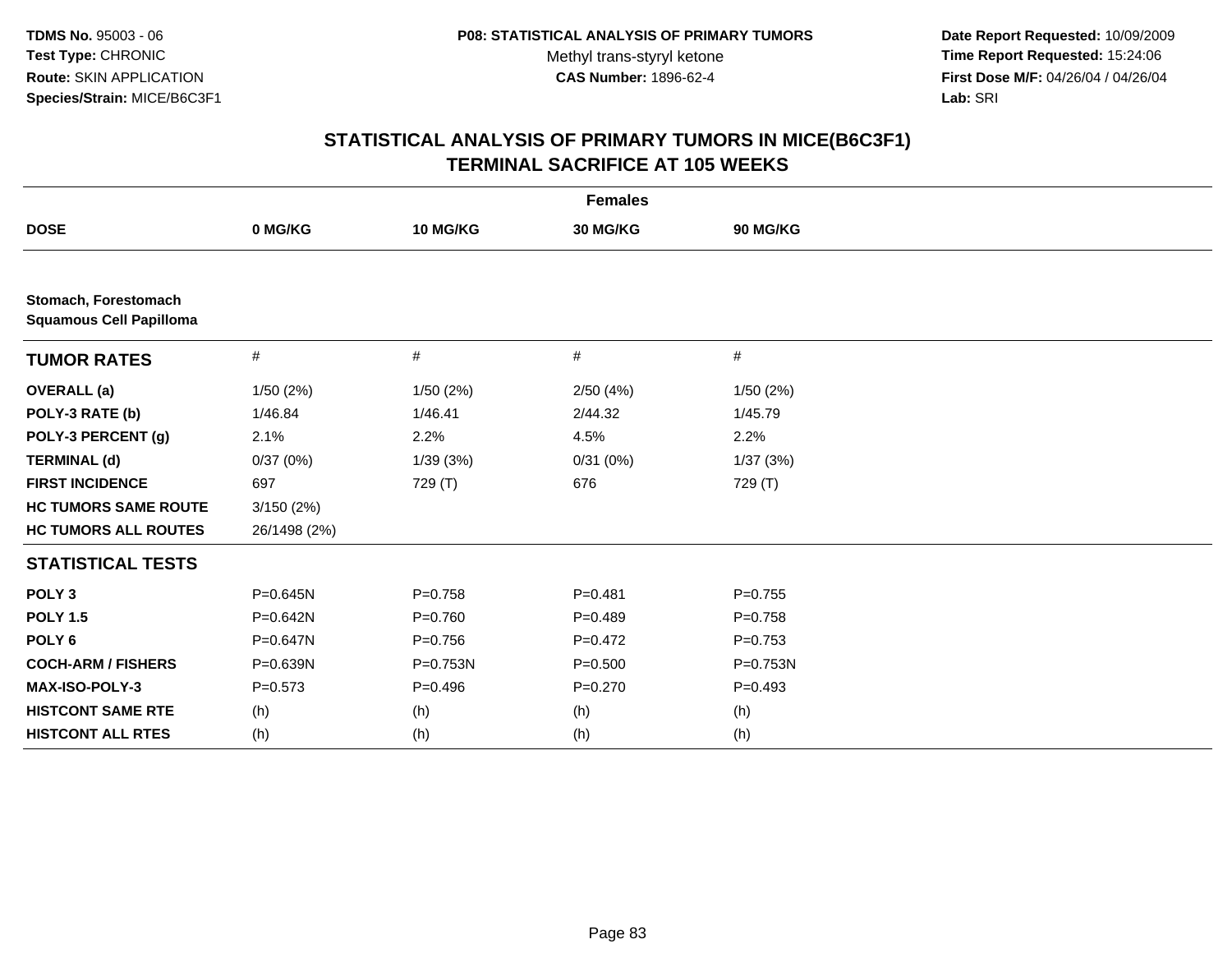**Date Report Requested:** 10/09/2009 **Time Report Requested:** 15:24:06 **First Dose M/F:** 04/26/04 / 04/26/04 Lab: SRI **Lab:** SRI

| <b>Females</b>                                                |              |          |             |             |  |  |
|---------------------------------------------------------------|--------------|----------|-------------|-------------|--|--|
| <b>DOSE</b>                                                   | 0 MG/KG      | 10 MG/KG | 30 MG/KG    | 90 MG/KG    |  |  |
|                                                               |              |          |             |             |  |  |
| <b>Thyroid Gland: Follicular Cell</b><br>Carcinoma or Adenoma |              |          |             |             |  |  |
| <b>TUMOR RATES</b>                                            |              |          |             |             |  |  |
| <b>OVERALL</b> (a)                                            | 1/49(2%)     | 0/50(0%) | 2/49(4%)    | 1/47(2%)    |  |  |
| POLY-3 RATE (b)                                               | 1/46.14      | 0/46.41  | 2/43.67     | 1/43.68     |  |  |
| POLY-3 PERCENT (g)                                            | 2.2%         | 0%       | 4.6%        | 2.3%        |  |  |
| <b>TERMINAL (d)</b>                                           | 1/37(3%)     | 0/39(0%) | 1/31(3%)    | 1/37(3%)    |  |  |
| <b>FIRST INCIDENCE</b>                                        | 729 (T)      | ---      | 624         | 729 (T)     |  |  |
| <b>HC TUMORS SAME ROUTE</b>                                   | 3/150(2%)    |          |             |             |  |  |
| <b>HC TUMORS ALL ROUTES</b>                                   | 32/1484 (2%) |          |             |             |  |  |
| <b>STATISTICAL TESTS</b>                                      |              |          |             |             |  |  |
| POLY <sub>3</sub>                                             | $P = 0.539$  | P=0.499N | $P = 0.481$ | $P=0.748$   |  |  |
| <b>POLY 1.5</b>                                               | $P = 0.539$  | P=0.497N | $P=0.489$   | $P=0.749$   |  |  |
| POLY <sub>6</sub>                                             | $P = 0.543$  | P=0.502N | $P = 0.473$ | $P=0.748$   |  |  |
| <b>COCH-ARM / FISHERS</b>                                     | $P = 0.542$  | P=0.495N | $P = 0.500$ | $P=0.742$   |  |  |
| MAX-ISO-POLY-3                                                | $P = 0.370$  | P=0.158N | $P = 0.270$ | $P=0.484$   |  |  |
| <b>HISTCONT SAME RTE</b>                                      | $P=0.465$    | (e)      | $P = 0.364$ | $P = 0.630$ |  |  |
| <b>HISTCONT ALL RTES</b>                                      | $P = 0.431$  | (e)      | $P = 0.320$ | $P = 0.611$ |  |  |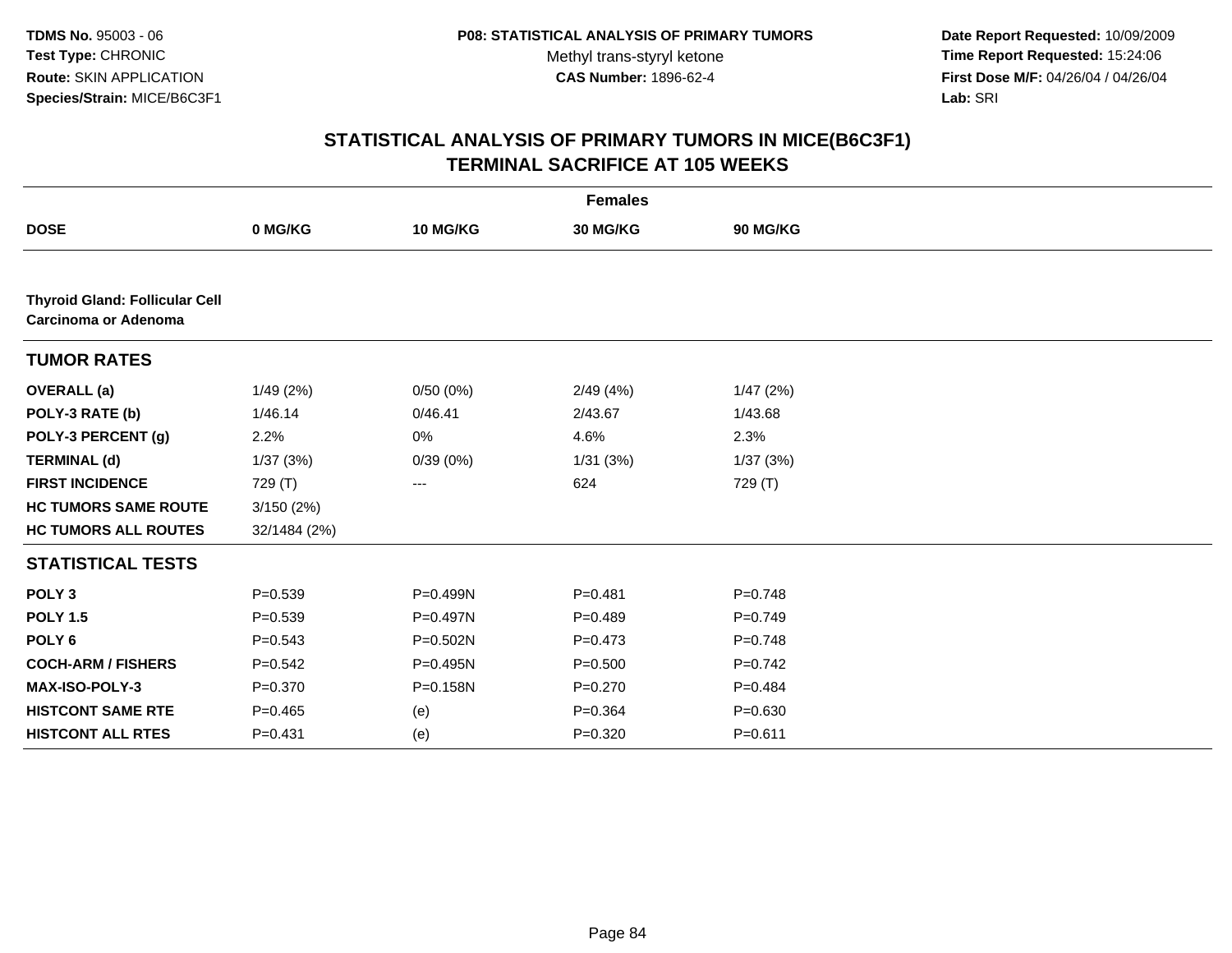**Date Report Requested:** 10/09/2009 **Time Report Requested:** 15:24:06 **First Dose M/F:** 04/26/04 / 04/26/04 Lab: SRI **Lab:** SRI

| <b>Females</b>                        |              |             |             |           |  |
|---------------------------------------|--------------|-------------|-------------|-----------|--|
| <b>DOSE</b>                           | 0 MG/KG      | 10 MG/KG    | 30 MG/KG    | 90 MG/KG  |  |
|                                       |              |             |             |           |  |
| <b>Uterus</b><br><b>Polyp Stromal</b> |              |             |             |           |  |
| <b>TUMOR RATES</b>                    | $\#$         | $\#$        | #           | #         |  |
| <b>OVERALL</b> (a)                    | 1/50(2%)     | 3/50(6%)    | 1/50(2%)    | 1/50(2%)  |  |
| POLY-3 RATE (b)                       | 1/46.72      | 3/46.41     | 1/44.62     | 1/45.79   |  |
| POLY-3 PERCENT (g)                    | 2.1%         | 6.5%        | 2.2%        | 2.2%      |  |
| <b>TERMINAL (d)</b>                   | 1/37(3%)     | 3/39(8%)    | 0/31(0%)    | 1/37(3%)  |  |
| <b>FIRST INCIDENCE</b>                | 729 (T)      | 729 (T)     | 557         | 729 (T)   |  |
| <b>HC TUMORS SAME ROUTE</b>           | 5/150(3%)    |             |             |           |  |
| <b>HC TUMORS ALL ROUTES</b>           | 37/1498 (3%) |             |             |           |  |
| <b>STATISTICAL TESTS</b>              |              |             |             |           |  |
| POLY <sub>3</sub>                     | $P = 0.435N$ | $P = 0.303$ | $P = 0.750$ | $P=0.756$ |  |
| <b>POLY 1.5</b>                       | $P = 0.433N$ | $P=0.305$   | $P=0.755$   | $P=0.758$ |  |
| POLY <sub>6</sub>                     | P=0.437N     | $P=0.299$   | $P=0.746$   | $P=0.755$ |  |
| <b>COCH-ARM / FISHERS</b>             | P=0.429N     | $P = 0.309$ | P=0.753N    | P=0.753N  |  |
| MAX-ISO-POLY-3                        | $P = 0.460N$ | $P = 0.153$ | $P = 0.487$ | $P=0.493$ |  |
| <b>HISTCONT SAME RTE</b>              | (h)          | (h)         | (h)         | (h)       |  |
| <b>HISTCONT ALL RTES</b>              | (h)          | (h)         | (h)         | (h)       |  |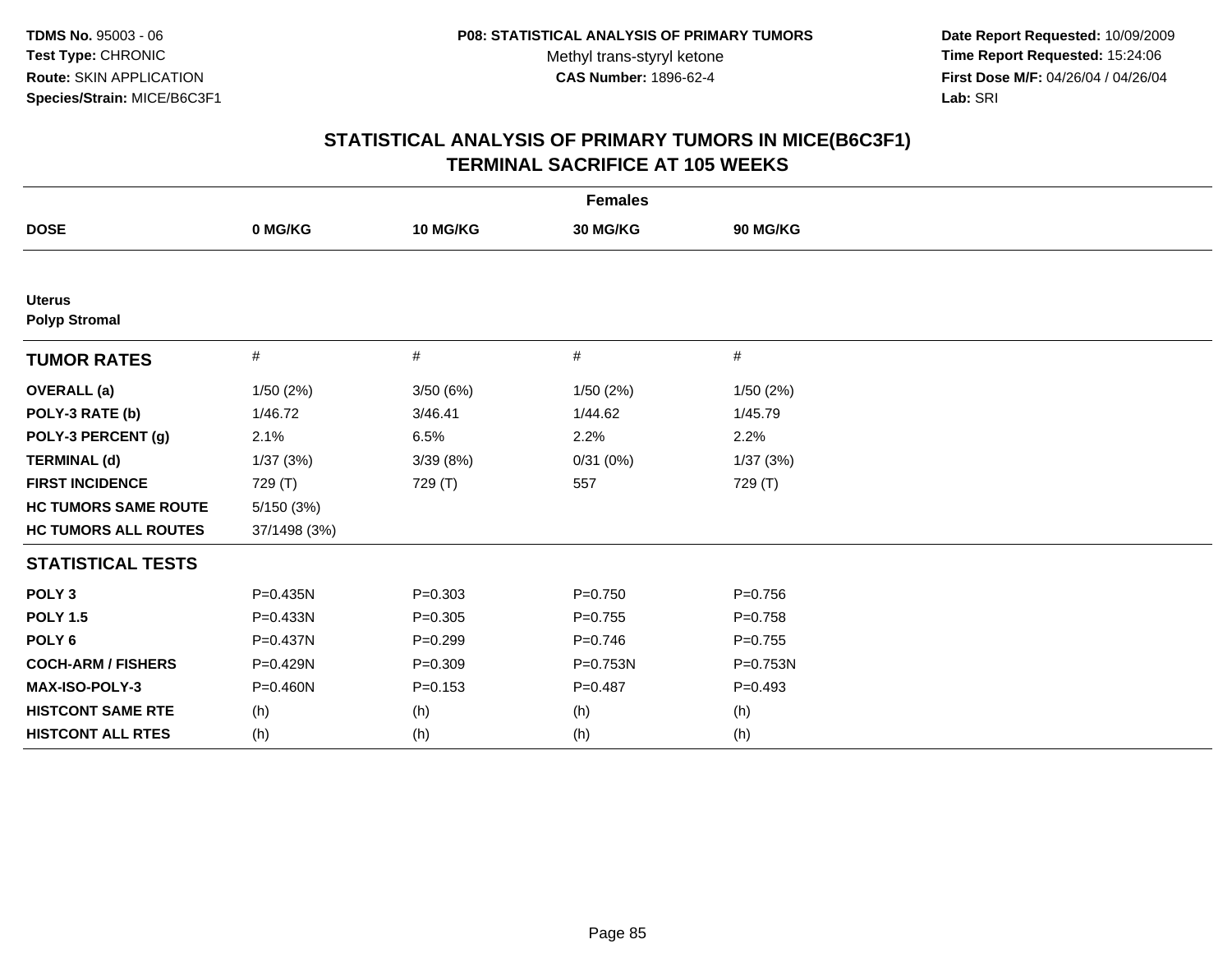**Date Report Requested:** 10/09/2009 **Time Report Requested:** 15:24:06 **First Dose M/F:** 04/26/04 / 04/26/04 Lab: SRI **Lab:** SRI

| <b>Females</b>                  |              |          |          |          |  |
|---------------------------------|--------------|----------|----------|----------|--|
| <b>DOSE</b>                     | 0 MG/KG      | 10 MG/KG | 30 MG/KG | 90 MG/KG |  |
|                                 |              |          |          |          |  |
| <b>All Organs</b><br>Hemangioma |              |          |          |          |  |
| <b>TUMOR RATES</b>              | #            | #        | #        | #        |  |
| <b>OVERALL</b> (a)              | 0/50(0%)     | 0/50(0%) | 0/50(0%) | 0/50(0%) |  |
| POLY-3 RATE (b)                 | 0/46.72      | 0/46.41  | 0/44.07  | 0/45.79  |  |
| POLY-3 PERCENT (g)              | 0%           | 0%       | 0%       | $0\%$    |  |
| <b>TERMINAL (d)</b>             | 0/37(0%)     | 0/39(0%) | 0/31(0%) | 0/37(0%) |  |
| <b>FIRST INCIDENCE</b>          | ---          | ---      | ---      | ---      |  |
| <b>HC TUMORS SAME ROUTE</b>     | 3/150(2%)    |          |          |          |  |
| <b>HC TUMORS ALL ROUTES</b>     | 20/1498 (1%) |          |          |          |  |
| <b>STATISTICAL TESTS</b>        |              |          |          |          |  |
| POLY <sub>3</sub>               | (e)          | (e)      | (e)      | (e)      |  |
| <b>POLY 1.5</b>                 | (e)          | (e)      | (e)      | (e)      |  |
| POLY <sub>6</sub>               | (e)          | (e)      | (e)      | (e)      |  |
| <b>COCH-ARM / FISHERS</b>       | (e)          | (e)      | (e)      | (e)      |  |
| MAX-ISO-POLY-3                  | (e)          | (e)      | (e)      | (e)      |  |
| <b>HISTCONT SAME RTE</b>        | (e)          | (e)      | (e)      | (e)      |  |
| <b>HISTCONT ALL RTES</b>        | (e)          | (e)      | (e)      | (e)      |  |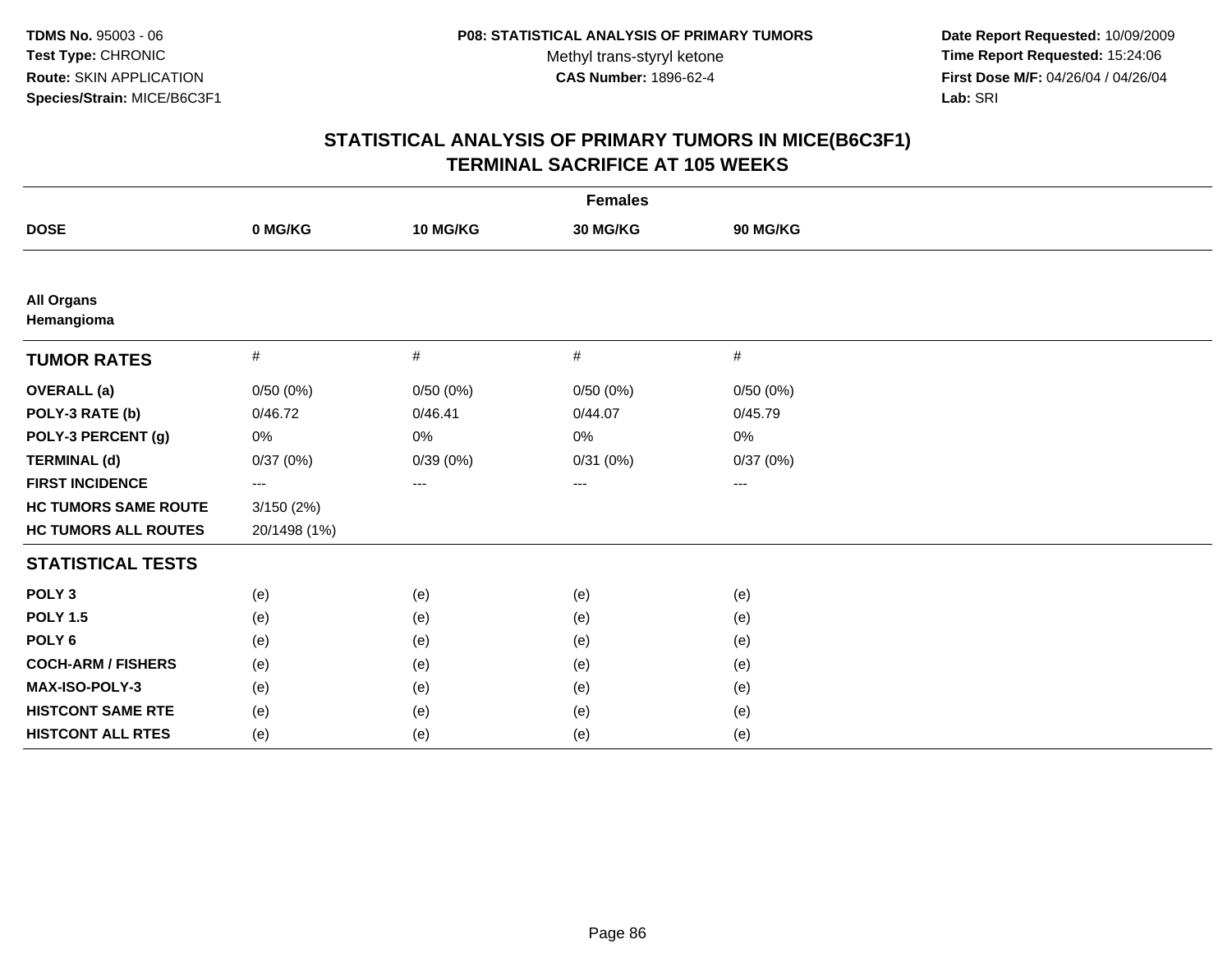**Date Report Requested:** 10/09/2009 **Time Report Requested:** 15:24:06 **First Dose M/F:** 04/26/04 / 04/26/04 Lab: SRI **Lab:** SRI

| <b>Females</b>                       |              |              |              |              |  |
|--------------------------------------|--------------|--------------|--------------|--------------|--|
| <b>DOSE</b>                          | 0 MG/KG      | 10 MG/KG     | 30 MG/KG     | 90 MG/KG     |  |
|                                      |              |              |              |              |  |
| <b>All Organs</b><br>Hemangiosarcoma |              |              |              |              |  |
| <b>TUMOR RATES</b>                   | #            | #            | #            | #            |  |
| <b>OVERALL</b> (a)                   | 5/50 (10%)   | 2/50(4%)     | 4/50 (8%)    | 1/50(2%)     |  |
| POLY-3 RATE (b)                      | 5/47.13      | 2/46.41      | 4/44.13      | 1/45.79      |  |
| POLY-3 PERCENT (g)                   | 10.6%        | 4.3%         | 9.1%         | 2.2%         |  |
| <b>TERMINAL (d)</b>                  | 3/37(8%)     | 2/39(5%)     | 3/31 (10%)   | 1/37(3%)     |  |
| <b>FIRST INCIDENCE</b>               | 649          | 729 (T)      | 714          | 729 (T)      |  |
| <b>HC TUMORS SAME ROUTE</b>          | 12/150 (8%)  |              |              |              |  |
| <b>HC TUMORS ALL ROUTES</b>          | 68/1498 (5%) |              |              |              |  |
| <b>STATISTICAL TESTS</b>             |              |              |              |              |  |
| POLY <sub>3</sub>                    | P=0.139N     | P=0.223N     | $P = 0.541N$ | P=0.108N     |  |
| <b>POLY 1.5</b>                      | $P = 0.137N$ | $P = 0.219N$ | P=0.524N     | $P = 0.105N$ |  |
| POLY <sub>6</sub>                    | $P = 0.139N$ | P=0.229N     | P=0.562N     | $P = 0.111N$ |  |
| <b>COCH-ARM / FISHERS</b>            | P=0.134N     | P=0.218N     | P=0.500N     | P=0.102N     |  |
| MAX-ISO-POLY-3                       | P=0.082N     | P=0.126N     | P=0.404N     | P=0.050N*    |  |
| <b>HISTCONT SAME RTE</b>             | (h)          | (h)          | (h)          | (h)          |  |
| <b>HISTCONT ALL RTES</b>             | (h)          | (h)          | (h)          | (h)          |  |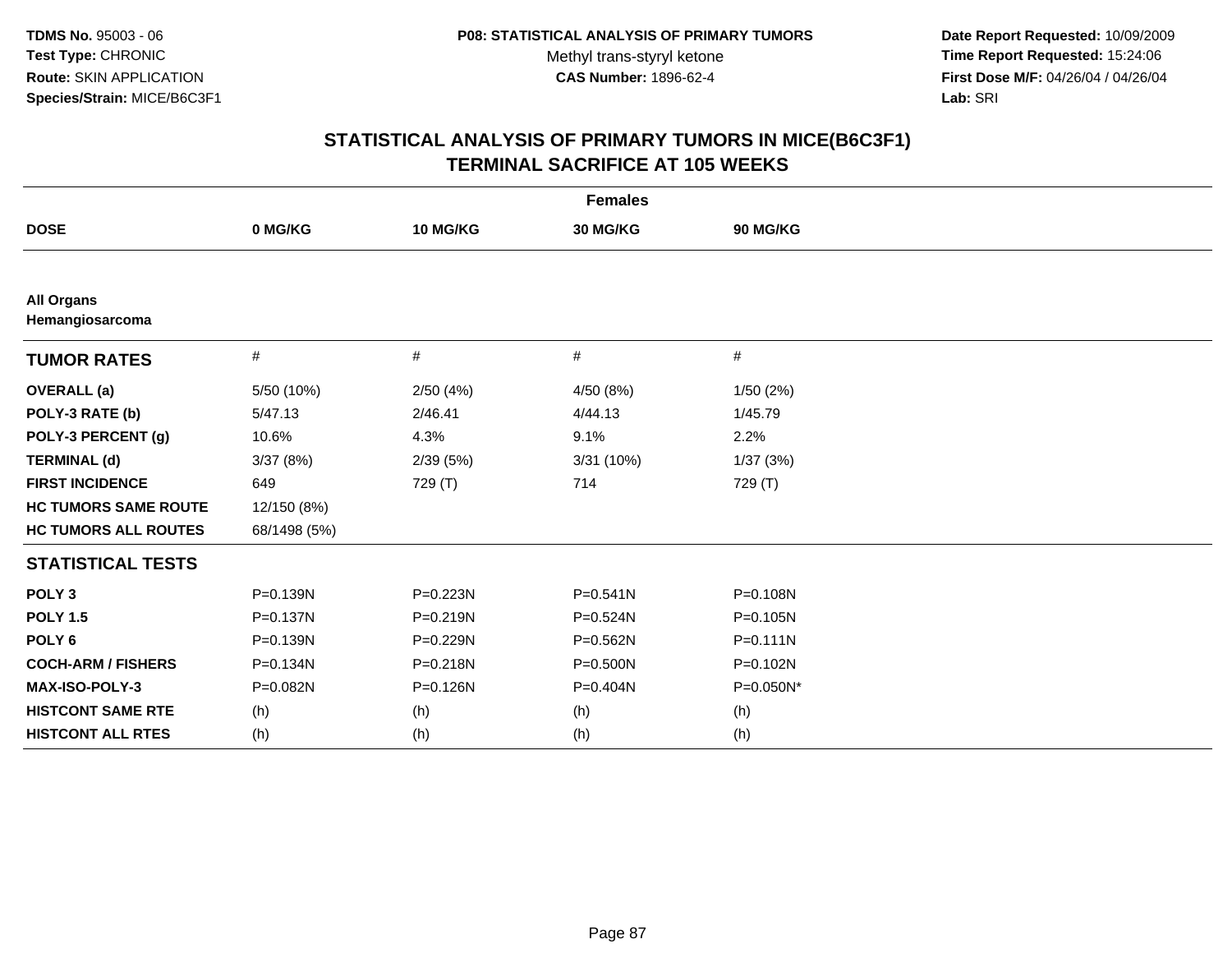**Date Report Requested:** 10/09/2009 **Time Report Requested:** 15:24:06 **First Dose M/F:** 04/26/04 / 04/26/04 Lab: SRI **Lab:** SRI

| <b>Females</b>                                     |              |              |              |              |  |
|----------------------------------------------------|--------------|--------------|--------------|--------------|--|
| <b>DOSE</b>                                        | 0 MG/KG      | 10 MG/KG     | 30 MG/KG     | 90 MG/KG     |  |
|                                                    |              |              |              |              |  |
| <b>All Organs</b><br>Hemangiosarcoma or Hemangioma |              |              |              |              |  |
| <b>TUMOR RATES</b>                                 | $\#$         | #            | #            | $\#$         |  |
| <b>OVERALL (a)</b>                                 | 5/50 (10%)   | 2/50(4%)     | 4/50 (8%)    | 1/50(2%)     |  |
| POLY-3 RATE (b)                                    | 5/47.13      | 2/46.41      | 4/44.13      | 1/45.79      |  |
| POLY-3 PERCENT (g)                                 | 10.6%        | 4.3%         | 9.1%         | 2.2%         |  |
| <b>TERMINAL (d)</b>                                | 3/37(8%)     | 2/39(5%)     | 3/31 (10%)   | 1/37(3%)     |  |
| <b>FIRST INCIDENCE</b>                             | 649          | 729 (T)      | 714          | 729 (T)      |  |
| <b>HC TUMORS SAME ROUTE</b>                        | 15/150 (10%) |              |              |              |  |
| <b>HC TUMORS ALL ROUTES</b>                        | 88/1498 (6%) |              |              |              |  |
| <b>STATISTICAL TESTS</b>                           |              |              |              |              |  |
| POLY <sub>3</sub>                                  | $P = 0.139N$ | P=0.223N     | $P = 0.541N$ | P=0.108N     |  |
| <b>POLY 1.5</b>                                    | $P = 0.137N$ | $P = 0.219N$ | P=0.524N     | $P = 0.105N$ |  |
| POLY <sub>6</sub>                                  | P=0.139N     | P=0.229N     | P=0.562N     | $P = 0.111N$ |  |
| <b>COCH-ARM / FISHERS</b>                          | $P = 0.134N$ | P=0.218N     | P=0.500N     | P=0.102N     |  |
| <b>MAX-ISO-POLY-3</b>                              | P=0.082N     | P=0.126N     | P=0.404N     | P=0.050N*    |  |
| <b>HISTCONT SAME RTE</b>                           | (h)          | (h)          | (h)          | (h)          |  |
| <b>HISTCONT ALL RTES</b>                           | (h)          | (h)          | (h)          | (h)          |  |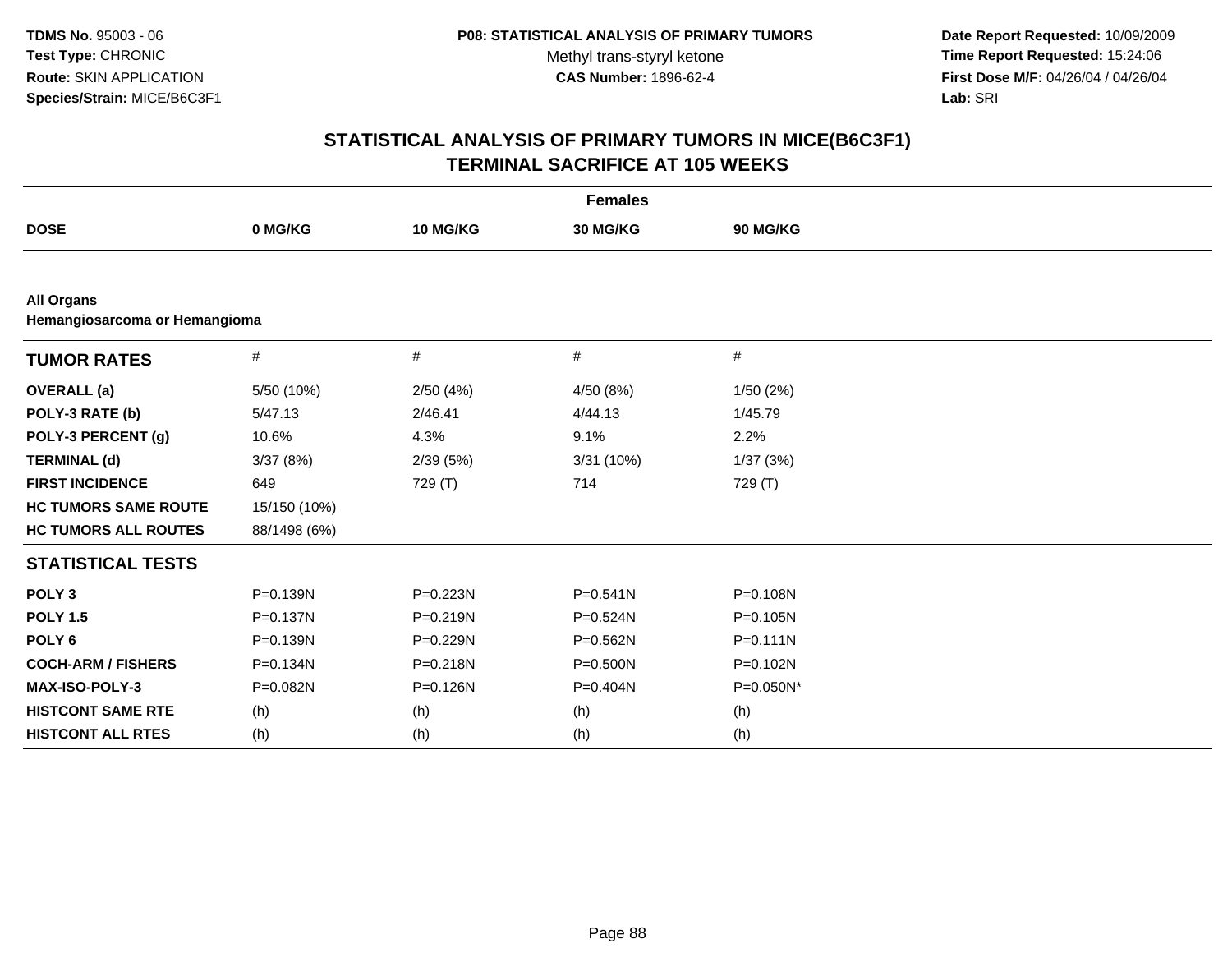**Date Report Requested:** 10/09/2009 **Time Report Requested:** 15:24:06 **First Dose M/F:** 04/26/04 / 04/26/04 Lab: SRI **Lab:** SRI

|                                                 | <b>Females</b> |             |             |             |  |
|-------------------------------------------------|----------------|-------------|-------------|-------------|--|
| <b>DOSE</b>                                     | 0 MG/KG        | 10 MG/KG    | 30 MG/KG    | 90 MG/KG    |  |
|                                                 |                |             |             |             |  |
| <b>All Organs</b><br><b>Histiocytic Sarcoma</b> |                |             |             |             |  |
| <b>TUMOR RATES</b>                              | #              | #           | #           | #           |  |
| <b>OVERALL</b> (a)                              | 1/50(2%)       | 1/50(2%)    | 1/50(2%)    | 5/50 (10%)  |  |
| POLY-3 RATE (b)                                 | 1/46.92        | 1/46.61     | 1/44.07     | 5/46.52     |  |
| POLY-3 PERCENT (g)                              | 2.1%           | 2.2%        | 2.3%        | 10.8%       |  |
| <b>TERMINAL (d)</b>                             | 0/37(0%)       | 0/39(0%)    | 1/31(3%)    | 2/37(5%)    |  |
| <b>FIRST INCIDENCE</b>                          | 675            | 678         | 729 (T)     | 653         |  |
| <b>HC TUMORS SAME ROUTE</b>                     | 7/150 (5%)     |             |             |             |  |
| <b>HC TUMORS ALL ROUTES</b>                     | 43/1498 (3%)   |             |             |             |  |
| <b>STATISTICAL TESTS</b>                        |                |             |             |             |  |
| POLY <sub>3</sub>                               | $P=0.018*$     | $P=0.759$   | $P=0.746$   | $P = 0.100$ |  |
| <b>POLY 1.5</b>                                 | $P=0.018*$     | $P = 0.760$ | $P=0.752$   | $P = 0.101$ |  |
| POLY <sub>6</sub>                               | $P=0.019*$     | $P = 0.757$ | $P=0.740$   | $P = 0.100$ |  |
| <b>COCH-ARM / FISHERS</b>                       | $P=0.019*$     | P=0.753N    | P=0.753N    | $P = 0.102$ |  |
| <b>MAX-ISO-POLY-3</b>                           | $P=0.029*$     | $P = 0.497$ | $P=0.482$   | $P=0.044*$  |  |
| <b>HISTCONT SAME RTE</b>                        | P=0.036*       | $P = 0.645$ | $P = 0.628$ | $P = 0.055$ |  |
| <b>HISTCONT ALL RTES</b>                        | $P=0.019*$     | $P=0.627$   | $P = 0.609$ | $P=0.024*$  |  |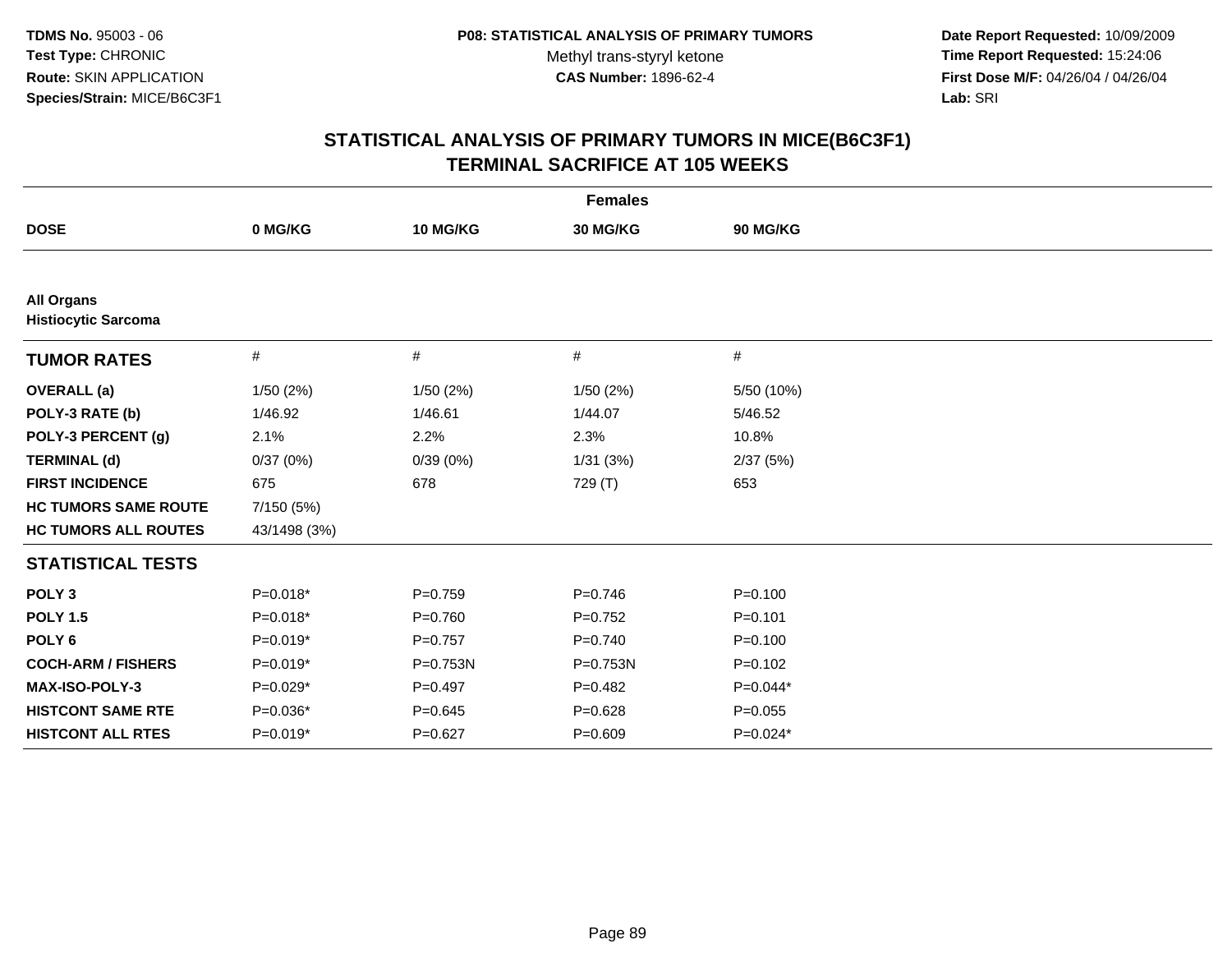**Date Report Requested:** 10/09/2009 **Time Report Requested:** 15:24:06 **First Dose M/F:** 04/26/04 / 04/26/04 Lab: SRI **Lab:** SRI

## **STATISTICAL ANALYSIS OF PRIMARY TUMORS IN MICE(B6C3F1)TERMINAL SACRIFICE AT 105 WEEKS**

|             |       |                 | <sup>=</sup> emales |             |
|-------------|-------|-----------------|---------------------|-------------|
| <b>DOSE</b> | MG/KG | <b>10 MG/KG</b> | <b>30 MG/KL-</b>    | <b>G/KG</b> |
|             |       |                 |                     |             |

**All Organs**

**Malignant Lymphoma: Histiocytic, Lymphocytic, Mixed, NOS, or Undifferentiated Cell Type**

| <b>TUMOR RATES</b>          | $\#$           | #           | #            | #           |
|-----------------------------|----------------|-------------|--------------|-------------|
| <b>OVERALL</b> (a)          | 20/50 (40%)    | 24/50 (48%) | 20/50 (40%)  | 25/50 (50%) |
| POLY-3 RATE (b)             | 20/47.94       | 24/47.80    | 20/46.53     | 25/46.95    |
| POLY-3 PERCENT (g)          | 41.7%          | 50.2%       | 43%          | 53.2%       |
| <b>TERMINAL (d)</b>         | 13/37 (35%)    | 21/39 (54%) | 11/31 (36%)  | 21/37 (57%) |
| <b>FIRST INCIDENCE</b>      | 608            | 571         | 467          | 379         |
| <b>HC TUMORS SAME ROUTE</b> | 33/150 (22%)   |             |              |             |
| <b>HC TUMORS ALL ROUTES</b> | 300/1498 (20%) |             |              |             |
| <b>STATISTICAL TESTS</b>    |                |             |              |             |
| POLY <sub>3</sub>           | $P = 0.211$    | $P = 0.264$ | $P = 0.534$  | $P=0.177$   |
| <b>POLY 1.5</b>             | $P = 0.230$    | $P=0.275$   | $P = 0.556$  | $P = 0.196$ |
| POLY 6                      | $P = 0.186$    | $P = 0.243$ | $P = 0.506$  | $P = 0.151$ |
| <b>COCH-ARM / FISHERS</b>   | $P=0.247$      | $P=0.273$   | $P = 0.581N$ | $P = 0.211$ |
| <b>MAX-ISO-POLY-3</b>       | $P=0.212$      | $P=0.202$   | $P=0.450$    | $P = 0.131$ |
| <b>HISTCONT SAME RTE</b>    | $P = 0.085$    | $P=0.087$   | $P = 0.145$  | $P=0.078$   |
| <b>HISTCONT ALL RTES</b>    | P=0.003**      | $P=0.037*$  | $P = 0.099$  | $P=0.027*$  |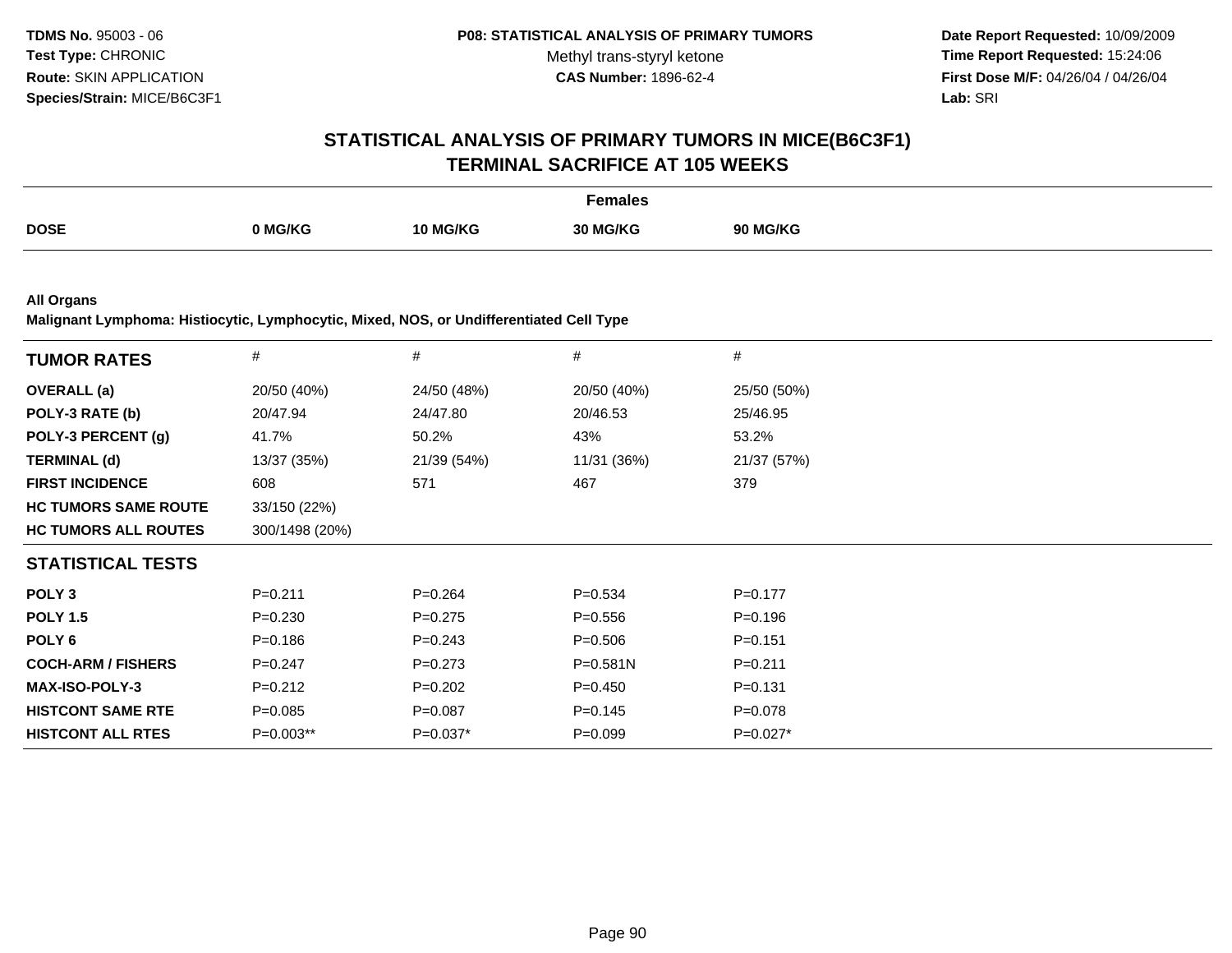**Date Report Requested:** 10/09/2009 **Time Report Requested:** 15:24:06 **First Dose M/F:** 04/26/04 / 04/26/04 Lab: SRI **Lab:** SRI

| <b>Females</b>                            |                |             |             |             |
|-------------------------------------------|----------------|-------------|-------------|-------------|
| <b>DOSE</b>                               | 0 MG/KG        | 10 MG/KG    | 30 MG/KG    | 90 MG/KG    |
|                                           |                |             |             |             |
| <b>All Organs</b><br><b>Benign Tumors</b> |                |             |             |             |
| <b>TUMOR RATES</b>                        | #              | $\#$        | #           | #           |
| <b>OVERALL</b> (a)                        | 33/50 (66%)    | 37/50 (74%) | 42/50 (84%) | 37/50 (74%) |
| POLY-3 RATE (b)                           | 33/47.99       | 37/48.00    | 42/48.04    | 37/48.33    |
| POLY-3 PERCENT (g)                        | 68.8%          | 77.1%       | 87.4%       | 76.6%       |
| <b>TERMINAL (d)</b>                       | 25/37 (68%)    | 32/39 (82%) | 28/31 (90%) | 28/37 (76%) |
| <b>FIRST INCIDENCE</b>                    | 649            | 590         | 467         | 499         |
| <b>HC TUMORS SAME ROUTE</b>               | 101/150 (67%)  |             |             |             |
| <b>HC TUMORS ALL ROUTES</b>               | 757/1498 (51%) |             |             |             |
| <b>STATISTICAL TESTS</b>                  |                |             |             |             |
| POLY <sub>3</sub>                         | $P = 0.357$    | $P = 0.241$ | $P=0.020*$  | $P=0.262$   |
| <b>POLY 1.5</b>                           | $P = 0.346$    | $P = 0.258$ | $P=0.023*$  | $P = 0.261$ |
| POLY <sub>6</sub>                         | $P = 0.388$    | $P=0.212$   | $P=0.019*$  | $P=0.272$   |
| <b>COCH-ARM / FISHERS</b>                 | $P = 0.342$    | $P = 0.257$ | $P=0.032*$  | $P=0.257$   |
| MAX-ISO-POLY-3                            | $P = 0.088$    | $P = 0.175$ | $P=0.011*$  | $P=0.193$   |
| <b>HISTCONT SAME RTE</b>                  | $P=0.112$      | $P = 0.234$ | $P=0.012*$  | $P = 0.260$ |
| <b>HISTCONT ALL RTES</b>                  | $P=0.018*$     | $P=0.109$   | P=0.011*    | $P = 0.113$ |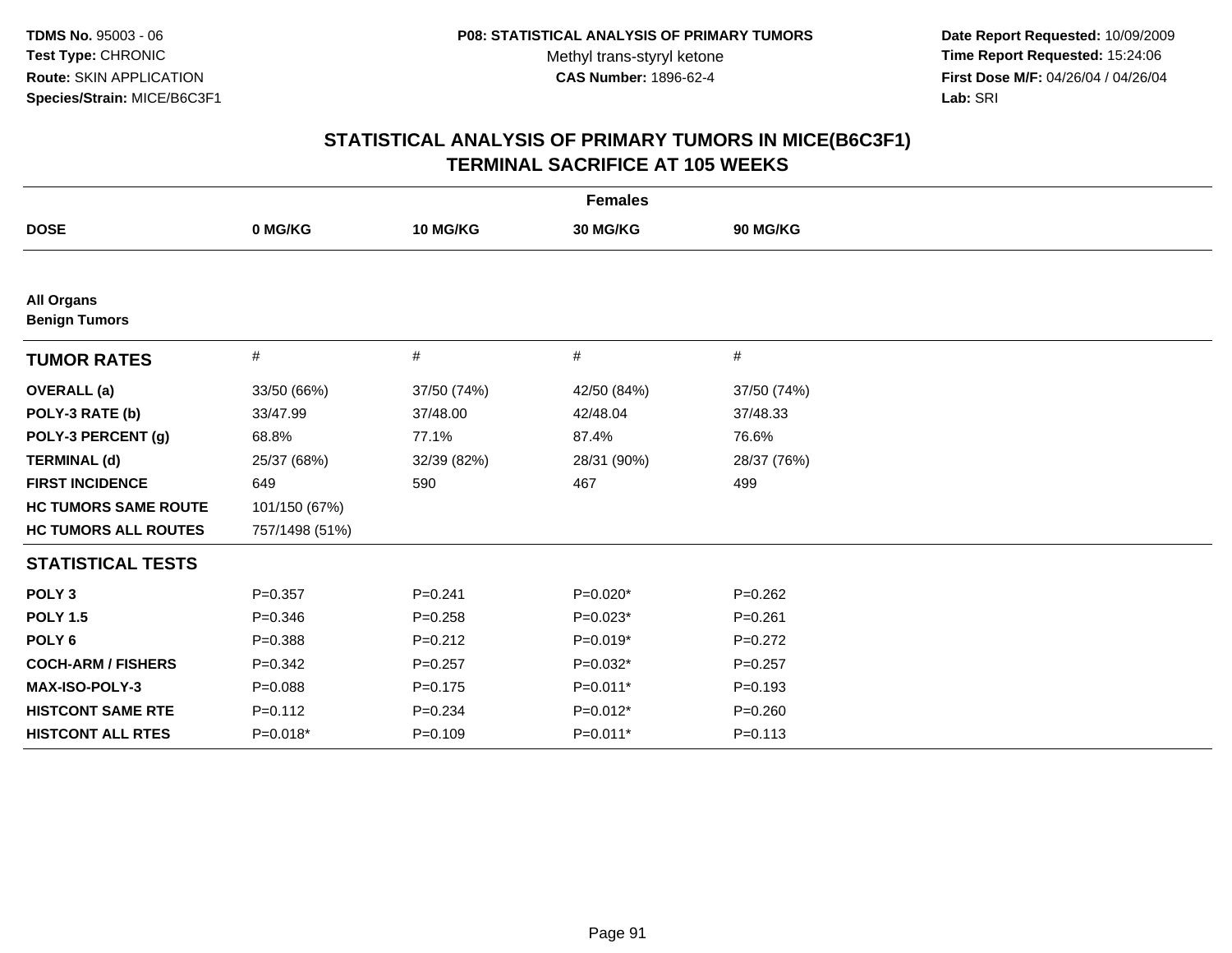**Date Report Requested:** 10/09/2009 **Time Report Requested:** 15:24:06 **First Dose M/F:** 04/26/04 / 04/26/04 Lab: SRI **Lab:** SRI

| <b>Females</b>                               |                |             |              |              |
|----------------------------------------------|----------------|-------------|--------------|--------------|
| <b>DOSE</b>                                  | 0 MG/KG        | 10 MG/KG    | 30 MG/KG     | 90 MG/KG     |
|                                              |                |             |              |              |
| <b>All Organs</b><br><b>Malignant Tumors</b> |                |             |              |              |
| <b>TUMOR RATES</b>                           | #              | #           | $\#$         | #            |
| <b>OVERALL (a)</b>                           | 42/50 (84%)    | 44/50 (88%) | 39/50 (78%)  | 36/50 (72%)  |
| POLY-3 RATE (b)                              | 42/49.06       | 44/49.47    | 39/48.79     | 36/48.30     |
| POLY-3 PERCENT (g)                           | 85.6%          | 88.9%       | 79.9%        | 74.5%        |
| <b>TERMINAL (d)</b>                          | 30/37 (81%)    | 35/39 (90%) | 23/31 (74%)  | 28/37 (76%)  |
| <b>FIRST INCIDENCE</b>                       | 608            | 571         | 465          | 379          |
| <b>HC TUMORS SAME ROUTE</b>                  | 88/150 (59%)   |             |              |              |
| <b>HC TUMORS ALL ROUTES</b>                  | 716/1498 (48%) |             |              |              |
| <b>STATISTICAL TESTS</b>                     |                |             |              |              |
| POLY <sub>3</sub>                            | P=0.044N*      | $P = 0.423$ | $P = 0.317N$ | P=0.128N     |
| <b>POLY 1.5</b>                              | P=0.037N*      | $P = 0.430$ | $P = 0.301N$ | $P = 0.111N$ |
| POLY <sub>6</sub>                            | $P = 0.061N$   | $P = 0.387$ | $P = 0.345N$ | P=0.165N     |
| <b>COCH-ARM / FISHERS</b>                    | P=0.036N*      | $P = 0.387$ | P=0.306N     | $P = 0.114N$ |
| <b>MAX-ISO-POLY-3</b>                        | P=0.071N       | $P=0.309$   | P=0.229N     | P=0.083N     |
| <b>HISTCONT SAME RTE</b>                     | (h)            | (h)         | (h)          | (h)          |
| <b>HISTCONT ALL RTES</b>                     | (h)            | (h)         | (h)          | (h)          |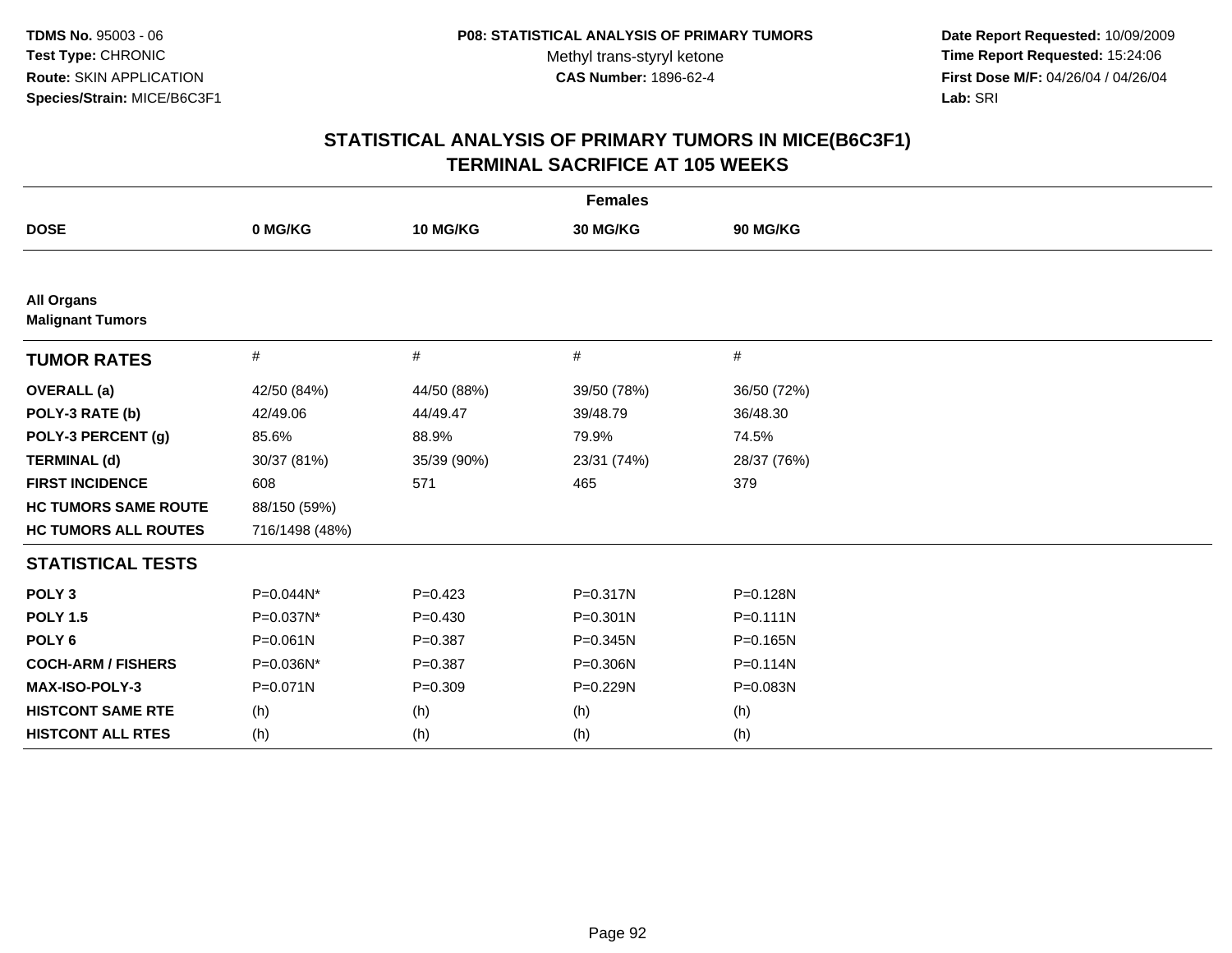**Date Report Requested:** 10/09/2009 **Time Report Requested:** 15:24:06 **First Dose M/F:** 04/26/04 / 04/26/04 Lab: SRI **Lab:** SRI

| <b>Females</b>                                          |                 |              |             |              |  |  |
|---------------------------------------------------------|-----------------|--------------|-------------|--------------|--|--|
| <b>DOSE</b>                                             | 0 MG/KG         | 10 MG/KG     | 30 MG/KG    | 90 MG/KG     |  |  |
|                                                         |                 |              |             |              |  |  |
| <b>All Organs</b><br><b>Malignant and Benign Tumors</b> |                 |              |             |              |  |  |
| <b>TUMOR RATES</b>                                      | #               | #            | #           | #            |  |  |
| <b>OVERALL</b> (a)                                      | 48/50 (96%)     | 48/50 (96%)  | 48/50 (96%) | 47/50 (94%)  |  |  |
| POLY-3 RATE (b)                                         | 48/49.06        | 48/49.80     | 48/49.15    | 47/50.00     |  |  |
| POLY-3 PERCENT (g)                                      | 97.8%           | 96.4%        | 97.7%       | 94%          |  |  |
| <b>TERMINAL (d)</b>                                     | 36/37 (97%)     | 38/39 (97%)  | 30/31 (97%) | 34/37 (92%)  |  |  |
| <b>FIRST INCIDENCE</b>                                  | 608             | 571          | 465         | 379          |  |  |
| <b>HC TUMORS SAME ROUTE</b>                             | 137/150 (91%)   |              |             |              |  |  |
| <b>HC TUMORS ALL ROUTES</b>                             | 1131/1498 (76%) |              |             |              |  |  |
| <b>STATISTICAL TESTS</b>                                |                 |              |             |              |  |  |
| POLY <sub>3</sub>                                       | P=0.239N        | P=0.570N     | P=0.740N    | P=0.324N     |  |  |
| <b>POLY 1.5</b>                                         | $P = 0.274N$    | P=0.588N     | P=0.719N    | P=0.358N     |  |  |
| POLY <sub>6</sub>                                       | $P = 0.215N$    | P=0.598N     | P=0.756N    | $P = 0.314N$ |  |  |
| <b>COCH-ARM / FISHERS</b>                               | P=0.394N        | $P = 0.691N$ | P=0.691N    | P=0.500N     |  |  |
| MAX-ISO-POLY-3                                          | $P = 0.241N$    | $P = 0.330N$ | P=0.475N    | P=0.170N     |  |  |
| <b>HISTCONT SAME RTE</b>                                | (h)             | (h)          | (h)         | (h)          |  |  |
| <b>HISTCONT ALL RTES</b>                                | (h)             | (h)          | (h)         | (h)          |  |  |